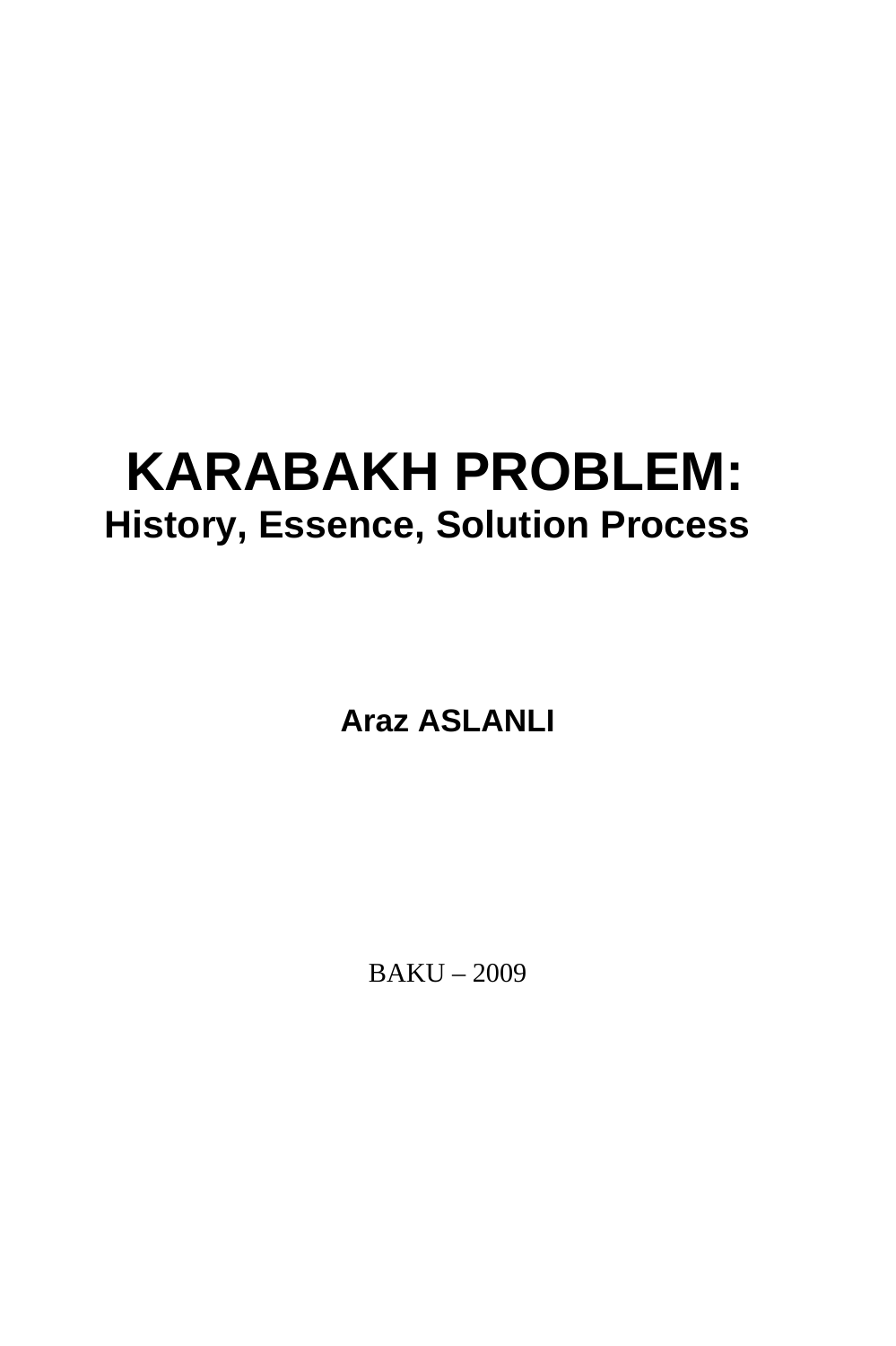# **Araz Aslanli**

# **Karabakh Problem: History, Essence, Solution Process**

**Academic adviser:** (PhD) Nazim Jafarov

*Translated into English by Ruslan Amrahli* 

This book was published within the framework of the project named "The historical background, today's situation and the main principles on the solution of the problem of occupation of the Azerbaijani territories by Armenia " implemented by the Araz Research Center with the financial support of the Council of State Support to Non-Governmental Organizations under the President of the Republic of Azerbaijan.

A quantity of the pages: 128

**Edition**: My Media **Printed**: Nurlar printing house **Copies**: 1000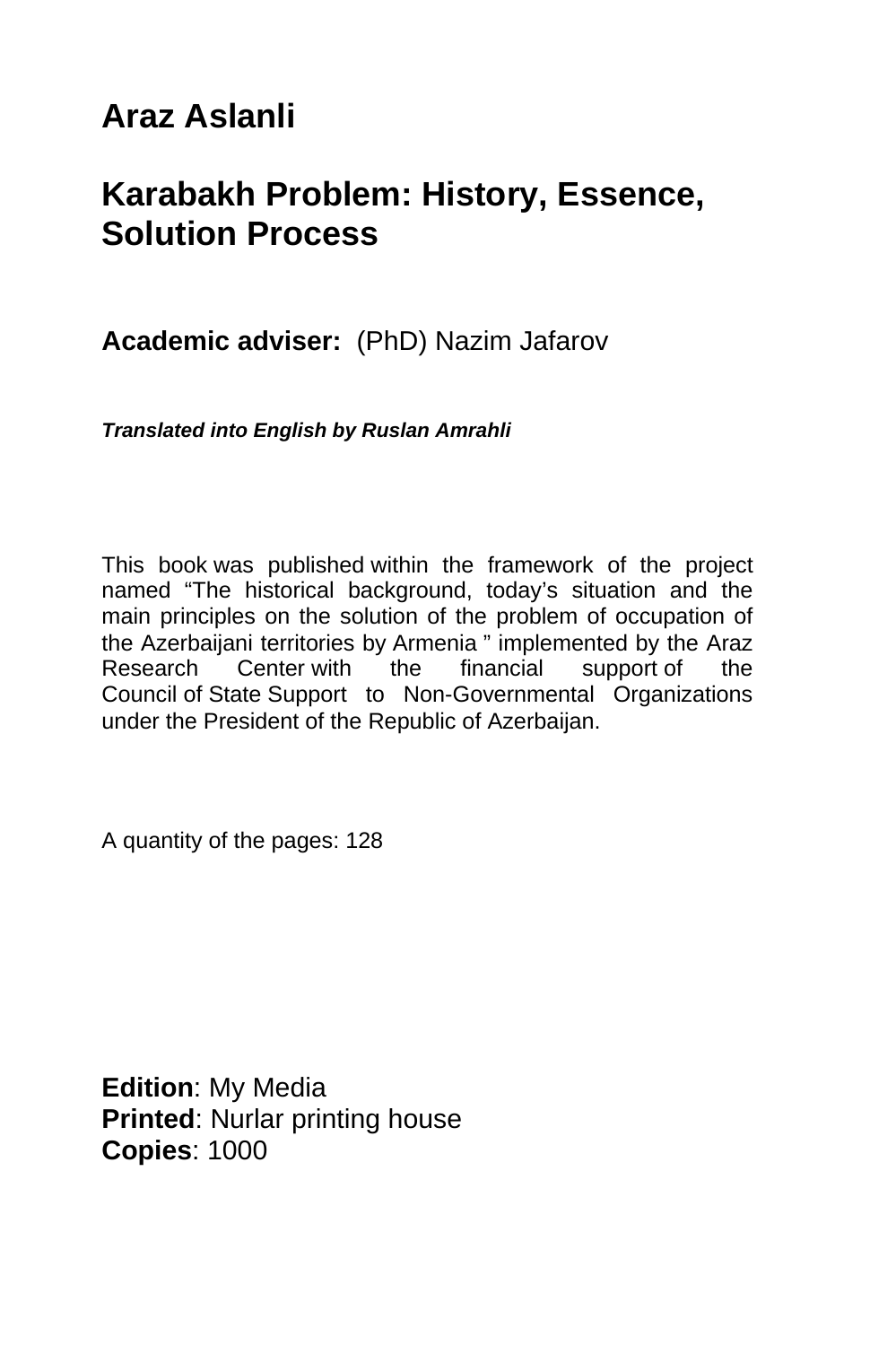#### **CONTENTS**

| <b>Introduction</b>                                          | 4   |
|--------------------------------------------------------------|-----|
| I. History and Geography of Karabakh Province of Azerbaijan  | 6   |
| II. Emergence of the Karabakh Problem                        | 11  |
| III. Karabakh Problem at a Stage of Establishment of the     | 14  |
| <b>USSR</b>                                                  |     |
| IV. Status of the Problem in the Soviet Union Period         | 19  |
| V. Re-emergence of the Problem in the Collapse Period of the | 22  |
| <b>Soviet Union</b>                                          |     |
| VI. The Karabakh Problem Since Obtaining Sovereignty Till    | 30  |
| the Cease-fire Treaty in 1994                                |     |
| VII. The Efforts on a Solution of the Problem (Since the     | 51  |
| Cease-fire Treaty Till the End of 2003)                      |     |
| 1) The Efforts on the Solution and a Diligence of            | 51  |
| Russia to Keep the Problem Under Its Control                 |     |
| 2) The Efforts Intensified Within the Framework of the       | 56  |
| <b>OSCE</b>                                                  |     |
| 3) An Important Stage in the Peace Negotiations: The         | 58  |
| <b>OSCE Lisbon Summit</b>                                    |     |
| 4) A Three Solutions Proposal of the Co-chairmen             | 61  |
| 5) The Initiatives of the Intermediary Countries and         | 64  |
| the International Organizations                              |     |
| VIII. The Essence of the Problem and the Solution Principles | 113 |
| IX. Azerbaijan's Right to the Use of Force for Self-Defence  | 117 |
| <b>Conclusion</b>                                            | 125 |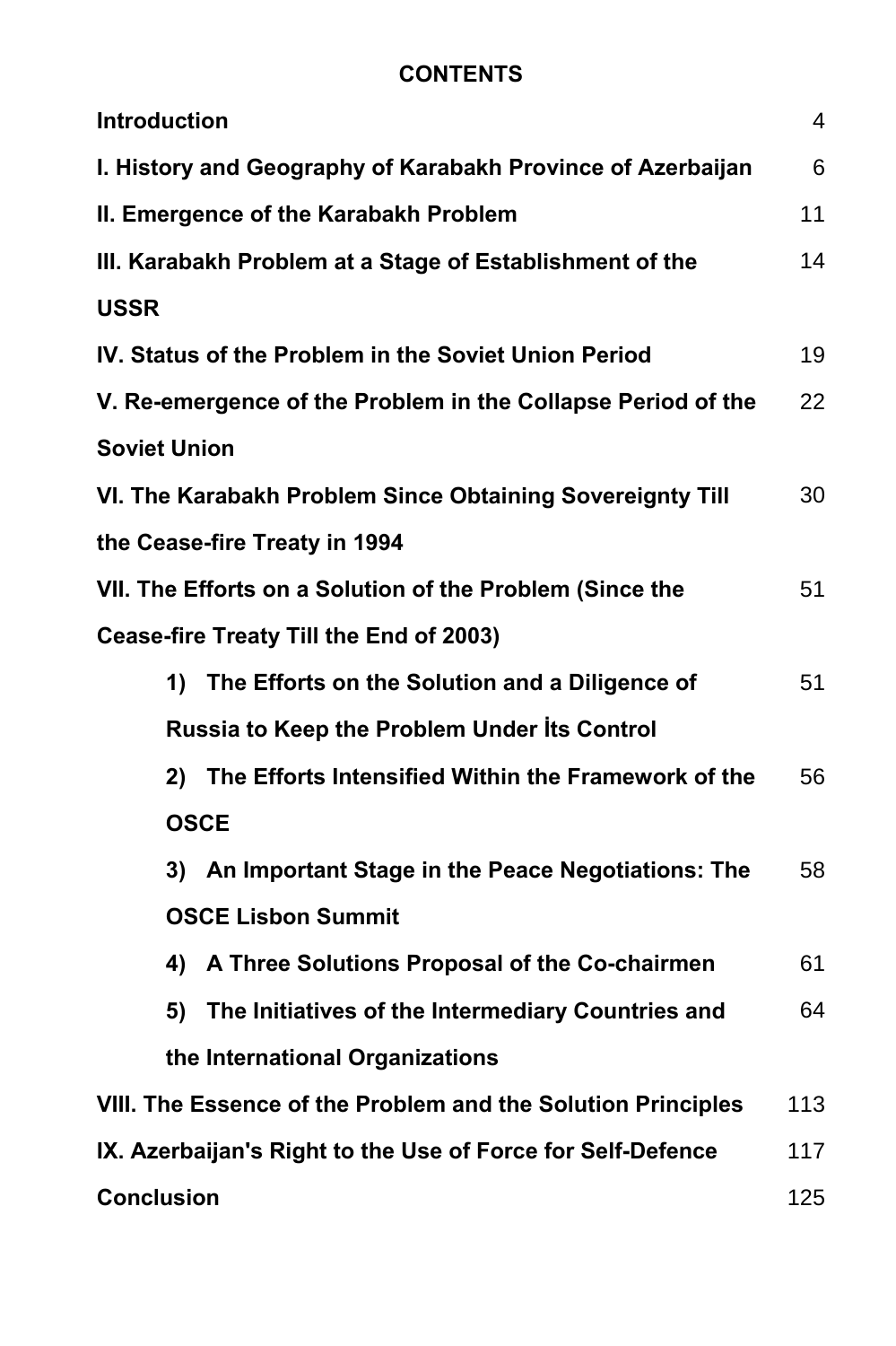#### **Introduction**

In parallel to the end of the Cold War and to the elimination of the twopole international relations system, it was observed a growth in a number of ethnic conflicts in different places of the world. In particular, the ethnic problems appeared in the former USSR and the former Yugoslavia territories have taken serious place on the world agenda since the second half of the 1980's. The first half of the 1990's had been a period of the ethnic problems lived like small conflicts and often like war in both geographies. The ethnic conflicts risen in these geographies had had a feature of both ethnic and religious minority problem and expansion and aggression (occupation) policy. Besides to be a cause of decrease of the main human rights and liberties' importance, increase of the economic problems in the regions they appeared, the problems were threatening regional and international security and stability as well. In particular, the well-known August events of 2008 (the Russian-Georgian war) demonstrated again how high menace potential had a conflict situation in the region. All these make necessary an increase of the efforts in connection with a solution of the problems, at the same time taking into consideration without fail the international law and the regional specific.

One of the problems the world agenda engaged in more after the Cold War was a problem of *the occupation of the Azerbaijani territories by Armenia* briefly named *"Karabakh problem".* A strategic importance the Caucasus region carried for the states the participants of the global fight, the energy sources in the Caspian basin, a location of the region at the international transport passageways and other reasons had brought the problem to the center of attention.

The initiatives, in connection with a solution of the problem, continued at different scales and directions have not caused the serious results up to present stage. The mistakes made in determination of a true essence of the problem are playing an important role in it. One of the main goals of this work is a revelation of a real essence of the problem. In this context, it is dealt with the different directions of the problem and an introduction of the problem is estimated taking into consideration both the historical process and the historical factors. Another matter should be noted that alongside with giving place to a history of the problem too in this work, the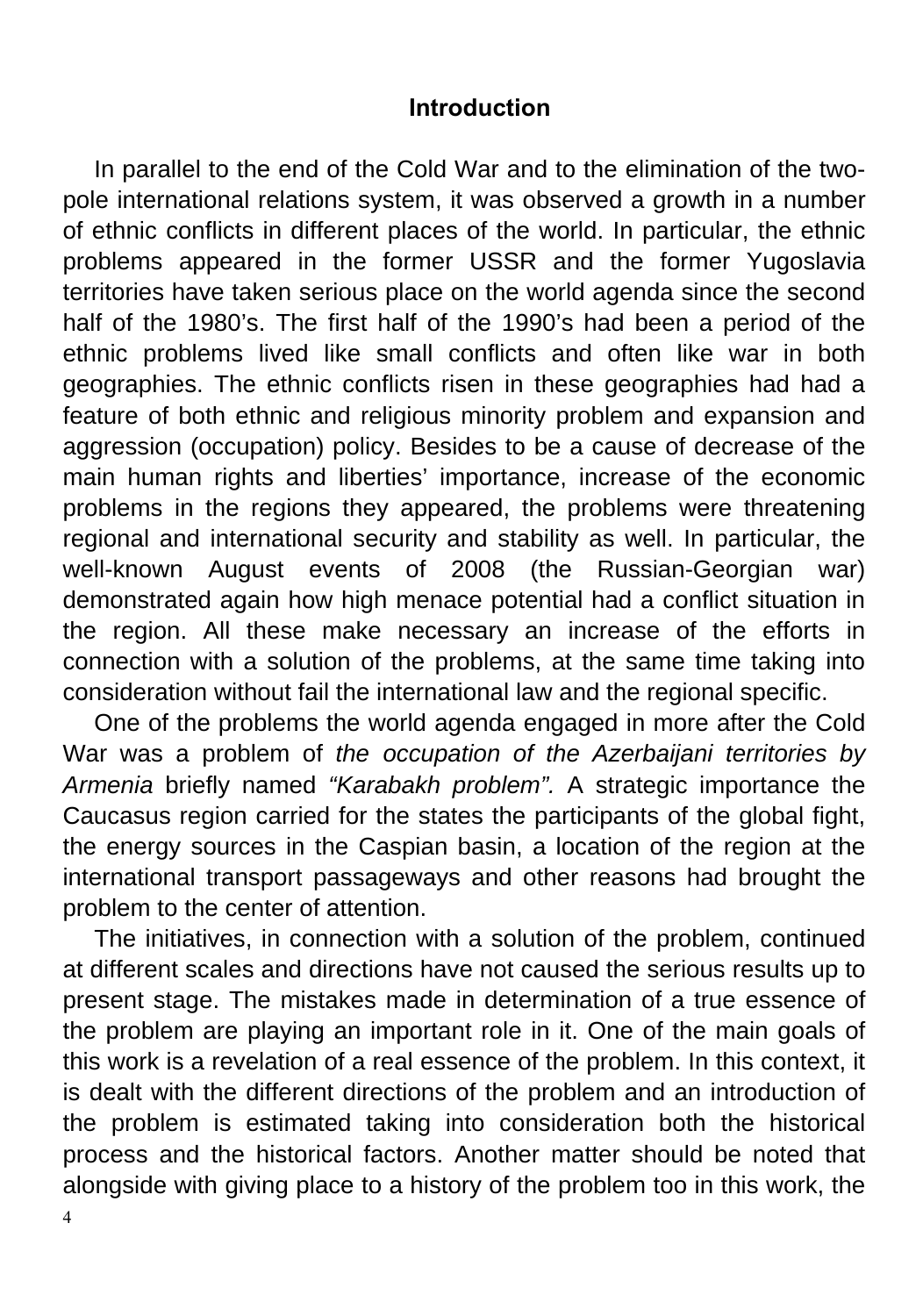problem isn't viewed as "a problem of the history" or as "a historical problem". Without doubt, it is advantageous from the standpoint of a view to the history of the issue, a notice of a real essence of the problem, presenting the principles able to create a fair, true, stable result for a solution, proposing the solution plans with a character of bringing benefit to the region in narrow and broad meaning, making contribution to a longterm peace and cooperation. *Nevertheless, at the moment the problem is a matter of the international relations, more specifically a matter of the international law and should be resolved within the framework of the main principles of the international law.*

Besides a revelation of the true essence of the problem, it is dealt in the work with the initiatives with regard to a solution of the problem, especially in the period after becoming internationalized. Then, the principles about how the problem may be resolved from the viewpoint of the international law norms and the minority rights are emphasized

The following courses are of special notice within the work:

Despite a closer attention drawn appeared in the second half of 1980's, the root of the problem is deeper. Especially, as a reason of the strife for the division of the Caucasus region and the strategic goals of the great powers since the  $18<sup>th</sup>$  century, the processes, including the resettlement, progressed in the region were appearing the first basis of the problem. However, the emergence of the problem in today's form is connected with the processes experienced mainly at the beginning and end of the 20-th century.

Though the problem has got many directions, actually the most important characteristic of the problem is its being an expanding problem. However, a solution of the problem can not be as either agreeing to get result by this expansion initiative or replying to these initiatives by ethnic purges. For a fair support and long-term character of a solution of the problem it is important to prevent the expansion initiatives of Armenia, to secure the territorial integrity of Azerbaijan without any conditions, to speed up the reforms in regard to the local governing bodies inside Azerbaijan, at the same time to guarantee the constitutional rights and liberties of the Armenian minority in compliance with the international law norms.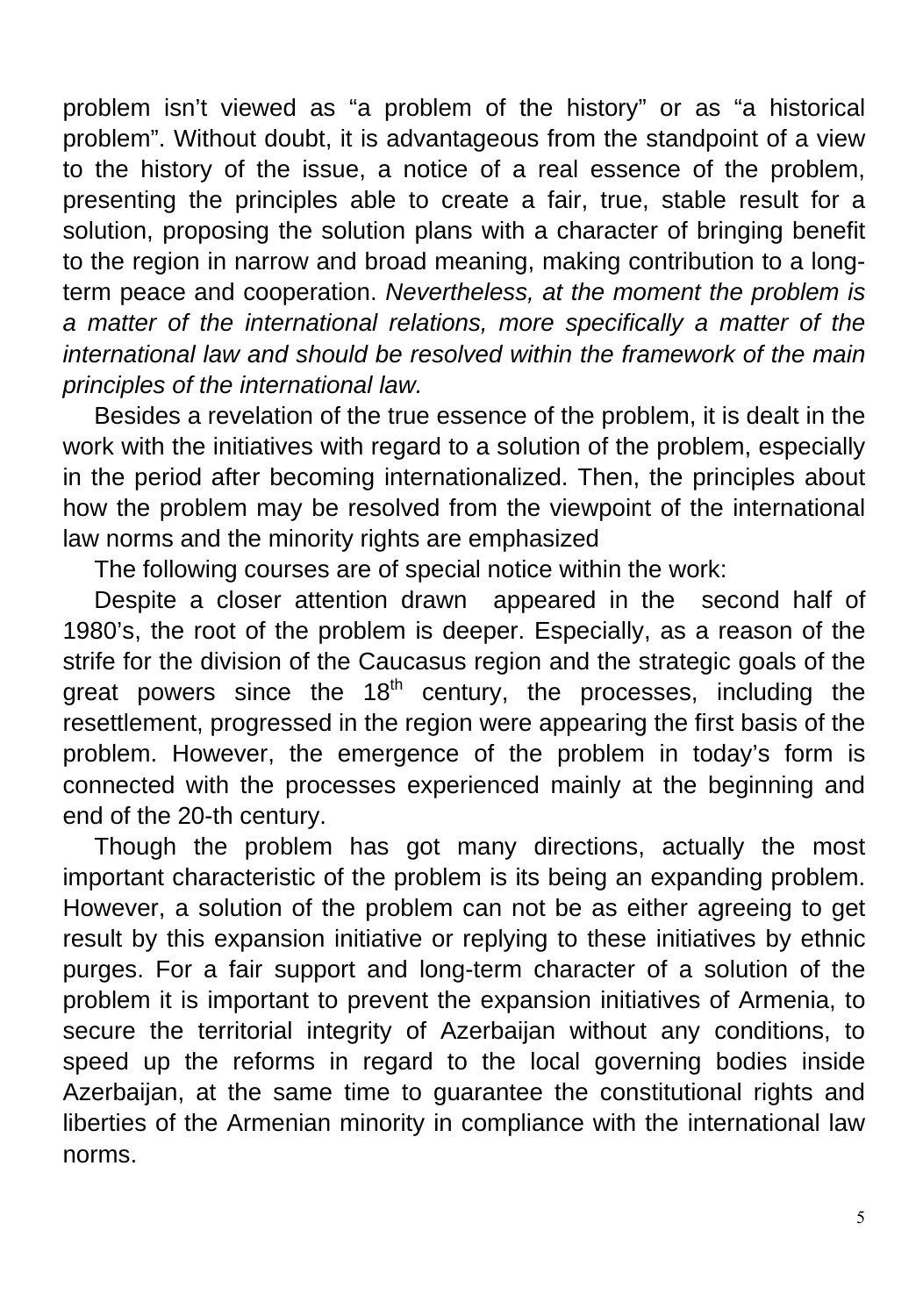## **I- History and Geography of Karabakh Province of Azerbaijan**  (Briefly)

The historical Karabakh province consists of highlands between the Kura and Aras rivers in Azerbaijan with Goycha Lake what is within the bounds of Armenia today and the plains combined with that province. At the same time, the word "Karabakh" expresses the name of an Azerbaijani Turk khanate established on these territories in the middle of XVII century.

Amongst the other Azerbaijani regions, Karabakh province has a great geopolitical importance from the viewpoint of the province owes a position which able to control Armenia and Iran too. The historical Karabakh province and the former Nagorno-Karabakh Autonomous Region (the NKAR) should not be confused together. The NKAR as an institution established in the USSR period and abolished by declaration of independence of Azerbaijan, included just 4392  $km^2$  part of the historical Karabakh province which had had [1](#page-5-0)8000 km<sup>2</sup> territories.<sup>1</sup>

While the historical Karabakh province of Azerbaijan included the regions of Aghdam, Tartar, Yevlakh, Fizuli, Beylaghan, Ghubadli, Jabrayil, Mingachevir, Aghjabadi, Khojavand, Shusha, Asgaran, Khanhandi, Lachin, Kalbajar, Khanlar, Gorus, Aghdara, Barda, Zangazur and Hadrut, the former NKAR consisted of Khankandi as a center and Shusha, Aghdara, Hadrut, Khojavand and Asgaran regions.

A first point drawn attention in an aggregate history of Karabakh province is a fact that Karabakh is one of the living places of the most ancient men in the world. An age of an ancient human discovered in Azikh cave in the province – Azikh human (*azikhantrop*) being approximately 1.2 million years has been proved by some researchers as well. $<sup>2</sup>$  $<sup>2</sup>$  $<sup>2</sup>$  Though</sup> there are other suppositions too, at least 300-500 thousand years history

<span id="page-5-0"></span><sup>1</sup> İgrar Əliyev, *Dağlıq Qarabağ: tarix, faktlar, hadisələr* **(**Nagorny Karabakh: History, Facts, Events**)**, (Baku: Elm, 1989), p. 3.

<span id="page-5-1"></span><sup>2</sup> Süleyman Əliyarlı, *Azərbaycan tarixi: uzaq keçmişdən 1870-ci illərə qədər* (Azerbaijan History: From far Back Past until the 1870"th Years), (Baku: Publishing house of "Azerbaijan", 1996), p. 9; Ziya Bünyadov and Y. Yusifov, *Azərbaycan tarixi: ən qədim zamanlardan XX əsrədək* (Azerbaijan History: From the most in Ancient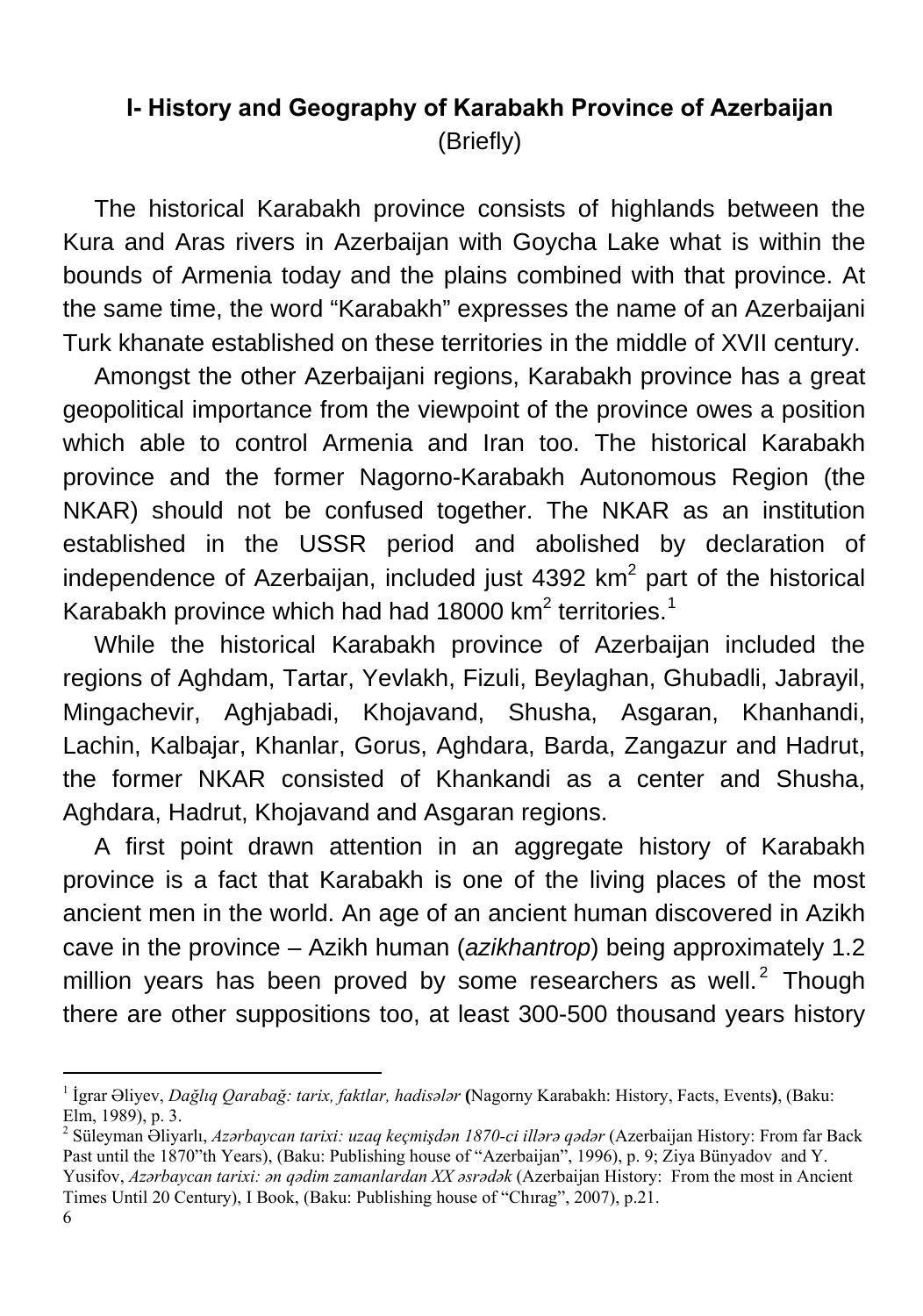of "Azikhantrop" is accepted flatly on every supposition. There are rich proofs on human living belonged to a period of 80-100 thousand years before our time in "Taghlar" cave in the province too. $3$ 

And since IV thousand years B.C. the information concerning identity of the inhabitants living on these lands is available They were the relations of Turkish tribe named "Hurri". That Turkish tribe had settled in Karabakh in Caucasus in IV thousand years  $B.C.<sup>4</sup>$  $B.C.<sup>4</sup>$  $B.C.<sup>4</sup>$  The evidence concerning the living of Hurri here is also met in II thousand years B.C. too. At the beginning of I thousand years B.C. Urartu began to draw attention in the region.<sup>[5](#page-6-2)</sup> Later Sakha, which was a Turkish tribe too, settled on those places. As regards Armenians, let them refer their sources to Yasef, or claim their arriving there together with Phoenician, as some Armenian historians claim, in any case they started to live in the region after the VI and VII centuries B.C. as a minority.<sup>[6](#page-6-3)</sup> Karabakh had been under rule of Artsakh from Uchokh tribe of Oghuz in the 250's years B.C., Caucasian Turk Albans in the I century A.D., Roman in the II century, Sassanids in the III century, Hun Turks in the VI century and Khazar Turks in the VII century. Since the VII century, the Karabakh region passed under the Muslims' rule. After collapse of the Arabic Empire it included the Saji state in the  $IX - X$  centuries, Salaris in the X century, Shaddadis in the XI – XII centuries, Atabay Eldagizs in the XII – XIII centuries, Hulaki (Elkhani) states from a second part of the XIII century till the XVI century. And after 1936, coming back from Gipchagh campaign the troops of Tamerlan occupied the region. The province had been under sway of Garagoyunlus and Aghgoyunlus during the XV century. Since the end of the XVI century, the region passed under the Safavids' control.<sup>[7](#page-6-4)</sup>

<span id="page-6-0"></span><sup>3</sup> Cemalettin Taşkıran, *Geçmişten Günümüze Karabağ Meselesi* (The Karabakh Problem From the Past to Our Days), (Ankara: Genelkurmay Basımevi, 1995), p. 31. 4

<span id="page-6-1"></span>Mehmet Kengerli, "Karabağ Azerbaycan toprağıdır, dünya durdukça da öyle olacaktır" ("Karabakh is the Azerbaijani Land, it will be Along the Existence of the World), *Azerbaycan Türk Kültür Dergisi* (Azerbaijan Turk Culture Journal), no. 330, (1999), p. 7.

<span id="page-6-2"></span><sup>5</sup> <sup>Ə</sup>liyev, *Dağlıq Qarabağ: tarix, faktlar, hadisələr*, p. 15. 6

<span id="page-6-3"></span>Taşkıran, *Geçmişten Günümüze Karabağ Meselesi*, p. 35. 7

<span id="page-6-4"></span>Mirze Bala Memmedzade, "Karabağ" (Karabakh)*, İslam Ansiklopedisi* (Islamic Encyclopaedia), (Ankara: Turk Diyanet Vakfı, 1988), pp. 212-214.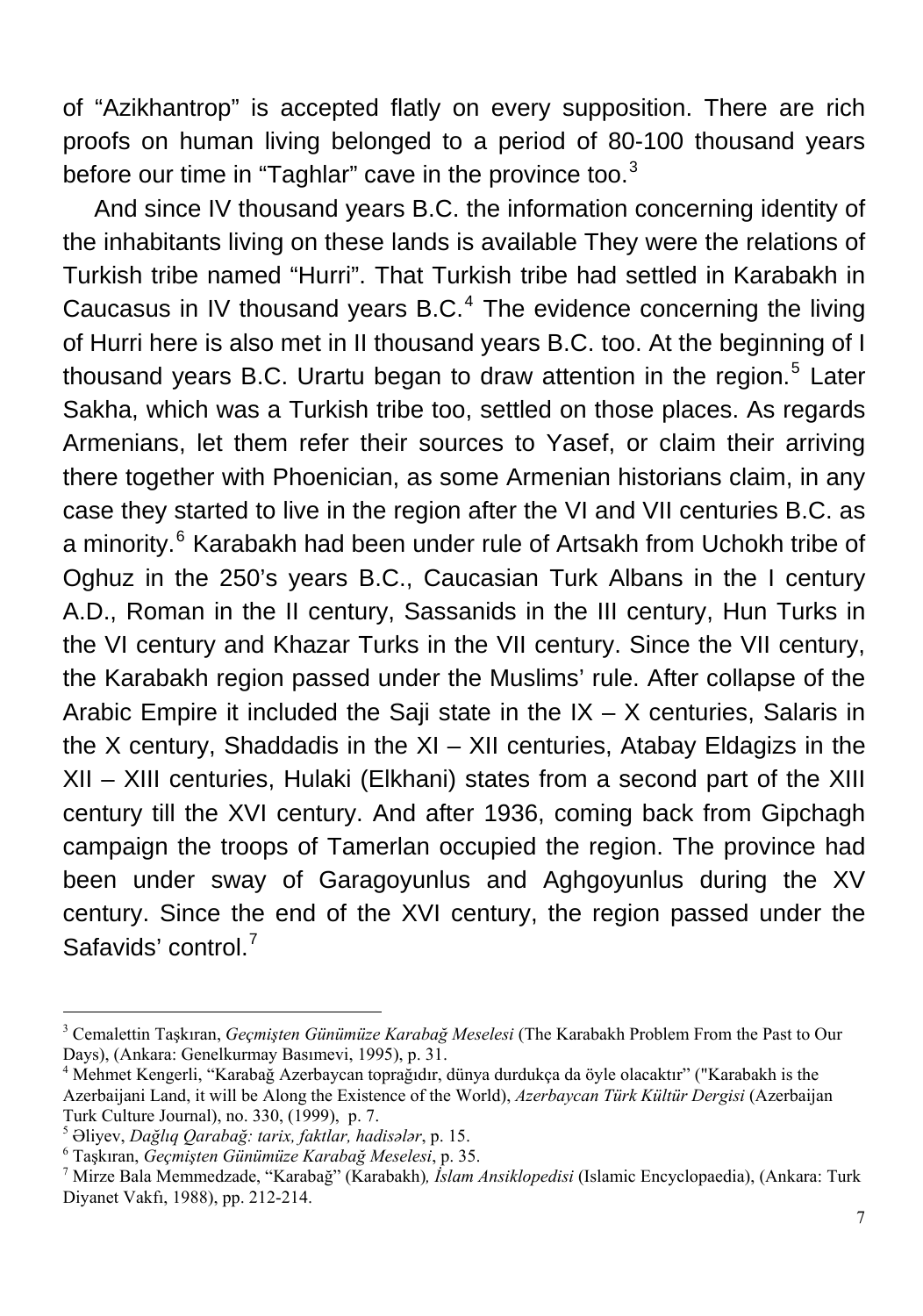To mention that with the establishment of Azerbaijan Safavid state it started to centralize all the Azerbaijani territories. Safavids formed 4 territorial entities (beylerbeyliyi) in Azerbaijan, including Karabakh as well. In parallel with weakening of Safavid state and afterwards its collapse, the Azerbaijani territories separated into independent and semi-independent khanates, beyates and become a battlefield between the outward states.

At the beginning of the XVIII century it was established the Karabakh khanate in the region by Panahali bey. Though at the end of the XVIII century, as a result of growing outward attacks, Karabakh province passed under sway of Ghajar Turks, which were from southern region of Azerbaijan (located within the Iranian bounds today) for a short period (only in 1797), in general it could save its independence. $8$ 

During a term of Ibrahim khan, the son of Panahali khan, Karabakh khanate became stronger. Ibrahim khan signed a treaty with the Russian armed forces' commander P.D.Sisianov at Kurakchay in 1805. Under the Kurakchay treaty Karabakh khanate joined to Russia as a Muslim – Azerbaijani territory.<sup>[9](#page-7-1)</sup> But a struggle for Karabakh khanate were continuing between the Ghajar state and Russia, at first the Ghajars seized Karabakh khanate, but in 1826 Kharabakh khanate was occupied by the czarist Russia. By Turkmanchay treaty, signed in 1828 as a result of the war between Russia and Ghajar power, Karabakh khanate passed under sway of Russia. A war happened in 1828-1829 between the Ottoman state and Russia was not favorable for the Karabakh khanate to gain independence again. Another consequence of those wars and signed treaties from the viewpoint of Karabakh region was that they caused the move into Karabakh region of Armenians of 18 000 in 1828-1829 from the territories under the Ghajars's control, 50 000 in 1828 (the 15<sup>th</sup> item of Turkmanchay treaty was meaning a move of Armenians during a year from the territories under Ghajars' sway into north of the Aras river, that is into the territories under control of the Russian Kingdom), and about 84 000 by Edirne

 $\overline{a}$  $^8$  Bünyadov and Yusifov, *Azərbaycan tarixi*, pp. 556-568.

<span id="page-7-1"></span><span id="page-7-0"></span><sup>&</sup>lt;sup>9</sup> "Kürəkçay müqaviləsi" (Kurakchay Treaty),

http://www.azerbaijan.az/\_Karabakh/\_Documents/Documents/document\_01\_a.html , (July 5, 2009).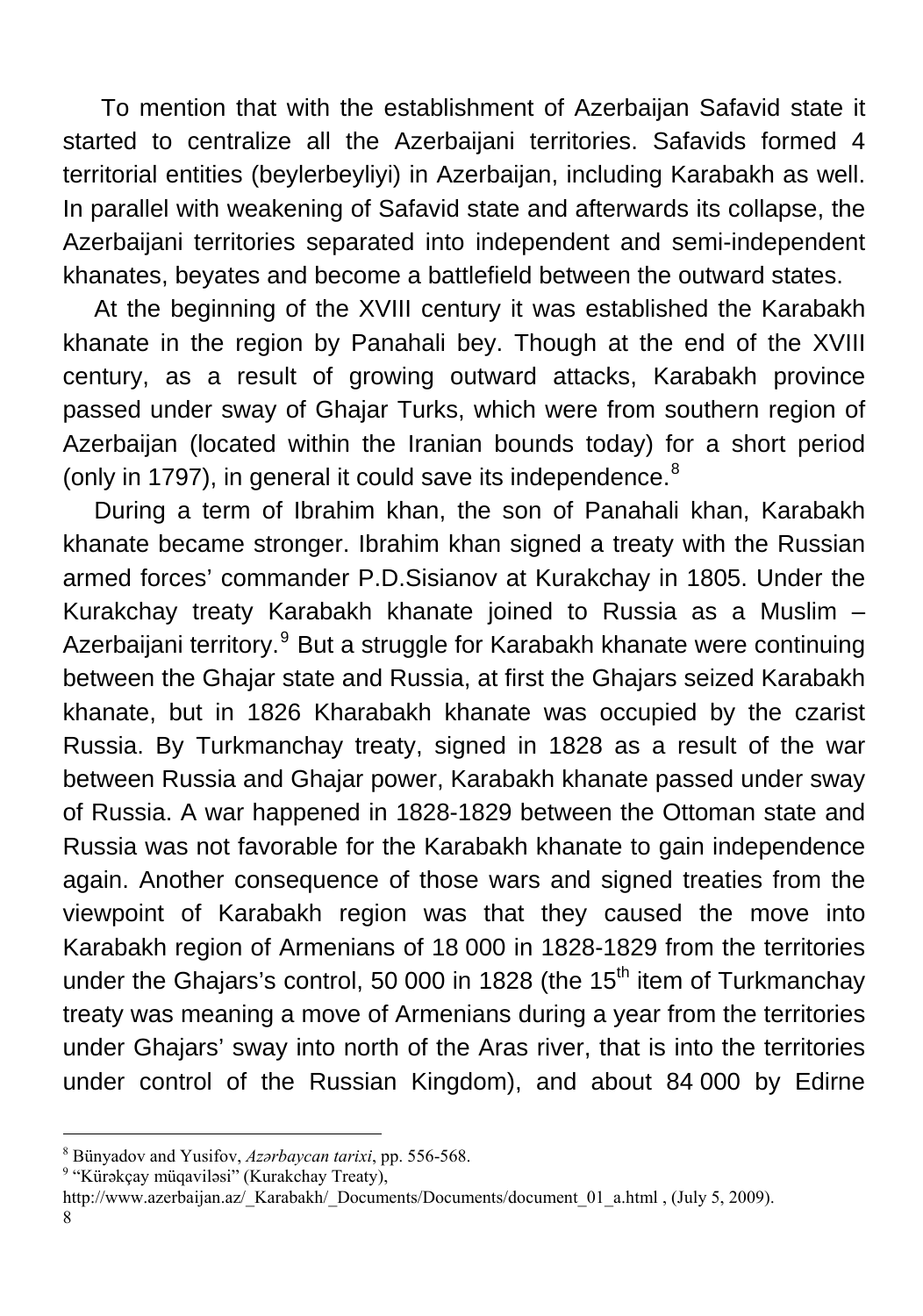Treaty signed between Ottoman and the Russian Empire in 1829.<sup>[10](#page-8-0)</sup> According to the Russian historians of that period, during all that time at least 1 million Armenians moved or was obliged to move into Caucasus from Anatolia and the present Iranian territories.<sup>[11](#page-8-1)</sup> As a consequence of those moves Nikolay I set up an Armenian province on the geography including the territories of Ravan and Nakhichevan khanates.<sup>[12](#page-8-2)</sup>

Russia had been planning the establishment of an Armenian state in the region. for many years. It was said in a book named "The Armenian-Russian relations in the XVIII century" (p. 204-205) printed in the capital of Armenia Iravan in 1967: "As far back as May 19, 1783, in a letter of Prince G.A.Potyomkin written to Ekaterina II he was discussing that they would do everything necessary for bringing Karabakh under the Armenians' control of in an advantageous way and in this way to create a Christian state in Asia."<sup>[13](#page-8-3)</sup> For this reason, Russia had a special interest in realization of such large-scale moves to the region. Besides, a considerable quantity of Muslims (Turks) in the region had also triggered the move into the territories under the Ghajar's power. However, in spite of such a large-scale move, in a census of Czarist Russia in 1932 it was clear that a population of Karabakh province consisted of 64,8 percent Muslims (Azerbaijani Turks) and 34.8 percent Armenians.<sup>[14](#page-8-4)</sup> In "Karabakh" paragraph of the book titled "Nouveau Dictionnaire de Geographie Universelle" ("New Universal Geographical Dictionary") published in

<span id="page-8-0"></span><sup>10</sup> Reşid Göyüşov, *Qarabağın keçmişinə səyahət* **(***A Journey to the Past of Karabakh***)**, (Baku: Publishing house of "Azerbaijan", 1993), p. 75.

<span id="page-8-1"></span><sup>11</sup> N. N. Şavrov, *Novaya Ugroza Russkomu Delu v Zakavkazie* **(**New Danger to the Russian Affair in the South Caucasus), (Saint Petersburg, 1911), pp. 59-61.

<span id="page-8-2"></span><sup>12</sup> Tadeusz Swietochowski, *Müslüman Cemaatten Ulusal Kimliğe Rus Azerbaycanı (1905-1920)* (Russian Azerbaijan, 1905-1920: The Shaping of a National Identity in a Muslim Community), (İstanbul, Baghlam, 1988), p. 26.

<span id="page-8-3"></span><sup>13</sup> *XVIII əsrin I yarısında erməni-rus münasibətləri*, (Armenian-Russian relations in the First Half of the 18th century), (Yerevan: 1967), II book, II part, stated from p. 204-205 appendixes by Göyüşov, *Qarabağın keçmişinə səyahət*, p. 81. və Ekaterina Vtoraya i Q.A. Potemkin *Liçnaya perepiska* (Private Letters): *(1769-1791)*, [http://lib.rup.ec/b/145330/read#n\\_2](http://lib.rus.ec/b/145330/read#n_2), (August 10, 2009).<br><sup>[14](http://lib.rus.ec/b/145330/read#n_2)</sup> Review of the Russian territories in Transcaucasia (in Russian) 3rd Unit St. Petersburg, stated from 1834 and

<span id="page-8-4"></span>appendixes by Dursun Yıldırım and Cihat Özönder, *Karabağ Dosyası* (Karabakh File), (Ankara: The Turkish Culture Research Institute, 1991), p. 87.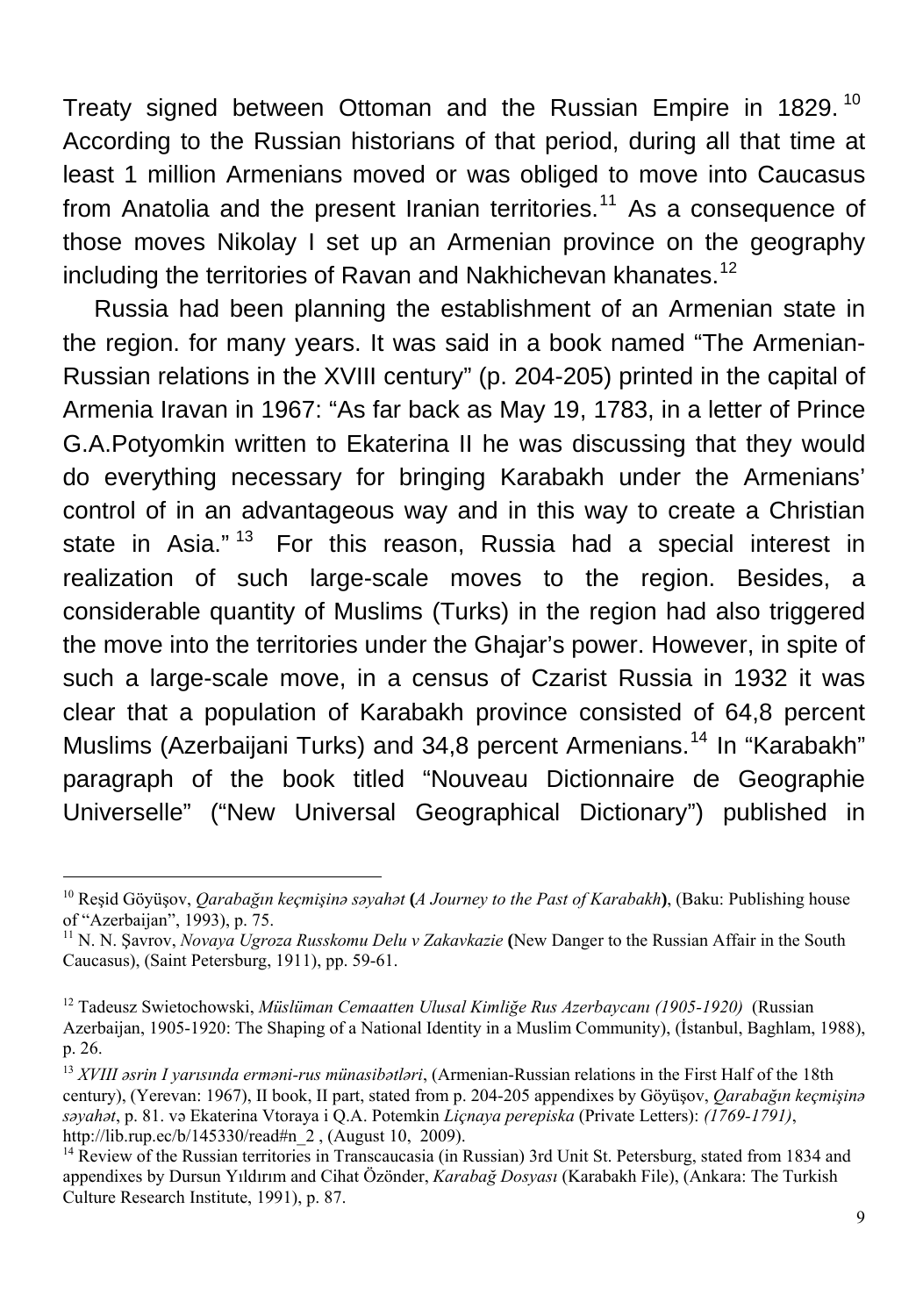France in 1887 it is written that at least one half of the population of the region shown as only 250 000 is consisted of Azerbaijani Turks, and others from Armenians and some Iranians and Russians.<sup>[15](#page-9-0)</sup> Even the Armenian sources had written in a period of comparative stillness in regard to Karabakh problem that the Armenian population formed a minority in the Karabakh region at the beginning of the XIX century. Thus, in a book titled "A Joining of Western Armenia to Russia" (p. 562) published in Iravan in 1972 it is stated that in that period there were 12 thousand families in Karabakh and just 2500 of them were the Armenian families. And another demonstration by themselves on compactly appearing of Armenians there, was setting up a monument to "150 $<sup>th</sup>$ </sup> anniversary of appearing in the region" in Aghdara region (ex-named Mardakert) of the fromer NKAR.<sup>[16](#page-9-1)16</sup> Though the monument was ruined by Armenians by re-emergence of the incidents in the 1980's, a video and photo on that have been preserved .

Though there were the various uprisings at the end of the XIX century and at the beginning of the XX century, Karabakh region had been connected to Ganja province as an Azerbaijani area in Czarist Russia untill 1918.

<span id="page-9-0"></span><sup>15</sup> Taşkıran, *Geçmişten Günümüze Karabağ Meselesi*, p. 240. 16 <sup>Ə</sup>liyev, *Dağlıq Qarabağ: tarix, faktlar, hadisələr*, pp. 75-78.

<span id="page-9-1"></span>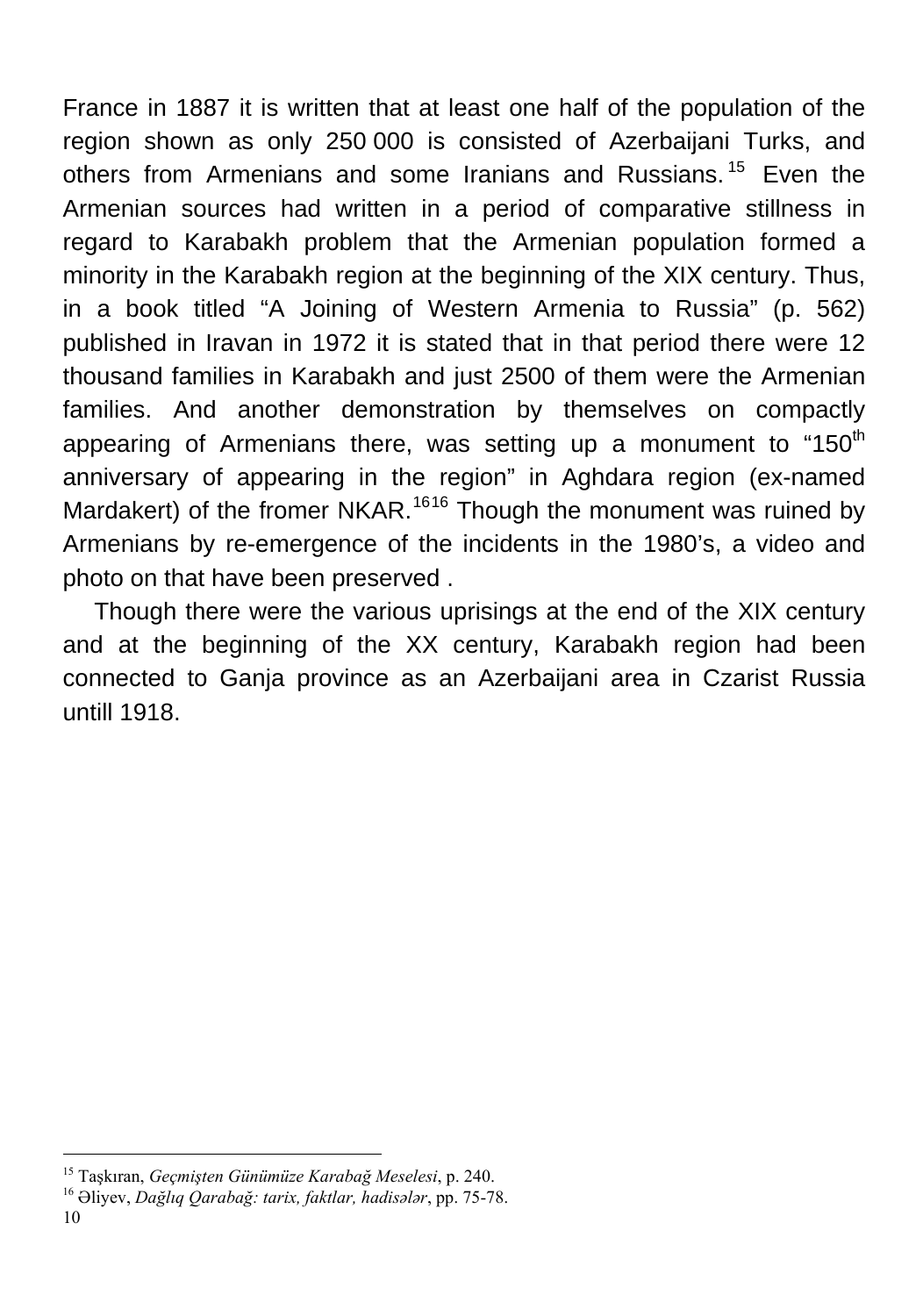#### **II-Emergence of the Karabakh Problem**

Armenians living in Caucasus had begun to be organized fast at the end of the XIX century and at the beginning of the XX century. The most considerable amongst those organizations was "Dashnaksutyun Committee" established in 1890. The Committee was aimed at establishing an Armenian state including the Ottoman territories in Eastern Anatolia. The Armenian organizations in the hope of spreading in that period had not put forward the claims on the territories under power of Czarist Russia so strongly.The reason for that was the wish not to break off relations with Russians, their historical ally. The relations being good as it is, had been consolidated by giving by Czar Peter I in 1719 to all Armenians too the all rights recognized for the followers of the Russian Orthodox Church.[17](#page-10-0)

On one hand the discrepancy between the Czarist Russia's wishes about intimacy-mixing between the nations, and Armenian nationalism, and on the other hand the attempts of the Russian Orthodox Church on the annexation of the Armenian Gregorian Church to itself, had weakened those close relations for a while. But the beginning of the ethnic confrontations caused the development of the relations' historical course. The national awakening movements had advanced in parallel with those ethnic confrontations. Particularly, from the viewpoint of Caucasus, 1905 year got itself into a mess as a year of bloody confrontation between Armenians and Azerbaijani Turks. The events became aggravated by killing one Muslim (Azerbaijani Turk) by Dashnaks.<sup>[18](#page-10-1)</sup> Many people from each side were reciprocally killed in the various places of Azerbaijan, especially in Karabakh and Goycha provinces. Some members of the intelligentsia of both societies had noticed that actually there was no enmity between Armenians and Azerbaijani Turks, but the incident was strained by Russians. The developments of 1905 after the establishment of the USSR, especially depicted that those incidents had been organized by the Czarist Power. It was emphasized in the Soviet sources that it had

<span id="page-10-0"></span><sup>17</sup>Ali Arslan, "Rusların Güney Kafkasya'da Yayılmalarında Ermeni Eçmiyazin Katogigosluğu'nun Rolü", (A Role of the Armenian Gregorian Church in the Expansion of Russian in the South Caucasus), *Kafkas* 

<span id="page-10-1"></span>*Araştırmaları* (Caucasian Studies), no. 2, (1996), p. 21. 18 Swietochowski, *Müslüman Cemaatten Ulusal Kimliğe Rus Azerbaycan'ı 1905-1920*, pp. 68-69.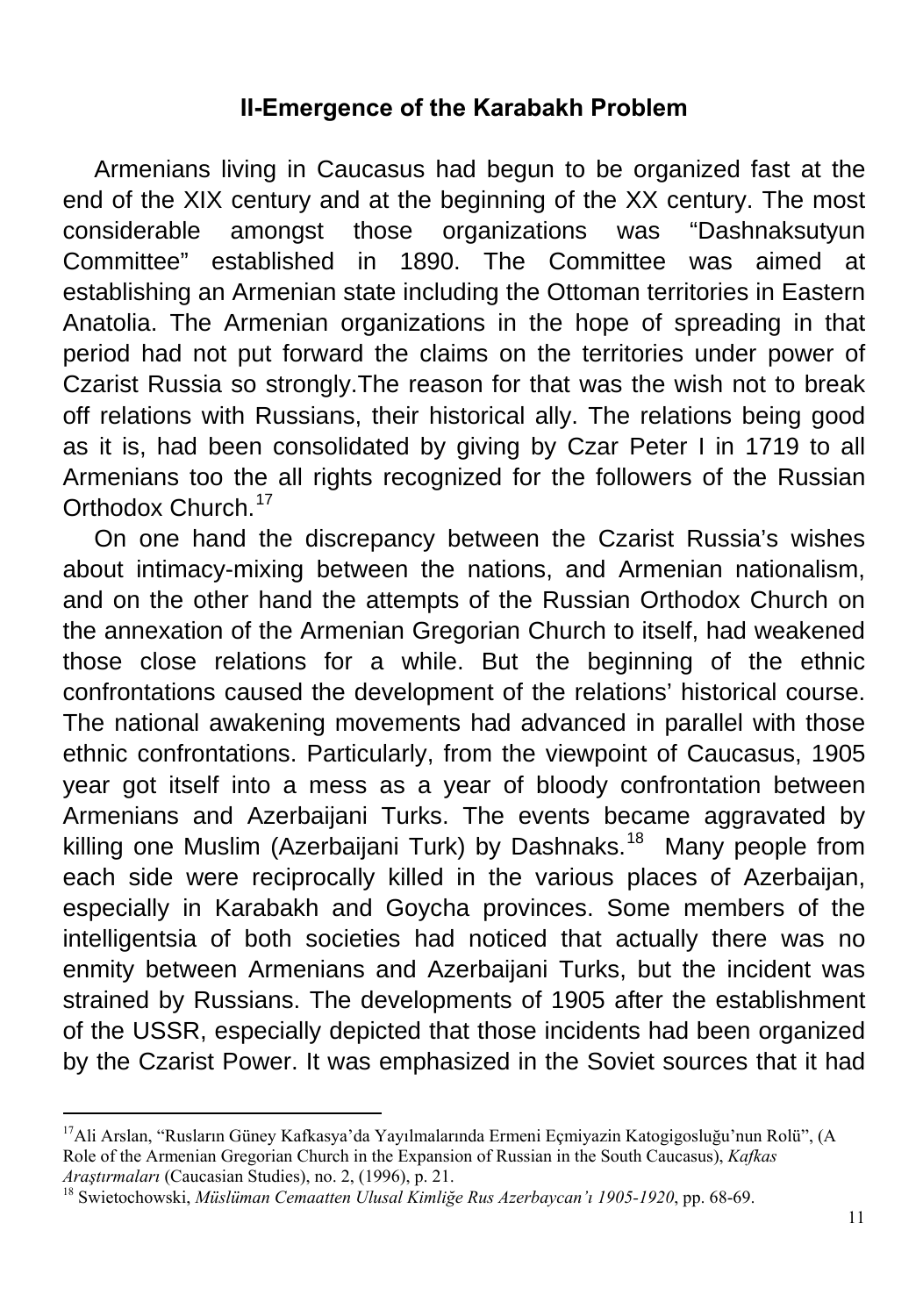been made by Czarist Russian power for a purpose of impeding the labour movement, directing the nations to a fight with each other distracting them from a struggle against Czarism. The events, going on as well as in 1906, became calm gradually after July of that year. During 1906-1918, when the substantial events happened from a historical viewpoint and from standpoint of Czarist Russia, the confrontation between two nations had been stopped. Even more on some points they acted together.

Nevertheless, the events of 1917-1918 years began to oppose two nations to each other again. After the Bolshevik revolution of 1917, the Russian Duma was dissolved and its members from Caucasus organized the Transcaucasian Seym. In that period, the Bolsheviks seizing the power in Russia stated recognition of the principle of each nation's determination its future by "Declaration of Rights of Nations" and following that there had emerged power frivolousness in the region. Moreover, as an answer to the territorial claims of Armenians against Ottoman and to their actions made in Eastern Anatolia, it was also expected a move of Ottoman forces towards that region. That expectation drew Armenians to arm quickly. At the same time that process coincided also with the plans of the allies to create a force in Caucasus against Ottoman. Armenians armed by led of the Dashnaks had begun to attack the regions belonged to Azerbaijan alongside with Eastern Anatolia.

The processes originated an anxiety for Azerbaijani Turks not trained in the Russian army and having no war supplies. Thus, on March 1918, the Armenian armed groups perpetrated the mass slaughters of Turks besides the other regions in Baku as well, where they hadn't lived compactly.<sup>[19](#page-11-0)</sup> In that period a cooperation of the Bolsheviks too with nationalist Armenians rose up one of the interesting courses of the events.<sup>[20](#page-11-1)</sup> Upon a large scale of the slaughters and in that context murder of approximately 30 thousand Turks in Baku and some other cities of Azerbaijan, many Azerbaijani Turks were under compulsion to leave Baku.<sup>[21](#page-11-2)</sup> That kind of development of the events caused a discussion of being of the Transcaucasian Confederation. At the end of May, owing to intensification of the events the Transcaucasian Confederation began to disintegrate. But Karabakh

<span id="page-11-0"></span><sup>&</sup>lt;sup>19</sup> Samuel A. Weems, *Armenia Secrets of a "Christian" Terrorist State*, (Dallas: St. John Press, 2002), p. 59.<br><sup>20</sup> Swietochowski, *Müslüman Cemaatten Ulusal Kimliğe Rus Azerbaycan't (1905-1920)*, pp.154-159.<br><sup>21</sup> Yıldı

<span id="page-11-1"></span>

<span id="page-11-2"></span>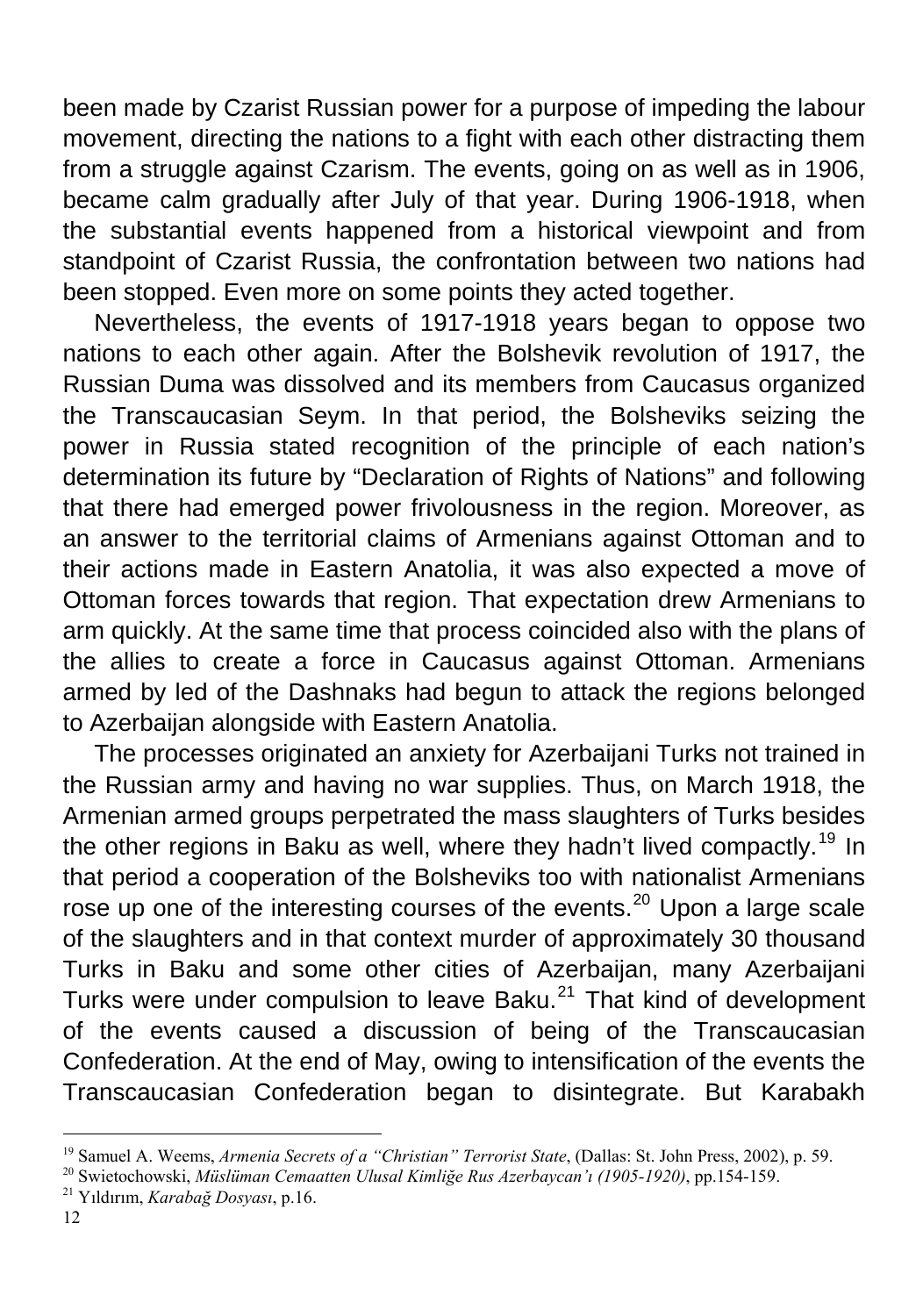province continued to form a part of Azerbaijan since it declared independence on 28 May, 1918 as well. The Azerbaijani and Georgian delegations were invited to the French Ministry of Foreign Affairs on January 15, 1920, it was informed by a deputy secretary of the Ministry Jules Cambon de-facto recognition of Azerbaijan by the Supreme Council members and the allied states on the  $11<sup>th</sup>$  of January, and presented an official paper of the Paris peace conference. By recognizing of the Azerbaijan National Republic, Karabakh province was admitted by the international world as a part of it.

In the meanwhile, a member of the Azerbaijani parliament Shafi bey Rustambayli also made a speech in the VI congress of the Armenians of Karabakh Province held on July 5, 1919. It was decided in the arrangement that Armenians would conduct voting about their future in a next congress.  $22$  Just by a decision made by the VII congress of the Armenians of Karabakh Province assembled on 15 August 1919, it was signed a treaty by Soltanov, a caretaker Chief Governor appointed by the Azerbaijani authorities. By that agreement it was established a joint council and a guidance of Karabakh province was entrusted to a considerable extent to that council. At the same time it was also marked in that agreement a confirmation Karabakh as an Azerbaijani territory in the Paris Peace Conference.<sup>[23](#page-12-1)</sup>

The Ottoman and then England armies had existed in Azerbaijan till occupation of the independence Azerbaijan National Republic by Bolshevik Russia on April 27, 1920. Both forces had also continued to recognize Karabakh province as a part of Azerbaijan. Though some Armenian organizations stirred up the rebellions many times during that period, they had not attained success. But, it was fomented a large scale rebellion in Karabakh by encouragement and assistance of Russians on April 1920. $^{24}$  $^{24}$  $^{24}$  While the Azerbaijani army unities were proceeding to the region to quell a rebellion, the Bolshevik Russian army (XI Red Army) occupied Azerbaijan.

<span id="page-12-0"></span><sup>22</sup> *K İstorii Obrazovaniya Nagorno-Karabaxskoy Avtonomnoy Oblasti Azerbaydjanskoy SSR: Dokumentı i Materialı* (To the History of Establishment of the Nagorno Karabakh Autonomous Region of the Azerbaijani SSR: the Documents and Materials), (Baku: Azerneshr, 1989), p.19.

<span id="page-12-2"></span><span id="page-12-1"></span><sup>23</sup> Taşkıran, *Geçmişten Günümüze Karabağ Meselesi*, pp. 249-251. 24 Weems, *Armenia Secrets of a "Christian" Terrorist State*, p. 73; *K istorii obrazovaniya Nagorno-Karabaxskoy Avtonomnoy Oblasti Azerbaydjanskoy SSR: Dokumentı i Materialı*, pp. 38-40.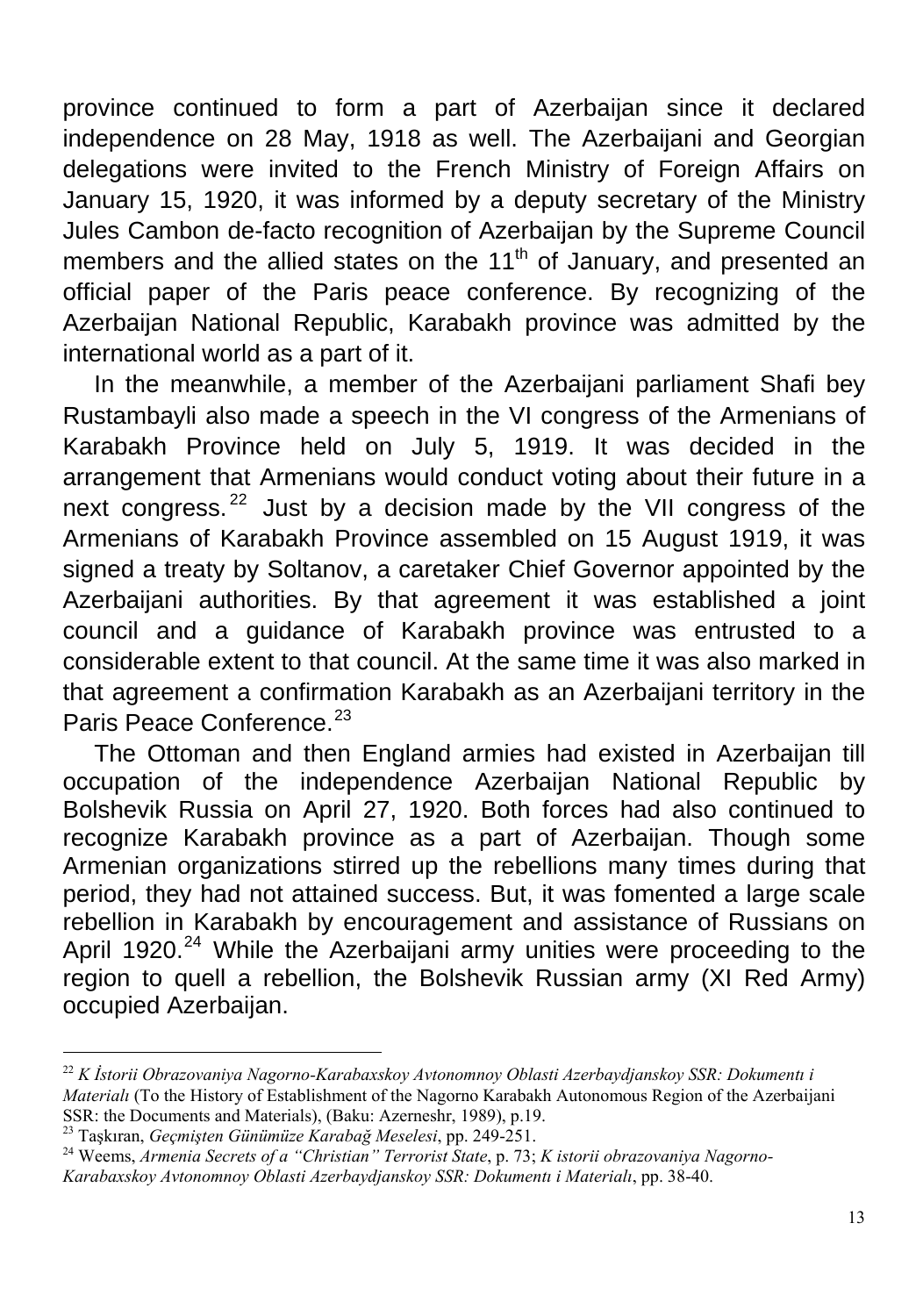#### **III-Karabakh Problem at a Stage of Establishment of the USSR**

In their theses on Karabakh region of Azerbaijan, Armenians claim that it has always belonged to Armenia and that the Soviet authorities gave it away to Azerbaijan forcibly. But the official papers demonstrate absolute groundlessness of this claim.

Yet on 22 May 1919, A. I. Mikoyan, one of the Bolshevik Armenian leaders wrote to the Central Committee of the Russian Communist Party (Bolsheviks) and to Vladimir Ilich Lenin his opinion on that like "Armenian Dashnaks wanted to join Karabakh into Armenia ripping it off Azerbaijan. But it meant for Karabakh to separate from Baku, which was a source of life for it and to join to Irevan, which had not any relations. The Armenian peasants decided in the V Congress to recognize Azerbaijan and to remain under its authority."<sup>[25](#page-13-0)</sup> Moreover, we have mentioned above that as well as in the VII Congress of Armenians of the region, they stated a position on attachment to Azerbaijan and signed an agreement.

It was declared the Soviet power in Azerbaijan on 28 April 1920. At that time Karabakh and Zangazur region, which was within the boundary of Armenia now, were within the boundary of the declared Azerbaijani Soviet Socialist Republic. However, Armenians, cooperated with Russia to achieve their objects along the history over and again, considered a good opportunity an establishment in Azerbaijan a power under control of Bolshevik Russia and had begun to put forward their claims on Karabakh region with louder voice. As Armenia wasn't gotten under control of Soviet Russia yet at the beginning, the Moscow authority had tried to put pressure upon Armenia at such matters stating a position for Azerbaijan at certain sense.

 At the same time, it had been also giving some promises on possibility to give Karabakh and Zangazur provinces away to Armenia, in return for

<span id="page-13-0"></span><sup>25 &</sup>quot;Sovet İttifaqı Kommunist Partiyası Mərkəzi Komitəsi yanında Marksizm-Leninizm İnstitutunun Mərkəzi Partiya Arxivi", (The Central Party Archives of the Marxism-Leninism Institute of Central Committee of Sovet Union Communist Party) Fond 461, Op. 1, File 4225, stated from p. 1, appendixes by *K istorii obrazovaniya Nagorno-Karabaxskoy Avtonomnoy Oblasti Azerbaydjanskoy SSR: Dokumentı i Materialı*, p. 16.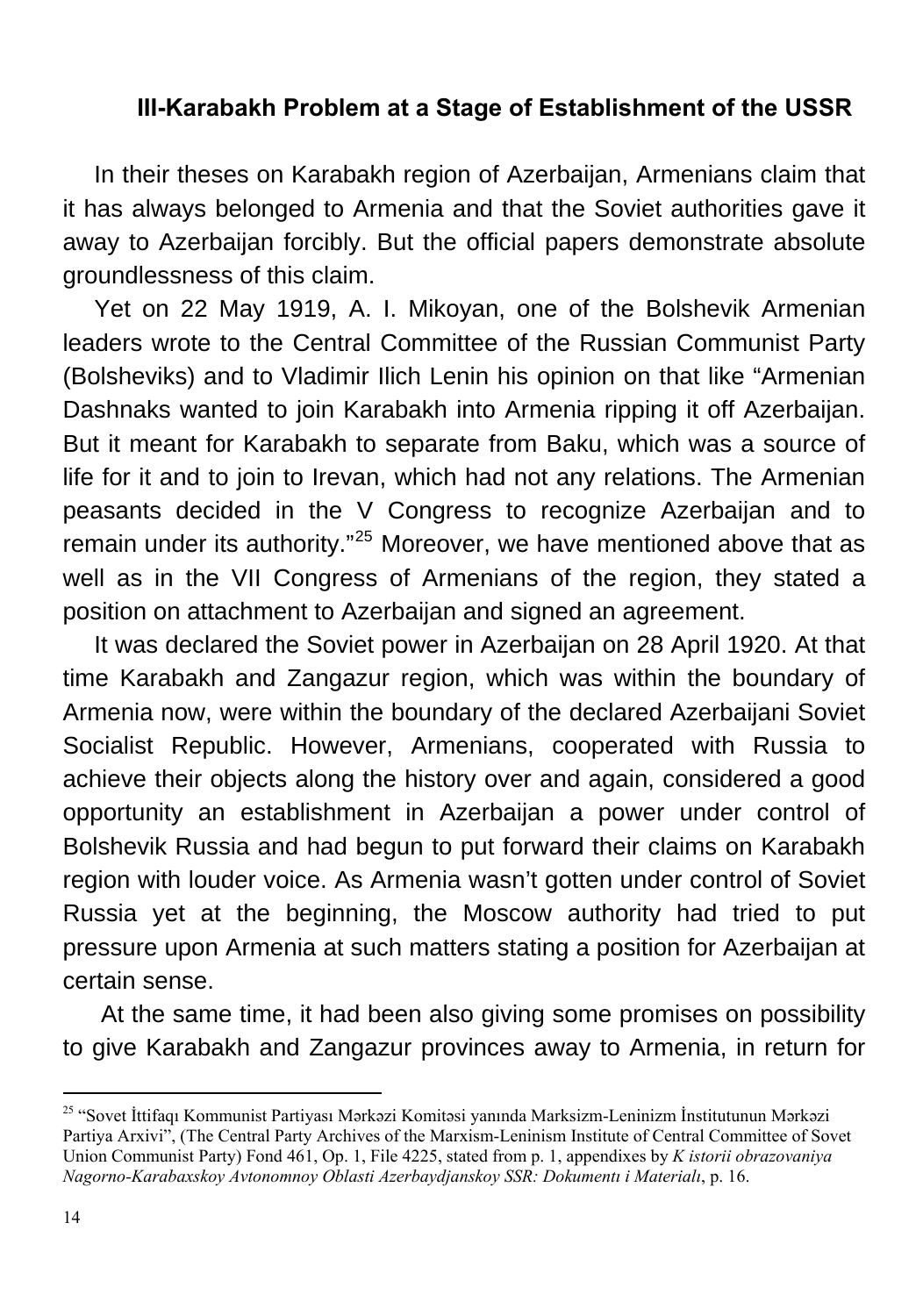establishment of the Soviet power in Armenia. One of the most important examples of those promises was a telegram sent to the Armenian communists by Nariman Narimanov, a leader of the Soviet power in Azerbaijan that time, characterized by Lenin as "Lenin of the Eastern", always blamed for treachery by the independent Azerbaijani People's Republic national administration and killed with poison in Moscow afterwards. In that telegram sent on 1 December 1920, it was stated a possibility of giving Nakhchivan, Zangazur and Karabakh regions of Azerbaijan away to Armenia for encouraging an establishment of the Soviet power in Armenia. $^{26}$  $^{26}$  $^{26}$  An object of that was, as it was mentioned above, to stimulate Armenia to choose a Soviet power. And one of the special intentions of the Soviet authorities at that time was a creation of the potential ethnic tension centers. That policy, aimed to resolve the protests might risen against the center in the regions by putting those regions against each other, was a heritage to Soviet Russia remained from the Czarist regime. In the telegraph sent to Lenin and Chicherin, yet on 19 June 1920, Orjonikidze stated that Karabakh and Zangazur regions considered themselves as a part of Azerbaijan. $27$  As a matter of fact, as well as in the telegram sent to Chicherin and Orjonikidze before in 1920, jointly signed by a chairman of the Azerbaijani Revolutionary Committee Narimanov, a member of the Caucasus Committee Mdivani, a member of the Armenian Communist Party Central Committee Nurijanyan and Mikoyan, it was emphasized belonging Zangazur and Karabakh to Azerbaijan.<sup>[28](#page-14-2)</sup>

While the debates were continuing, a statement was published signed by Narimanov in a number from 2 December 1920 of the newspaper "Communist" published in Azerbaijan in Russian. It was emphasized in the statement an importance to stop blooding of the two neighbor nations for a

<span id="page-14-0"></span><sup>26</sup> Nəsib Nəsibli, *Bölünmüş Azərbaycan, Bütöv Azərbaycan* (Separated Azerbaijan, United Azerbaijan), (Baku:

<span id="page-14-1"></span><sup>&</sup>lt;sup>27</sup> "The USSR Minstery of Foreign Affairs' Archives", File no 54882, p. 20, appendixes by Əliyev, *Dağlıq* Oarabağ: tarix, faktlar, hadisələr, p. 80.

<span id="page-14-2"></span>*Qarabağ: tarix, faktlar, hadisələr*, p. 80. 28 The USSR Minstery of Foreign Affairs' Archives, File no: 56822, p.36, appendixes by *K istorii obrazovaniya Nagorno-Karabaxskoy Avtonomnoy Oblasti Azerbaydjanskoy SSR: Dokumentı i Materialı,* p. 35.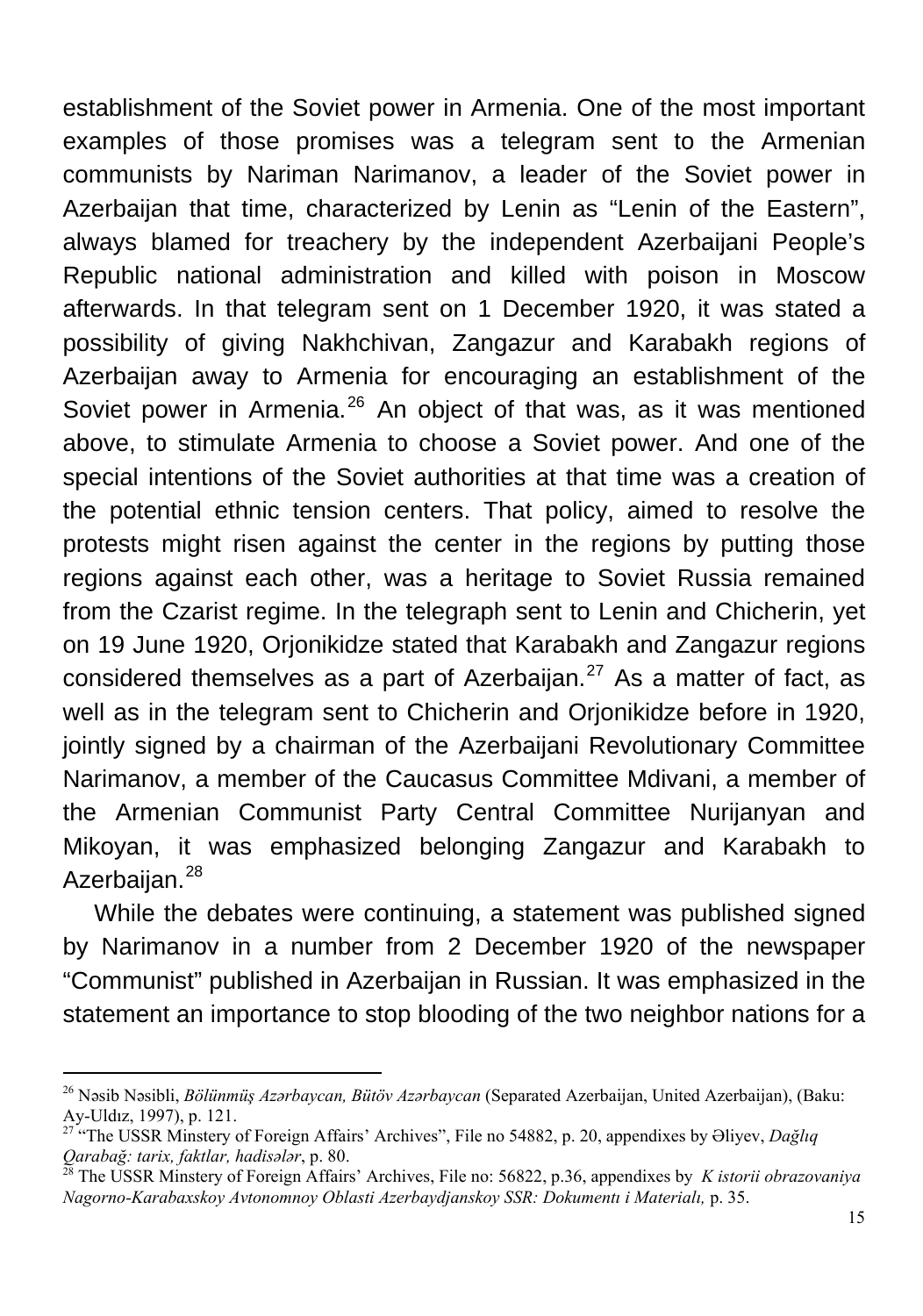reason of territorial problems and was stated a right of self-determination of the nations of Karabakh's working people.  $29$  At the same time, it was put forward an initiative of encouraging Armenians mentioned above.

An establishment of the Soviet power in Armenia changed a balance a little. The leaders of the Soviet power in Armenia promoted both to Moscow the claims in connection with Karabakh region of Azerbaijan and put forward in the Caucasus Bureau of the Communist (bolsheviks) Party (C(b)P). Towards those claims, first gathering on 27 June 1921 the Central Committee of the Azerbaijan Communist Party refused the claims of the Armenian party and stated inability to rip Karabakh region off Azerbaijan. The RC(b)P Caucasus Bureau (the Bureau formed from the communist parties in the Caucasus republics and only one of seven members was Azerbaijani), gathered on 4 July 1921, stated a position on giving a mountainous part of Karabakh region away to Armenia.<sup>[30](#page-15-1)</sup> But a reaction of Azerbaijan toward that matter was strict. A new meeting of the RCP Caucasus Bureau with a participation of the representatives from RC(b)P Central Committee was arranged on 5 July 1921. In that gathering even Sergey Kirov, Russian by birth, appointed by Moscow for ruling Azerbaijan afterwards, demonsrated a position connoting the importance of the mountainous part Karabakh region to remain in Azerbaijan. After all estimations, by a proposal of Orjonikidze and Nazaretyan it was reached a decision on "assuming as a basis an importance of a national peace between Muslims and Armenians, a necessity of taking into consideration the economical relations of Upper and Lower Karabakh, the points like the permanent relations of the region with Azerbaijan, to remain Nagorniy Karabakh within the boundary of Azerbaijan Soviet Socialist Repblic, to

 $\overline{a}$ 

<span id="page-15-1"></span><span id="page-15-0"></span><sup>&</sup>lt;sup>29</sup> Əliyev, *Dağlıq Qarabağ: tarix, faktlar, hadisələr*, p. 80.<br><sup>30</sup> And one of the important moments herein are the original statements in the proposals put to the vote. The statements in those proposals were like "whether to remain Karabakh wihin Azerbaijan*" (Karabax ostavit v predalax Azerbaydjana)* or "to give away a mountainous part of Karabakh to Armenia" (*Naqornuyu çast Karabaxa vklyuçit v sostav Armenii)*. The same statements in those and other decisions was one more evidence of groundlessness of the claims put forward by Armenia as if Karabakh had given away to Azerbaijan ripping off Armenia. *For the original statements in Russian see:* "İz protokola Veçernego Zasedaniya Plenuma KavByuro ÇK RKP (b)" (From the minuties of the Evening Sitting of the Plenum of the Caucasus Bureau of the RCP (b) Central Committee), *K istorii obrazovaniya Nagorno-Karabaxskoy Avtonomnoy Oblasti Azerbaydjanskoy SSR: Dokumentı i Materialı,* p. 90-91.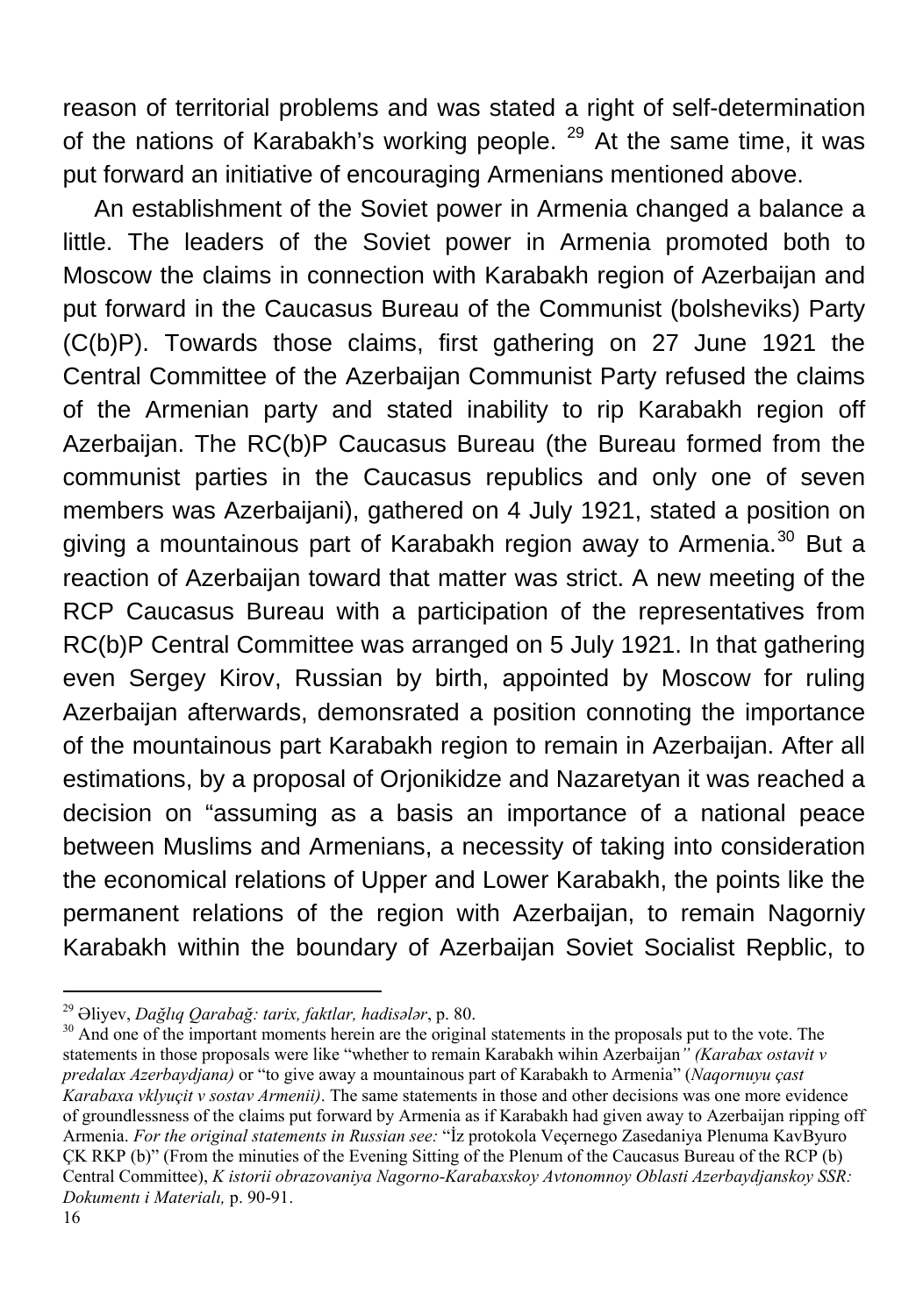give a large autonomy to the region with an administrative center Shusha city inside the region."[31](#page-16-0)

Thus, in the gathering, where Azerbaijan was represented with one member, by consent of the Armenian members too, it was reached a decision on inability of ripping Karabakh region off Azerbaijan. After that decision, the leader of the Armenian ASPS organization, Mikoyan stated "actually there wasn't any problem named Karabakh problem. The Armenians peasants were also stating inability to live without the relations with Baku and Aghdam."<sup>[32](#page-16-1)</sup>

However, the occurrence also had a side of an establishment of an autonomous province in the mountainous part of Karabakh region. The debates on that issue had continued during approximately two years. As any result could not be reached, the RC(b)P Caucasus Regional Committee, gathered on 27-28 June 1923, gave a last notification to Azerbaijan on a matter of an importance of establishment of an autonomous province in the mountainous part of Karabakh region (in a geography, where Armenians lived more compactly) within a month. Even for that object, the leader of the Azerbaijani authority was overthrown and Kirov was appointed to that post by Moscow. $33$  As a result of a discussion held, the Central Executive Committee of Azerbaijan made a decision on 7 July 1923 to establish the Nagorno Karabakh Autonomous Region (NGAR) in the determined geography.<sup>[34](#page-16-3)</sup> And one of the important notes with regard to the formation of the NGAR was a fact that this artificial body was established not on the historical, geographical, economical bases, but assuming as a basis of the administrative borders, where the Armenian population lived more compactly exactly at that time and included just

<span id="page-16-0"></span><sup>&</sup>lt;sup>31</sup> For a wide historical information on the process see: "The Synchronic Table of the Main Events in the Process of Granting the Status of Autonomy to Daghlig Karabakh (1920–1924)", Yaqub Mahmudov, Kərim Şükürov, *Qarabağ: Real Tarix, Faktlar, Sənədlər- Karabakh: Real History, Facts, Documents,* (Baku: "Tahsil" Publishing

House, 2005), p.55.

<span id="page-16-1"></span><sup>32</sup> *Lenin külliyyatı (Lenin's complete works)*, Book 42. p. 54, appendixes by Əliyev, *Dağlıq Qarabağ: tarix,* 

<span id="page-16-2"></span>*faktlar, hadisələr,* p. 84-85. 33 Nəsib Nəsibli, *Azərbaycanın Geopolitikası və Neft* (The Azerbaijani Geopolitics and Petrolium), (Baku:

<span id="page-16-3"></span><sup>&</sup>lt;sup>34</sup> K istorii obrazovaniya Nagorno-Karabaxskoy Avtonomnoy Oblasti Azerbaydjanskoy SSR: Dokumentı i *Materialı,* p. 52-53.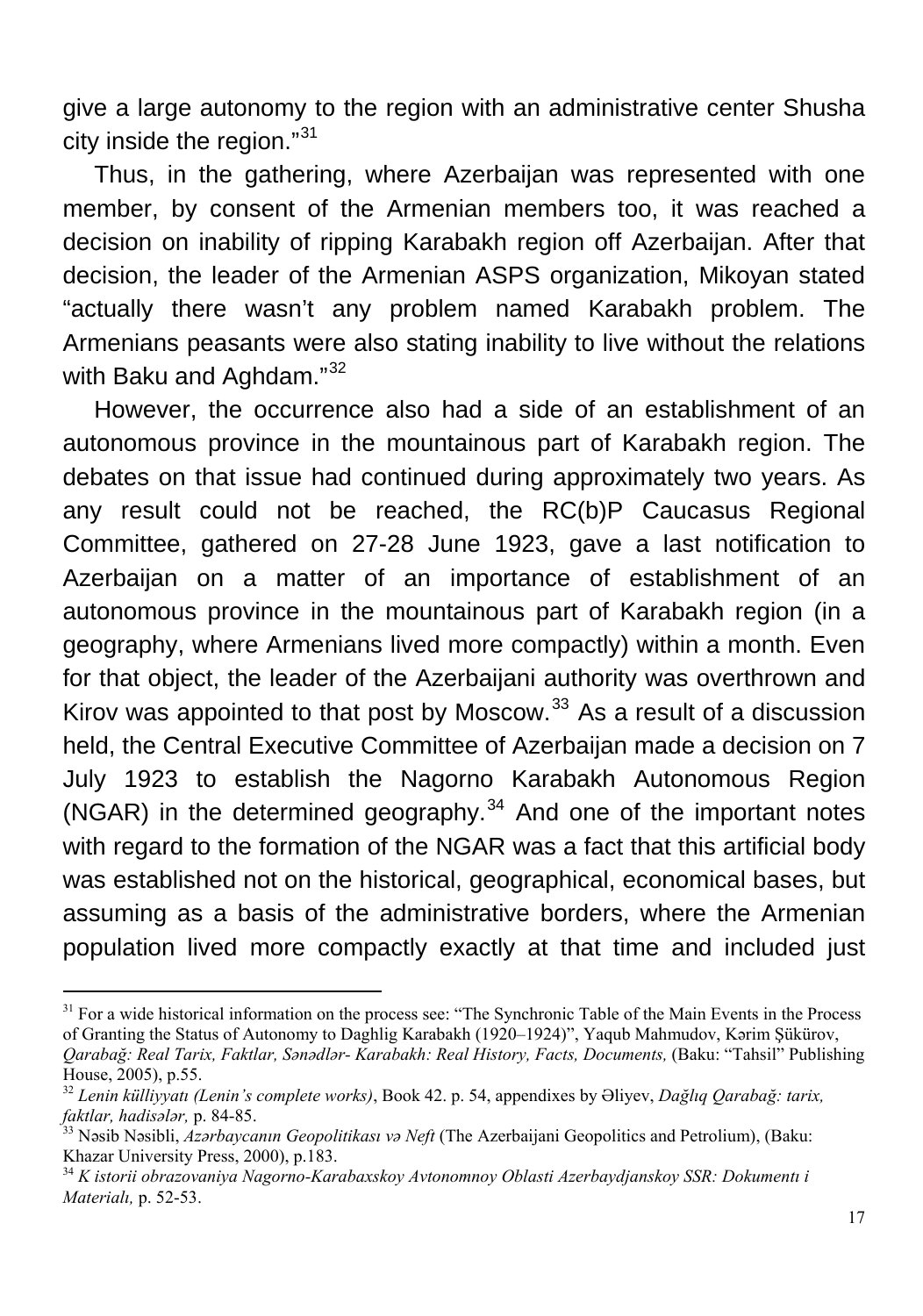4.160,5  $km^2$  part of the historical Karabakh region.  $35$  Looking at the administrative borders of the former NGAR, it became very clear that it was formed as a special administrative unit with the absolute Armenian population in minority. Thus, it should be taken into consideration that an existence of that autonomous province with Armenian minority turned into a problem again, upon the collapse of the USSR, is not a historical moment but a result of a formation of the NGAR in the USSR period.

<span id="page-17-0"></span> $35$  This number reached 4.4 km<sup>2</sup> with the administrative borders changes in the USSR period.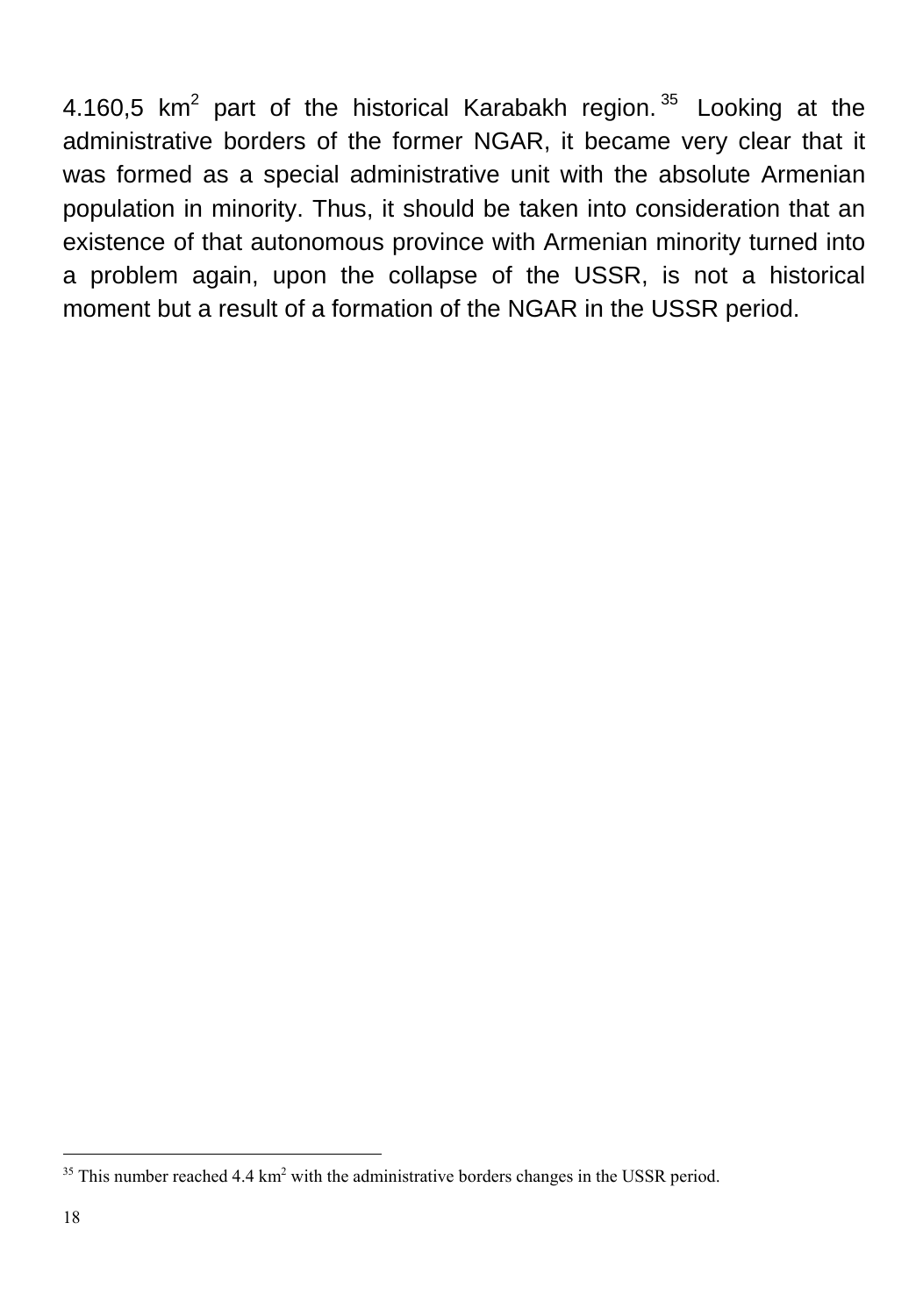#### **IV- Status of the Problem in the Soviet Union Period**

The steps made at a time of the Soviet Union's establishment had put the problem over a provisional and comparative peace stage. However, the strategies applied by the Moscow authorities both in that period, and in a period after establishment of the USSR had caused, as it stated above, a prolonged strengthening of the problem potential within Azerbaijan. Transforming a territory within Azerbaijan where Armenians lived compactly to an autonomous institution with administrative frontiers and even there a realization of policy aimed to change considerably an ethnic structure of the population in favour of Armenians were a part of that strategy. It the same period not to set up any autonomous body in Armenia despite Azerbaijani Turks having there much ethnic compactness, is characterized as a demonstration of double standard of the Moscow authorities.<sup>[36](#page-18-0)</sup>

 In the following periods, for a purpose of not to give opportunity to the problems might created in Armenia in next years, the USSR authorities removed by force a considerable part of Azerbaijani Turks from that country into Azerbaijan in particular with two resettlement waves after the second world war and at the beginning of 1950s In regard to that matter the Council of Ministers of the USSR, with a view to use the plains in Azerbaijan, to create the regions propitious for farming and to settle Armenian living abroad into the regions where lived Azerbaijani Turks removed from Armenia, made two decisions "About resettlement of the peasants and other Azerbaijani people from Armenia SSR into the Kura and Aras plains of Azerbaijan SSR" from December 23, 1947 number 4083 and another named "About the terms of the resettlement" from March 10 1948 number 754.<sup>[37](#page-18-1)</sup>

<span id="page-18-0"></span><sup>&</sup>lt;sup>36</sup> For a wide historical information on the process see: Hatem Cabbarlı, "Geçmişten Günümüze Ermenistan'da Azerbaycan Türkleri" (Azerbaijani Turks in Armenia From the Past to Our Days), *Ermeni Araştırmaları (The* 

<span id="page-18-1"></span><sup>&</sup>lt;sup>37</sup> Əmir Quliyev, "Köçürülmə (Resettlement) (1948-1953)", İ.Vəliyev, K. Muxtarov, F. Hüseyinov (ed.), *Deportasiya* (Deportation), (Baku: Publishing House of "Azerbaijan Ensiklopediyası", 1998), p. 210.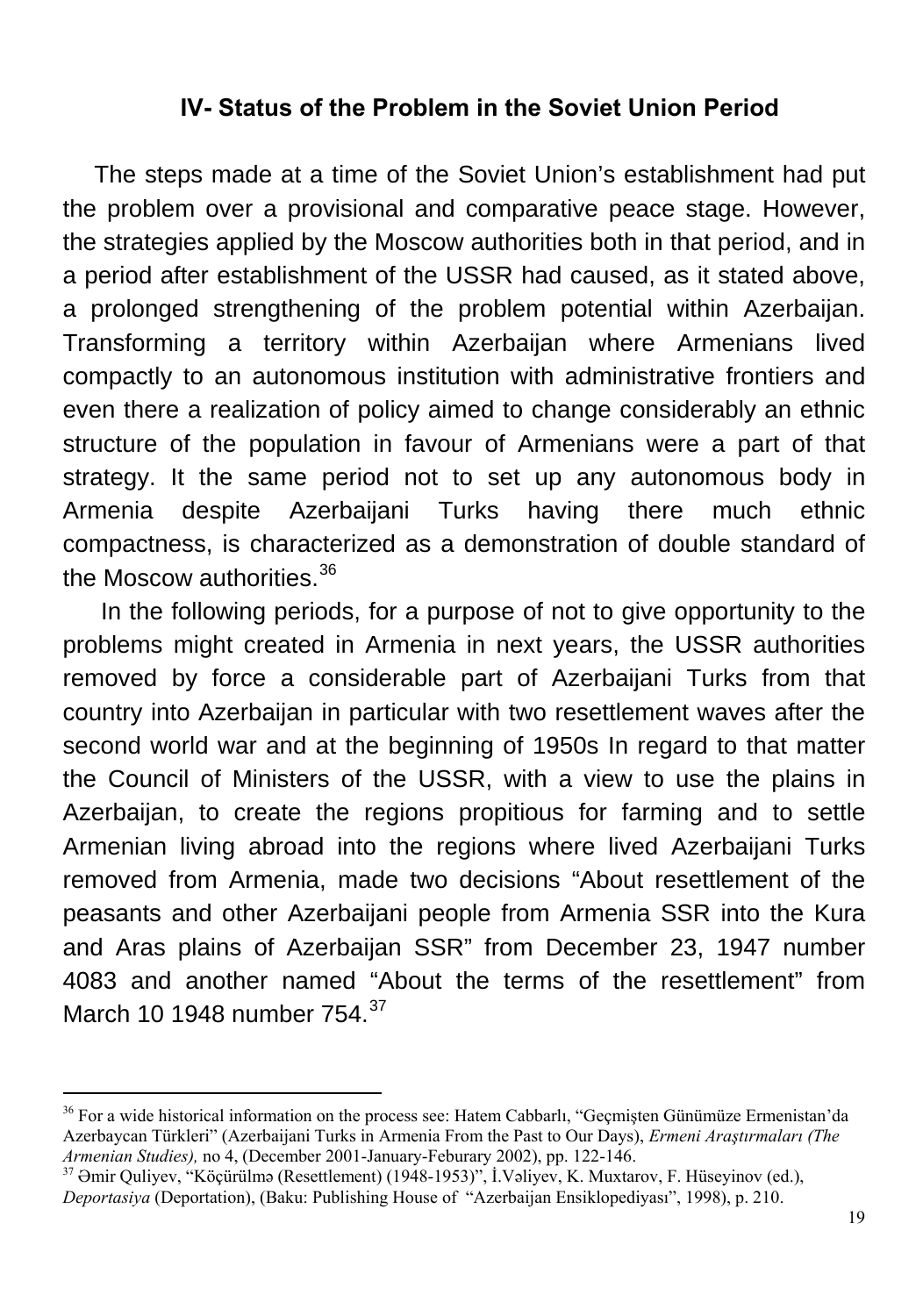In the decision of the Council of Ministers of the USSR it was planned a resettlement of 100 thousand Azerbaijani Turks in all at three stages (10 000 in 1948, 40 000 in 1949, and 50 000 in 1950). No one from the Azerbaijani authorities protested against that decision, but a head of the Azerbaijani Council of Ministers Ghuliyev writing a letter to Molotov asked a permit to settle Azerbaijani Turks removed from Armenia not into the Kura and Aras plains, but into the northern regions of Azerbaijan geographically appropriate for conditions the removed people lived before or into the places close to Baku.<sup>[38](#page-19-0)</sup> However, that letter of Ghuliyev had been unanswered and the Azerbaijani authorities applied the decisions of the Council of Ministers of the USSR by a decision from April 14, 1948 and number 455. As it is described in the archival documentations too, during the resettlement process it had been removed by force not 100 thousand people as it was meant in the decisions, but approximately 145 thousand people.<sup>[39](#page-19-1)</sup> About 1/3 part of Azerbaijani Turks had been lost their lives during the resettlement from the reasons like starvation or deceases. [40](#page-19-2)

The attempts of some Armenian leaders to annex the NGAR into Armenia had also continued in that period. At first, Arutyunov, the executive secretary of the Communist Party of Armenia Soviet Socialist Republic, writing a letter to Stalin, the secretary general of the Communist Party of the Soviet Union, asked for attaching of the Nagorny Karabakh Autonomous Region to Armenia. Also, Stalin asked a position of Bagirov, the executive secretary of the Azerbaijan Communist Party, regarding this matter. In a letter written to Stalin, Bagirov stated not to be against it principally, but also an importance of giving to Azerbaijan in exchange for that, the regions in Armenia, Georgia and Dagestan where Azerbaijanis lived compactly. The Armenian leaders refused that wish, thinking futility to attach to Armenia the NGAR by those conditions.<sup>[41](#page-19-3)</sup>

<span id="page-19-1"></span><span id="page-19-0"></span><sup>&</sup>lt;sup>38</sup> Cabbarlı, "Geçmişten Günümüze Ermenistan'da Azerbaycan Türkleri", p.141.<br><sup>39</sup> İ. Məmmədov və P. Əsədov, *Ermənistan azərbaycanlıları və onların acı taleyi (Armenian Azerbaijanis and Their Bitter Fate), (Baku: Publishi* 

<span id="page-19-2"></span><sup>&</sup>lt;sup>40</sup> Cabbarlı, "Geçmişten Günümüze Ermenistan'da Azerbaycan Türkleri", p. 141. <sup>41</sup> Vəliyev, "Deportasiya", p. 78.

<span id="page-19-3"></span>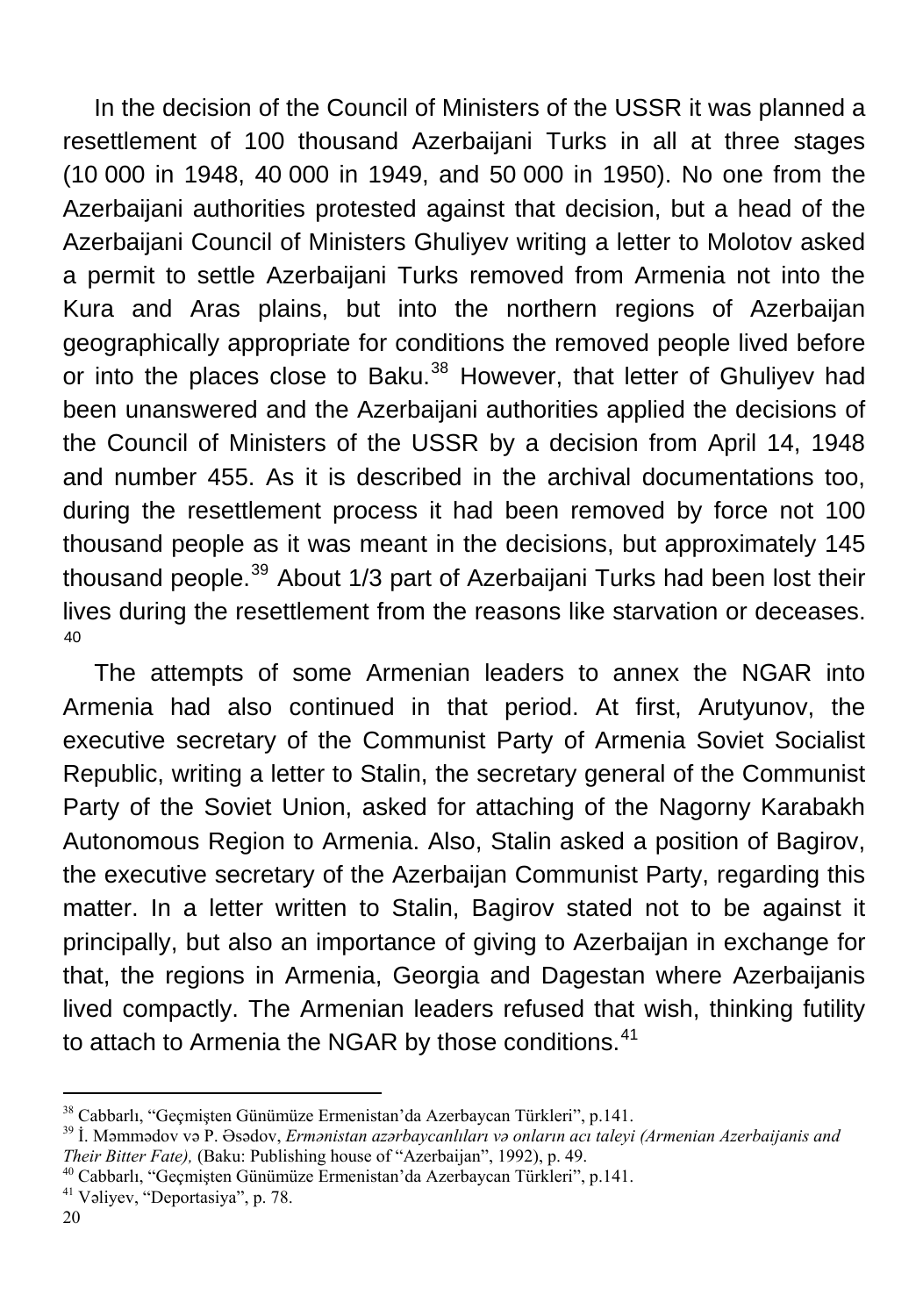The Armenian authorities put on agenda an item of attaching the NGAR into Armenia again in 1964. In that period in the meetings with Khrushov the secretary general of the Communist Party of the Soviet Union, the Armenian leaders and Mikoyan from the USSR authority asked for attaching the NGAR into Armenia too, citing as an example attaching the Crimea into Ukraine. But in response Khrushov said "I was ready to give you a time of 24 hours and 12 thousand military trucks for carrying Armenians in Nagoniy Karabakh into Armenia."<sup>[42](#page-20-0)</sup> Following to that answer of Khrushov the issue shut again for a time.

However, in a background of certain political course, the USSR authorities had been approaching positively at some level to the claims of the Armenian authorities against Azerbaijan and Turkey. For example, a beginning the actions in regard with the made-up genocide claims in Armenia since 1965 and a start again the individual and mass pressure against Azerbaijani Turks was one of the demonstrations of that.<sup>[43](#page-20-1)</sup>

<span id="page-20-0"></span><sup>42</sup> Yuriy Pompeev, *Krovavıy omut Karabaxa (Bloody whirl of Karabakh),* (Bakı, Publishing house of "Azerbaijan", 1992), p.19-20.

<span id="page-20-1"></span><sup>43</sup> Cabbarlı, "Geçmişten Günümüze Ermenistan'da Azerbaycan Türkleri", p.142.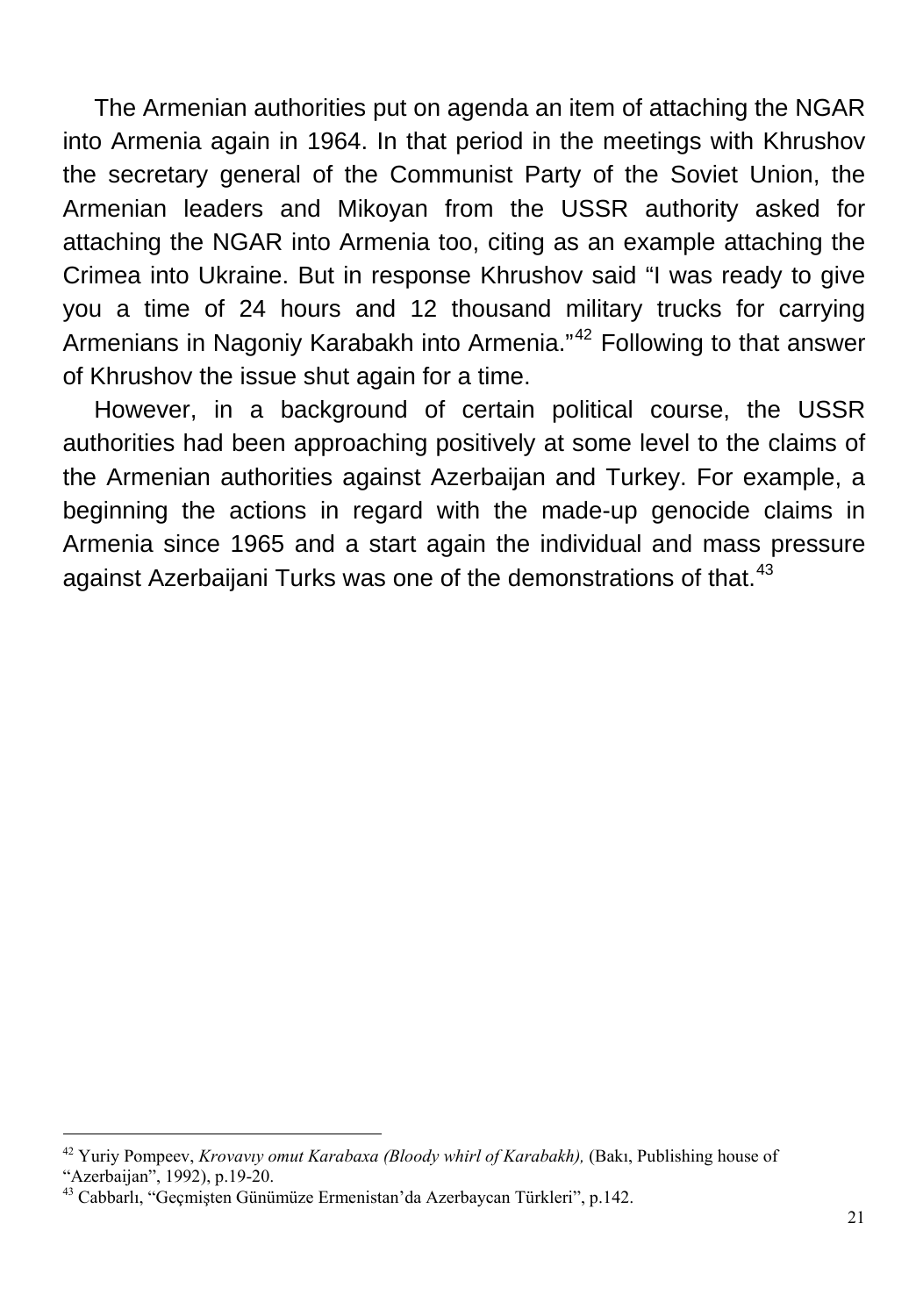## **V-Re-Emergence of the Problem in the Collapse Period of the Soviet Union**

In the USSR period, a comparative peace on the problem had been achieved, as aforementioned, till the mid1980s the Armenian groups in different ways and at various levels had continued to emphasize the significance of ceasing the NGAR to them separating it from the Azerbaijani territory. In the first half of the 1980s, the authors, Armenians by birth, began to put their name as address under the article as "Karabakh province of Armenia". The book titled "Hearth" of an Armenian correspondent of "Literaturnaya Gazeta" ("Literary Newspaper") Zori Balayan was published in Russian language in 1984.<sup>[44](#page-21-0)</sup> In that book written in racist style, the hatred against Turks in general and against Azerbaijani Turks in particular was inculcated, contained the territorial claims against Azerbaijan. Though the Azerbaijani intelligentsia expressed their attitude toward the book, the communist authorities in Baku widely impeded the promotion of those reactions.

With Mikhail Gorbachev's coming to power in the Soviet Union in 1985, it had begun a new period – "a period of perestroika and glasnost" within the empire. The relations promoted with Gorbachev on one hand by the Armenian lobby beyond the USSR, and on other hand by the Armenian intelligentsia inside the empire, were reassuring Armenians about the matter of annexing the NGAR to the Armenian SSR taking it away from Azerbaijan. In the following period, both the statements of Gorbachev's economical councilor Abel Aghanbekyan in Paris,<sup>[45](#page-21-1)</sup> and the activities of the Armenian groups in Armenia and Moscow were showing the attempts of precipitating to annex to Armenia a mountainous part of Karabakh province tearing off it from Azerbaijan. One of the moments attracted

<span id="page-21-0"></span><sup>44</sup> Zoriy Balayan, Ocag (Hearth), for an electron version see: [http://www.geocitiep.com/drhgagik/OCHAG.doc](http://www.geocities.com/drhgagik/OCHAG.doc) (June 6, 2009).

<span id="page-21-1"></span><sup>45</sup> *L'humanite*, 18 November 1987, p 10, appendixes by Ədalet Tahirzadə, *Meydan: 4 il 4 ay* (The square: 4 years 4 months), (Baku: Ay-Ulduz, 1997), p.16 and Thomas de Waal, *Black garden: Armenia and Azerbaijan Through Peace and War***,** (New York: New York University Press, 2003), p. 20.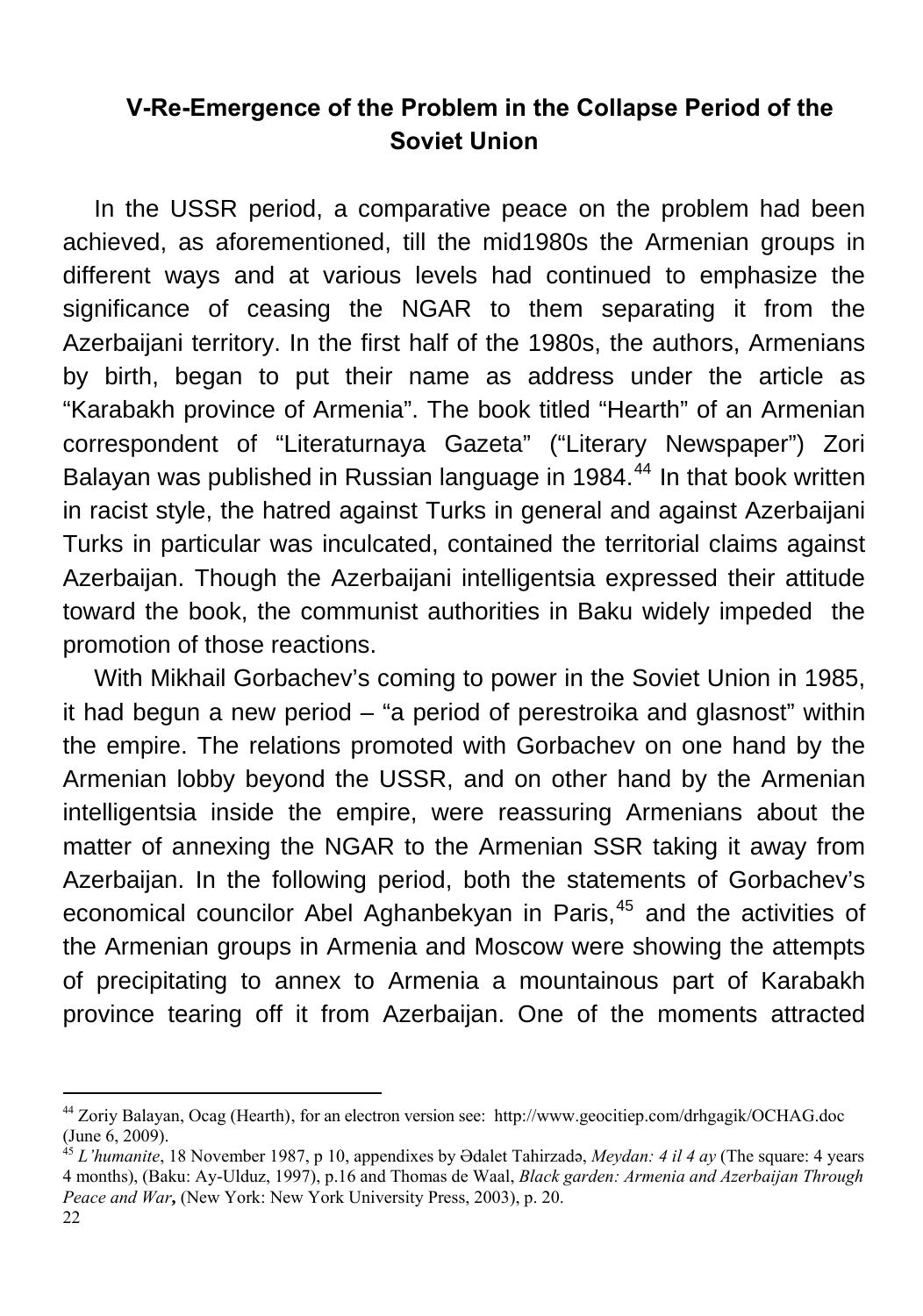attention in that period was the attempts to increase of sense of separation from Azerbaijan among Armenians living in the region.

In the second part of the 1980s the broadening efforts of Armenia had already put forward as certain practical steps. It was established organizations (as well as the armed groups in Armenia and Azerbaijan) acting in a course of purpose to expand the frontiers of Armenia, "to obtain the historical Armenian territories<sup>" [46](#page-22-0)</sup>, had organized the actions, had published the materials in Armenia and beyond Armenia (in Moscow, in the other places of the USSR, in the USA, France and other places). A little later the process was carried into overt political angle.

A Council of the NGAR (110 from 140 members of the Council were Armenians) adopted an appeal expressing a wish of joining to Armenia separating from Azerbaijan addressed to the Supreme Councils of Azerbaijan and Armenia.<sup>[47](#page-22-1)</sup> The Central Committee of the Communist Party of the Soviet Union assembled on February 21, 1988 outlawed it. As a consequence of a murder of two Azerbaijani youth in Askaran region of Azerbaijan within the NGAR, a publication in the Armenian newspapers the claims as if "Gorbachev had given a word of annexation of the NGAR into Armenia" and subjecting to genocide of more than 100 thousand Azerbaijani Turks living in Armenia (in Zangazur, Goycha and other provinces) and causing them to resettlement (in general, following to the process, more than 200 thousand Azerbaijani Turks left Armenia under compulsion), and as well as a settling those removed people mainly in Baku and Sumgayit, it was taken place the confrontations between Armenians and Azerbaijani Turks in those two cities. In the skirmishes in

<span id="page-22-0"></span><sup>46</sup> For the wide information on this issue see: Suren Ayvazyan, *İstoriya Rossii: Armyanskiy Sled (*Russia History: Armenian Track)*,* (Moscow: Kron-press, 2000), *Obrazovanie Armyanskoqo naroda i Drevnearmyanskoqo Qosudarstva* (Formation of the Armenian Nation and the Ancient Armenian State),

http://www.armenica.wizard.am/Hystory/history2.html, (August 7, 2009); Voytsex Quretskiy, "Djavaxetskiy Vopros" (Javakhetia Problem), [http://poli.vub.ac.be/publi/crs/rus/03\\_05R.htm,](http://poli.vub.ac.be/publi/crs/rus/03_05R.htm,) (August 7, 2009).  $^{47}$  For full text of this decision s[ee: "Decision of the Special Session of the NKA](http://poli.vub.ac.be/publi/crs/rus/03_05R.htm,)O Council of Peoples Deputies

<span id="page-22-1"></span>of XX Session", [http://www.nkr.am/en/decision--of-the-special-session-of-the-nkao-council-of-peoples-](http://www.nkr.am/en/decision--of-the-special-session-of-the-nkao-council-of-peoples-deputies-of-xx-session/41/)

[deputies-of-xx-session/41/](http://www.nkr.am/en/decision--of-the-special-session-of-the-nkao-council-of-peoples-deputies-of-xx-session/41/), (August 7, 2009) or "Reşenie sessi Soveta Narodnıx Deputatov NKAO ot 20 fevralya 1988 q", http://www.miacum.ru/gazeta/2009/02/20/reshenie\_sessii, (August 9, 2009).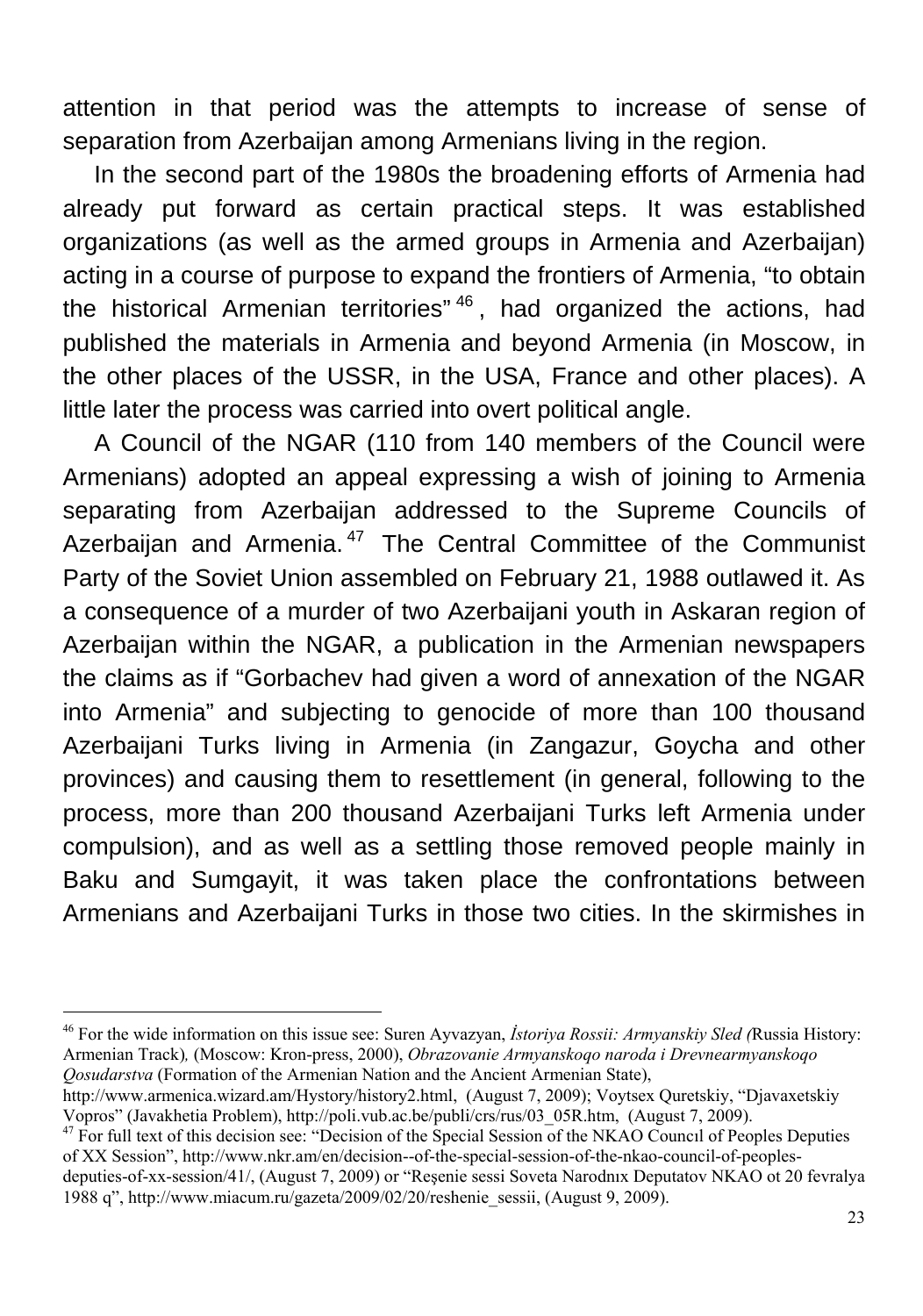Sumgayit 32 men in total had been killed, 26 of which were Armenians and 6 were Azerbaijanians.<sup>[48](#page-23-0)</sup>

 The NGAR Council took a decision about separating from Azerbaijan on the  $12<sup>th</sup>$  July of 1988 exceeding its commission.<sup>[49](#page-23-1)</sup> The presidium of the Supreme Council of the Azerbaijan SSR proclaimed a decision of the province council invalid assembling the next day.<sup>[50](#page-23-2)</sup> The presidium of the Supreme Council of the USSR, assembling on July 18, 1988, estimated the decisions of both republics and reached a certain decision on the matter. The secretary general of the Central Committee of the USSR Communist Party Gorbachev, making a speech in the discussions of the meeting, stated that "they recognized the problems in the autonomous region, but those problems would be resolved with inviolability of the territorial integrity of Azerbaijan." It was emphasized in the decision the inadmissibility of change of the Azerbaijani and Armenian frontiers and territorial integrity regulated by the constitution, and taking that decision on basis of order that "the frontier of any Soviet republic can not be changed without its consent" from the  $78<sup>th</sup>$  item of the USSR Constitution.<sup>[51](#page-23-3)</sup> Besides, it was mentioned in the decision that many problems in the NGAR had been resolved during the Soviet authority, however some unsolved problems were still existing, and it was important for Azerbaijani and Armenian authorities to cooperate in that direction. In general, the steps of the USSR authorities and taken decisions caused the negative reaction of expansion supporters in Armenia and the separatist groups in the NGAR, and strengthening their activities still more in a direction of separating the province from Azerbaijan.

An earthquake calamity in Armenia happened on the  $7<sup>th</sup>$  December of 1988, was a cause for stopping the events for a time. Amongst the first going to help to Armenia after the earthquake was Azerbaijan too. As a result of a crash of the aircraft carried the first aid of Azerbaijan, all the

<span id="page-23-0"></span><sup>48</sup> Araz Aslanlı, "Tarihten Günümüze Karabağ Sorunu" (Karabakh Problem From the Past to Our Days), *Avrasya* 

<span id="page-23-3"></span><span id="page-23-2"></span><span id="page-23-1"></span><sup>&</sup>lt;sup>49</sup> http://www.memo.ru/hr/hotpoints/karabah/Getashen/chapter1.htm#\_VPID\_2, (August 8, 2009).<br><sup>50</sup> [http://mfa.gov.az/khojaly/index.php?option=com\\_content&task=view&id=17&Itemid=31,](http://mfa.gov.az/khojaly/index.php?option=com_content&task=view&id=17&Itemid=31) (August 10, 2009).<br><sup>51</sup> *Kommunist*, Jun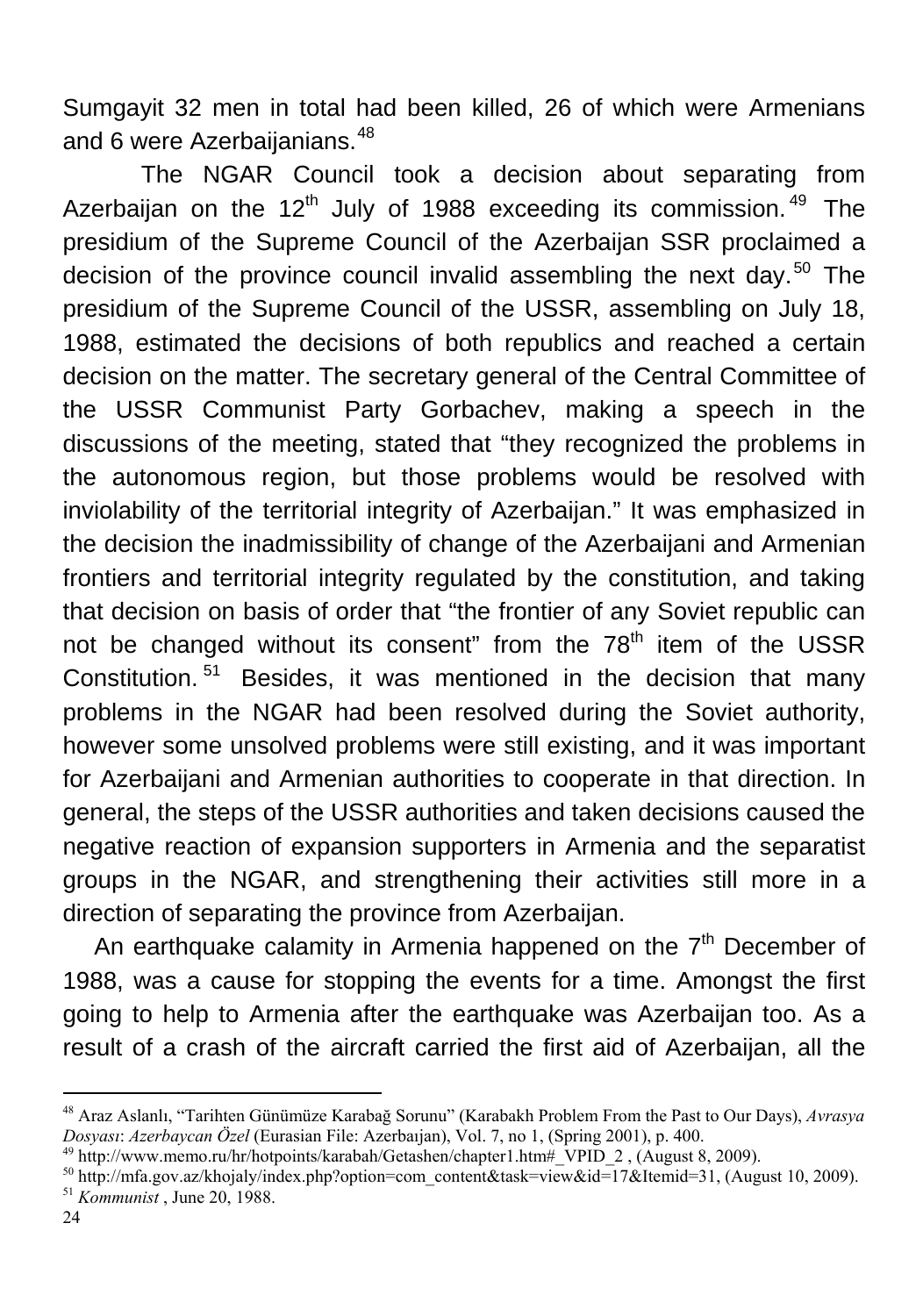people going to help were passed away save one. In connection with that accident, it was raised an assumption of shaking down the aircraft by Armenians; however those claims were not affirmed afterwards.

Taking away provisionally a rule of the NGAR from Azerbaijan on January 12, 1989, the Supreme Council of the USSR passed it to the Special Government Committee subordinated to Moscow straight. Arkadi Volski, one of the councilors of Gorbachev, was appointed a head of the committee and a unit of the Ministry of Interior Affairs from 5 400 men sent to the province given to his subordination.<sup>[52](#page-24-0)</sup> If on small scale, but the skirmishes had continued without interruption during 1989.

The USSR Supreme Council decided on 28<sup>th</sup> of November of 1989, to return the NGAR again into the subordination of Azerbaijan under terms of realization proper legal regulation for protection the rights of Armenians in the province, but to continue to keep the security forces there. The decision was criticized by Armenians as it affirmed again the NGAR as the Azerbaijani territories, and by Azerbaijanians as it embraced some dictation to Azerbaijan in regard with its interior problem. But advancing still more, the Supreme Council of the Armenia SSR reached a decision on annexation of the NGAR to itself on Decemver 1, 1989.<sup>[53](#page-24-1)</sup> The Supreme Council of Azerbaijan reproached the decision of the Armenian parliament on annexation the NGAR of Azerbaijan on the  $7<sup>th</sup>$  December of 1989 and by governing the region, basing on The Law About Sovereignty of Azerbaijan Soviet Socialist Republic (in that law passed from 23 September in 1989, sovereignty of Azerbaijan upon the Nagoniy Karabakh Autonomous Region was emphasized in partly too) established "Organization Committee" led by the Azerbaijani Communist Party's second secretary Victor Polyanichko.

<span id="page-24-0"></span> $52$  For full text of this decision see: <http://karabakh-doc.azerall.info/ru/isegod/isg026-3.php#b1> (August 10,

<sup>2009);</sup> Fahrettin Çiloğlu, *Rusya Federasyonu'nda ve Transkafkasya'da Etnik Çatışmalar* (Ethnic confrontations in the Russian Federation and Transcaucasia). (İstanbul: Sinatle, 1998), pp. 144-145.

<span id="page-24-1"></span><sup>&</sup>lt;sup>53</sup> For full text of this decision see: "Postanavleniya VS Armyanskoy SSR i Natsionalynoqo Soveta Naqornoqo Karabaxa o vossoedinenii Armyanskoy SSR i Naqornoqo Karabaxa" (The decrees of the Supreme Council of the Armenia SSR and the National Council of Nagorno Karabakh about renufication of the Armenia SSR and Nagorno Karabakh), *Politexnik*, no 38-40 (1155-1157), (12 December 1989), [http://presp.karabakh.info/](http://press.karabakh.info/), (August 9, 2009).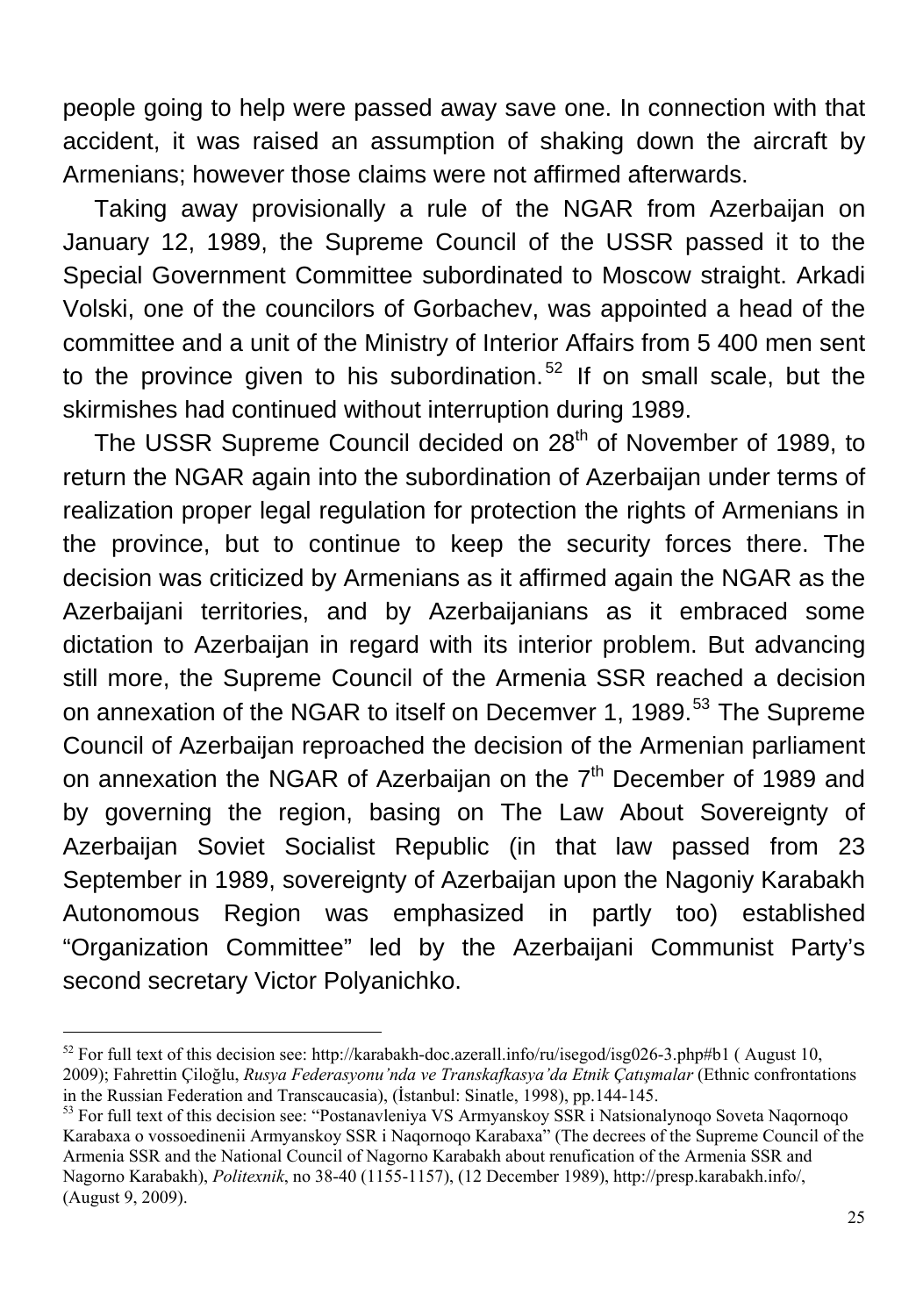The buses transported Azerbaijani Turks in Khankandi, an administrative center of the NGAR, subjected to attack of the Armenian armed groups on 2 January 1990. The security forces prevented the attack hardly, 1 man died and 3 were wounded in the incident. And one of the occurrences getting the events out of control was a fact that confirming a budget bill for 1990, the Armenian parliament included the NGAR into the economic plan on 9 January 1990.<sup>[54](#page-25-0)</sup> The USSR Supreme Council took a decision on January 10, 1990, outlawed the above mentioned resolutions of the Supreme Council of the Armenia SSR from 1 December 1989 and 9 January 1990.<sup>[55](#page-25-1)</sup> For the reasons that the territorial integrity was under serious danger and the security of the Azerbaijani citizens in the region can not be guaranteed, the dissatisfaction among the Azerbaijani society against both the USSR, and the republic authorities and in parallel to that the protest meetings had risen.<sup>[56](#page-25-2)</sup>

12 men were killed and 22 were captivated as a result of attack of the Armenian armed groups to two Azerbaijani inhabited localities (where Azerbaijani Turks population lived compactly) on 12 January 1990.<sup>[57](#page-25-3)</sup> And on basis of an ethnic confrontation an Armenian lived in Baku attacked two Azerbaijanis with axe on January 13. One of the attacked men passed away, and another was wounded. Since that news come to the notice of a large meeting held in the city at that time, it was organized a back attack and in the rising skirmish 34 men were lost their lives in total, the most of whom were Armenians. Giving to events a tragic character,the USSR authorities initiated the apply a state of emergency in Baku and in many other regions of Azerbaijan including the NGAR. During a few days, from January 19 night to 20, the Soviet military units made slaughters in different parts of Azerbaijan, mainly in Baku, characterized in history as "the Bloody January events". After that process, a comparative calmness was observed on the Karabakh problem for a time.

26

<span id="page-25-1"></span><span id="page-25-0"></span><sup>&</sup>lt;sup>54</sup> www.azerbembassy.org.cn/rus/back\_chron.html, (August 9, 2009).<br><sup>55</sup> [For full text of this decision see:](http://www.azerbembassy.org.cn/rus/back_chron.html) [http://pravo.levonevsky.org/baza/soviet/sssr1067.htm, \(August 9](http://pravo.levonevsky.org/baza/soviet/sssr1067.htm,%20(9), 2009).<br><sup>56</sup> Fahir Armaoğlu, *20. Yüzyıl Siyasi* 

<span id="page-25-2"></span>Bankası, 1991), p.211.<br><sup>57</sup> Kengerli, "Karabağ Azerbaycan toprağıdır, dünya durdukça da öyle olacaktır", p. 14.

<span id="page-25-3"></span>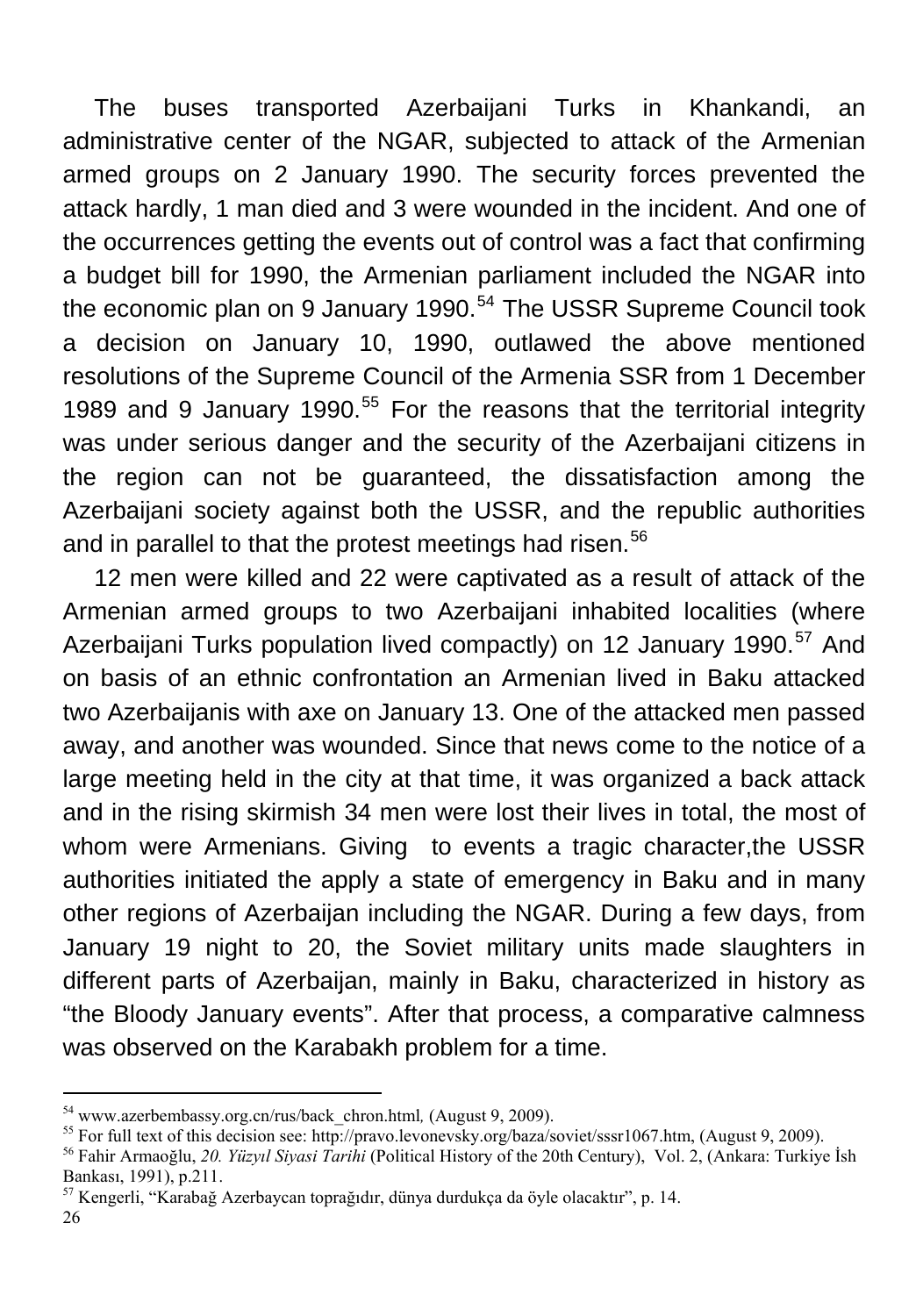Declaring sovereignty on 23 August 1990, Armenia indicated the NGAR as its territory disregarding the international law.<sup>[58](#page-26-0)</sup> Along with that, during 1990, the attempts of Armenia to annex that region to its territories, at that background the attacks to the Azerbaijani territories and the terror actions had continued. For example, 13 men were injured hard as a consequence of blowing up of an intercity bus Shusha-Baku at the 105<sup>th</sup> kilometer of Yevlakh-Lachin highway on 18 February 1990. An Armenian terror group blasted a water pipeline Nabiyar-Shusha supplying a city of Shusha with drinking water on March 4, 1990. On 11 July 1990 between the populated areas Getavan and Charaktar of Mardakert region of Azerbaijan it was carried out an attack against a convoy escorted by the militaries transporting people and goods to Kalbajar city. As a result of that terror 3 men were killed, and 23 men were hardly wounded. Following the investigative actions on June 19, 1992, A.Ayriyan was concluded to be the delinquent in the crime, and he was sentenced to death by the Supreme Court of the Azerbaijani Republic. An Armenian terror group caused a death of 20 passengers and wounding of 30 passengers blowing up in Khanlar region of Azerbaijan an intercity bus moving along Tbilisi-Aghdam on 10 August 1990. The men made that terror action were caught on June 17, 1991, before obtaining a realization of the plans on blowing up Aghdam-Tbilisi bus. Passing a verdict of guilty of A.Avanesyan and M.Tatevosyan in those crimes, the Supreme Court of the Azerbaijani Republic punished them to death and 15 years imprisoning accordingly.<sup>[59](#page-26-1)</sup>

1991 year started in an uncertain term in the viewpoint of the problem. Middle scale confrontations were still underway, incessant blaming both parties on each other and inactivity of the central administration in Moscow as it should be. In the statement given to "TASS", an official agency of the USSR, in mid-March in 1991, Gorbachev stated his anxiety about the confrontation in the region and expressed "Karabakh as an

<span id="page-26-0"></span><sup>58</sup> For full text of this decision see: "Deklaratsiya o nezavisimosti Armenii" (Declaratıon of Independence Of Armenia),<http://www.parliament.am/legislation.php?sel=show&ID=2602&lang=rus>, ( August 8, 2009).

<span id="page-26-1"></span> $59$  For the terror action implemented along the process in general see: "Armenian Terrorism", [http://mfa.gov.az/khojaly/index.php?option=com\\_content&task=view&id=16&Itemid=30](http://mfa.gov.az/khojaly/index.php?option=com_content&task=view&id=16&Itemid=30)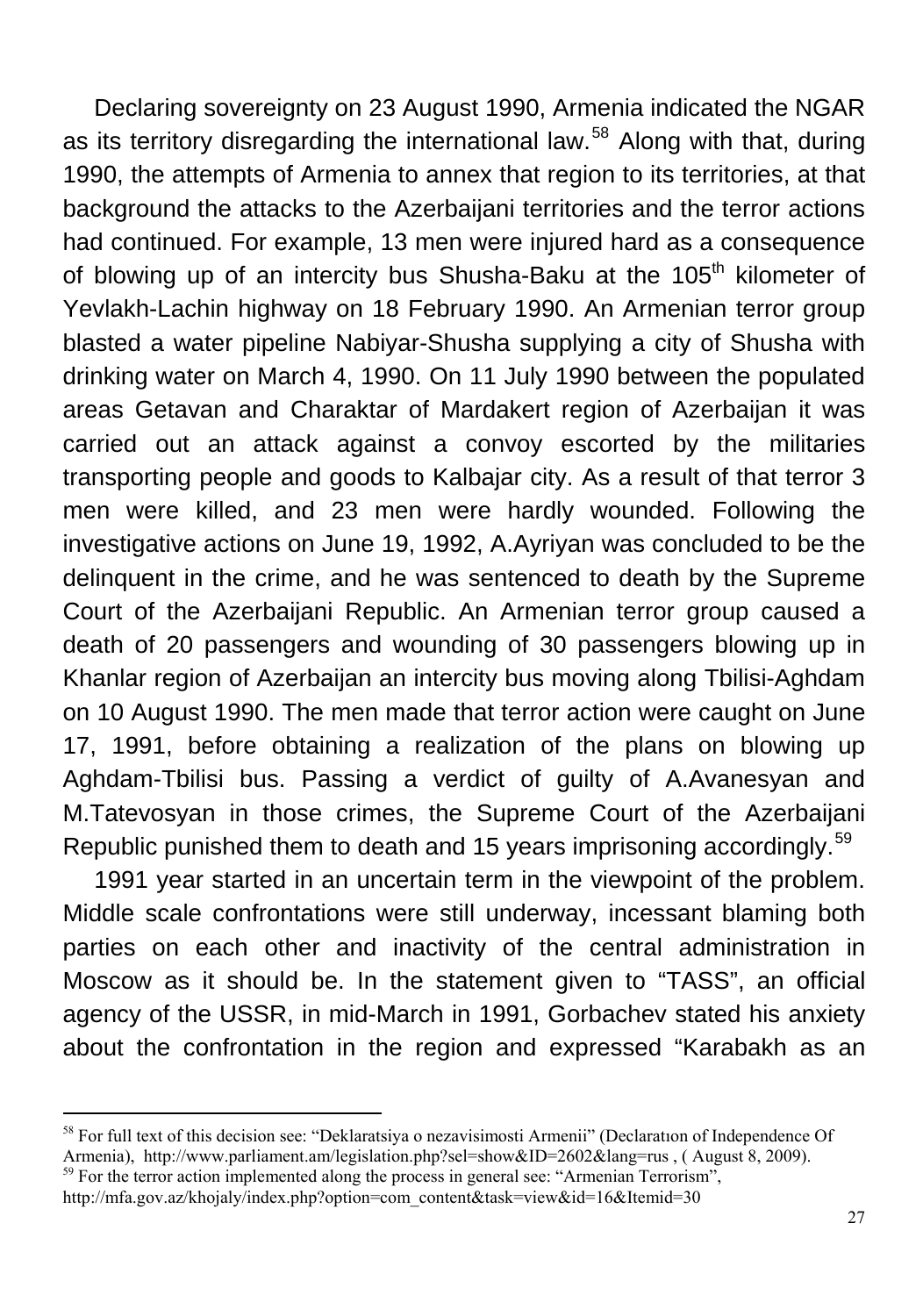inseparable part of Azerbaijan."<sup>[60](#page-27-0)</sup> The Armenian Prime Minister Vazgen Manukyan, held press conference just after that statement, stated contrary to the policy pursued up to that day that "they didn't claim any right on the NGAR, just supported a struggle of local Armenians there."<sup>[61](#page-27-1)</sup>

Failure of the coup organized against Gorbachev on 19-21 August 1991 and as a consequence of it, quickening of a process of independence attainment of the Soviet republics crated a new circumstance in the matter of attempts of Armenia to annex the Azerbaijani territories too. Azerbaijan declared sovereignty on August 30, 1991. After that, gathering together a group, claiming representation of Armenians of the NGAR, proclaimed "The Artsakh Armenian Republic".<sup>[62](#page-27-2)</sup> The Azerbaijani parliament gave a strict reaction to that decision as it was contrary to the Azerbaijani Constitution (as well as to the USSR Constitution). Boris Yeltsin, preventing the coup on August 1991, came to Baku with the Kazakhstan president Nursultan Nazarbayev, interested in the Karabakh problem closely, on September 20, 1991 at late hours.  $63$ The leaders going to Ganja city the next day got over an administrative center of the NGAR Khankandi, after security measurements taken. A last stop of the leaders was Iravan. Yeltsin and Nazarbayev tried to initiate a peace process and determined general conditions of it in the discussions with both parties. According to an attained agreement, it was begun the peace negotiation in a city of Jeleznovodsk on south of Russia on September 23, 1991. Azerbaijan and Armenia come to agreement under guarantee Yeltsin and Nazarbayev on September 24, 1991. The agreement meant to secure a cease-fire between the parties, to admit by

<span id="page-27-0"></span><sup>&</sup>lt;sup>60</sup> For Gorbachev appeal full text see: "Обращение президента СССР от 14.03.1991 n оп-1631 к народу Азербайджана, жителям Нагорного Карабаха!", [http://www.lawmix.ru/docs\\_cccp.php?id=420](http://www.lawmix.ru/docs_cccp.php?id=420) , (August 15, 2009).

<span id="page-27-2"></span>

<span id="page-27-1"></span><sup>61</sup> Taşkıran, *Geçmişten Günümüze Karabağ Meselesi*, p. 156-157. 62 Shahen Avakian, *Nagorno-Karabakh: Legal Aspects,* **(**2005)

<span id="page-27-3"></span> $^{63}$  $^{63}$  $^{63}$  Musa Qasımov, Beynəlxalq Münasibətlər Sistemində Azərbaycan (1991-1995) (Azerbaijan in the International Relations System (1991-1995)), **(**Baku: Genclik, 1996), p.102.

<sup>28</sup>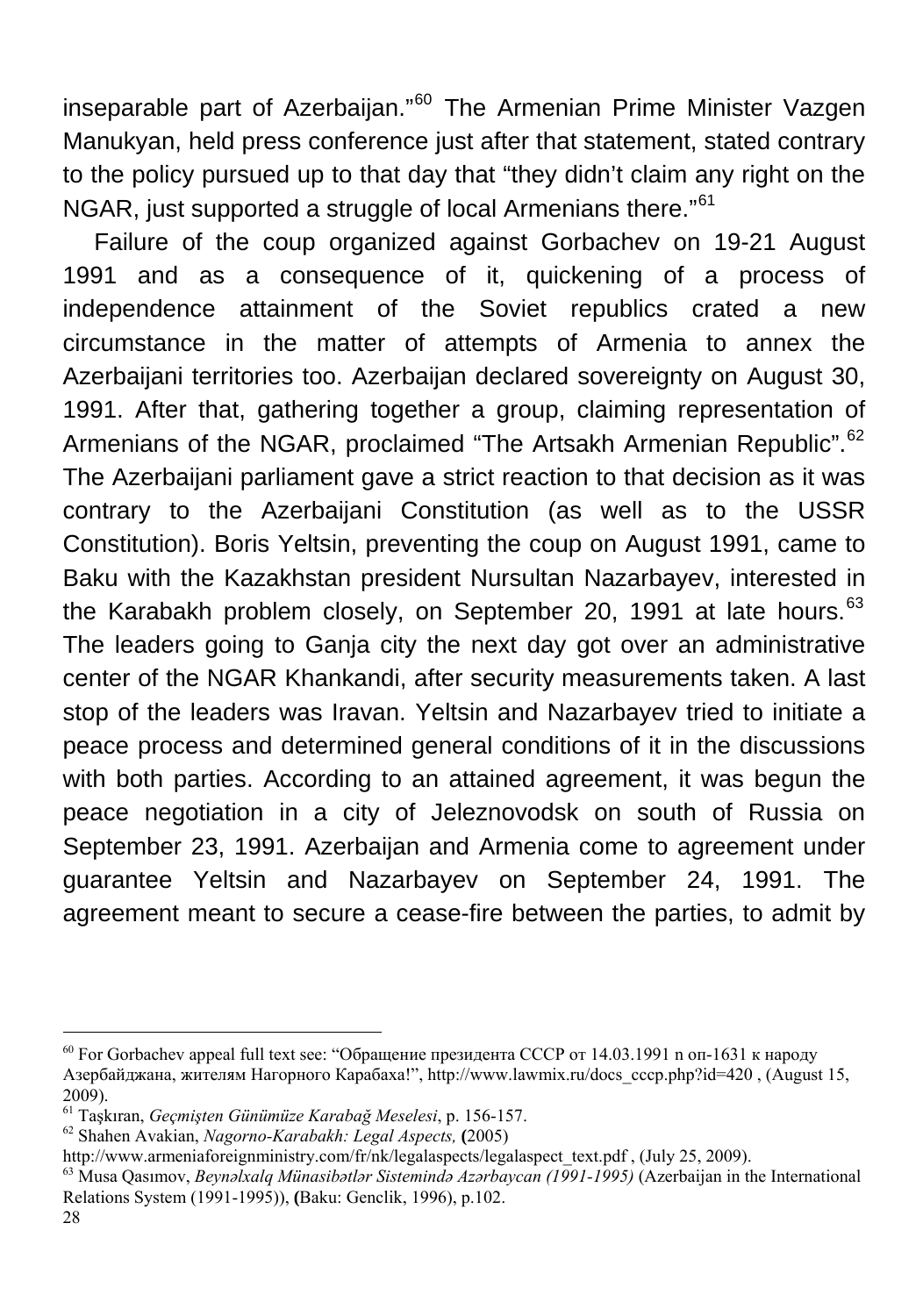Armenia a belonging the NGAR to Azerbaijan, to give some opportunities to the province for self-governing. $64$ 

 A second phase of the negotiations took place in a village of Ijevan region at the Azerbaijani-Armenian border with a participation of the officials from both parties. In the information stated after the meeting it was emphasized "an importance of stop the process leant against crime and revenge." But the arms were not stopping even that time. The Azerbaijani party presented the observers from Russia and Kazakhstan too to the region to demonstrate non-observance of the cease-fire.<sup>[65](#page-28-1)</sup>

It was happened a bloody event on November 20, 1991. A helicopter carrying the representatives of the Azerbaijani government, the heads of justice and security bodies, two Russian generals, the Kazakh and Russian observers, the journalists was hit by the Armenian armed groups.<sup>[66](#page-28-2)</sup> The terror action resulted by death of all passengers. That event made the Azerbaijani party reach some decisions. In that context, a railway going to Armenia was blocked, in a meeting from 26 November 1991 the Azerbaijani Supreme Council liquidating the status of the NGAR passed the regions consisted in the autonomous province till that date to subordination of the Azerbaijani authority straight.<sup>[67](#page-28-3)</sup> As it was expected, Armenians.met the decision with a negative reaction. At the same time those last events also meant the uselessness of the peace attempt initiated by Yeltsin and Nazarbayev.

<span id="page-28-0"></span><sup>64&</sup>quot;Zheleznovodsk Declaration", [http://www.c-r.org/our-work/accord/nagorny-karabakh/keytexts6.php ,](http://www.c-r.org/our-work/accord/nagorny-karabakh/keytexts6.php) (August 12, 2009).<br><sup>65</sup> Çiloğlu, *Rusya Federasyonu'nda ve Transkafkasya'da Etnik Çatışmalar*, p.152.

<span id="page-28-1"></span>

<span id="page-28-2"></span><sup>&</sup>lt;sup>66</sup> http://www.azerbaijan.az/ Karabakh/ ArmenianTerror/armenianTerror 03 a.html, (August 10, 2009); [http://mfa.gov.az/eng/khojaly\\_en/index.php?option=com\\_content&task=view&id=25&Itemid=39](http://mfa.gov.az/eng/khojaly_en/index.php?option=com_content&task=view&id=25&Itemid=39), (August 10, 2009).

<span id="page-28-3"></span><sup>&</sup>lt;sup>67</sup> Azərbaycan Respublikasının Dağlıq Qarabağ Muxtar Vilayətini ləğv etmək haqqında Azərbaycan Respublikasının qanunu" **(**The Law of the Azerbaijani Repubic About Liqudating the Nagorno Karabakh Autonomous Republic), [http://karabakh-doc.azerall.info/ru/law/law012az.htm, \(A](http://karabakh-doc.azerall.info/ru/law/law012az.htm,%20()ugust 10, 2009).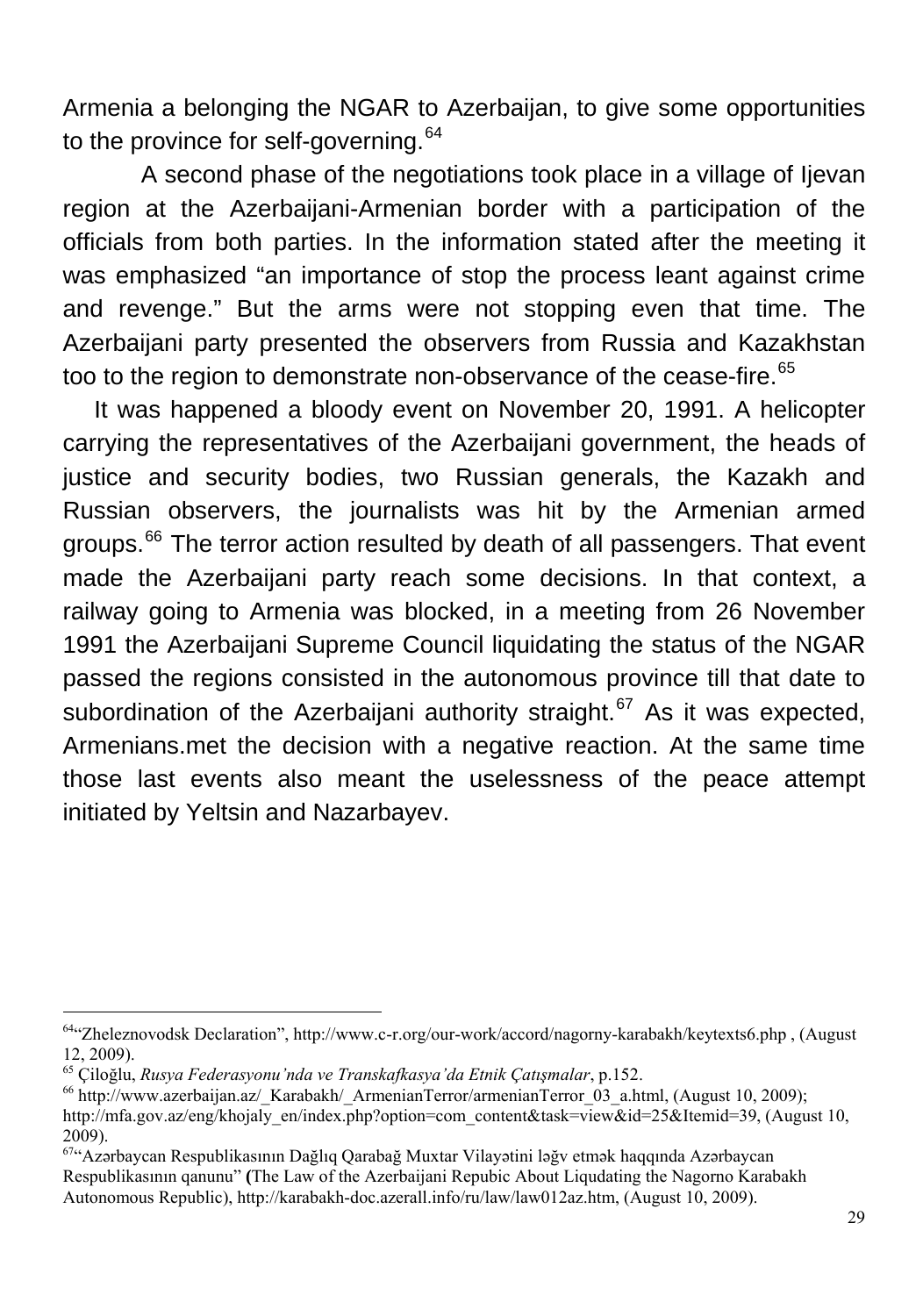## **VI - The Karabakh Problem Since Obtaining Sovereignty Till the Cease-Fire Treaty in 1994**

Azerbaijan had already gained full independence when the above mentioned events were happening. The Azerbaijani parliament passed a constitutional statement about independence on 18 October 1991. And earlier the Law on Sovereignty on 23 September 1989, the Economic Independence Legislation on 25 May 1991, and the Declaration of Independence on 30 August 1991 was approved by the Supreme Council of Azerbaijan.<sup>[68](#page-29-0)</sup> On 9 October 1991, the Supreme Council of Azerbaijan adopted a decision on forming the national army. $69$  Armenia obtained independence too in that period in parallel with the process of collapsing of the Soviet Union.

At the end of 1991, the parliament of the independent Armenian Republic stated its non-recognition of any international treaty pointing out the former NGAR as a part of Azerbaijan. That resolution still remained in force theoretically, is an overt aggression against the territorial integrity of Azerbaijan, at the same time it is outraging of the principle of respect for territorial integrity of the states, that are the main principles of the international law.[70](#page-29-2)

However, after initiating a process of membership of those countries to the international organizations, tactical changes were observed in Armenia's invasive policy against Azerbaijan. By a new tactics, at first it would be provided a complete separation of the former NGAR from Azerbaijan and in a form acceptable for the international society, and then it would be realized the annexation into Armenia of the province not connected to Azerbaijan already. According to that approach, Armenia did not stand for the annexation of the former NGAR into Armenia, but defended the thesis of "its being an independent republic". With that end in mind, following the referendum conducted on December 10, 1991, in a

<span id="page-29-0"></span><sup>&</sup>lt;sup>68</sup> For this law see: *Azerbaycan Respublikası Qanunlar Toplusu* (Collection of the Laws of the Azerbaijani Republic), Vol. 1, *(Baku: Hukuk Edebiyati, 2001)*.

<span id="page-29-1"></span><sup>&</sup>lt;sup>69</sup> Ədalet Tahirzadə, *Elçi Bəy* (Elchi Bey), (Baku: "Cumhuriyet qəzeti" press, 1999), p.70.<br><sup>70</sup> Erjan Kurbanov, "Azerbaycan'ın Güvenlik Kaygıları: Dağlık Karabağ Üzerinde Ermenistan'la Çatışma ve

<span id="page-29-2"></span>Diğer Ülke İçi Anlaşmazlıklar" (The Security Concerns of Azerbaijan: a Fight with Armenia for Nagorno Karabakh and other interior misunderstandings), *Avrasya Etüdleri* (Euroasian Studies), Vol. 3, no. 4, (Winter 1996/97), p.20.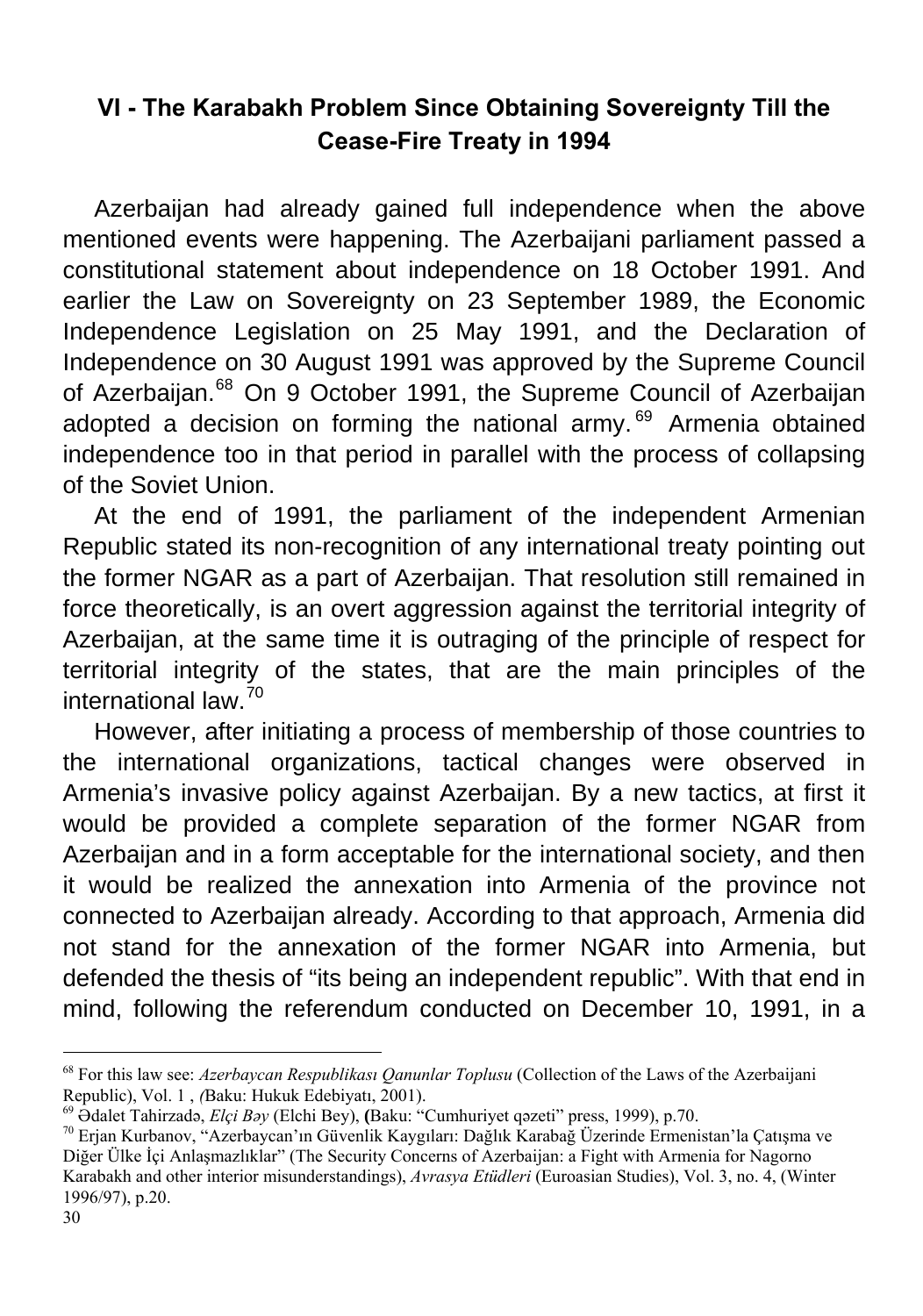region not having the autonomy already, but the most part being under occupation of the Russian military units and the Armenian army out of the control of Azerbaijan, that is in the former NGAR, it was declared "the Artsakh Armenian Republic" on May 6, 1992.<sup>[71](#page-30-0)</sup>

At the beginning of 1992, a number of deceased in the skirmishes between two nations was more than 1000. A conflict between the parties was blazing up gradually. Not having an official and systematic army, just by the groups formed from the volunteers the Azerbaijani party was forced to wage war on two fronts with Armenian supported by Russia. Because, the attacks had being realized both from a province inside Azerbaijan (from a former NGAR) and from Armenia.

In conjunction admitting of Azerbaijan and Armenia into the  $OSCE^{72}$  $OSCE^{72}$  $OSCE^{72}$  in Prague summit of the organization on January 30, 1992, the Karabakh problem gained an international character at the same time. Exactly in that period, a helicopter carrying the Azerbaijani refugees was hit by rocket fire of the Armenian militants. 40 men died as a result of incident.<sup>[73](#page-30-2)</sup> And the mediation propositions of Iran at the beginning of February in 1992 were not accepted by the parties. At the middle of February, assembling in Strasburg the European parliament made a decision on sending the observers to the region. On 20 February 1992, by an initiative of the Ministry of Foreign Affair of Russia, the Azerbaijani, Armenian and Russian ministers of foreign affairs came together in Moscow and in the press-conference conducted after the meeting agreed with an issue of stopping the conflict immediately and removing encirclement on populated regions. It should be noted that an attempt of the meeting to decide to give a pause to the conflict if nothing else and to provide at least a temporary peace had a positive character. But, what a pity that the following processes had not corresponded with a character of the meeting.

The Iranian minister of foreign affairs Ali Akbar Vilayati made a visit to the region on 24 February, 1992, for a purpose of mediating between the

<span id="page-30-1"></span><span id="page-30-0"></span><sup>&</sup>lt;sup>71</sup> Avakian, *Nagorno-Karabakh: Legal Aspects*, p.1; *Marco Polo Magazine*, no 4-5, 1998, p.1.<br><sup>72</sup> It had been named the CSCE from the establishin date on 1 August 1975 till 1 January 1995. In the Budapest summit held on December 1994, it was made a decision on turning that organization into the OSCE (Organization for Security and Co-operation in Europe). After a fromation of the organization's permanent bodies the organization has named the OSCE from 1 January 1995.

<span id="page-30-2"></span><sup>73 &</sup>quot;Armenian terrorism"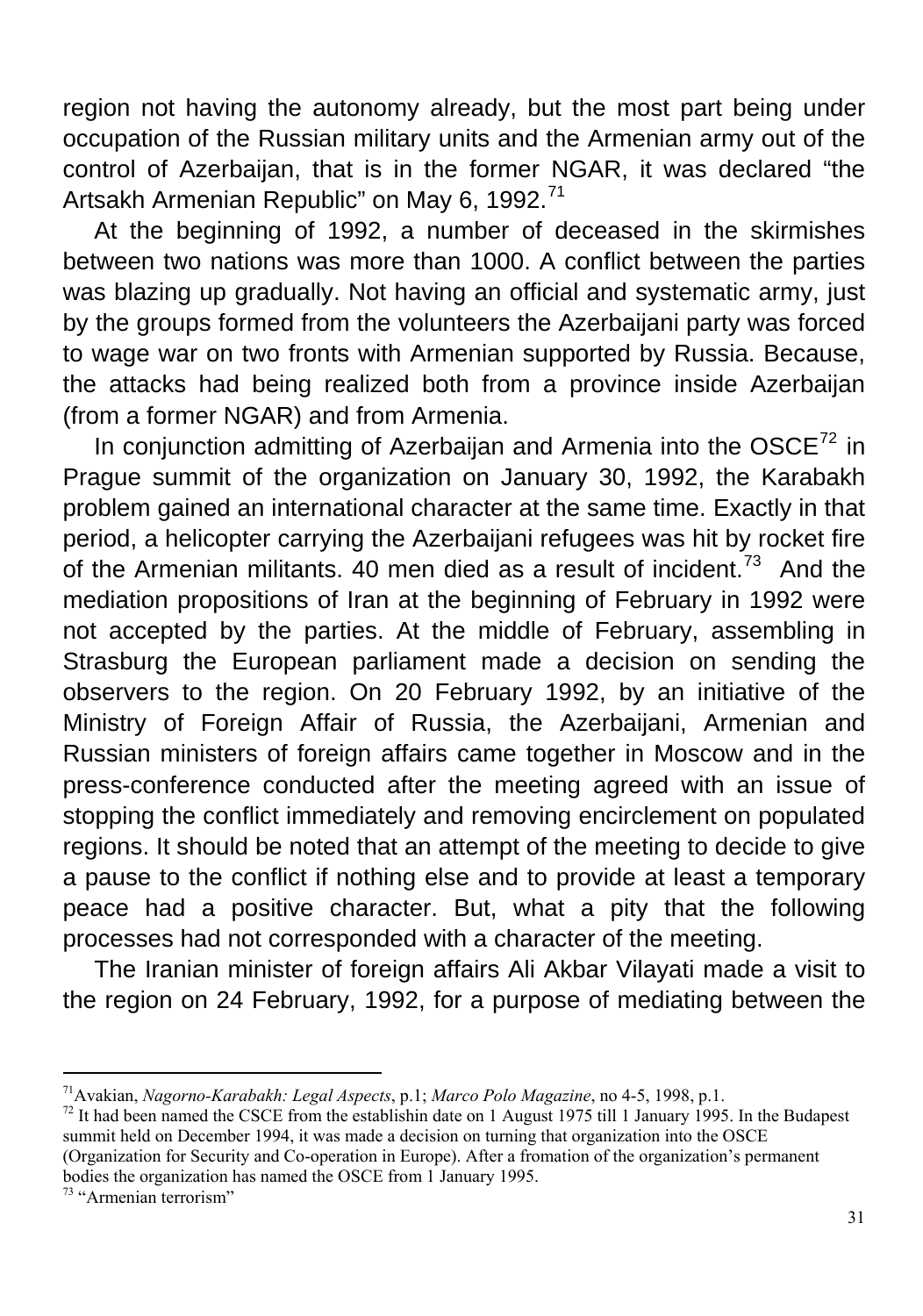parties. As the agreement attempts on the main points for cease-fire were continuing, it took place Khojali genocide.

 A city of Khojali perhaps was a settlement in the most critic situation in the province during the attacks of the Armenian military units. Khojali, with a population of 7000 people, and where there was an only airport in the province, was encircled as a result of the Armenian attacks in the spring and autumn of 1991 and a connection with the city was provided only by helicopters. In spite of such a hard situation and having a strategic importance, Mutallibov administration in Azerbaijan hadn't made proper effort in a direction of defense of Khojali.<sup>[74](#page-31-0) 6</sup>

As a consequence, an attack of the Armenian military units organized against Khojali at night on February 25 to 26 of 1992 turned into genocide. More than 613 men, including 63 children, 106 women, 70 men in years were martyred in the attack. In addition 1275 men were taken as hostage by Armenians, more than 500 people were wounded, and 150 men disappeared without a trace. Many of the people under encirclement were killed by ruthless methods, the international organizations<sup>[75](#page-31-1)</sup> and the world media<sup>[76](#page-31-2)</sup> characterized the event as a human drama.

Azrbaijan officially stated a participation in the attack of the  $366<sup>th</sup>$ Russian regiment in Khankandi.<sup>[77](#page-31-3)</sup> Since it were used the modernest weapons in the attack. They had not been on hand of not only the local groups in the province, but even of the Azerbaijani and Armenian armies beginning to be formed.<sup>[78](#page-31-4)</sup> As before the Russian party stated nonconnection with the attacks again. However, 3 Russian soldiers run away from the mentioned regiment in the press-conference conducted on 3 March 1992, pronounced that "they had been subjected to psychological

<span id="page-31-0"></span><sup>74</sup> Nazim Cafersoy, *Elçibey Dönemi Azerbaycan Dış Politikası (Haziran 1992-Haziran 1993)* (The Azerbaijani Foreign Policy of Elchibey period (June 1992 – June 1993)), (Ankara: ASAM, 2001), p.41. <sup>75</sup> [http://www.amnesty.org/ailib/aipub/1994/Eur/551294.Eur.Txt,](http://www.amnesty.org/ailib/aipub/1994/Eur/551294.Eur.Txt) (May 24, 2001);

<span id="page-31-1"></span>

[http://www.unhchr.Ch/huridocda/huridoca.Nsf/0/7c3561e40d2d3d07c1256bae00447b7f?Opendocument,](http://www.unhchr.ch/huridocda/huridoca.Nsf/0/7c3561e40d2d3d07c1256bae00447b7f?Opendocument) (November 13, 2003).

<span id="page-31-2"></span><sup>76 &</sup>quot;Nowhere To Hıde For Azerı Refugees", *The Guardian,* 2 September 1993; "The Face Of A Massacre", *Newsweek*, 16 March 1992; "Massacre By Armenıans", *The New York Times*, 3 March 1992; Thomas Goltz, "Armenian Soldıers Massacre Hundreds Of Fleeıng Families", *The Sunday Times*, 1 March 1992; "Corpses Lıtter Hılls In Karabakh", *The Times***,** 2 March 1992; Jill Smolowe, "Massacre In Khojaly", *Time,* 16 March 1992, "Nagorno-Karabakh Victims Buried İn Azerbaijani Town", *The Washington Post*, 28 Feburary 1992.<br><sup>77</sup> Aslanlı, "Tarihten Günümüze Karabağ Sorunu", p. 404.<br><sup>78</sup> [http://president.gov.az/Azerbaijan/Khojali/Bge.Htm.](http://president.gov.az/Azerbaijan/Khojali/Bge.Htm), (Jul

<span id="page-31-4"></span><span id="page-31-3"></span>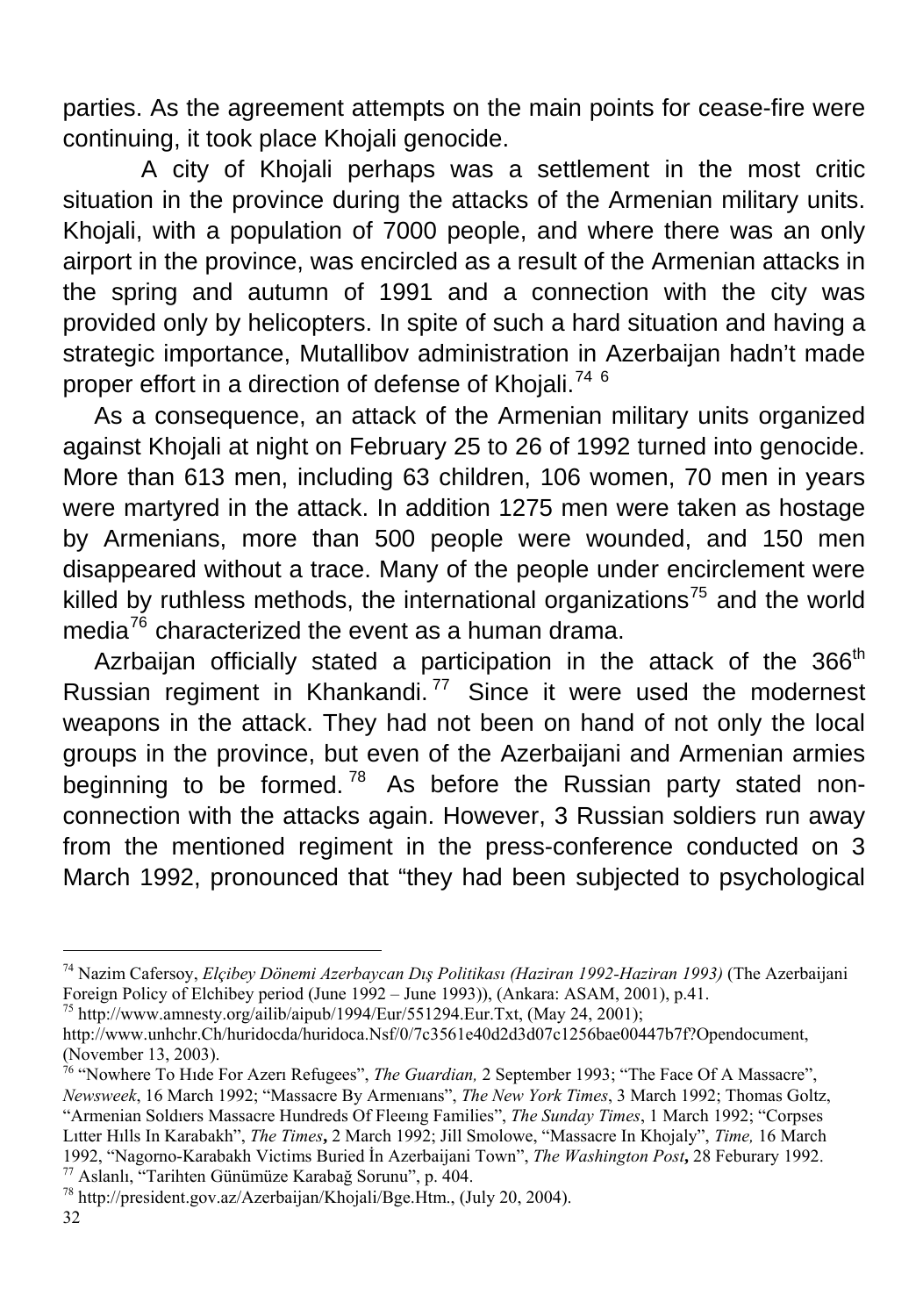pressure and had been requested to fight against Muslim Azerbaijanians together with Christian Armenians."[79](#page-32-0)

It is useful to note especially some points in it. A first point coming to mind is a point that why very Khojali was subjected to such a large scale attack and why a slaughter characterized as genocide by some researchers and the international legal experts was realized there. A first important point here is connected with a strategic position of Khojali. An occupation of Khojali was important for Armenians from the viewpoint that by opening of a land route between Askaran and Khankandi, the all territories of the former NGAR, expecting Shusha passed under control of Armenia.

A realization of the attack against Khojali as a great slaughter had a few reasons. Amongst the factors like a Turk enmity placed into subconsciousness of Armenians, a psychological state of the attacked men, it had a special place that the operation had being had as its object to scare away the people deliberately and to weaken their resistance. According to that strategy, if the resistance of Azerbaijani Turks in the region broke down and they scared away at a scale of killing the families, their resistance would become weaker at the next attacks and everybody would try to save his life and more important his family. The statements of the present Armenian president, one of the main figures responsible for Khojali Genocide, Serge Sarkisyan in regard with the event affirm this opinion too.<sup>[80](#page-32-1)</sup> As a matter of fact, while examining the following occupation processes; this strategy is observed to be successful to a certain extent.

Khojali slaughter also prepared an end for the Azerbaijani president Ayaz Mutallibov, who didn't take proper measures for defense of his nation. After the events, on 6 March 1992 Mutallibov resigned and the presidential authorities were given temporarily to a chief of the parliament Yaghub Mammadov.

The conflict had proceeded during a month of March, a situation in Karabakh was discussed in a Council of the Ministers of Foreign Affairs of

<span id="page-32-0"></span> $^{79}$  X. Tagiev, "Press-konferetsiya o sobityax v Xodjalı" (Press conference about to Khojaly event),

<http://karabakh-doc.azerall.info/ru/isegod/isg011-2.htm>, (August 6, 2009); Aydın Mextiyev, Brifinq v prestsentre prezidenta Azerbaydjan" (Press conference in Azerbaijan presidency press centre), *Nezavisimaya qazeta*,

<span id="page-32-1"></span><sup>&</sup>lt;sup>80</sup> Thomas de Waal, *Black Garden: Armenia and Azerbaijan through peace and war,* (New York: New York University Press, 2003), p.172.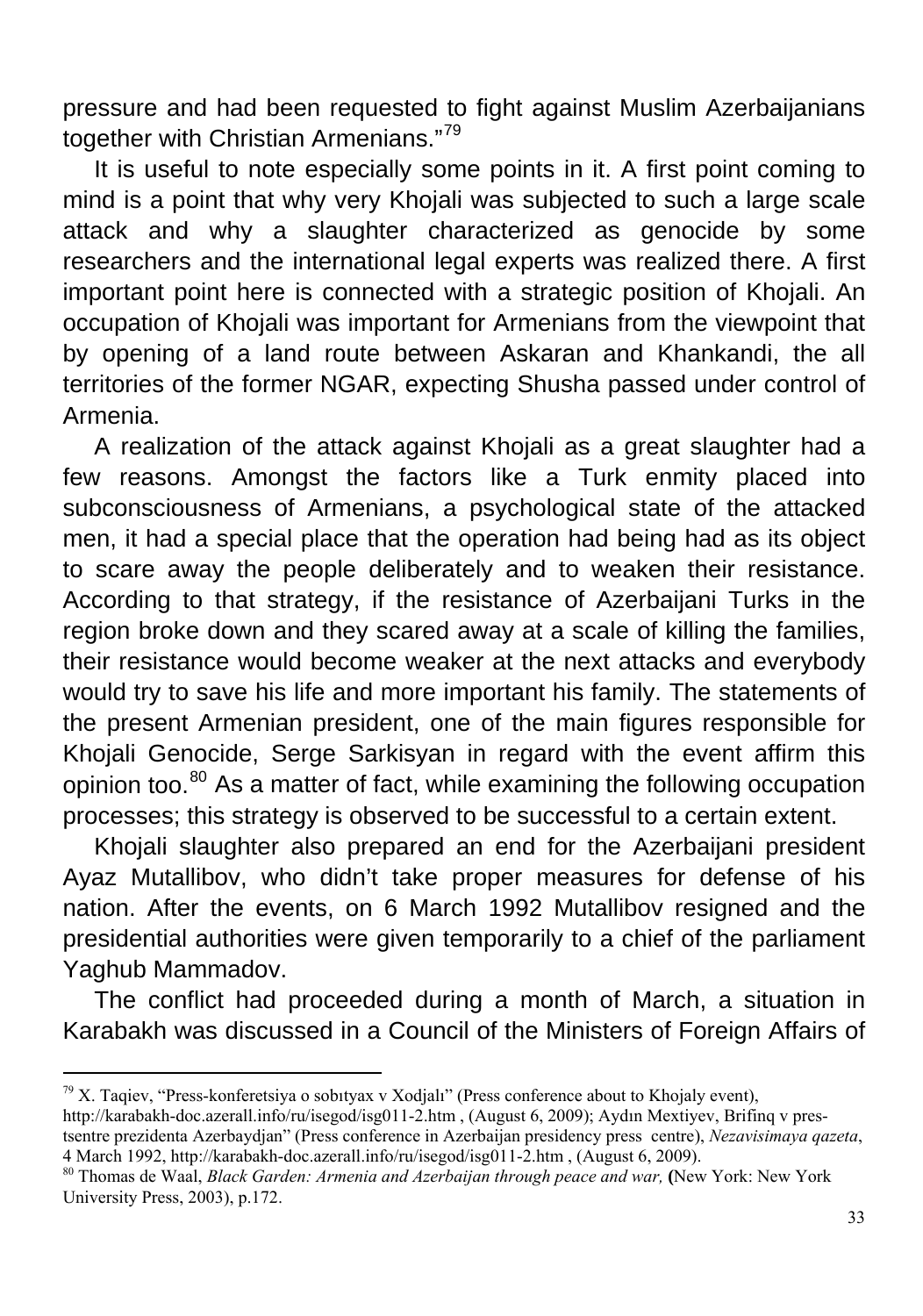the CSCE conducted in Helsinki on 24 March 1992 and it was stated a decision in the 3-11<sup>th</sup> items of the made final declaration to convene a conference in Minsk. Belarus for resolving of the problem.<sup>[81](#page-33-0)</sup> It was stated in the  $9<sup>th</sup>$  item of the declaration a participation of 11 countries in the conference, including Azerbaijan, Germany, the USA, Armenia, Belarus, Sweden, Italy, France, Turkey, Chechia and the Slovak Federal Republic. A coordinator position for Minsk conference was given to Italy and leading the conference passed to an Italian representative Mario Rafaelli. The conference was intended to be held in Minsk on a month of July 1992. That initiative of the CSCE got encouragement by the UN too. It was made a decision in a meeting of the Security Council of the UN on 26 March 1992 not to interfere in the problem straight and to support the attempts of the CSCE.<sup>[82](#page-33-1)</sup>

It was held a gathering by led of Rafaelli in Roma on 1 April 1992 with a participation of the countries, which would take part in Minsk Conference. At the same days a supervisory board of the CSCE also visited Baku.<sup>[83](#page-33-2)</sup>

 At the end of April of 1992 the intermediary attempts of Iran rose too and it was held a meeting in Tehran on a settlement of the problem between Yaghub Mammadov, a speaker of the parliament acting the Azerbaijani president authorities, Levon Ter-Petrosyan, the Armenian president and Hashimi Rafsanjani, the president of the Islamic Republic of Iran. As a result of the meeting it was signed a treaty between Azerbaijan and Armenia consisted of eight items. However, just two days after signing the treaty, on 9 May 1992 the Armenian army occupied Shusha, considered a key of the province, and on 17 May 1992 Lachin, connecting the province with Armenia. It put forward questions on point of "sincerity" of on issues of intermediary position of Iran and a peace position of Armenia and caused that peace effort to be without result too.<sup>[84](#page-33-3)</sup>

<span id="page-33-0"></span><sup>81 &</sup>quot;Minsk Process",<http://www.osce.org/item/21979.html> , (August 1, 2009), and also see: "Helsinki Additional Meeting of the CSCE Council 24 March 1992 Summary of Conclusions"

<span id="page-33-1"></span>[http://www.osce.org/documents/mcs/1992/03/4150\\_en.pdf](http://www.osce.org/documents/mcs/1992/03/4150_en.pdf) , (August 1, 2009). [82](http://www.osce.org/documents/mcs/1992/03/4150_en.pdf) Taşkıran, *Geçmişten Günümüze Karabağ Meselesi,* p.169; Manvel Sarkisyan, *Politiçeskie Problemı Kavkaza i Armeniya. Politika Armenii v Regione* (Political Problems of the Caucasians and Armenia. Region Politics of the Armenia), (Erivan: The Armenian Center for National and İnternational Studies, 1998), p.59. 83 Araz Aslanlı, "Türk Dünyasının Kanayan Yarası: Karabağ" (Wound of the Turkic World Blood Karabakh),

<span id="page-33-2"></span>

<span id="page-33-3"></span>*Yeni Türkiye, Türkler Özel Sayısı* (New Turkey:Turkish). cilt 19, p.200. <sup>84</sup> [http://www.president.az/azerbaijan/nk/conf3.htm,](http://www.president.az/azerbaijan/nk/conf3.htm) (May 24, 2003).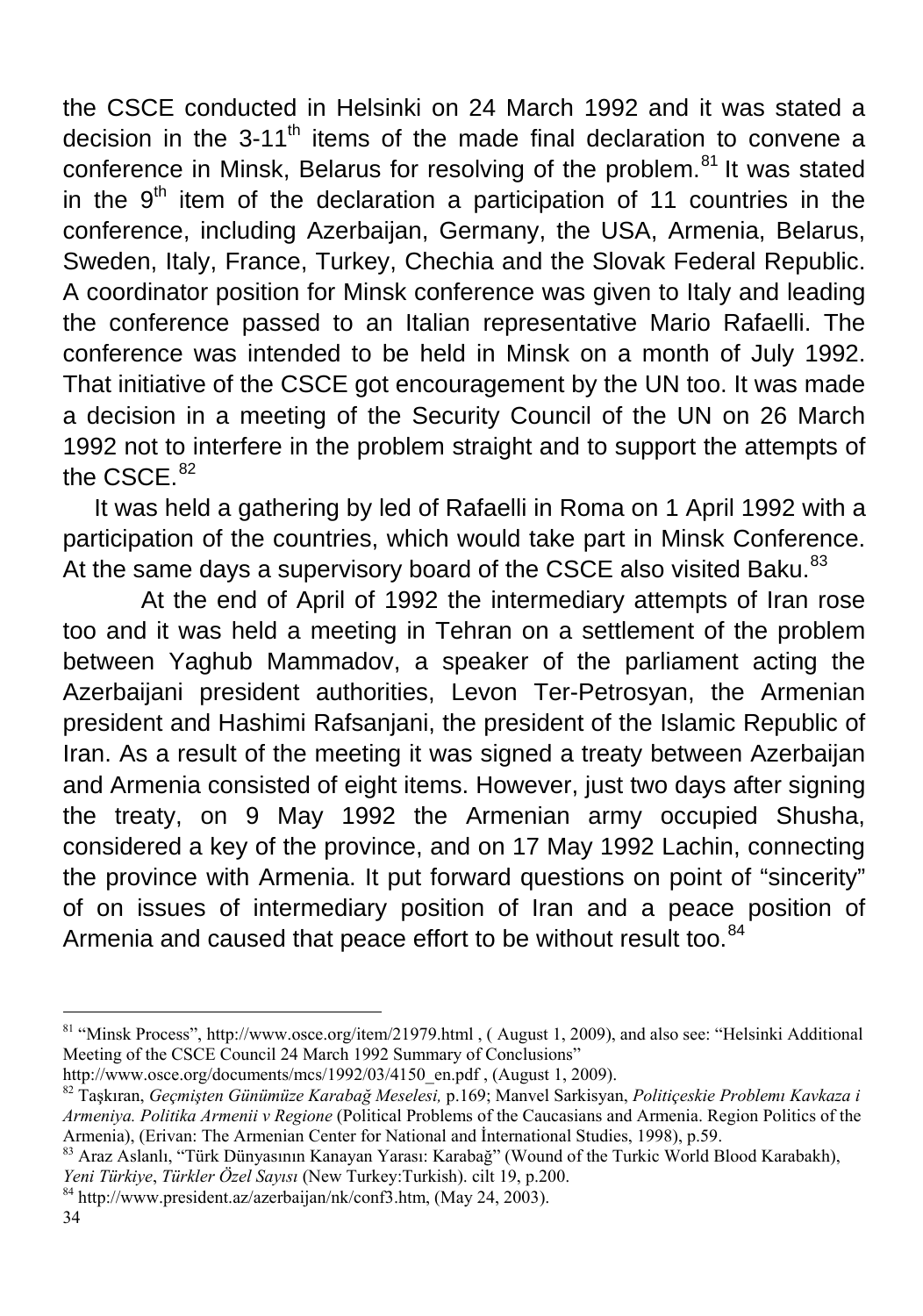One of the interesting points was also a fact that the events were occurring right in front of the CSCE's delegation coming to the region for the peace negotiations at the same days. At the same days, on 15 May an effort of Mutallibov to come back to a post of a head of state in Azerbaijan failed and the opposition came to power before expected election.<sup>[85](#page-34-0)</sup> The new power announced from the very outset that would not make concession flatly on an issue of territorial integrity including the former NGAR and passed a first examination in a meeting of High-Range Officials Committee of the CSCE conducted in Helsinki on 21 May 1992. In that gathering, the representatives of 51countries, apart from Armenia, voted for a proposal presented by the US representative, and emphasizing the territorial integrity of Azerbaijan and intending a withdrawal of all the outside military forces from the region. As a consensus wasn't reached, a proposal did not pass into resolution. An insistence of Armenia on a participation of the former NGAR's Armenians under a name "The Nagorniy Karabakh Republic" rejecting a status of "an interested party" gained earlier on a month of May, at the  $3<sup>rd</sup>$  stage of Roma discussions, intended to be held between the parties on 29 June  $-7$  July, and at the  $4<sup>th</sup>$ stage planned to be held on 15 July 1992, wasn't admitted by other participants and thus it was laid obstacles to get result from the discussions.<sup>[86](#page-34-1)</sup>

 At the same date Armenia signed a treaty with Russia on keeping in the country the Russian military base (the  $7<sup>th</sup>$  army). If to add to that event that Armenia was a member of the CIS and signed on 15 May 1992 the Collective Security Treaty, which Azerbaijan hadn't signed, it was appeared obviously that Armenia gained an important advantage from the viewpoint of getting a Russian support.<sup>[87](#page-34-2)</sup>

Armenians, taken courage from that, along with continuing the middle scale attacks began to appear with the claims of planning the large scale attack as well. In response to that Azerbaijan began a counter-attack on

<span id="page-34-0"></span> $85$  It would be conducted the presidential elections in Azerbaijan on 7 June 1992. But with preventing of the attempt mentioned above, the opposition (ANP) got a parliamentary chairmanship. As the former president had resigned and a new one had not been elected, a chairman of the parliament was acting as a president too. By the victory of a chief of the ANP Abulfaz Elchibey in the elections conducted on 7 June a process of the democratic opposition's coming into power had been completed.

<span id="page-34-1"></span> $86$  "Beyker Roma toplantisindan ümidlidir" (Baker is More Hopeful than the rally of the Pope), *Azadlıq*(Freedom), 15 June 1992. 87 Taşkıran, *Geçmişten Günümüze Karabağ Meselesi,* pp. 171-172.

<span id="page-34-2"></span>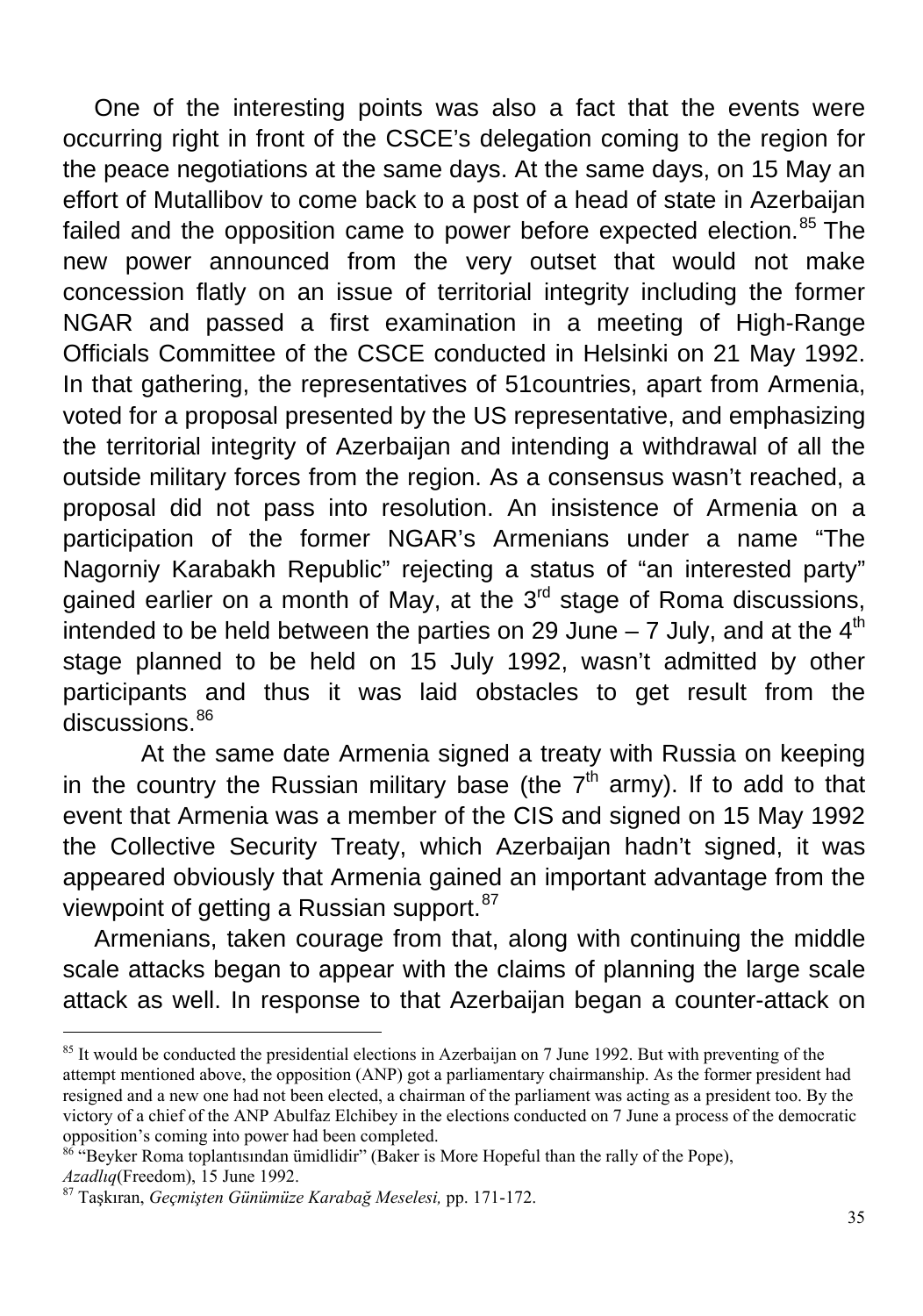12 June 1992. Those attacks, caused weakening of the diplomatic discussions had resulted with liberating from occupation of many villages occupied by the Armenian army earlier. After those events, the wishes of the Armenian representatives on participation of Armenians living in the former NGAR territories with an official status and claims not to participate in he discussions otherwise didn't enable to get result at the  $3<sup>rd</sup>$  stage of Roma discussions, intended to be held between the parties on 29 June – 7 July, and at the  $4<sup>th</sup>$  stage planned to be held on 15 July 1992 and that condition was met with discontent of the participants of Roma discussion.<sup>[88](#page-35-0)</sup>

Flaring up of the war had aimed the international observers to increase the negotiation efforts. On 26 August 1992 the Kazakhstan president Nazarbayev took the initiative for declaring a cease-fire, and on August 27 a head of Minsk group Mario Rafaelli making visits to Azerbaijan and Armenia appealed to the parties to declare a cease-fire and to start the discussions for Minsk conference. The first results were gained with a signing Alma-Ata declaration between the ministers of foreign affairs of Azerbaijan, Armenia and Kazakhstan on 27 August 1992.<sup>[89](#page-35-1)</sup> According to that declaration, it was provided a cease-fire since September 1 of 1992. Fulfilling the appeal of Minsk group too, on 3 September 1992 the parties signed a protocol in Ijevan region at the border of Armenia for carrying out that document. On 14-15 September 1992 a tripartite workgroup began to work. But during the process Armenia rejected the Alma-Ata declaration and the efforts made by Kazakhstan to satisfy them also ended unsuccessful.[90](#page-35-2)

Another attempt came from Russia. The ministers of defense of Azerbaijan, Armenia, Russia and Georgia signed a treaty through the intermediary of Russia in Sochi city on 19 September 1992 considering providing a cease-fire from 25 September 1992 and some other points. But that treaty had not been fulfilled for the reasons of on one hand accusing each other of breaking a cease-fire and on the other hand the

<span id="page-35-1"></span><span id="page-35-0"></span><sup>&</sup>lt;sup>88</sup> Cafersoy, *Elçibey Dönemi Azerbaycan Dış Politikası (Haziran 1992-Haziran 1993),* p.81.<br><sup>89</sup> "Almatı Protokolunun İcrasına Nəzarət Protokolu" (Protocol of the supervision to the Fulfilment of the Almatı Protocol), *Azadlıq,* 5 October 1992; P.Sh.Safarov, *90-cı illərdə Azərbaycan'ın beynəlxalq vəziyyəti və xarici siyasəti,* (Baku: Elm, 1999), p.31.; Suren Zolyan, *Naqornıy Karabax: Problema i konflikt* (Nagorny Karabakh:

<span id="page-35-2"></span>Problem and conflict), [http://www.armenianhouse.org/zolyan/nf-ru/karabakh/5.html,](http://www.armenianhouse.org/zolyan/nf-ru/karabakh/5.html) (August 2, 2009).<br><sup>90</sup> Səfərov. 90-cı illərdə Azərbaycan'ın beynəlxalq vəziyyəti və xarici siyasəti, p.31.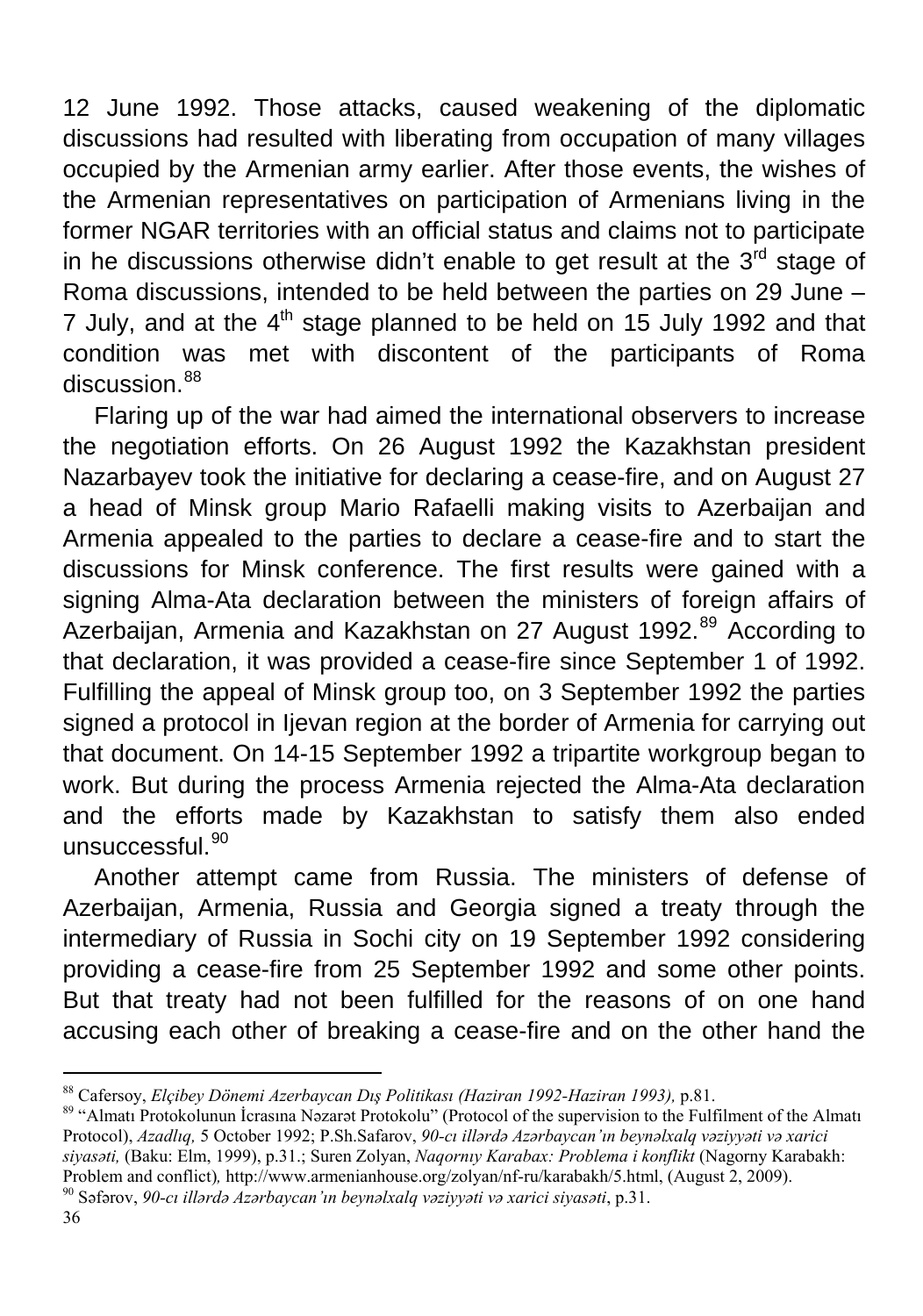insistence of Armenia on a participation of Armenians living in the former NGAR inside Azerbaijan with an official status in the negotiations.<sup>[91](#page-36-0)</sup>

 The efforts of the UN's Secretary General's special representative Jack Mariscan, making more frequent his negotiator activities since the middle October of 1992, had also been without result because of the same reasons. The advantage Azerbaijan had, began to move to Armenia by the end of 19[92](#page-36-1) $92.4$ 

The US president George Bush and his Russian colleague Boris Yeltsin coming together on 3 January 1993 in a meeting in Kremlin in a declaration signed in regard to attempts of Armenia to occupy the Azerbaijani territories were expressing concern over "the confrontation in Nagorniy Karabakh and on the Azerbaijani-Armenian frontier" and were emphasizing an importance of resolution of the problem within the main principles framework of the CSCE. But Armenia and Azerbaijan as the parties of the conflict were showing irreconcilable position of each other as a reason of non-solution of the problem.<sup>[93](#page-36-2)</sup>

It was begun Roma discussion with a participation of the representatives of Azerbaijan, the USA, Russia, Armenia and a chief of Minsk conference Rafaelli on 20 February 1993. Though as a result of the discussion the parties could not reach an agreement for completely providing a cease-fire and officially opening of Minsk conference, they agreed on a matter of observers coming to the region for providing a cease-fire.[94](#page-36-3)

But, on 27 March 1993 Armenia made an attack in a direction of Kalbajar region, one of the passages connecting it with the former NGAR's administrative borders inside Azerbaijan. That attack had continued between 27 March and 3 April of 1993. On 6 April 1993 the presidential machinery of Azerbaijan stated officially a complete occupation of Kalbajar region by the Armenian army from April 3. As a result of the attack a part of the population of the region was killed, and the rest was refugees. The Azerbaijani party claimed on assistance of the Russian military units to the Armenian party in that occupation process.

<span id="page-36-0"></span><sup>&</sup>lt;sup>91</sup> Aslanlı, "Türk Dünyasının Kanayan Yarası: Karabağ", p.406.<br><sup>92</sup> *Azərbaycan* (Azerbaijan), 8 January 1993.<br><sup>93</sup> *Azərbaycan*, 8 January 1993.<br><sup>94</sup> *Azərbaycan*, 3 Mach 1993.

<span id="page-36-1"></span>

<span id="page-36-2"></span>

<span id="page-36-3"></span>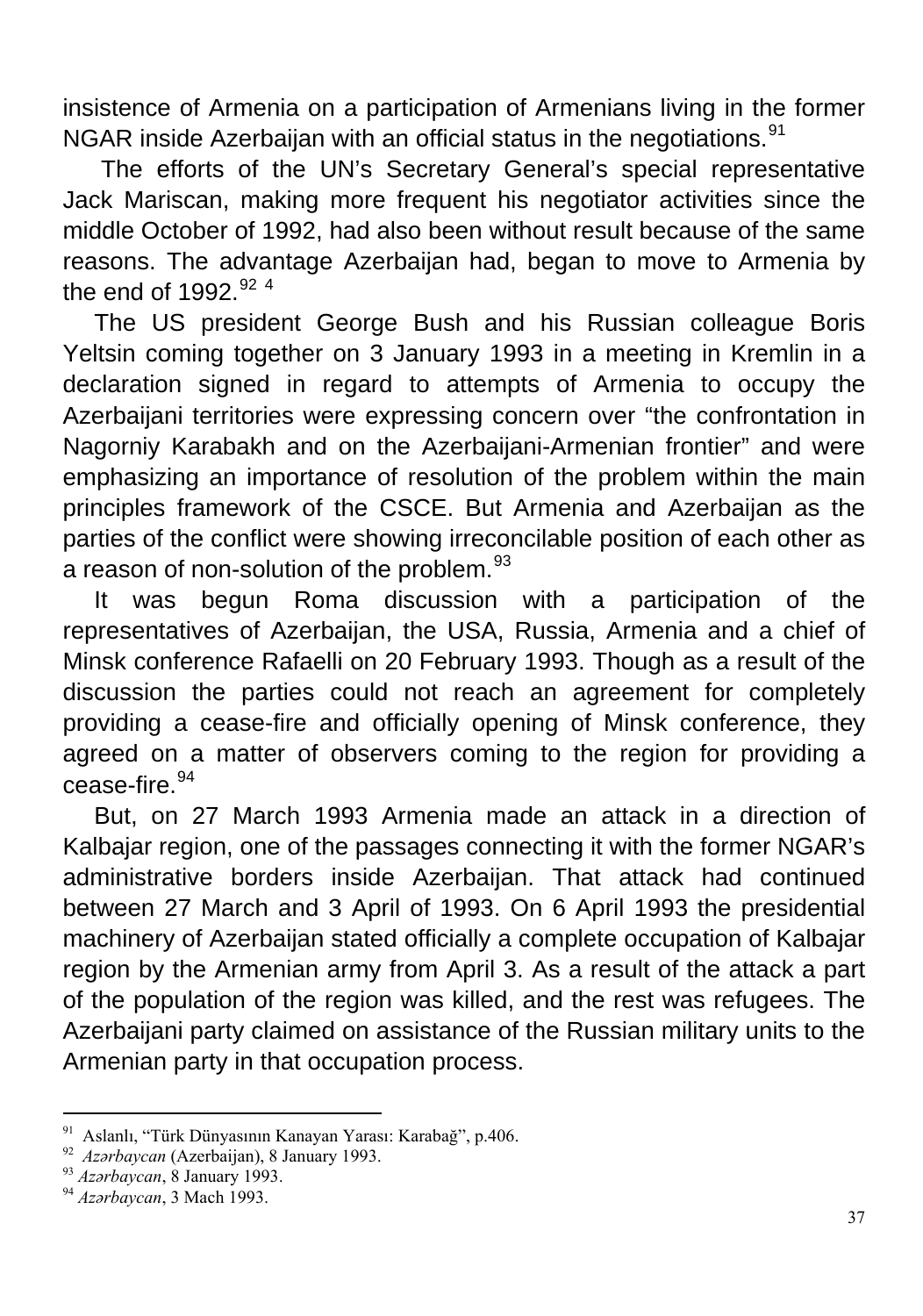On 6 April 1993 the USA, trying for the most part "not to hurt" Armenians, reproached the Armenian attacks. At the same time, for a reason of occupation of the territories by Armenia during the negotiations the Azerbaijani party had announced a rejection of a participation of the OCSE in the peace negotiations.<sup>[95](#page-37-0)</sup> Explaining the occurrence the minister of defense of Armenia Vazgen Manukyan claimed that the Armenian army had not taken part in an occupation of Kalbajar at all and it was realized "by Armenians of Karabakh province." The claims of Azerbaijan on occupation of Kalbajar by the Armenian military forces caused the discussion to remain without result again.

The countries-members of the EU also appealed to the Armenian government on April 8, 1993 for "use its influence in Nagorniy Karabakh" at the point of "a withdrawal from the Azerbaijani territories" and stopping the skirmishes. But Manukyan repeated that the Armenian army had not participated at all in the occupation of Kalbajar and the event "was realized by Karabakh Armenians."<sup>[96](#page-37-1) 8</sup>

The Azerbaijani officials had shown initiative at international level for juridical assessment of the occupation and for removal of its results. Both the head of state and the ministry of foreign affairs were continuing a striving within the framework of the UN, the OSCE and other international organizations for reproach of the occupation and for application the proper sanctions against Armenia. Meeting with the members of the UN Security Council a representative of Azerbaijan in the UN Hassan Hassanov, the Azerbaijani president Abulfaz Elchibey and the minister of foreign affairs Tofig Gasimov asked to give a statement in connection with the event and to make a decision. Giving a statement on April 6, 1993 the Chairman-in-Office of the UN Security Council Pakistani Jamshid Merker expressed concern of the Security Council over worsening the situation between Azerbaijan and Armenia, over the actions threatening peace in the region like an occupation of Kalbajar by Armenians (a country name wasn't mentioned). It was emphasized in the statement that the peacemaking initiative of the OSCE within the framework of principles of inviolability of the borders and territorial integrity was supporting, and it was asked the

<span id="page-37-1"></span><span id="page-37-0"></span><sup>&</sup>lt;sup>95</sup> Aslanlı, "Tarihten Günümüze Karabağ Sorunu", p. 407.<br><sup>96</sup> Çiloğlu, Rusya Federasyonu'nda ve Transkafkasya'da Etnik Çatışmalar, pp.163-164.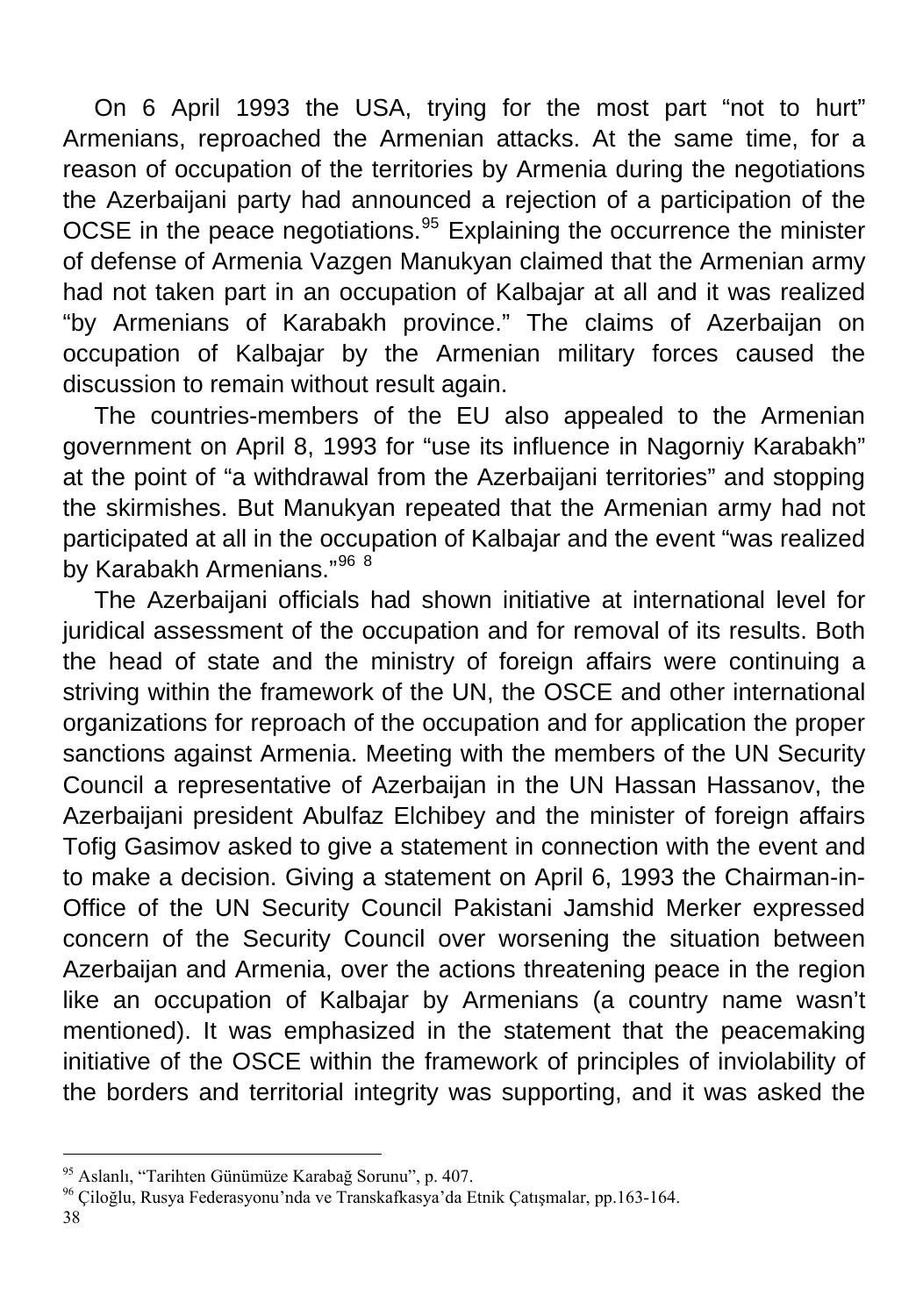UN Secretary General to present a report to the Security Council in connection with the matter. Though a participation of Armenia as a party in the occupation of Kalbajar didn't as certain at all in the report presented by the UN Secretary General to the Security Council on April 14, 1993, however it was stated that a usage of the tanks, the heavy weapons and the helicopters in the attacks bore out a participation a force beyond Armenians in the event.  $97$  Just after the event Turkey, Pakistan, Iran, England, the OIC, and if at a softer way Italy and France gave the statements reproaching the event.<sup>[98](#page-38-1)</sup>

At that stage it had been some attempts of Russia too for a purpose of keeping the region on its hands. At first, the Prime Minister of Azerbaijan and the Minister of Defense and Security of Armenia Vazgen Sarkisyan came together on April 8, 1993 with a mediatory of the Russian minister of defense Pavel Grachov, but it couldn't be gained any result from that meeting. And on 23 April 1993 the Russian president Boris Yeltsin notified in the UN Security Council that they would negotiate in regard to the problem. And later it was conducted meetings with both Armenian and Azerbaijani officials and with the former NGAR representatives as well. After the occupation of Kalbajar, it was held a meeting of the High-Range Officials Committee of the CSCE in Prague on 26-29 April 1993. In the meeting realized with a wish of Azerbaijan and with a support of 17 member-countries, it was emphasized that taking step by Armenia in a direction of a withdrawal from Kalbajar was a term for a continuation of the peace negotiations. Armenia put obstacles by using the "veto" to make a declaration reproaching the war in the region and intending "immediately withdrawal of the exterior forces" from the occupied Azerbaijani territories.<sup>[99](#page-38-2)</sup> At the same time it was being requested in the decision a withdrawal of the occupation forces (a country name wasn't mentioned) from Kalbajar region and a start of the negotiations within the framework of the OSCE Minsk conference.

 $\overline{a}$ 97 "Items relating to the situation between Armenia and Azerbaijan", www.un.org/en/sc/repertoire/93-

<span id="page-38-0"></span>

<span id="page-38-1"></span><sup>95/</sup>CHAPTER%208/EUROPE/item\_9\_ArmeniaAzerbaijan.pdf , p.4. (June 29, 2009).<br><sup>98</sup> "Xarici diplomatların mövqeyi" (Position of the Foreign Diplomats), *Azərbaycan*, 3 April 1993. and Cafersoy,<br>*Elcibev Dönemi Azerbaycan Dıs P* 

<span id="page-38-2"></span><sup>&</sup>lt;sup>99</sup> Elçin Əhmədov, *Ermənistanın Azərbaycana təcavüzü və beynəlxalq təşkilatlar* (Agression of Armenia Against Azerbaijan and the International Organizations), (Baku: Tuna, 1998), p.64.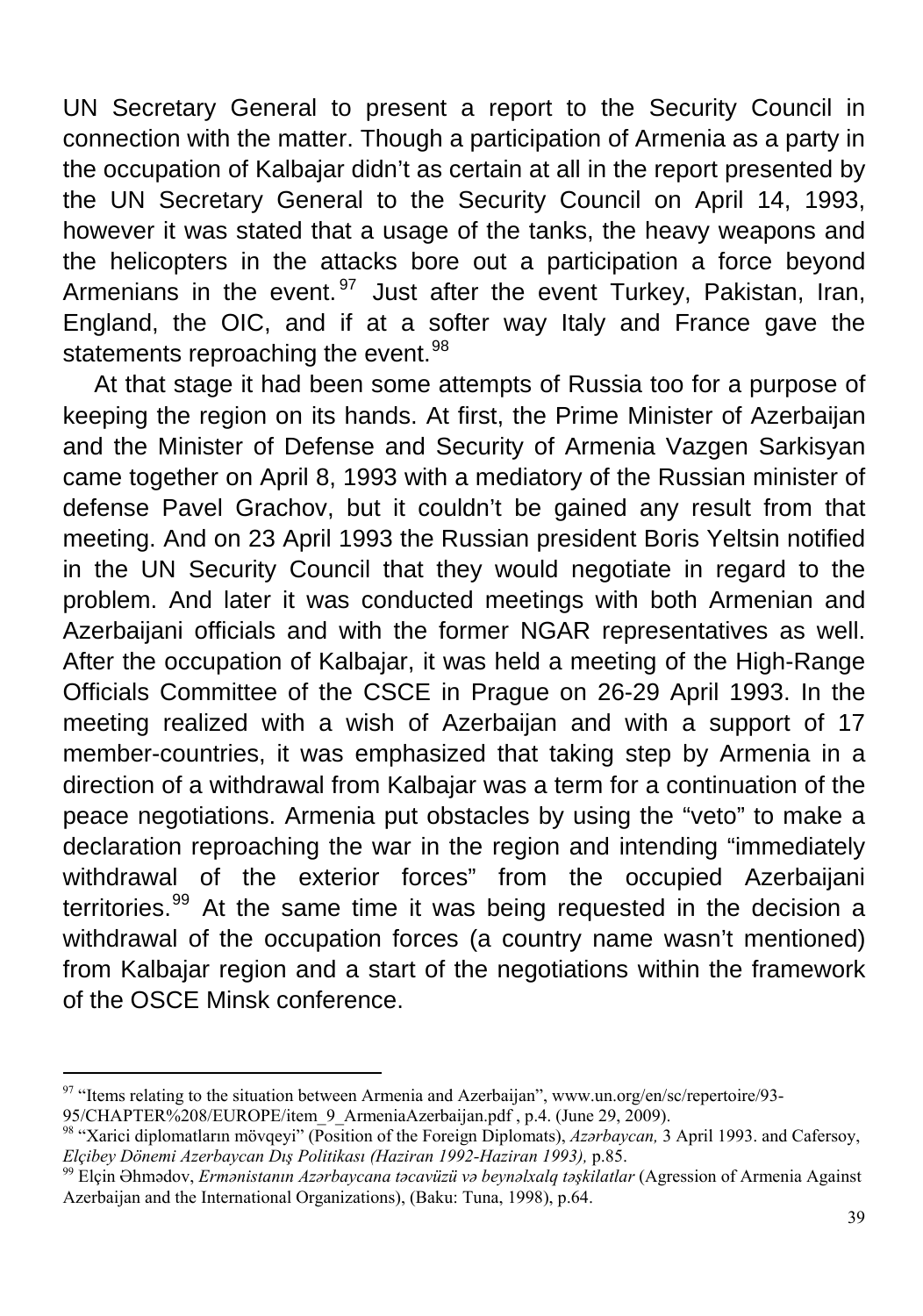As a result of the great diplomatic efforts of Azerbaijan the UN Security Council also discussed a matter of the Azerbaijani-Armenian conflict on April 30, 1993 and it was reached a resolution number 822 by the affirmative votes of the all 15 members. As a matter of fact, it was impossible to make a decision expressing clearly an occupation issue of the Azerbaijani territories by Armenia in the UN Security Council. For a reason of an overt support of Russia, and ulterior support of France and the USA which were the permanent members of the UN Security Council, a possibility to show Armenia clearly as an occupation state in the made decision was incredible anyhow. And a decision reached was favor to that situation. In the decision it was also referred to the statements of a chief of the Security Council given before and to the report presented, and it was expressed concern over a disturbing scale of the war between Azerbaijan and Armenia, and over occupation of Kalbajar by Armenians (wasn't mentioned as a country name) and it was emphasized the principles of inviolability of the borders recognized at an international level, inadmissibility of seizure of the territories by arm, paying respect to sovereignty and territorial integrity of all countries. It was enumerated particularly five items in the resolution:

#### *"UN Security Council,*

*1.Demands the immediate cessation of all hostilities and hostile acts with a view to establishing a durable cease-fire, as well as immediate withdrawal of all occupying forces from the Kalbajar region and other recently occupied areas of Azerbaijan;* 

*2.Urges the parties concerned immediately to resume negotiations for the resolution of the conflict within the framework of the peace process of the Minsk group of the Conference on Cooperation on Security and Cooperation in Europe and refrain from any action that will obstruct a peacful solution of the problem;* 

*3.Calls for unimpeded access for international humanitarian relief*  efforts in the region, in particular in all areas affected by the conflict in *order to alleviate the suffering of the civilian population and reaffirms that all parties are bound to comply with the prinicples and rules of international humanitarian law;*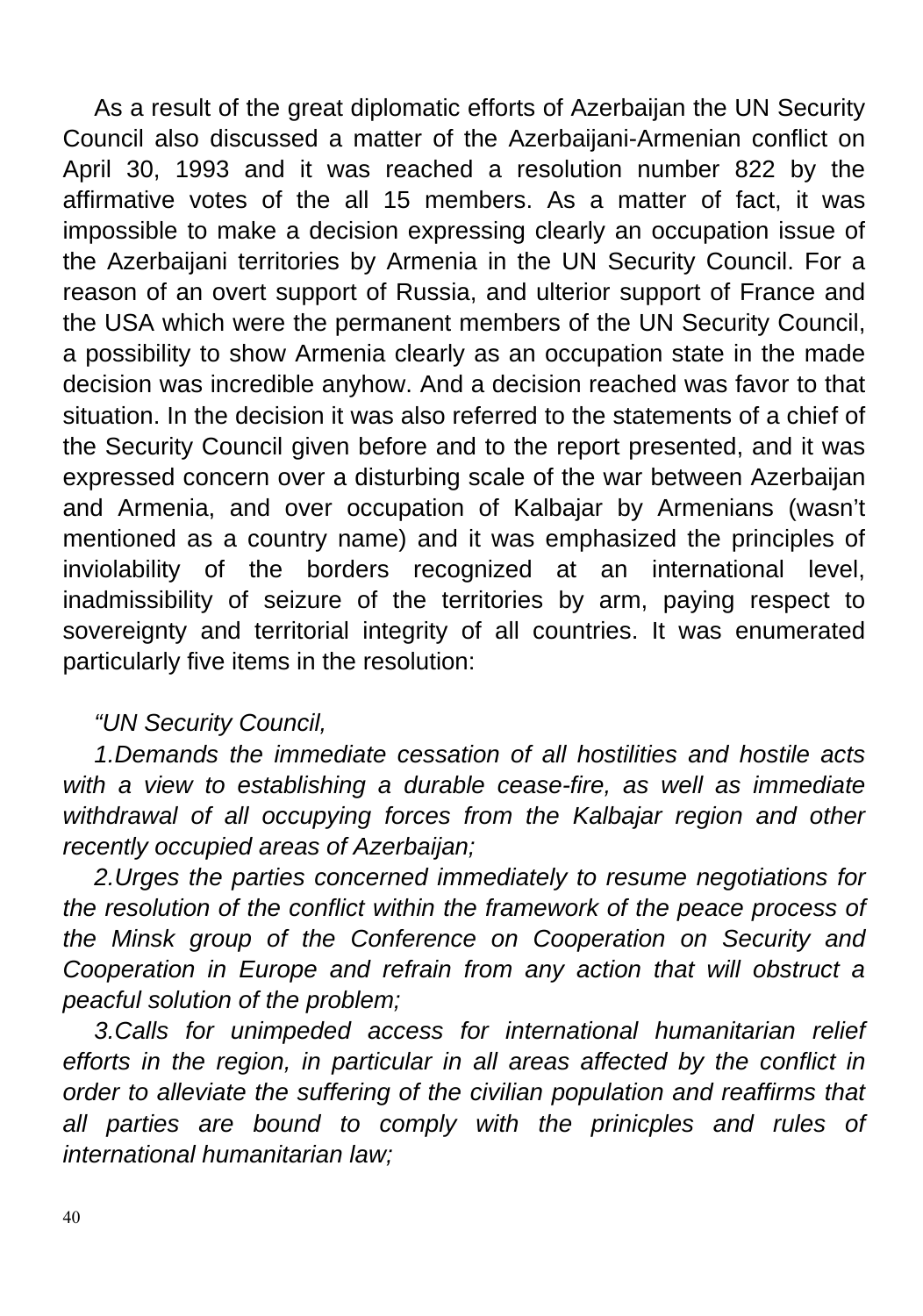*4.Request the Secretary General, in consultation with the Charman-in-Office of the Conference on Cooperation on Security and Cooperation in Europe, as well as the Chairman of the Minsk group of the Conference to*  assess the situation in the region, in particular in Kalbajar district of *Azerbaijan, and to submit a fruther report to the Council;* 

*5.Decides to remain actively seized of the matter." [100](#page-40-0)*

Though there were some positive moments from the viewpoint of Azerbaijan in the resolution, in general it was tried to maintain equilibrium between two countries. Thus, on one hand it was dealing with "the Armenian occupation", with "a necessity of withdrawal of Kalbajar and other occupied regions", but in spite of the persistent claims of Azerbaijan a name of Armenia wasn't expressing clearly as an occupation state. However, passing of a name of Armenia, but not Karabakh Armenians as a party of the conflict was at least an officially affirmation Armenia as a party in the conflict.

By an initiative of the Russian president Boris Yeltsin on May 1993, Russia, Turkey and the USA stated a beginning of a peace initiative in the framework of the CSCE process. Characterizing Russia as a supporter of Armenia, to equilibrate a situation Azerbaijan wished a participation of the USA in the process as a powerful state. Tough the proposals of the parties intending a release of Kalbajar from the occupation of the Armenian army till 14 May 1993, and a continuation of the peace negotiations in the framework of the CSCE since 17 May 1993 had admitted by Azerbaijan, Armenia rejected it.<sup>[101](#page-40-1)</sup> It was taken place the change in a position of Armenia after Yeltsin-Ter-Petrsoyan meeting on 27 May. Namely, Armenia stated admitting all proposals of the negotiators. But, it stopped the process soon putting forward not admitting the conditions by Armenians of the province.<sup>[102](#page-40-2)</sup> Though some observers estimated that event as a first disagreement raised between Armenia and Karabakh Armenians, in a comprehensive sense it can be explained as "a trick" too. Because, by this

<span id="page-40-0"></span><sup>&</sup>lt;sup>100</sup> http://www.un.org/Docs/scres/1993/822e.pdf, (July 27, 2009).

<span id="page-40-2"></span><span id="page-40-1"></span><sup>&</sup>lt;sup>101</sup> Azadlıq, 7 May 1993.<br><sup>102</sup> [http://www.musavat.com/site/shownewp.php?news\\_id=54441](http://www.musavat.com/site/shownews.php?news_id=54441), (July 29, 2009) and Çiloğlu, *Rusya Federasyonu'nda ve Transkafkasya'da Etnik Çatışmalar,* p.167.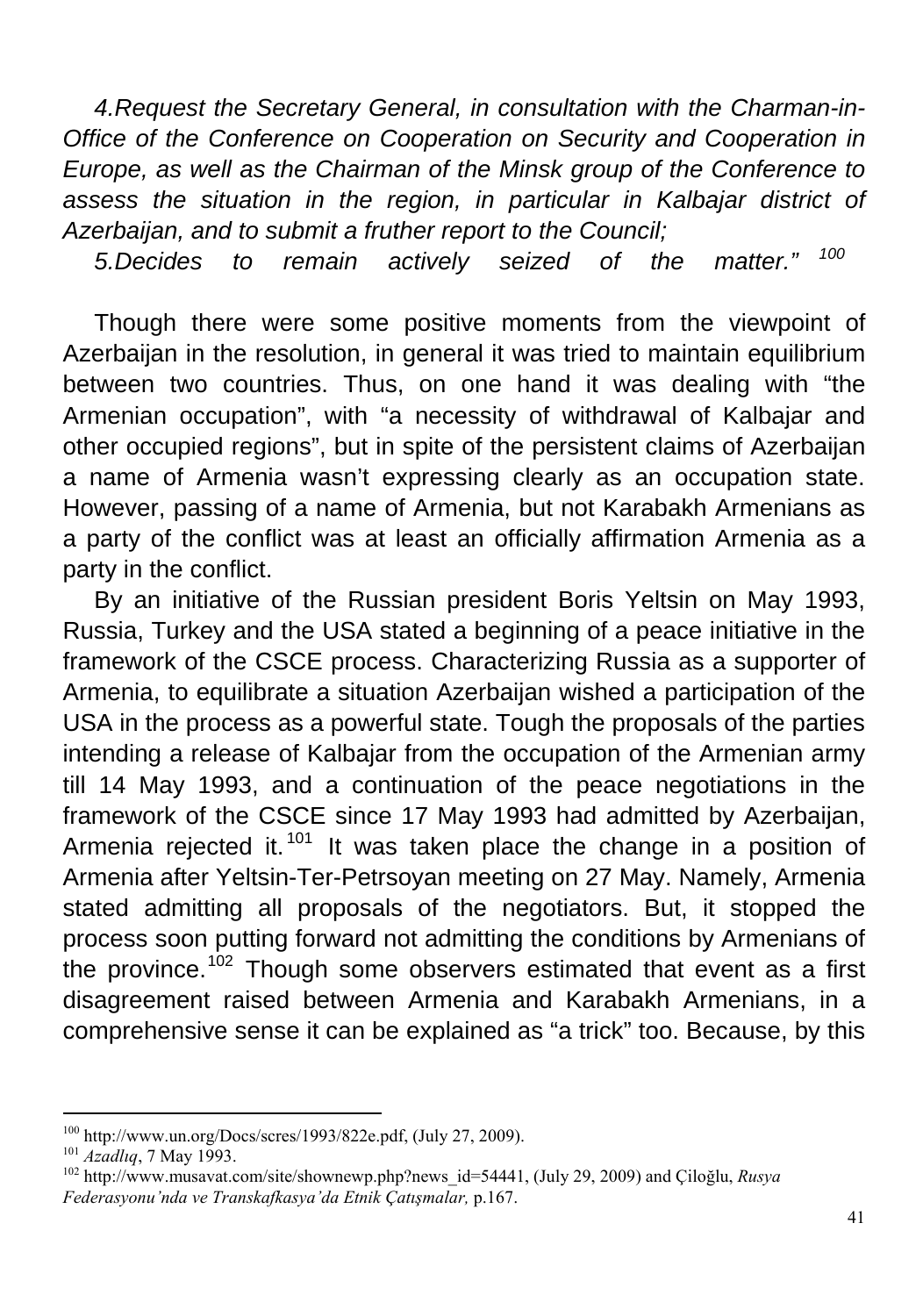way Armenia had being able to mitigate the international pressure upon itself without compromise.

It was prepared a new document for a solution of the Armenian-Azerbaijani conflict in a meeting of the representatives of 9 countriesmember of the CSCE (the USA, Russia, France, Turkey, Italy, Germany, Chzechia, Sweden and Belarus) conducted in Rome on 3-4 June 1993.<sup>[103](#page-41-0)</sup> It was been presented to the parties "The Urgent Action Plan" for fulfillment of the resolution number 822 of the UN Security Council and continuation the discussion within the framework of the CSCE. According to "The Urgent Action Plan" the Armenian party had to begin completely withdrawing from Kalbajar since 15 June 1993, a withdrawal process had to finish by 20 June and 50 observers of the CSCE should be placed in the region since 1 July. And then, not later than 7 August 1993, the negotiations in the Minsk group were restarted. Azerbaijan admitted that peace plan of "the Nines" instantly and signed it. Armenia also admitted that plan, but asked one month more for a withdrawal from Kalbajar advancing that some forces in the occupied region were not under a control of the Armenian authorities.<sup>[104](#page-41-1)</sup>

As a visit of the chairman of the CSCE Minsk Conference Mario Rafaelli to Azerbaijan and Armenia begun on 4 July 1993 became a problem itself, it was clear that application of the plan would not be as easy as it thought. The Armenian party protested against the wishes of Rafaelli to visit to the region by course of Baku-Iravan-Baku-Aghdam-Kahnkendi-Baku-Rome. They were not agreed to going to Khankandi from Aghdam. Advancing a compromise position the Azerbaijani party admitted Baku-Tiflis-Iravan-Khankandi-Iravan-Tiflis-Baku line and Rafaelli finished his visit by that course. But it was not gained a result again. Because, a peace plan of the international observers was same: Armenians would withdraw from the occupied places, it would be declared a cease-fire, the international observers would come to the region and the Minsk negotiations would be completed.[105](#page-41-2) Of course, one of the most important

<span id="page-41-0"></span><sup>103</sup> Levon Chorbajan, Patrik Donabedian and Claude Mutafian, *The Caucasian Knot: The History And*  Geopolities Of Nagorno Karabakh, (London: Zed Books, 1995), p.36.<br><sup>104</sup> Nezavisimaya Gazeta (Independent Newspaper), 16 June 1993.<br><sup>105</sup> Muhammed Sahimi, "Factors Affecting the Development of Fossil Energy Resources of Dev

<span id="page-41-1"></span>

<span id="page-41-2"></span>Countries", Abbas P. Grammy, C. Kaye Bragg (edt), *United States-Third World relations in the New World Order*, (New York: Nova Science Publishers, 1996), p. 369.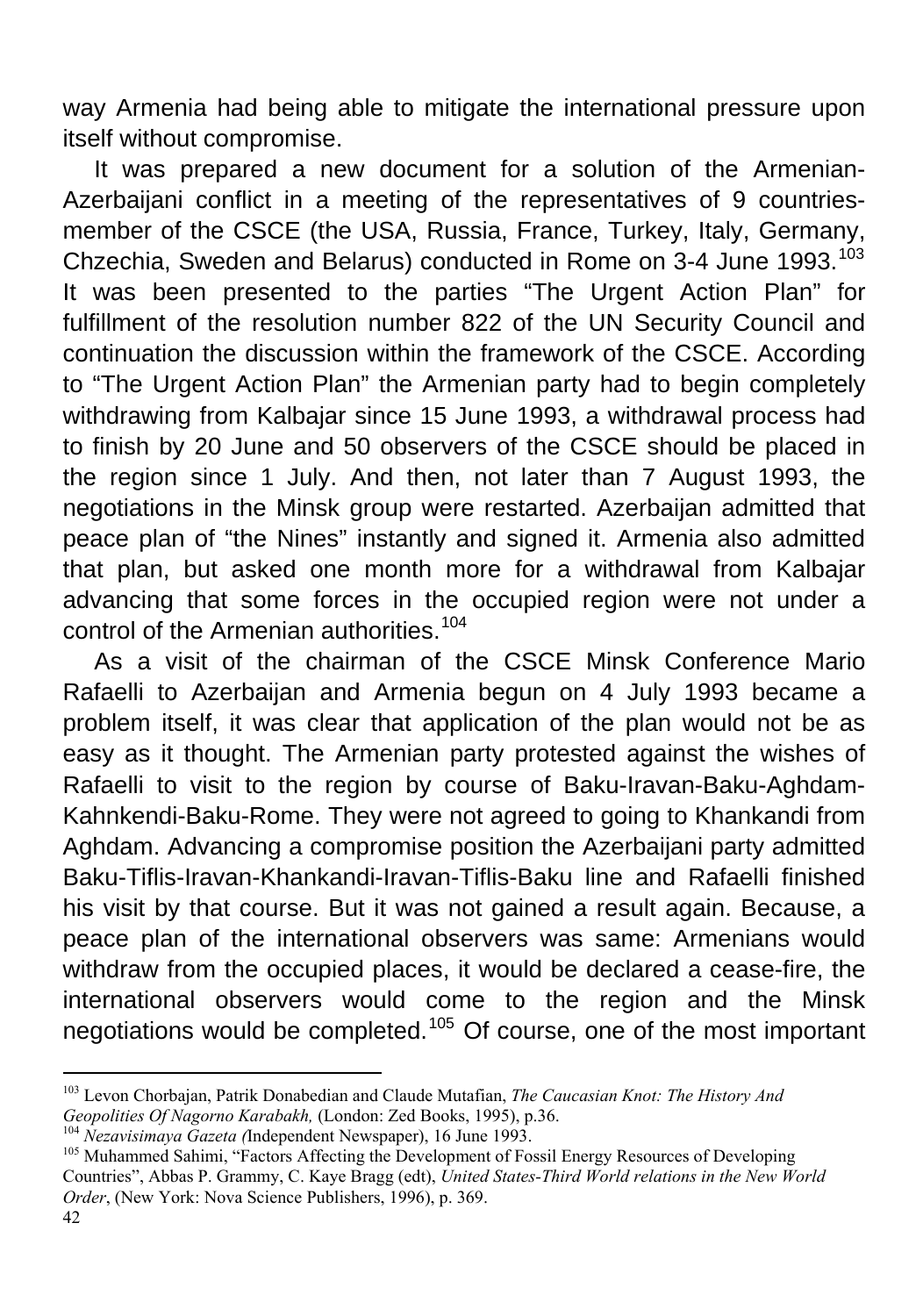reasons of failure of the discussion was an attempted coup begun in Azerbaijan in that period (it resulted successfully afterwards) and daring Armenians from that. Actually, on the other hand there was an assumption that Azerbaijan would try to liberate its territories rushing to attack again if Armenia didn't sign the agreement and withdraw from the occupied Azerbaijani territories. That motive put Armenia under constraint to admit a peace plan. Even it was also dealt with that matter in the letter of the US president Clinton written to the Azerbaijani president Elchibey on 5 June.[106](#page-42-0)

At that stage, ventured from a coup process begun in Azerbaijan and bringing an end of Elchibey administration and in general from the interior confrontations in Azerbaijan, Armenia in spite of withdrawal from Kalbajar, on the contrary going ahead strengthened the occupation attacks against the Azerbaijani territories. Azerbaijan going through the civil war and obliged to be engaged in the interior problems more (at a time when a considerable part of the army units were being aimed at Baku) was not able to put up a strong resistance against the attacks of Armenia. The occupation of the Azerbaijani territories by Armenia and the resolution of the UN Security Council rebuking them had followed one after another till the end of 1993. The Russian observers making a visit to the region on 17 March 1993 were the witness of air bombardment of Aghdam city. The same picture had repeated during two visits of the Russian observers to the region till the end of July.<sup>[107](#page-42-1)</sup> As a result of the attacks made on 26-28 June, Armenians occupied Aghdara district of Azerbaijan.

Through 23-24 July 1993 a great part of Aghdam district of Azerbaijan was occupied by Armenians. It was adopted a resolution number 853 concerning the matter in the meeting of the UN Security Council from July 29. Emphasizing an importance of complying with the resolution number 822 (in regard to the occupation of Kalbajar), and noting the principles of

<sup>1</sup> [http://bookp.google.az/books?id=MhdUoJDedbEC&printsec=frontcover&hl=tr&source=gbs\\_v2\\_summary\\_r&ca](http://books.google.az/books?id=MhdUoJDedbEC&printsec=frontcover&hl=tr&source=gbs_v2_summary_r&cad=0#v=onepage&q=&f=false) [d=0#v=onepage&q=&f=false](http://books.google.az/books?id=MhdUoJDedbEC&printsec=frontcover&hl=tr&source=gbs_v2_summary_r&cad=0#v=onepage&q=&f=false)**,** ( August 14, 2009); "Azərbaycan Respublikası Prezidentinin səlahiyyətlərini həyata keçirən Azərbaycan Respublikası Ali Sovetinin Sədri Heydər Əliyevin və ATƏM-in Dağlıq Qarabağa dair Minsk Konfransının sədri Mario Raffaellinin birgə mətbuat konfransında bəyanatı - Bakı, 14 iyul 1993-cü il" (The statement in the joint press-conference of the acting President of the Azerbaijani Republic Heydar Aliyev and a chairman of Minsk Group of the CSCE on Nagorno Karabakh Mario Rafaelli – Baku, 14 July 1993),<http://library.aliyev-heritage.org/print.php?lang=az&page=744731>, (August 14, 2009).<br><sup>106</sup> Tahirzadə, *Elçi Bəy*, p.287.<br><sup>107</sup> <http://www.president.az/azerbaijan/nk/conf3.htm>, (July 21, 2009).

<span id="page-42-1"></span><span id="page-42-0"></span>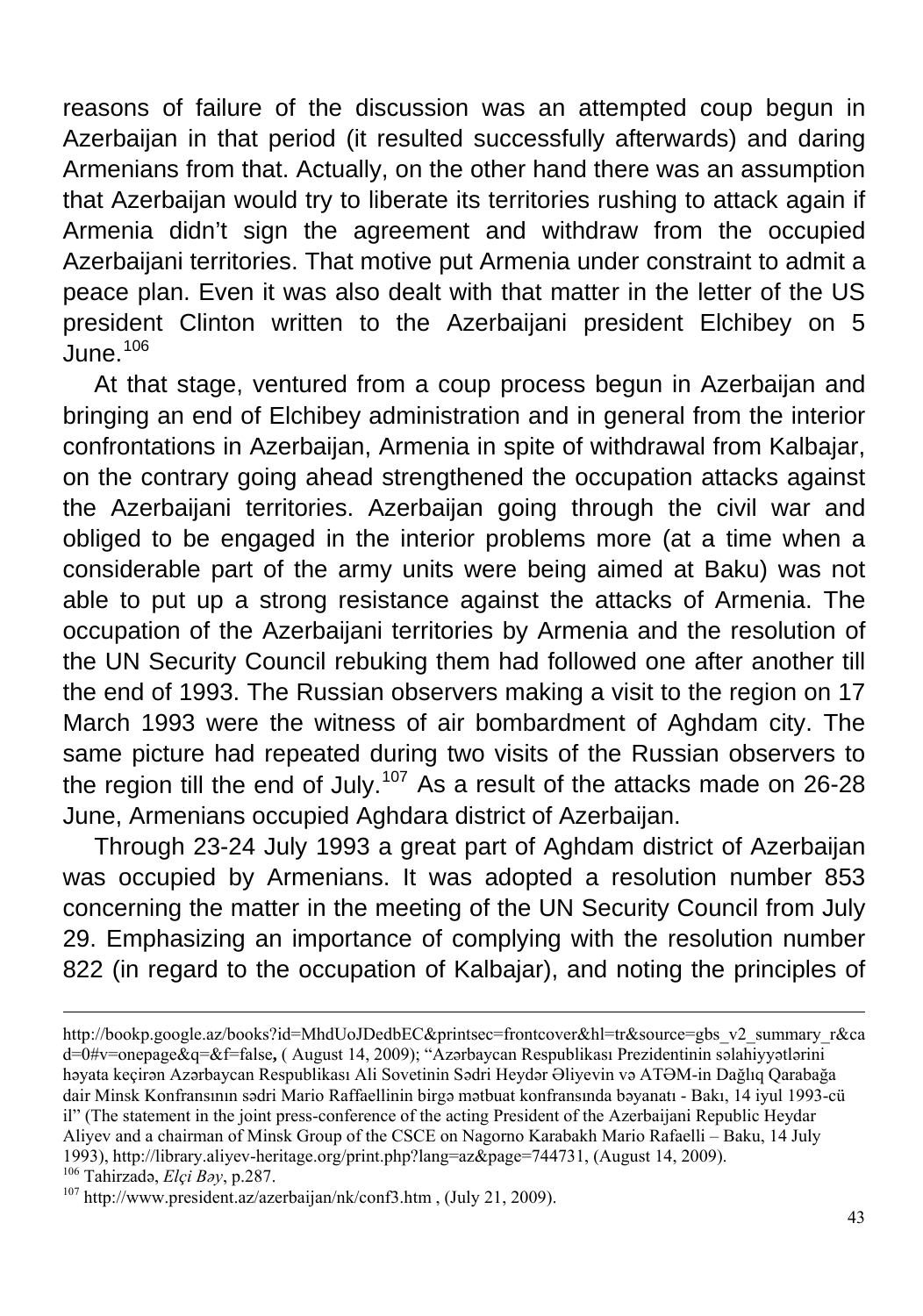border inviolability and territorial integrity, it was underlined in the resolution from 14 items an importance of a withdrawal from Aghdam and other occupied regions urgently and unconditionally, a solution of the problem in the framework of the CSCE and taking every necessary steps by Armenia on those matters.<sup>[108](#page-43-0)</sup>

But the efforts of the CSCE Minsk group through 21 July – 12 August 1993 for a realization of 822 and later carried 853 resolutions of the UN Security Council remained without result. As the attacks of the Armenian military units against Fizuli and Jabrayil districts had intensified since 11 August 1993. On the attempts of Armenians to occupy Fizuli, giving a long statement on 18 August 1993 the Chairman-in-Office of the UN Security Council, the US representative Madlen Olbright pronounced an anxiety felt for falling off in the situation between Armenia and Azerbaijan. It was emphasized in the statement that Armenia "should take the steps for complying with the resolutions number 822 and 853 of the UN Security Council in regard to the confrontation in Nagorno Karabakh province of Azerbaijan, and it was important to stop the attacks made against Fizuli district of Azerbaijan, and a withdrawal from Kalbajar, Agdam and other places occupied before."[109](#page-43-1)

A meeting of the CSCE Minsk group with the Azerbaijani and Armenian delegation set in again in Rome on 9 August 1993. It was been discussing "The Urgent Action Plan" intending the withdrawal of the Armenian military forces from Azerbaijan.<sup>[110](#page-43-2)</sup> Making a protest against the plan and other documents the representatives of the former NGAR Armenian community proposed some changes.[111](#page-43-3) And after that, it was prepared a new plan by "The Nines", the members of the Minsk group and sent to the parties for a discussion. Azerbaijan made its protest against that plan unsuitable to its interest and not intending to end the occupation. As for admitting of the plan consent of both parties was condition, that plan was not applied either. With a non-acceptance of the plan a situation had become more

44

<span id="page-43-0"></span><sup>&</sup>lt;sup>108</sup>http://www.un.org/Docs/scres/1993/853e.paf, (July 27, 2009).

<span id="page-43-1"></span> $109$  "Items relating to the situation between Armenia and Azerbaijan", [www.un.org/en/sc/repertoire/93-](http://www.un.org/en/sc/repertoire/93-95/CHAPTER%208/EUROPE/item_9_ArmeniaAzerbaijan.pdf,%20p.15-17.)

[<sup>95/</sup>CHAPTER%208/EUROPE/item\\_9\\_ArmeniaAzerbaijan.pdf, p.15-17. \(](http://www.un.org/en/sc/repertoire/93-95/CHAPTER%208/EUROPE/item_9_ArmeniaAzerbaijan.pdf,%20p.15-17.)July 29, 2009). and Musa Qasımov, *Azərbaycan beynəlxalq münasibətlər sistemində* (Azerbaijan in the System of International Relations), (Baku: Genclik, 1996), pp.119-122.<br><sup>110</sup> *Xalq qəzeti*, 14 August 1993.

<span id="page-43-2"></span>

<span id="page-43-3"></span><sup>&</sup>lt;sup>111</sup> *Nezavisimaya Qazeta* (Independent Newspaper\*Russia), 20 August 1993.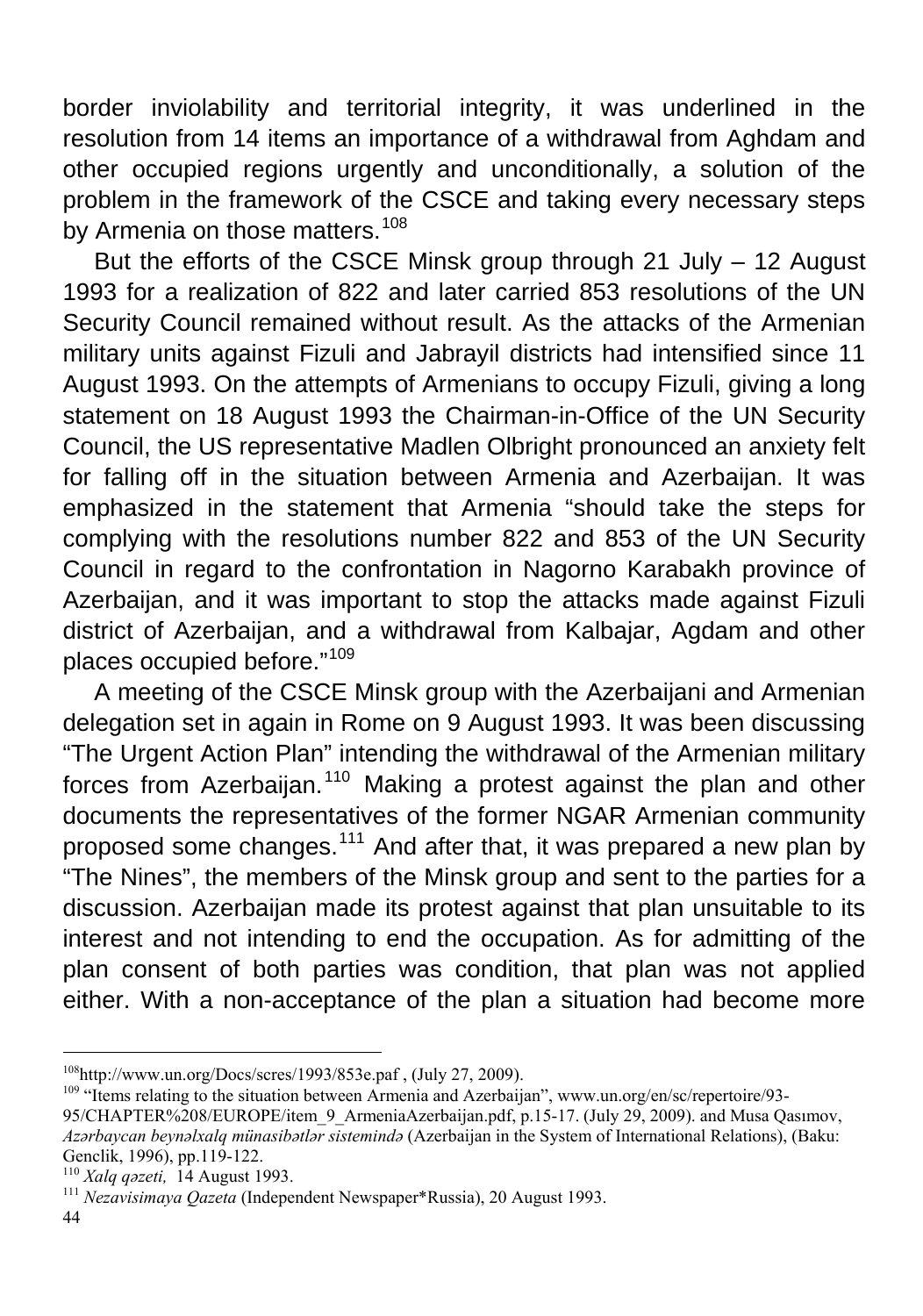complicated. Availing itself of that muddle the Armenian military units increased their attacks. On 23 August 1993 the Armenian army occupied a large part of Fizuli district. It was followed by the occupation of Jabrayil on 25-26 August 1993 and Gubadli on 31 August. The CSCE Minsk group held a meeting for discussing the last events in Paris on 21-28 September 1993.[112](#page-44-0)

In the meeting of the CSCE Minsk group conducted in Paris on 28 September 1993, "The Urgent Action Plan" prepared anew presented to the parties. The Azerbaijan party was against the plan reasoning from that version being contrary to the resolution number 853 of the UN Security Council. [113](#page-44-1) Infringing upon the third item of the resolution number 853 intending unconditional withdrawal of the occupation forces from the occupied districts of Azerbaijan, the plan was meaning fore conditions for withdrawal of those forces. In particular, it wasn't indicated in the plan either how those territories would be withdrawn. In the appeal sent to the UN Security Council by Azerbaijan it was underlined that an acceptance of the paper made sense of approval upon seizing the territories of another state by using force and clear offense against the UN principles.

Despite of all protests of Azerbaijan, based on the plan prepared by the CSCE Minsk group, the UN Security Council adopted a resolution number 874 with regard to the Armenian-Azerbaijani conflict in the meeting from 14 October 1993.<sup>[114](#page-44-2)</sup> It was enumerated 13 items in that resolution, given place to the resolutions number 822 and 853 carried before, to the explanation of the Chairman-in-Office from 19 August 1993, to the letter of the CSCE Minsk group from 1 October 1993, to inviolability of independent statehood and territorial integrity of Azerbaijan and other states and noting anxiety felt from "a conflict experienced in Nagorniy Karabakh province of Azerbaijan and between Armenia and Azerbaijan." It was underlined in those items an importance of application without fail of the revolutions number 822 and 853 and taking necessary steps for realization of the CSCE Minsk group's plan on "issue of immediate and unconditional withdrawal from the occupied territories."[115](#page-44-3)

<span id="page-44-0"></span><sup>&</sup>lt;sup>112</sup> http://www.president.az/azerbaijan/nk/conf3.htm, (August 5, 2009).

<span id="page-44-2"></span><span id="page-44-1"></span><sup>&</sup>lt;sup>113</sup> Azərbaycan, 13 October 1993.<br><sup>114</sup> Qasımov, *Beynalxalq münasibətlər sistemində Azərbaycan (1991-1995)*, p.122.<br><sup>115</sup> www.un.org/docs/scres/1993/874e.pdf, ( August 17, 2009)

<span id="page-44-3"></span>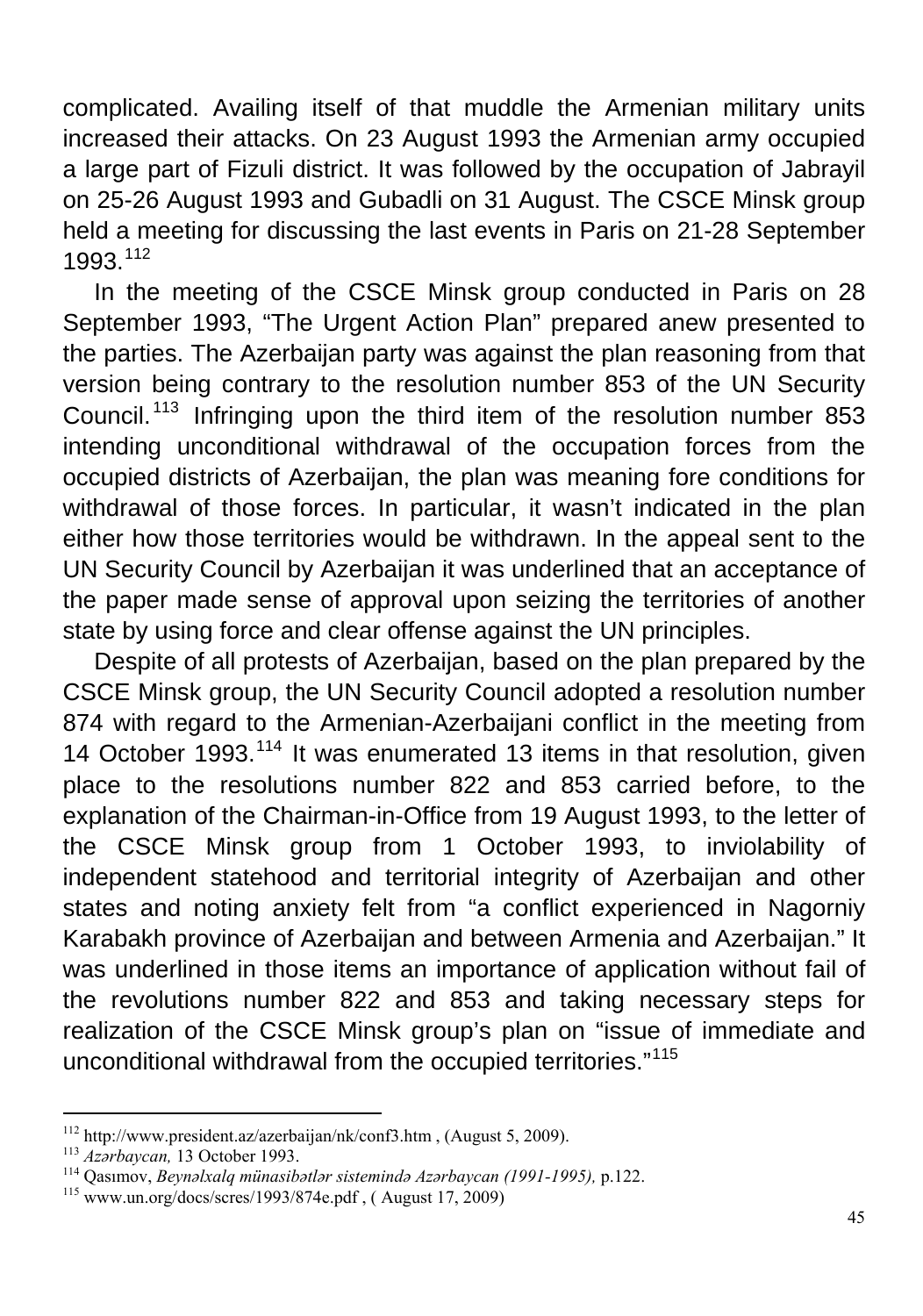Actullay it wasn't possible to end the occupation attacks of Armenia with those resolutions not intending any sanction. Namely that reason had made Armenia to have courage and by occupation of Horadiz settlement on 23 October 1993, Zangilan on 28 October–1 November 1993, almost all Karabakh province including the former NGAR got out of hand of Azerbaijan practically and remained under occupation of the Armenian army.

In the meeting of the CSCE Minsk group held in Vienna on 2-8 November 1993, the representatives of 9 countries gave the statements rebuking a last situation in the region. As consequence, with a common request of 9 countries it was adopted a resolution. Beginning of the military attacks and an occupation of the new areas by using the military forces were estimated in the resolution as offense against the CSCE principles. Nine countries asked the occupation forces to withdraw from Horadiz and Zangilan districts immediately and to comply with the resolutions of the UN Security Council. It was noted that a problem of occupation of the Azerbaijani territories by Armenia would discuss in the Minsk conference that was intended to be held after providing a cease-fire and withdrawing the armed forces from the occupied territories.<sup>[116](#page-45-0)</sup> There were the negative points in the resolution too. Thus, a name of breaking cease-fire, continuing the attacks, occupying the new territories was not identified clearly again. Refraining from indicating the name of Armenia and the Armenian military groups living in the Azerbaijani territories occupied by Armenians, the Minsk group was using general ideas and terms like "confrontation parties".<sup>[117](#page-45-1)</sup>

In following period "The Urgent Action Plan" on application of the resolutions number 822, 853 and 874 of the UN Security Council was given to a discussion of the parties by the CSCE Minsk group in Vienna.<sup>[118](#page-45-2)</sup> Actually there wasn't any difference in principle between "Vienna plan" and "Paris plan". A name of Armenia was not been indicated clearly as a conflict party, just the former NGAR Armenians presented as a party. A withdrawal of the occupation forces from Shusha and Lachin

<span id="page-45-2"></span><span id="page-45-1"></span>

<span id="page-45-0"></span><sup>&</sup>lt;sup>116</sup> Əhmədov, *Ermənistanın Azərbaycana təcavüzü və beynəlxalq təşkilatlar*, p. 23.<br><sup>117</sup> Əhmədov, *Ermənistanın Azərbaycana təcavüzü və beynəlxalq təşkilatlar*, p. 23.<br><sup>118</sup> "Adjusted Timetable of Urgent Steps to İmpleme November 12, 1993.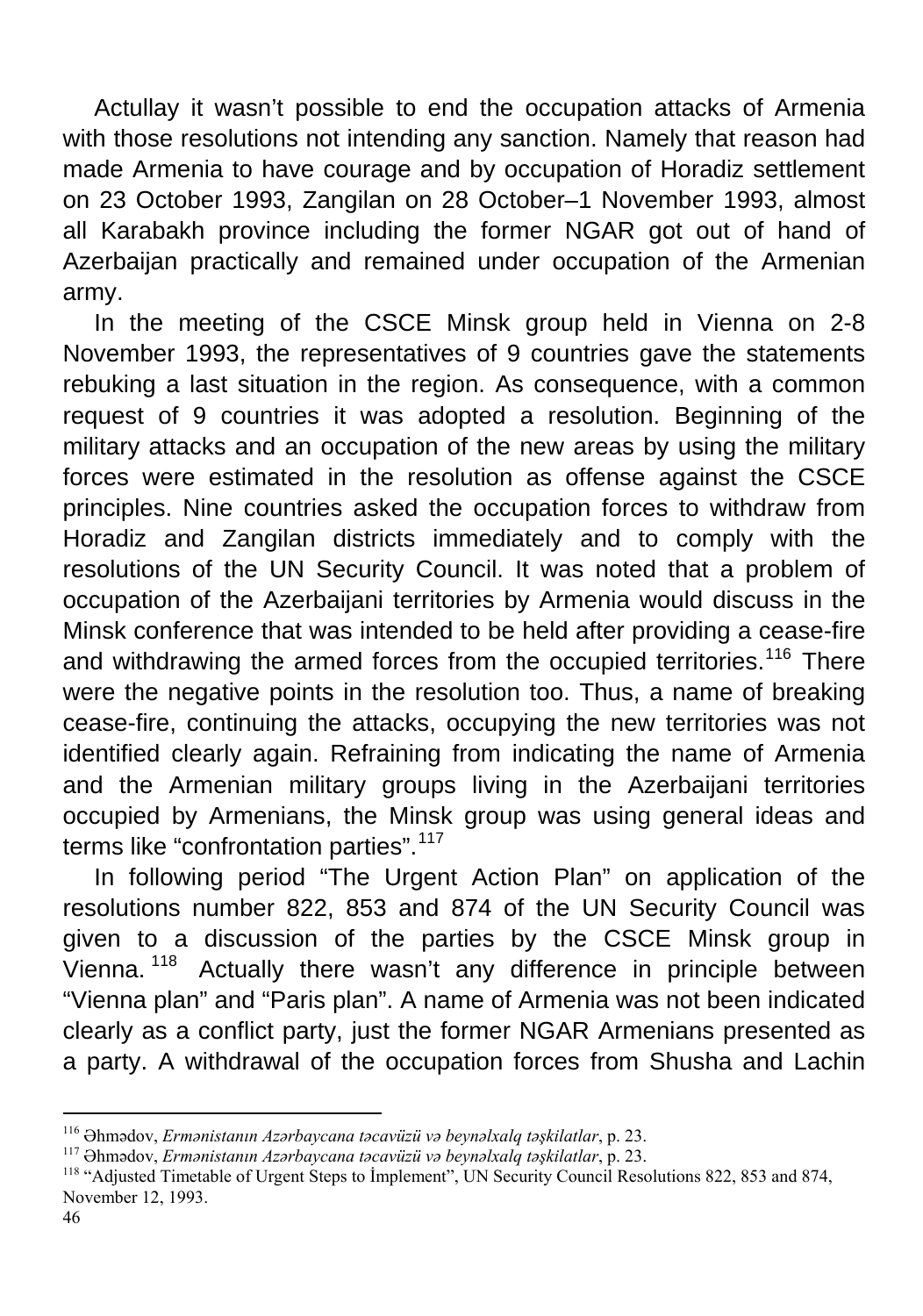was not dealt in the plan either. It was noting that this matter would discuss in the Minsk conference. And a withdrawal of other occupied territories was connected with removal of embargo. While all these mentioned was not been considerable for Azerbaijan, the Azerbaijani party did not admit "the Vienna plan" either.

For its turn, on occupation of Horadiz and Zangilan the UN Security Council also passed the latest from "uninfluenced resolutions" chain on 11 November 1993. There were 11 main items in the resolution number 884 not differing from others so much. As in the previous ones, it was underlined in the resolution an importance of making proper efforts for a solution of the problem within the framework of the CSCE Minsk group. Referring to its previous resolutions number 822, 853, 874 the Security Council stated anxiety about aggravating the relations between Azerbaijan and Armenia, about occupation of Zangilan district and Horadiz town of the Azerbaijani Republic as a result of strengthening of military operations, about transgression of the international borders, and underlined inadmissibility of using force for a purpose of seizing territories and territorial integrity of the Azerbaijani Republic. In the next 9 items it was rebuked the occupation of Zangilan district and Horadiz settlement, the attacks against civilian population and territorial integrity of Azerbaijan, asked from the Armenian state to make proper effort for application in the region the previous resolutions of the UN Security Council in regard with matter, asked to execute "A Renewed Schedule of the Urgent Action Plan" prepared by the CSCE Minsk group for realization of the UN Security Council's resolutions; underlined a requirement for all countries to avoid the efforts that could cause strengthening of the conflict.<sup>[119](#page-46-0)</sup>

The confrontations had continued decreasing toward the end of the year. The rested from 1993 were the occupied territories of Azerbaijan, not applied resolutions of the UN Security Council and ineffectual efforts of the CSCE Minsk group. If to explain the resolution of the UN Security Council it should be noted an important course of those resolutions had been continuously underlining of inviolability of the territorial integrity of Azerbaijan, Armenia being a part in the problem and a necessity of immediate and unconditional withdrawal from the occupied territories.

<span id="page-46-0"></span> $119$  [www.un.org/docs/scres/1993/884e.pdf,](http://www.un.org/docs/scres/1993/884e.pdf) (August 27, 2009).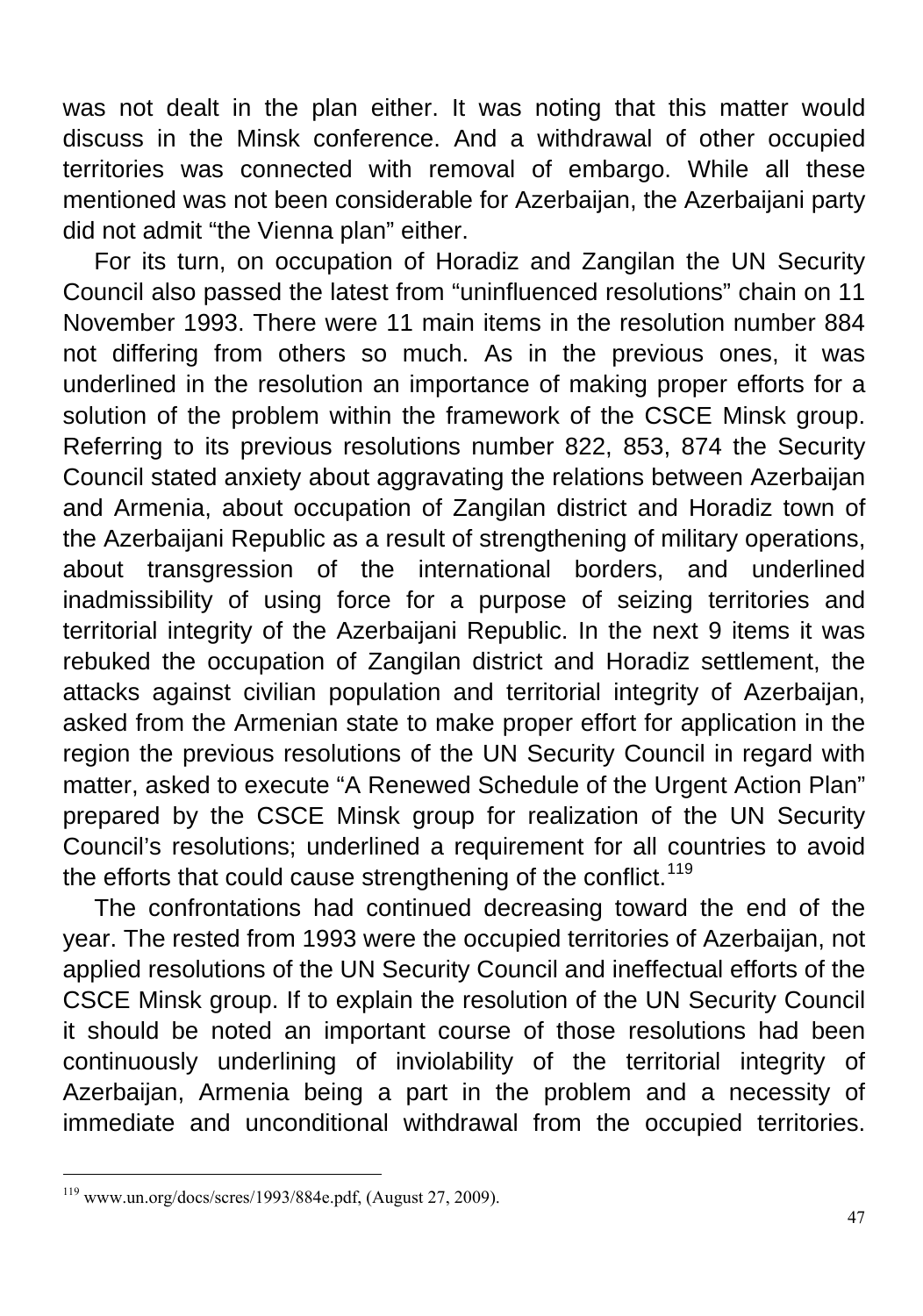Other directions of the resolutions consisted of not declaring Armenia plainly as an aggressive country (whereas, it was very plain an illogicality of the claims of the small Armenian armed groups without army and military supply, on direct realization of the attacks organized by airplanes, tanks and heave arms. Moreover, there were videos on attacking from two sides in the occupation of Kalbajar – from the former NGAR of Azerbaijan and from the Armenian frontiers), not putting forward any certain statement about sanction that would apply in a case of non-withdrawal of Armenians from the occupied territories (as in an example of the occupation of Kuwait by Iraq). However, in a consequence, Azerbaijan going through the interior muddles and not providing a proper foreign military support, lost nearly 20 % of its territories, the territorial integrity and sovereignty fell under the threat seriously.

In the same period it was also obvious a feebleness of "The Urgent Action Plans" prepared by the CSCE Minsk group for applying of the resolutions adopted by the UN Security Council. And one of the main reasons of that was non-possessing a mechanism by the CSCE to use sanction against a party not applying the proper decisions. Thus, the decisions made by the Minsk group were going to have just a proposal and recommendation character.

January-March period of 1994 had passed with the negotiator efforts of the CSCE and Russia, along with small-scale attacks.

Though Russia was a member of the CSCE Minsk group, it had given preference to own peace-securing plan more and had thought to rehabilitate with it the former authority in the region. The most important among the efforts of Russia were the meetings between the Russian minister of foreign affairs Andrey Kozirev and the Azerbaijani minister of foreign affairs Hassan Hassanov in Moscow on 18 January 1994 and between the Russian and Armenian ministers of foreign affairs Kozirev and Hovanisyan on 20 January 1994, a meeting of "Minsk Nine" with a new chairman of the CSCE Minsk conference Sweden Yana Eliasson in Hungary on 4 February 1994, signing a protocol between the ministers of defense of Azerbaijan, Armenia and Russia after the meeting held in Moscow on 18 February 1994, the visits of the plenipotentiary of the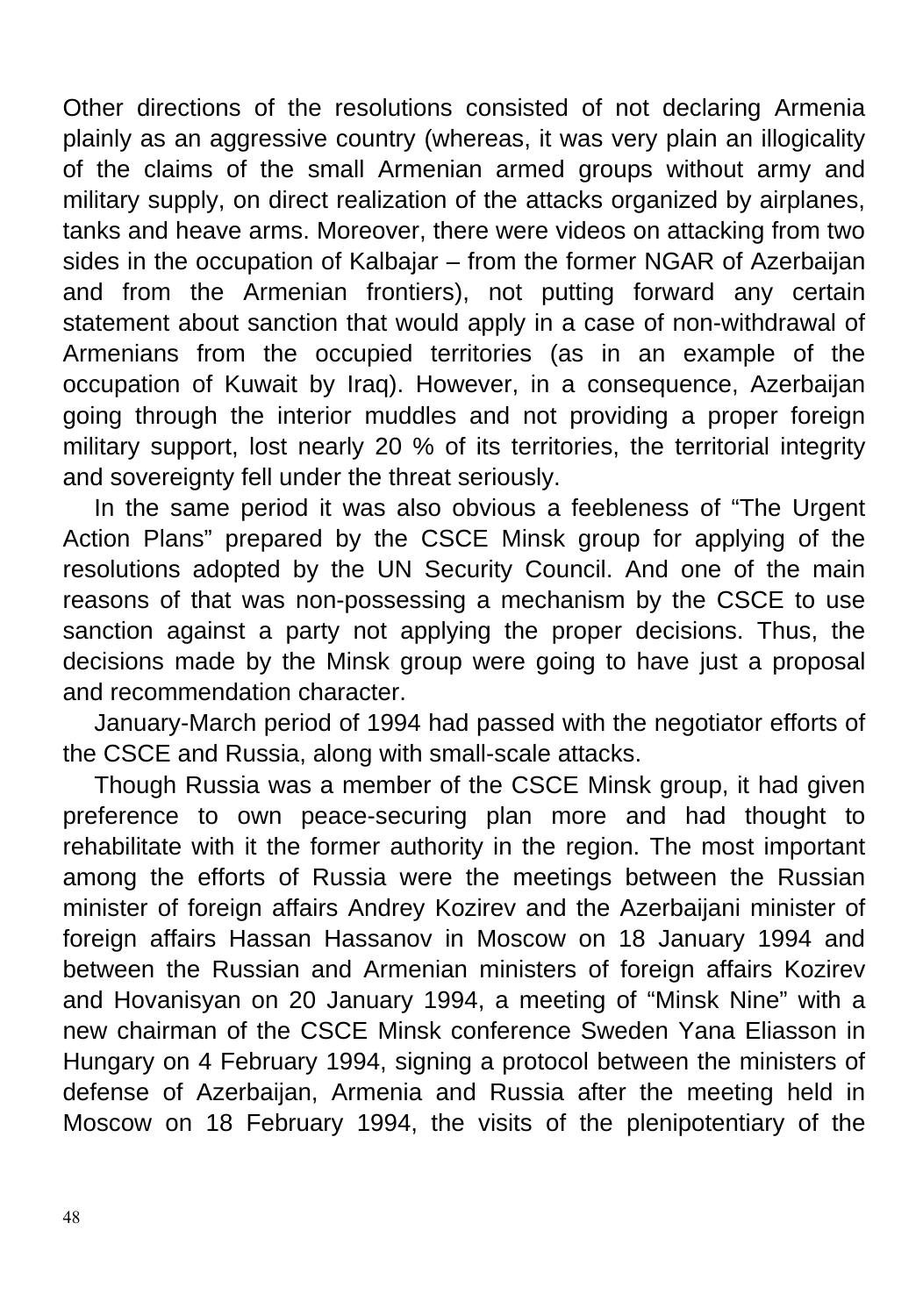Russian president and a deputy minister of defense of Russia to Baku and Iravan on 28 February – 1 March 1994. $120$ 

As a representative of the CIS Inter-Parliamentary Council, a chairman of the Supreme Majlis of Kyrgyzstan and a special representative of the Russian president made a visit to Baku, Iravan and Khankandi city of Azerbaijan on 31 March – 3 April 1994. On 9 April the Armenian forces began a large-scale attack against Tartar district lasted about one month.<sup>[121](#page-48-1)</sup> The Russian, Azerbaijani and Armenian presidents discussed the problem coming together in a summit of CIS's heads of state in Moscow on April 15. It was given a joint statement on a matter of "The events in Nagorno Karabakh province and surroundings" in Moscow summit.<sup>[122](#page-48-2)</sup>

The CSCE delegation made a visit to the region on 26 April – 2 May 1994. The representatives of Kyrgyzstan parliament and the Russian Ministry of Foreign Affairs came together with the heads of the Armenian and Azerbaijani parliaments and the representatives of the former NGAR Azerbaijani (Azerbaijani Turk) and Armenian communities within the framework of the meeting of the CIS Inter-Parliamentary Council in Bishkek on 4-5- May 1994. It was signed "the Bishkek Protocol" as a step toward peace in that meeting on 5 May 1994.<sup>[123](#page-48-3)</sup> Signing that protocol, which would lay on a basis of the cease-fire treaty singed afterwards, by Azerbaijan, Armenia and only the Armenian community's representatives of the former NGAR (the separatists) was a serous concession from the standpoint of Azerbaijan. Since Azerbaijan had recognized just Armenia as an opposite party till that day. But now, it was signed a treaty with them who claimed to be represented from a part of own country.

Emphasizing shortly in the protocol hurting the conflicts in the former NGAR and its surroundings the Azerbaijani and Armenian nations and other region nations, support for stopping the armed conflict and for reducing to a common denominator in the CIS summit from 14 April 1994, the efforts of the Inter-Parliamentary Council and the CIS at that direction, an importance of realization of the decisions on the matter of a solution of

<span id="page-48-0"></span><sup>&</sup>lt;sup>120</sup> Aslanlı, "Tarihten Günümüze Karabağ Sorunu", p.414.

<span id="page-48-1"></span><sup>&</sup>lt;sup>121</sup> [http://www.president.az/azerbaijan/nk/conf3.htm,](http://www.president.az/azerbaijan/nk/conf3.htm) (August 24, 2009).<br><sup>122</sup> [http://www.cip.minsk.by/russian/cis\\_peace.htm](http://www.cis.minsk.by/russian/cis_peace.htm), (August 24, 2009).<br><sup>123</sup> *Xala qazeti*, 6 May 1994.

<span id="page-48-2"></span>

<span id="page-48-3"></span>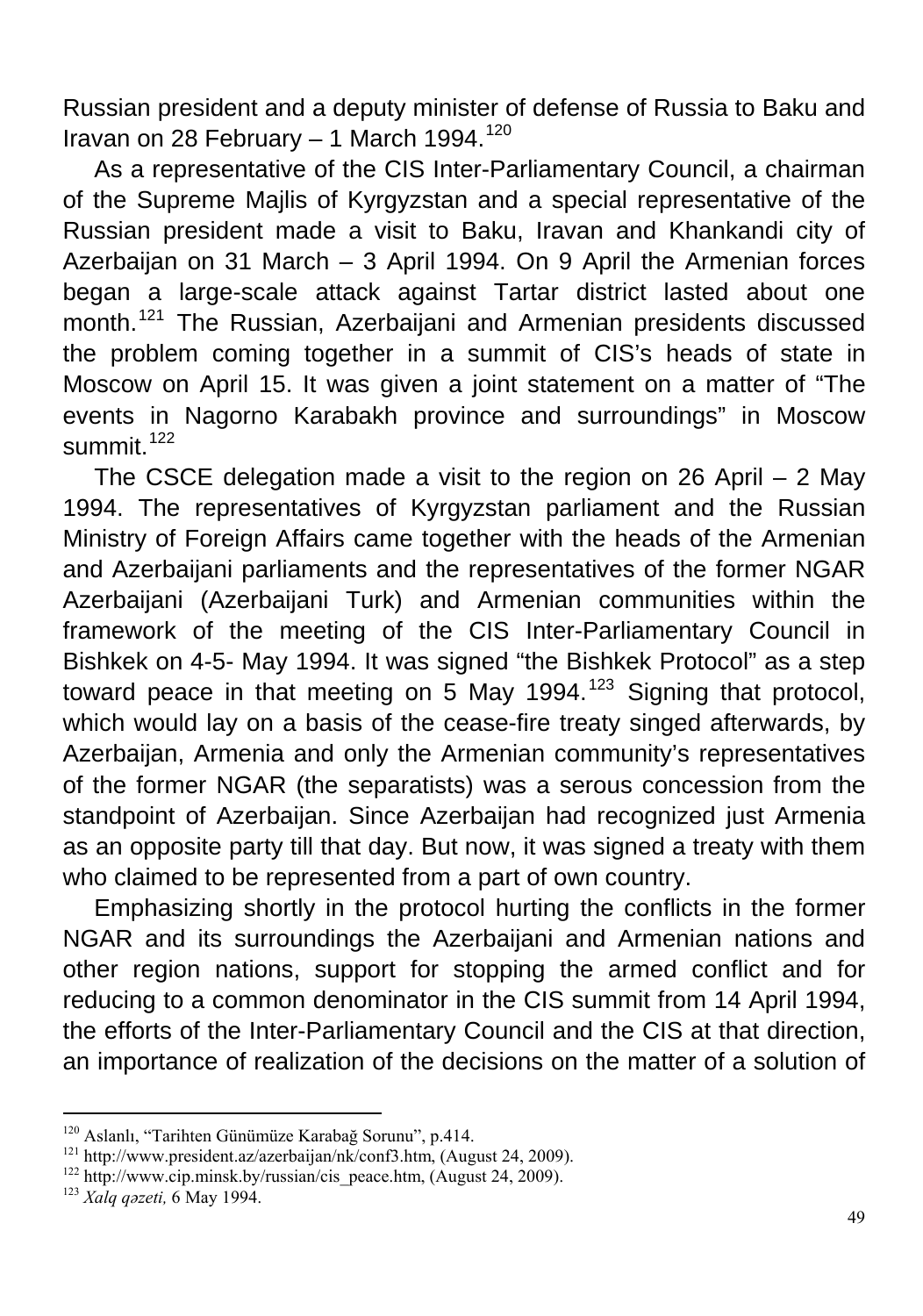the problem made by the UN and the CSCE (above all the resolutions of the Security Council number 822, 853, 874 and 884), it was stated coming to agree on the points to cease fire since the night from 8 May to 9 May referring to the protocol signed between the ministers of defense of Azerbaijan, Armenia and Russia in Moscow on 18 February 1994, together with some other problems to ensure a return of the refugees to their place. It was signed a treaty in connection with the cease-fire between the Azerbaijani and Armenian ministers of defense and the representatives of the separatist Armenian leaders in the former NGAR on 9 May 1994. Since May 12, 1994 the cease-fire regime started to be applied.<sup>[124](#page-49-0)</sup> By that event, it was put end officially to the attacks of Armenia against the Azerbaijani territories and to the war experienced between two countries. However, it didn't mean an end of the war yet. But anyhow, in spite of frequently breaking the cease-fire at the period since 1994 up to our time and expectation from time to time on these violations' turning into war, the cease-fire has continued to present day.

<span id="page-49-0"></span><sup>124</sup> [www.cip.minsk.by/russian/cis-peace.htm, \(A](http://www.cip.minsk.by/russian/cis-peace.htm,%20()ugust 27, 2009).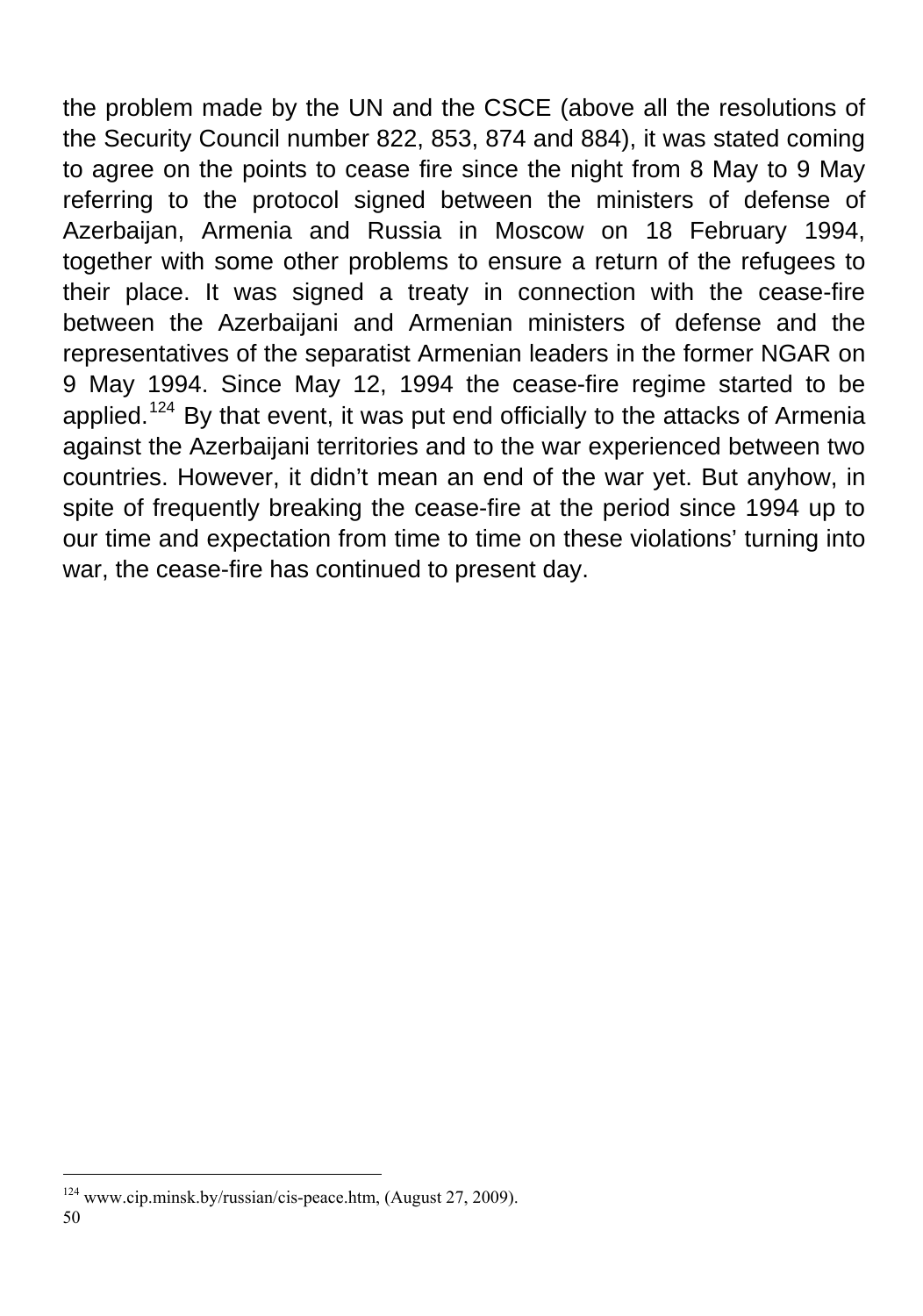### **VII-The Efforts on a Solution of the Problem (Since the cease-fire treaty till the end of 2003)**

After coming into effect of the cease-fire treaty the efforts on a direction of a solution of the problem had been intensified. The initiatives exercised in that direction so far may be classified in generally as followed:

a) By means of the meetings between the Azerbaijani and Armenian officials;

b) By means of estimation on the problem of the international organizations in their sittings;

c) By means of intermediation initiatives of the foreign state officials and the international organizations;

d) By means of assessment on the problem of the various level officials of the different states in the meetings between them;

e) By means of the meetings between the Azerbaijani and Armenian non-governmental organizations (NGO);

f) By means of the conference and other actions conducted by the official bodies and NGO's;

g) By means of the joint visits of the Azerbaijani and Armenian delegations added to the others recently

As these activities have been carried out for most part in parallel and connected to each other, the solution initiatives are shown in the present work not on basis of the certain directions, but by chronological sequence.

## **1) The Efforts on the Solution and a Diligence of Russia to Keep the Problem Under İts Control**

At the period after signing the cease-fire on 12 May 1994, the Russian representative in the Minsk group Vladimir Kazimirov had conducted the meetings making frequent visits to Baku, Iravan and Khankandi on the months of June and July in 1994.<sup>[125](#page-50-0)</sup> Kazimirov stated a purpose of the

<span id="page-50-0"></span><sup>&</sup>lt;sup>125</sup> V. Mitayev, "Rossiya i Zapad v Karabaxskom Konflikte" (Russia and West in the Karabakh Conflict), [www.zakafkazya.org](http://www.zakafkazya.org/) , ( December 14, 2002).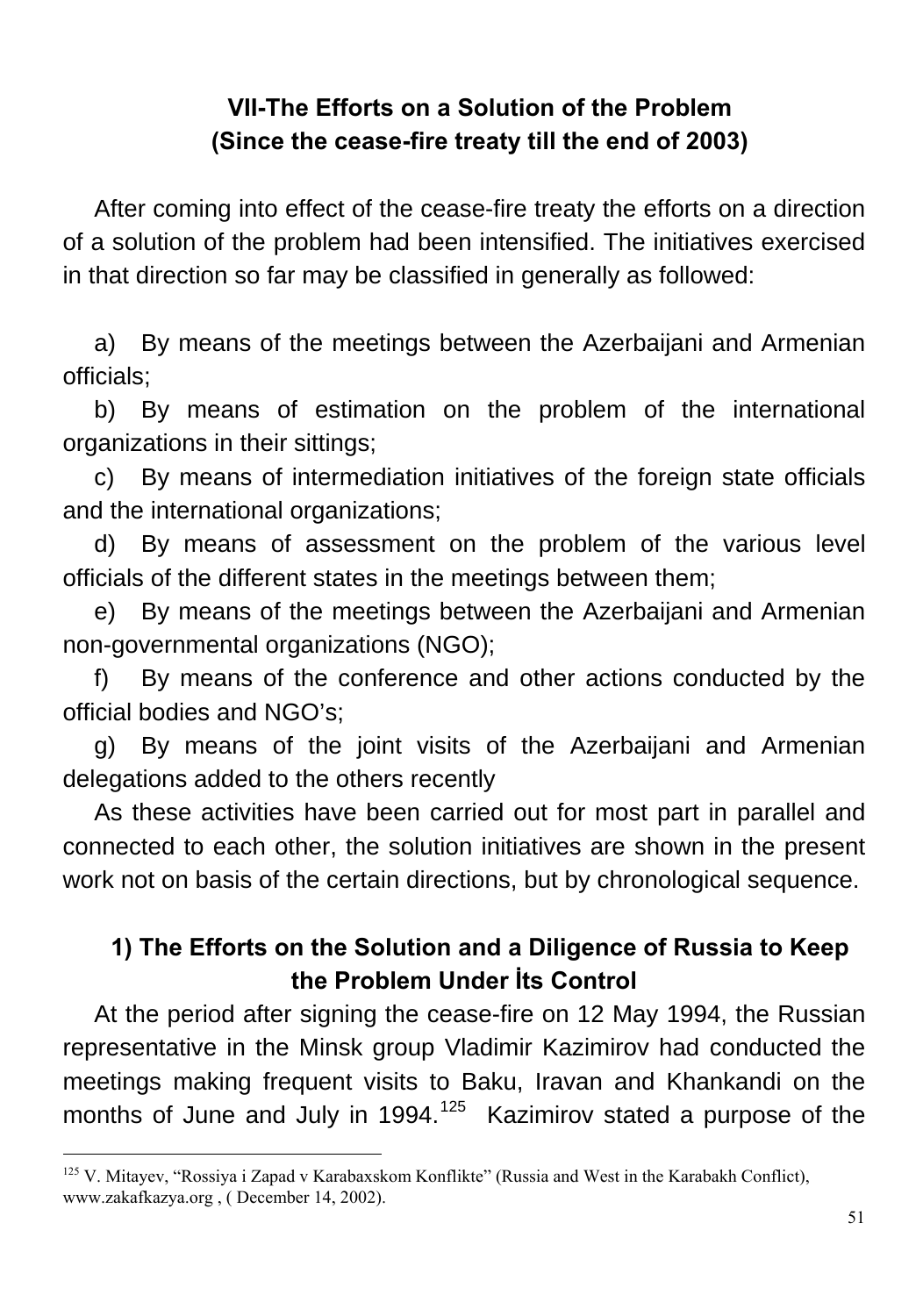conducted meetings as "a consolidation of the cease-fire and a preparation of a Great Political Agreement." [126](#page-51-0) By a signing of "Great Political Agreement", Russia was aiming to station the Russian army in the region and keeping a solution of this problem in its hand in the future to reinforce its position in Caucasus again. But the Western states were against a striving of Russia to intensify an influence in Caucasus again. At that point, especially the USA put forward its protests openly. Because of that, an initiative of Russia to station its military units in the region by a status of the UN peace-maker was protested strongly. A strict position of the western on that matter were emphasizing in the statements of the officials of the USA, the Great Britain, Germany and Turkey too. A representative of the USA on the CIS James Collins stated that they would not allowed stationing the military forces of any state in the region on its own and that they preferred a resolution of the problem just within the framework of the CSCE. A reason of the tension experienced between the CSCE and Russia on application of the "Great Political Agreement" plan prepared by Russia for a solution of the problem was that CSCE had not accepted an approach of being an only intermediator on solution of the problem (Russia was upholding an only intermediator model and in this context was trying to realize a purpose of keeping the problem under its own control).<sup>[127](#page-51-1)</sup>

Azerbaijan was also against stationing in the region just the Russian soldiers as a peacemaking force within the framework of the peace plan. Giving a statement on a month of July in 1994 the Azerbaijani president Heydar Aliyev expressed an acceptance of entering of the Russian

<span id="page-51-0"></span> $\overline{a}$  $126$  According to the information written in the media, "Great Political Agreement" proposed by Russia was intending a resolution of the Karabakh problem on four stage: at the first stage, a retreat of the party's military forces 5-10 km, a withdrawal of the Armenian forces from Aghdam and Fizuli through two days, to create a security strip where the peace-makers and the observers would be stationed; at the second stage a withdrawal of the Armenian army from Jabrayil, a mutual exchange of the hostages and captives, a return back to home of the refugees from Aghdam and Fizuli; at the third stage during three weeks a withdrawal by Armenians from Zangilan, Gubadli and Kalbajar, beginning to work of the natural gas pipeline going to Nakhchivan through Armenia, restart of the railway and over land transportation; at the last stage a discussion of a status of "Nagorno Karabakh", Lachin and Shusha. For details see: Mityayev, "Rossiya i Zapad v Karabaxskom Konflikte". 127 *Ayna* (Glass), 10 September 1994.

<span id="page-51-1"></span>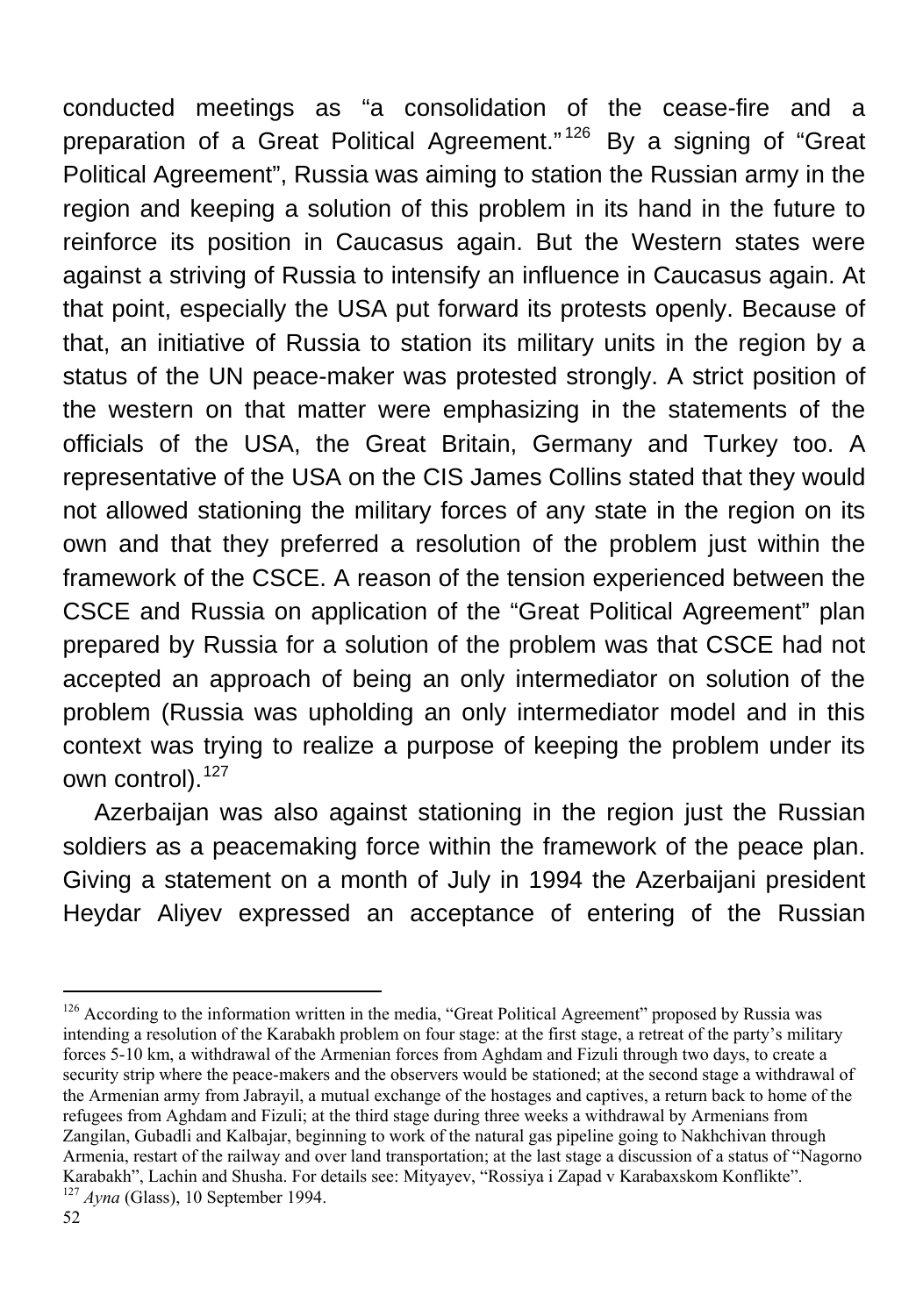militaries into the region in a staff of the CSCE peacemaking forces and as a part of multinational peace-makers.<sup>[128](#page-52-0)</sup>

The failure of the discussion on "the Great Political Agreement" conducted through the mediation of Russia in Moscow on August-September 1994 actually was an unsuccessful end of the initiatives of Russia to act as a negotiator on its own. To pose obstacle in initiative of Russia on a solution of the problem and sending the peacemaking force on its own, the High-range Officials Committee of the CSCE made a decision on 16 September 1994 on multinational structure of a peacemaking force to be sent to the conflict region.<sup>[129](#page-52-1)</sup>

In the special meeting of the CSCE on 24 October 1994, it was accepted a proposal of A. Martin, the Chairman-in-Office of the organization, the deputy minister of foreign affairs of Italy, on a staff of a peacemaking force. Within the accepted plan, it was intended to send into the region approximately 3000 military and equipment in proper amount. The plan intended all authority and responsibility on carrying on peace negotiations and sending peacemaking mission into the region to be on the Minsk group. A first answer to the plan of sending the CSCE peacemaking force into the region was given by Russia.<sup>[130](#page-52-2)</sup> Because, the CSCE force's stationing in the region might cause a solution of the problem to be gotten out of hand of the Russia in principal, even an official Moscow to be kept aloof from the process. At that period, Andres Burner acting as a chairman of the CSCE Minsk group made a visit to Baku and Iravan for discussion a procedure of stationing a peacemaking force. However, that plan accepted by Azerbaijan was rejected by Armenia.

In Budapest summit of the CSCE conducted on December 1994, alongside with changing that organization into the OCSE (the Organization on Security and Cooperation in Europe), it was made change in a form of

<span id="page-52-0"></span><sup>&</sup>lt;sup>128</sup> "Azərbaycan Respublikasının Prezidenti Heydər Əliyevin "Utro Rossii" qəzetinə müsahibəsi" (President of the Azerbaijan Republic Haydar Aliyev"s interview to the newspaper of "Utro Rossii), 6 July 1994,

<span id="page-52-1"></span>http://library.aliyev-heritage.org/az/7235858.html, (August 28, 2009).<br><sup>129</sup> Arsen Gasparyan, "Dinamika Karabaxskovo Konflikta; Rol Rossiskoy Federasii v Evo Uregulirovanii" (Dynamics of the Karabakh conflict: The role in the solution process of The Russian Federation),

<span id="page-52-2"></span>[www.coc.org/journal/cac06-1999](http://www.coc.org/journal/cac06-1999) , ( August 17, 2009). [130](http://www.coc.org/journal/cac06-1999) *Segodnya* (Today-Russia), 14 October 1994.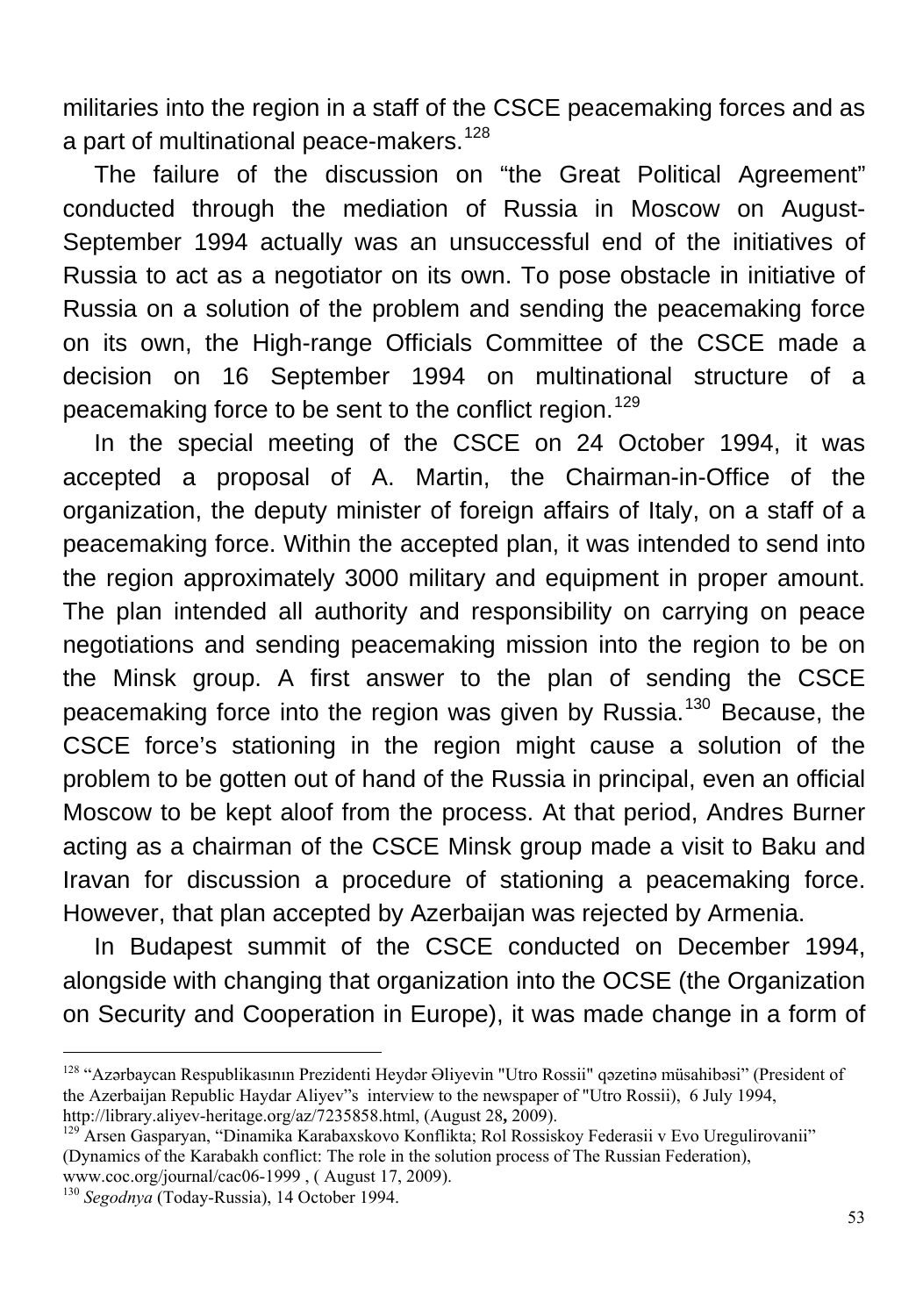the Minsk group and instead of single chairman system it was established a co-chairmen institute appeared from two chairmen. Giving a permanent co-chairman status of the Minsk group to Russia in the summit, it was also decided forming a joint peacemaking force by the NATO and Russia and a potentiality those forces to be stationed in the conflict region between Armenia and Azerbaijan (as a matter of fact in the Azerbaijani territories occupied by Armenia).  $131$  By that decision the OCSE enfeebled the protests of Russia giving to it a permanent co-chairman post in the Minsk group and at the same time in parallel to it, tried to impede a solution of the problem to be passed under monopoly of Russia dropping out of the framework of the OCSE.

It was began the discussions between Azerbaijan, Armenia and the former NGAR's Armenians in Moscow on 6-11 February 1995.<sup>[132](#page-53-1)</sup> The Armenian party was insisting on holding of the discussions between the representatives of the former NGAR's Armenian party, Azerbaijan and Armenia. It was being exerted great pressure upon Azerbaijan as well as by the other forces for accepting the former NGAR's Armenians as a party in the discussions. But the Azerbaijani party was standing up for a thesis that the conflict parties were Azerbaijan and Armenia, the Armenian and Azerbaijani parties of the former NGAR were just the interested parties. Besides, the Armenian party wished the peacemaking forces to be sent into the region before signing a peace treaty. Armenia underlined an importance of non-participation of the Turkish soldiers among the forces intended to be stationed in the region.<sup>[133](#page-53-2)</sup> Another matter creating a problem in the peace negotiations was an issue of release of Shusha and Lachin and ascertainment of a new status of the former NGAR. Armenia upheld an idea of discussing the issue of the future of Shusha and Lachin after establishment a status of the former NGAR and also laid down a condition of Lachin passage to be kept under its control. But the Azerbaijani party didn't accept those proposals. Though Azerbaijan

 $\overline{a}$ 131 Sarkisyan, *Politiçeskiye Problemi Kavkaza i Armeniya. Politika Armenii v Regione,* p. 55. 132 *Azərbaycan,* 10 May 1995. 133 *Sabah* (Morning-Turkey), 20 October 1994.

<span id="page-53-1"></span><span id="page-53-0"></span>

<span id="page-53-2"></span>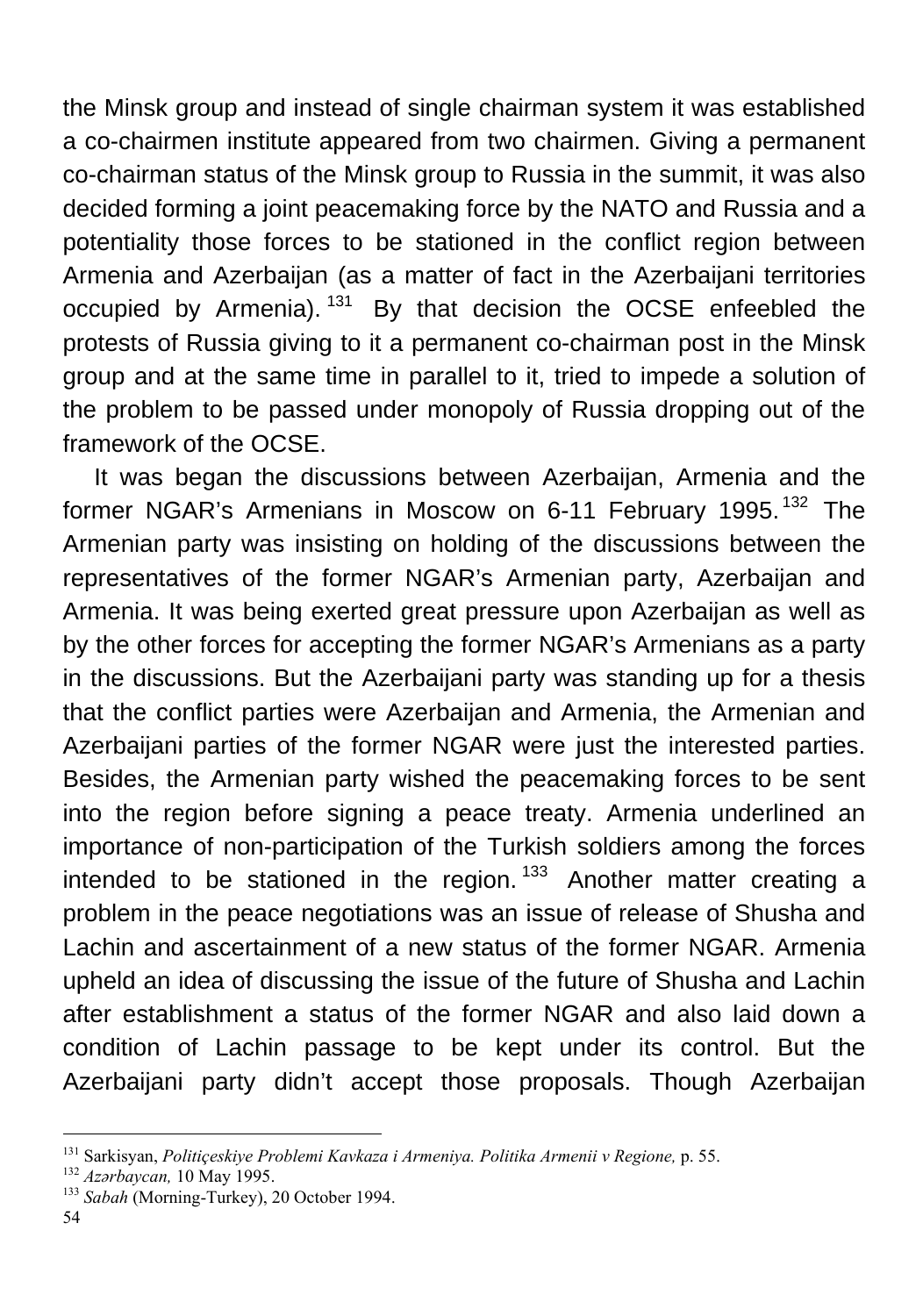assented to Lachin passage to be kept under control of the international forces during a peace securing process, stated that it would discuss the issue of a status of the former NGAR only after the withdrawal of the occupation forces from Shusha and Lachin. But the Armenian party was against that approach. The Azerbaijani party didn't accept either the proposals as they were. As a result the Moscow discussions failed too.

A signing of the petroleum contract called as "The Contract of the century" between Azerbaijan and the Western great petroleum companies on 20 September 1994, at the same time had a meaning of strengthening of a position of the Western in Azerbaijan.<sup>[134](#page-54-0)10</sup> On account of that 30 years contract (and other contracts and projects of global importance signed afterwards), the Western states wished a solution of the problems in the region at once and securing peace and stability in the region. In that context, first of all it was necessary to prevent the region to be fallen under sphere of influence of Russia again. The US representative in the OSCE Joseph Pressel was stating openly feeling a great anxiety for a possibility of the region to be kept under control by Russia.<sup>[135](#page-54-1)</sup>

Noticing an increase of the interest of the Western states to the region, Russia signed 25 years military treaty with Armenia on 16 March 1995. The treaty was registering officially stationing a military base of Russia in Armenia.<sup>[136](#page-54-2)</sup>

The OSCE Minsk group co-chairmen made a visit to the region at the end of March 1995. The OSCE Minsk group led the new discussions in connection with the occupation problem of the Azerbaijani territories by Armenia in Stockholm on 6-7 April 1995 too. A reason of inefficiency of both efforts was a claim of the Armenian party to determine a status of the region first, and the wishes of the Azerbaijani party to withdraw of the occupation forces from Shusha and Lachin first.

In the discussions held in Moscow on May 1995, Armenia stated with a momentary decision that it would not take part in the Minsk conference

<span id="page-54-0"></span><sup>&</sup>lt;sup>134</sup> P.V.Vostrikov, "Karabakskiy Krizis i Politika Rossii na Kavkaze" (Karabakh crisis and Caucasian politics of the Russia), *Nezavisimaya Gazeta*, 12 August 1996. 135 *Azərbaycan*, 1 Mart 1995. 136 *Azərbaycan,* 10 May 1995.

<span id="page-54-2"></span><span id="page-54-1"></span>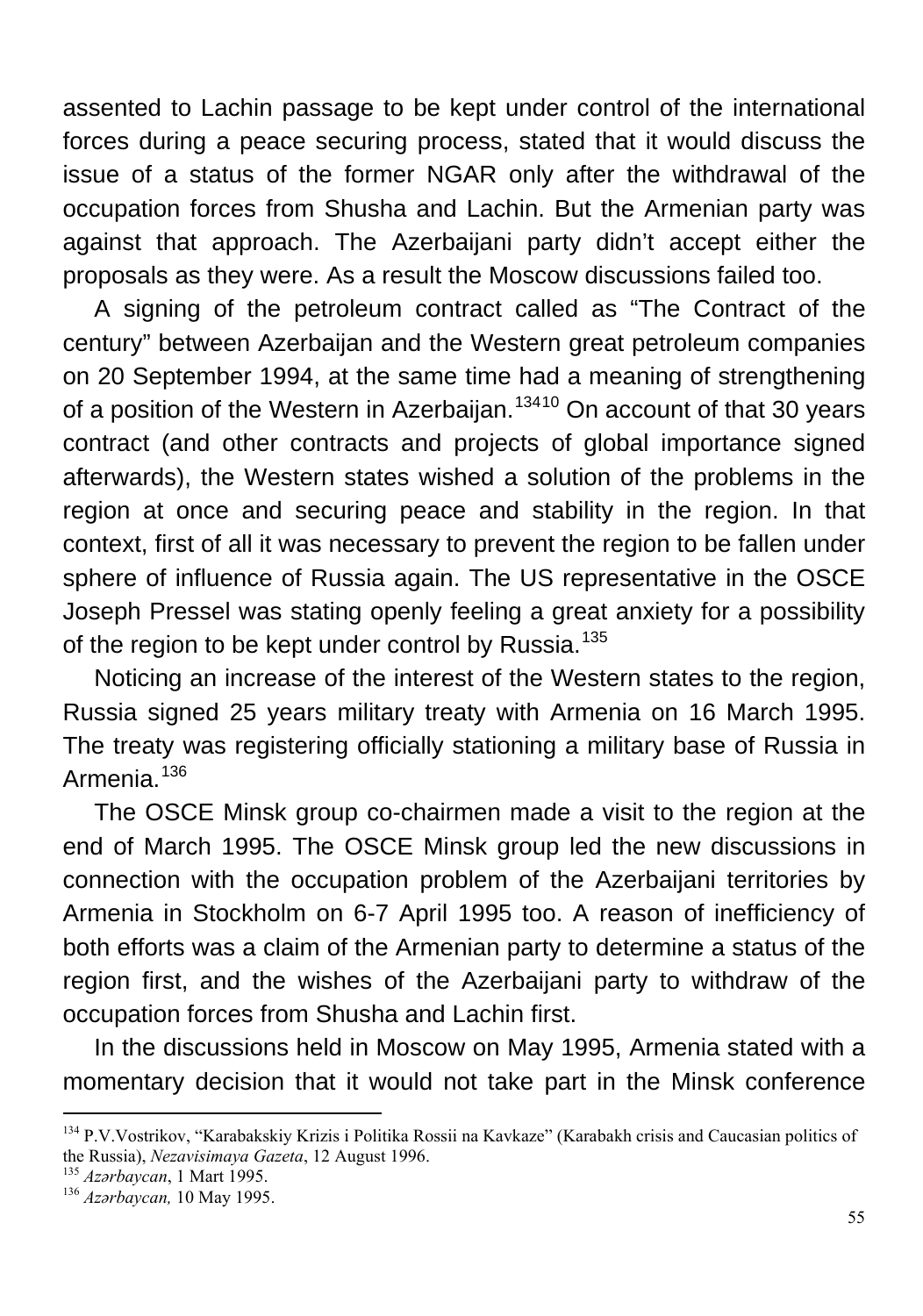process. Thus, by a reason of the tactical steps taken by Armenia, both the Moscow discussion and Helsinki (Finland) and Baden (Austria) discussions made on the months of June-July 1995 failed.

It was observed in the discussions of the OSCE Minsk group led in 1995 that the Armenia party hadn't made any concessions from the occupation position in principal and in connection with that it hadn't been gained any result. There was a single gain of the Azerbaijani party in 1995 that could be considered a political success. And that was an addition of Lachin into a first stage of the plan concerning the withdrawal of the Azerbaijani territories occupied by Armenia, by the proposal of the Minsk group co-chairmen V. Lozinski and H. Talvitie in the Minsk group discussions led in Moscow on 3-9 September 1995.<sup>[137](#page-55-0)</sup>

### **2) The Efforts Intensified Within the Framework of the OSCE**

The Chairman-in-Office of the OSCE Flavio Cotti, the co-chairmen of the OSCE Minsk conference V. Lozinski and H. Talvitie, the Minsk group co-chairmen V. Kazimirov and R. Niberg made a visit to the region at the end of February in 1996.<sup>[138](#page-55-1)</sup> During the visit the Chairman-in-Office of the OSCE Flavio Cotti stated that he supported a proposal of the official Baku about establishing an autonomous body within the administrative frontiers of the former NGAR inside the Azerbaijani borders and that he would render all assistance for a solution of the conflict.<sup>[139](#page-55-2)</sup> F. Cotti noted the difficulties on a solution of such conflicts even for the international organizations like the OSCE, and emphasized an importance for this reason coming together of the conflict parties for securing peace.<sup>[140](#page-55-3)</sup> The US deputy Minister of Foreign Affairs on the new independent states Strob Talbott, made a visit to the region after the OSCE representatives, also noted the direct discussions between the Azerbaijani and Armenian officials as a term. Though the OSCE Minsk group co-chairman from

<span id="page-55-0"></span><sup>&</sup>lt;sup>137</sup> Azadlıq, 5 December 1995.

<span id="page-55-2"></span><span id="page-55-1"></span><sup>&</sup>lt;sup>138</sup> *Xalq qozeti,* 1 March 1996.<br><sup>139</sup> *Azərbaycan*, 1 March 1996.<br><sup>140</sup> *Panorama*, 6 March 1996.

<span id="page-55-3"></span>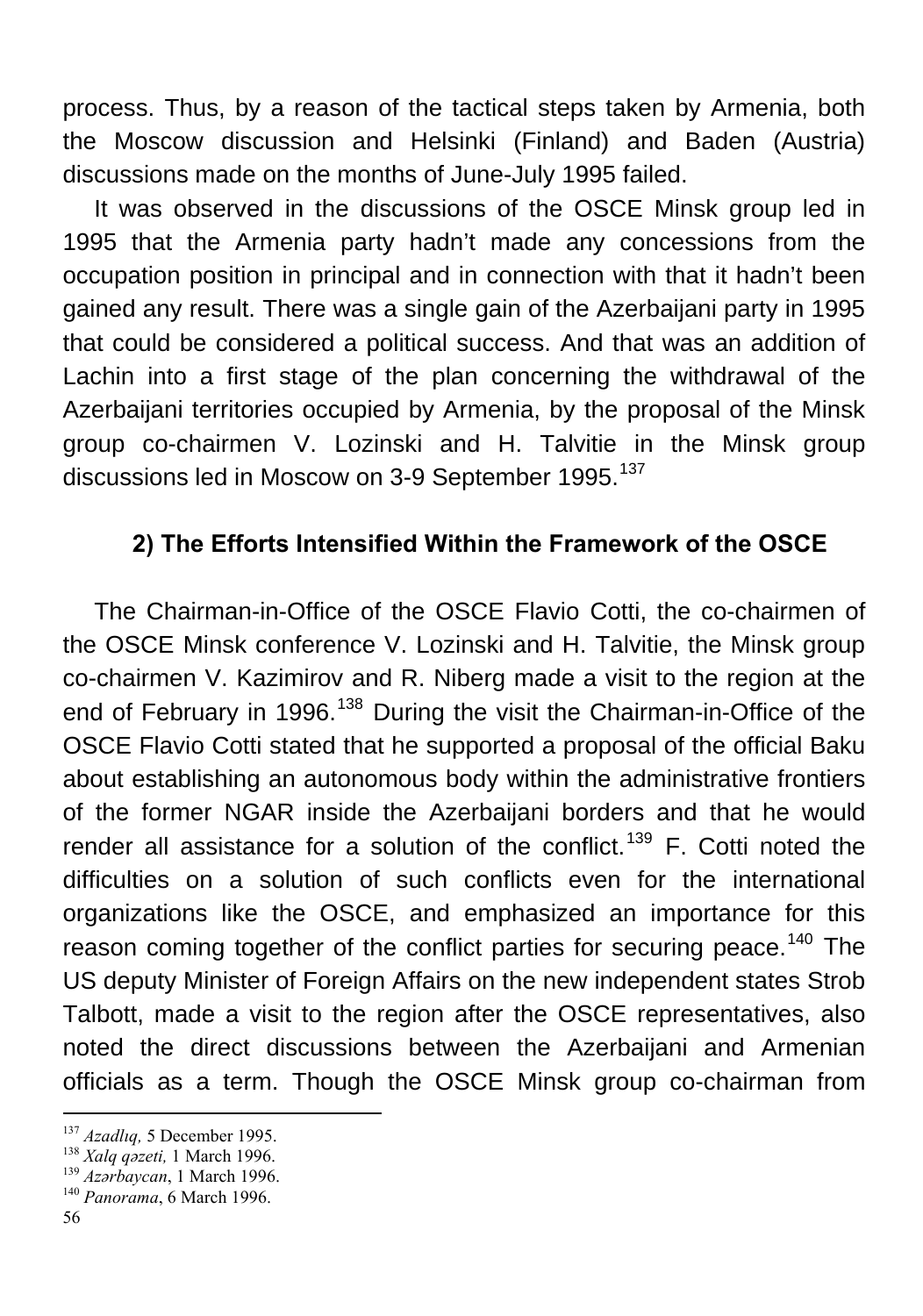Russia Kazimirov supported that position of the US official, he stated his disbelief in a positive result from the discussion between Azerbaijan and Armenia.

Though there was the veined competition between Russia and the USA on a solution process of the matter of the Azerbaijani territories' occupation by Armenia, a position of the both parties on a solution of the problem was same. Giving the statement on the matter the US representative in the OSCE Minsk group John Mareska was stating that the most important problem in the conflict was not a matter of autonomy, because all parties accepted an existence of autonomy. Mareska was emphasizing that the main issue on the conflict indeed were the withdrawal from Shusha and Lachin that hadn't been able to be solved yet and the matter of guarantee for security.<sup>[141](#page-56-0)</sup> In that context, it was intending in the Russia-USA summit held at the middle of April in 1996, the realization of four-partite meeting between the USA, Russia, Azerbaijan and Armenia and signing the joint US-Russian plan. However, it the Moscow discussions caused to be remained without result too, that Armenians were stating inefficiency of any treaty signed without participation of Armenians from the occupied Azerbaijani territories and Azerbaijan was noting as before a non-recognition of the region Armenians as a conflict party.

 It was held a new sitting of the OSCE Minsk group in regard to the occupation problem of the Azerbaijani territories by Armenia in Moscow on 15-18 June 1996.<sup>[142](#page-56-1)</sup> A discussion topic was again the release of Shusha and Lachin and providing security by the parties. The Armenian party stated in the negotiations impossibility of the withdrawal from Shusha and Lachin adducing arguments for it strengthening of Azerbaijan from the military standpoint and constituting of it a continuous threat for Armenia. The negotiations held in Stockholm on 1-5 July 1996 also had practically a character of continuation of the discussion in Moscow. As a position of the Minsk group co-chairmen in the Moscow and Stockholm discussions was

<span id="page-56-0"></span><sup>&</sup>lt;sup>141</sup> Panorama, 25 January 1996.

<span id="page-56-1"></span><sup>&</sup>lt;sup>142</sup> *Nezavisimaya Gazeta*, 2 July 1996.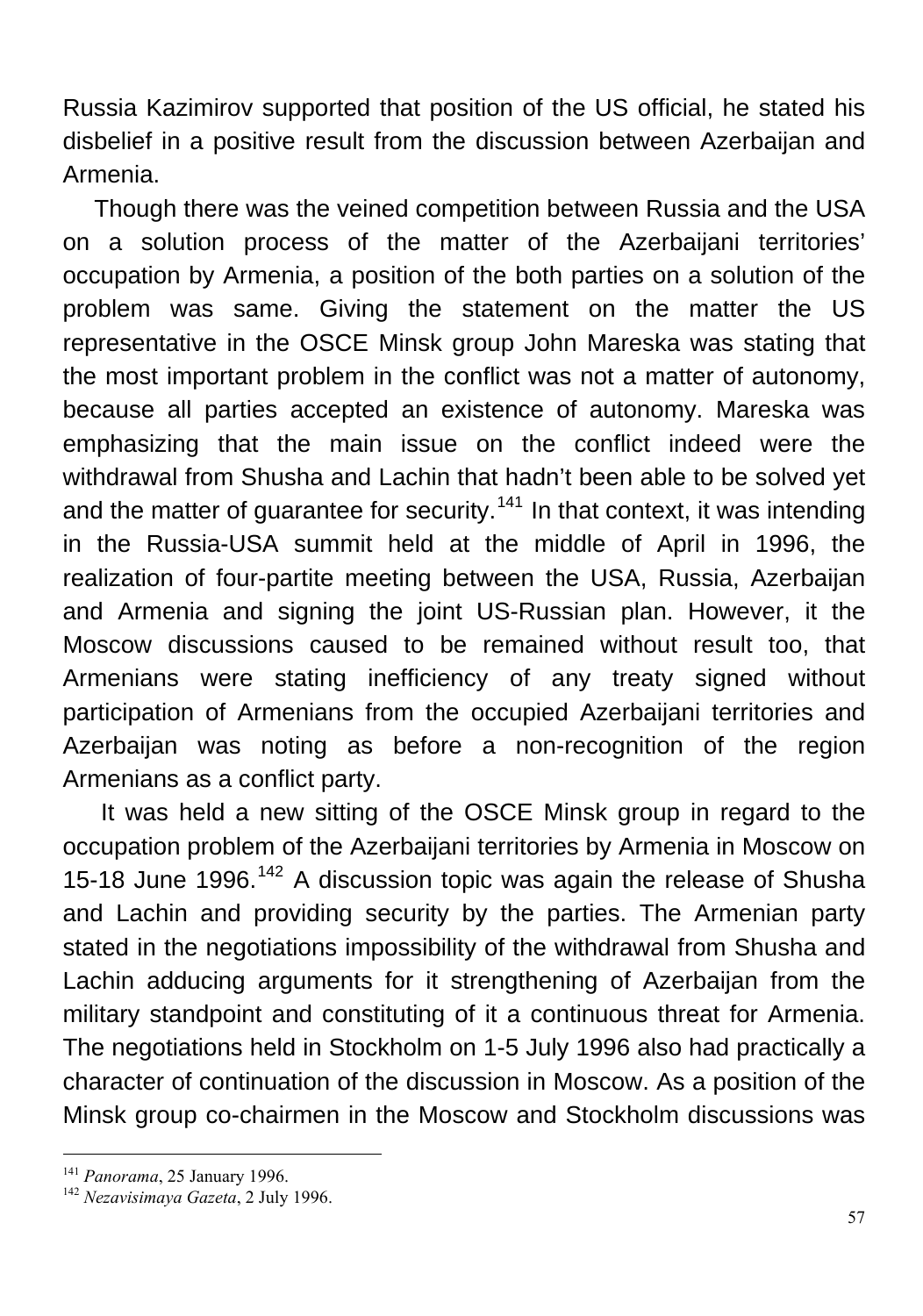close to the wishes of the Armenian party more, none of the presented proposals accepted by the Azerbaijani party.  $143$  In a period until the summit of the OSCE state and government heads in Lisbon on 2-3 December 1996, it hadn't been accepted any proposal in the discussions of the Minsk group and in two meetings conducted without intremediators in Frankfurt (Germany) and Amsterdam (Holland).<sup>[144](#page-57-1)</sup>

# **3) An Important Stage in the Peace Negotiations: The OSCE Lisbon Summit**

The OSCE Lisbon summit was held by a participation of the state and government heads of 52 European states, the USA and Canada, 10 Asian and African states with separate observer status. One of the important agenda items of the OSCE Lisbon summit was the Azerbaijani-Armenian conflict. Azerbaijan stated in the summit that under condition of keeping its territorial integrity within the framework of the OSCE principles will agree with establishment of an institution with the largest autonomy within the administrative frontiers of the former NGAR inside the Azerbaijani borders. Excepting Armenia that proposal of Azerbaijan was supported by all members of the OSCE Minsk group too.<sup>[145](#page-57-2)</sup> But in spite of all efforts, Azerbaijan could not impede of striking off the proposed item from the final declaration of the Lisbon summit and entering another item made by Armenia in quite backward direction. On account of setting a veto by Armenia on the item proposed by Azerbaijan and putting obstacles in an adoption of the summit declaration, the third countries wanted Azerbaijan to give up its proposal and Azerbaijan accepted that wish. It was stirring up a dispute over a matter of the  $20<sup>th</sup>$  item of the declaration too. Over the effort and request of the Azerbaijani representatives, there were the points implying the wishes of Azerbaijan in the  $20<sup>th</sup>$  item of the final declaration.

<span id="page-57-2"></span><span id="page-57-1"></span>

<span id="page-57-0"></span><sup>58</sup> <sup>143</sup> Nezavisimaya Gazeta, 13 July 1996.<br><sup>144</sup> Nezavisimaya Gazeta, 1 November 1996.<br><sup>145</sup> Əli Həsənov. *Azərbavcan və ATƏT: Ermənistan-Azərbaycan Münaqişəsi və Dağlıq Qarabağ Problemi Ümumi Avrupa Təhlükəsizliyi Fonunda* (Azerbaijan and OSCE: The Problem of the Armenian-Azerbaijani Conflict and Nagorny Karabakh from the General European Security Perspective)*,* (Baku: 1997), p.48.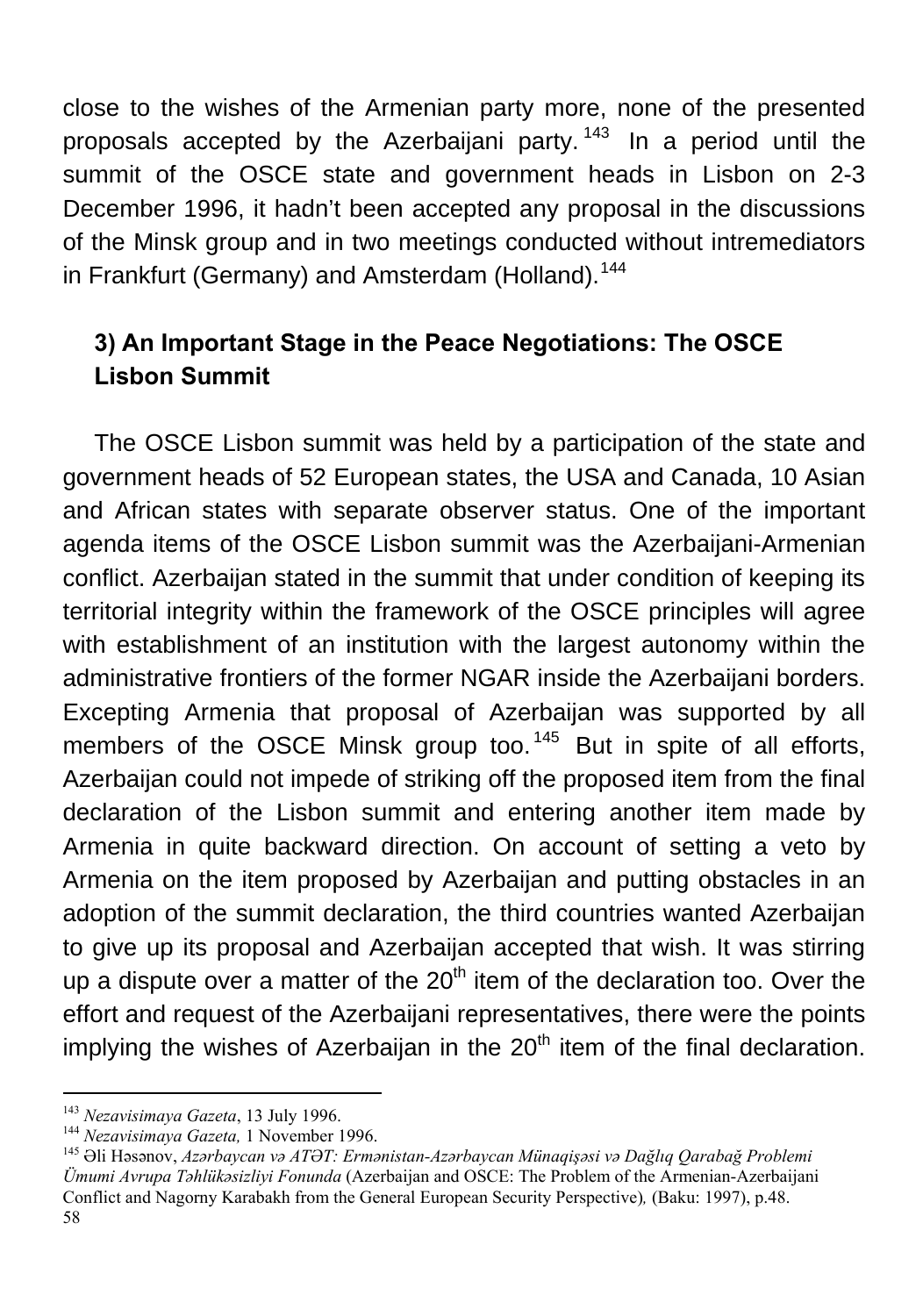Thus, it was introduced in that item the components emphasized the territorial integrity of Azerbaijan. But the Armenian delegation put a veto on the 20<sup>th</sup> item of the declaration. And in return, the Azerbaijani party used a "veto" right not signing any of the decision made in the summit.<sup>[146](#page-58-0)</sup>

 There were the other points in the final declaration protested by Azerbaijan. Thus, though there wasn't any phrase emphasizing a territorial integrity principle in a solution of the conflict, the phrases on a right of determination its fortune was underlined specially. As a possibility of nonacceptance of the final declaration of the summit was high, it was searched out "a midpoint" in particular through the mediation of Turkey and France. Therefore, Azerbaijan renounced to use "a veto" right and the declaration was adopted including the mentioned  $20<sup>th</sup>$  item not considering the proposals of Azerbaijan and generally agreeing with the wishes of Armenia. In return, the Chairman-in-Office of the OSCE F. Cotti made a special statement implying the wishes of Azerbaijan. It were emphasized 3 main principles in the statement. They were stated as the territorial integrity of Armenia and Azerbaijan; giving the highest autonomy status to the former NGAR inside Azerbaijan; a guarantee of security of all population of that autonomos institution.<sup>[147](#page-58-1)</sup>

As is shown, as a result of insistence of Armenia on "veto", the  $20<sup>th</sup>$ item underlining the territorial integrity of Azerbaijan stroked off from the final declaration of the summit and that event was presented to the Azerbaijani society as being a necessity. There were two interesting and strange points in that. If there was a possibility of the declaration not to be issued because of "veto" indeed, a compromise of one of the parties was necessary. It was incomprehensible that why it was a condition that Azerbaijan, which territories remained under occupation, had to make concessions because Armenia, which had occupied the Azerbaijani territories, didn't want to make compromise. On the other hand, as a matter of fact, for a declaration on peaceful resolution of conflicts, it is not

<span id="page-58-0"></span><sup>&</sup>lt;sup>146</sup> Həsənov, *Azərbaycan və ATƏT: Ermənistan-Azəerbaycan Münaqişəsi və Dağlıq Qarabağ Problemi Ümumi*<br>Avrupa Təhlükəsizlivi Fonunda. p. 53.

<span id="page-58-1"></span><sup>&</sup>lt;sup>147</sup> "Statement of the OSCE Chairman-in-Office", *Lisbon Document 1996,* http://www.osce.org/item/4049.html, p.15 ( September 10, 2009).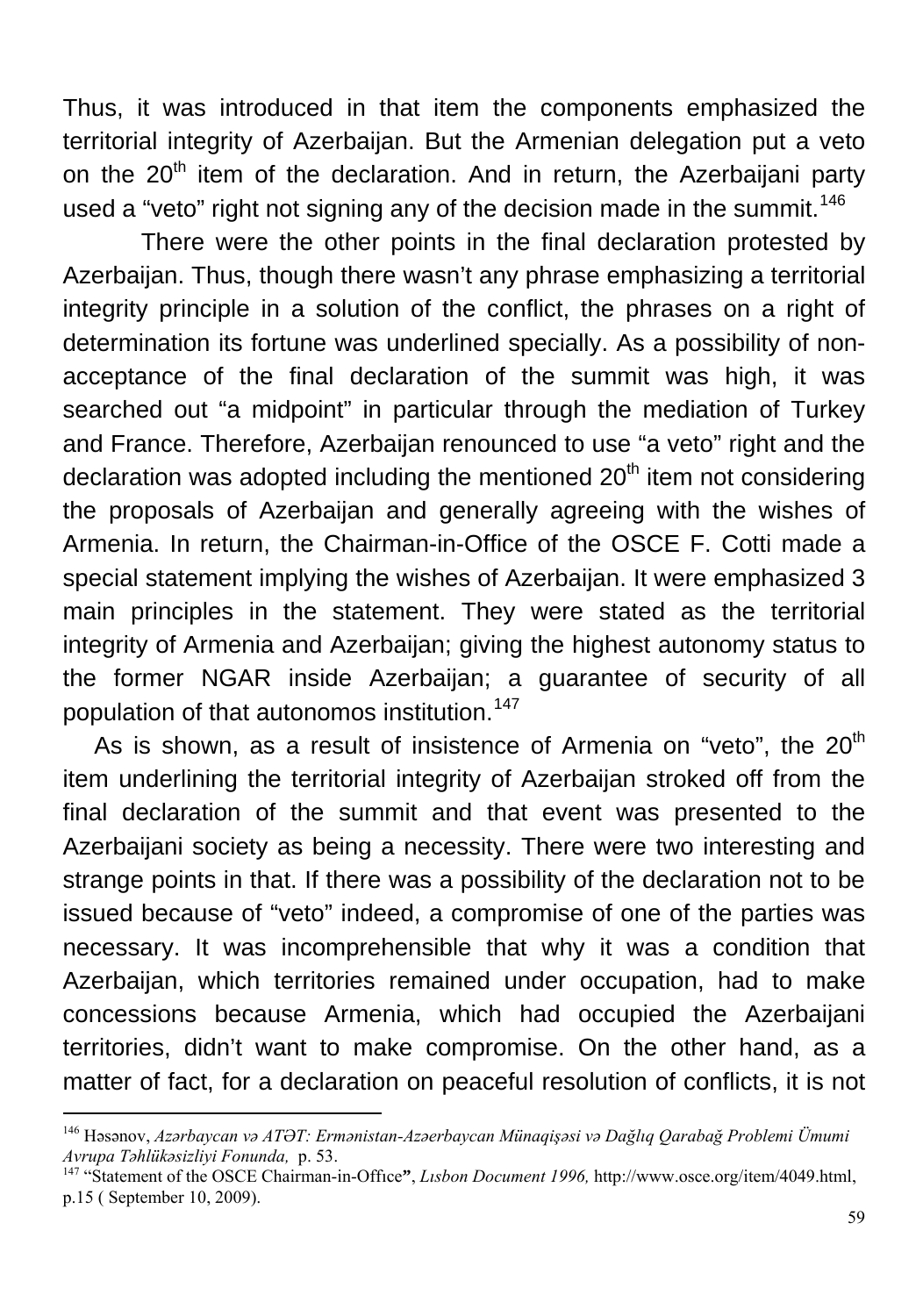condition that everybody votes for it. Thus, according to the resolution of the OSCE Cabinet Council from 1992, if any country departed from the main principles of the OSCE, it was possible to make the final declarations and joint decisions without its positive position too. In that context, in Yugoslavia problem, in spite of the protests of Yugoslavia twice, it had been adopted the decisions.<sup>[148](#page-59-0)</sup> In that summit the OCSE participants and officials could also provide keeping in the declaration the item emphasizing the territorial integrity of Azerbaijan despite of the protests of Armenia. But as they didn't do that, it was a sign of double standard of an important international organization like OSCE in the Azerbaijani-Armenian conflict. At the same time, it is also could be estimated as a serious compromise of the Azerbaijani party.

After the Lisbon summit, it was made some changes in co-chairman institution of the OSCE Minsk group. First, a co-chairman representing France was appointed to Minsk group at the beginning of January 1997.<sup>[149](#page-59-1)</sup> Then, it was added the US co-chairman to the Russian and French cochairmen. Afterwards, the Chairman-in-Office of the OSCE the Denmark Minister of Foreign Affairs Niels Helveg confirmed the appointment of the new co-chairmen of the Minsk group on 14 February 1997.<sup>[150](#page-59-2)</sup> In this way, it was established a triplex co-chairmen institution of the OSCE Minsk group continued at the moment too.

A solution process of the problem had continued after the Lisbon summit. The very important within that process were the resolution proposals put forward by the co-chairmen of the Minsk group and beginning of the discussions between the head of states of Azerbaijan and Armenia.

<span id="page-59-0"></span><sup>&</sup>lt;sup>148</sup> Əhmədov, *Ermənistanın Azərbaycana təcavüzü və beynəlxalq təşkilatlar*, p. 49.<br><sup>149</sup> Azadlıq, 15 January 1997.<br><sup>150</sup> Azadlıq. 9 April 1997.

<span id="page-59-1"></span>

<span id="page-59-2"></span>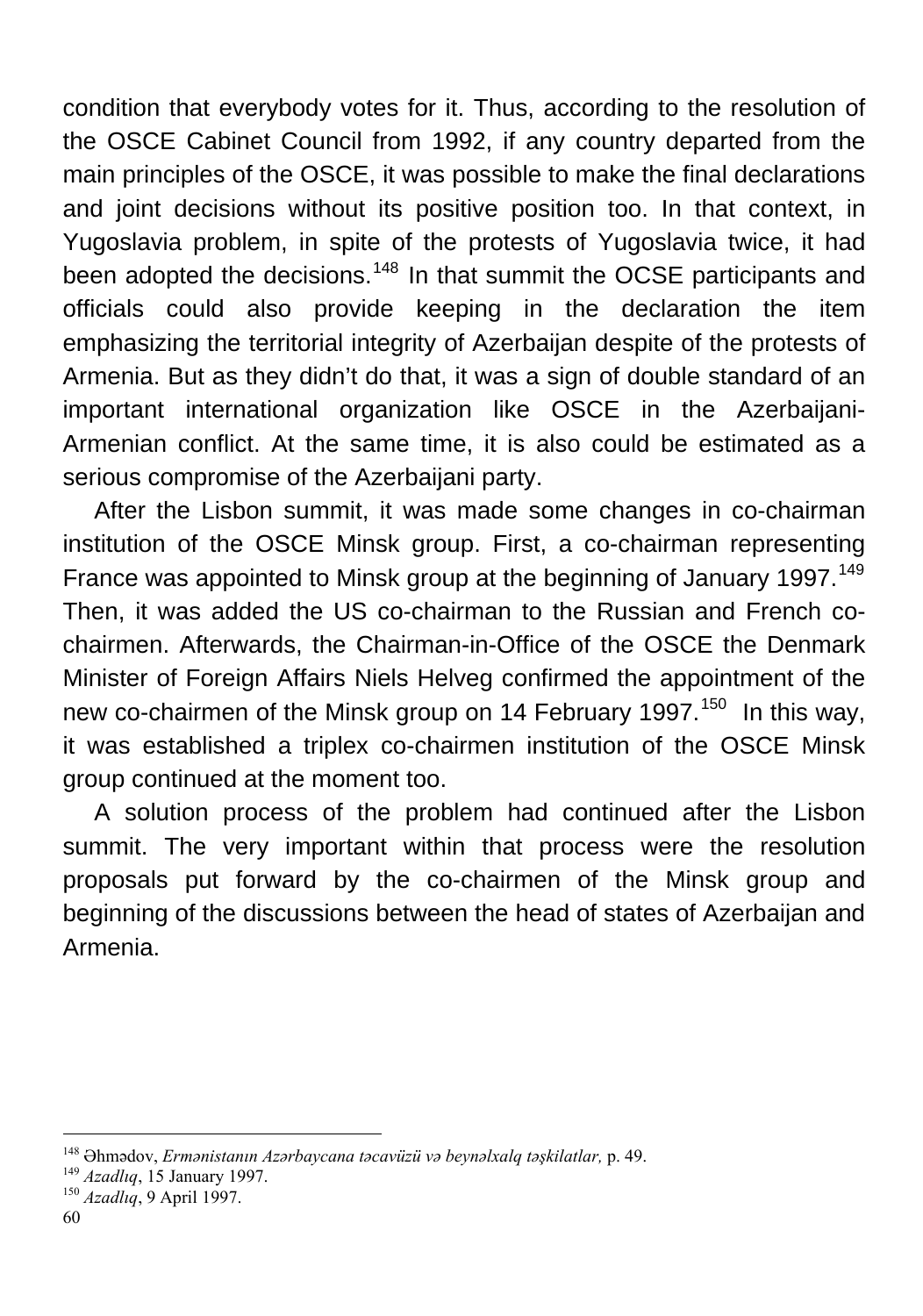#### **4) A Three Solutions Proposal of the Co-chairmen**

There have been put forward many solution choices by the cochairmen up to now. Some of them were on a solution of the problem in general, and the others were on any directions of the problem. One among them drawing the widest response was a 3 (three) solutions proposal stated in the Azerbaijani press in 2001 and intending a solution of the problem in almost all directions. It couldn't be reached an agreement as one of them wasn't accepted by Azerbaijan, and two by Armenia.

These proposals are called as "Package solution", "Stage-by-stage solution" and "Common State" choices. In addition to the same items, the proposals have also the important differences. Advancing the economical moments in all three proposals, it was stated that a peace was a condition for development of the region, for growth of standard of life, for mobilization of the foreign investment to the region. It was emphasized that a signed treaty would increase the positive expectation for the future of the region, intensifying of co-operation between the region nations would serve prosperity. The proposals also intended to appoint Permanent Joint Committee for a solution of the problems could rise between "Azerbaijan and its Nagorno Karabakh Region" and Azerbaijan-Armenian Bilateral (Intergovernmental) Committee for development of the relations between Azerbaijan and Armenia. Besides, in every three proposals it was emphasizing an importance of return of the Armenian armed forces into the Armenian borders, at the same time it was also stating a necessity of non-entrance of the Azerbaijani military and law-enforcement forces into the frontiers without permission of "the Nagorno Karabakh administration".

A first proposal named "Package Solution" (an official name is "Comprehensive agreement to resolve the Nagorno Karabakh conflict") put on the order on 18 July 1997 intended an agreement process including all the important points on a solution of the problem. It was underlined in the introduction of the treaty an importance of the parties to remain connected to the UN contract, the OSCE main principles, the general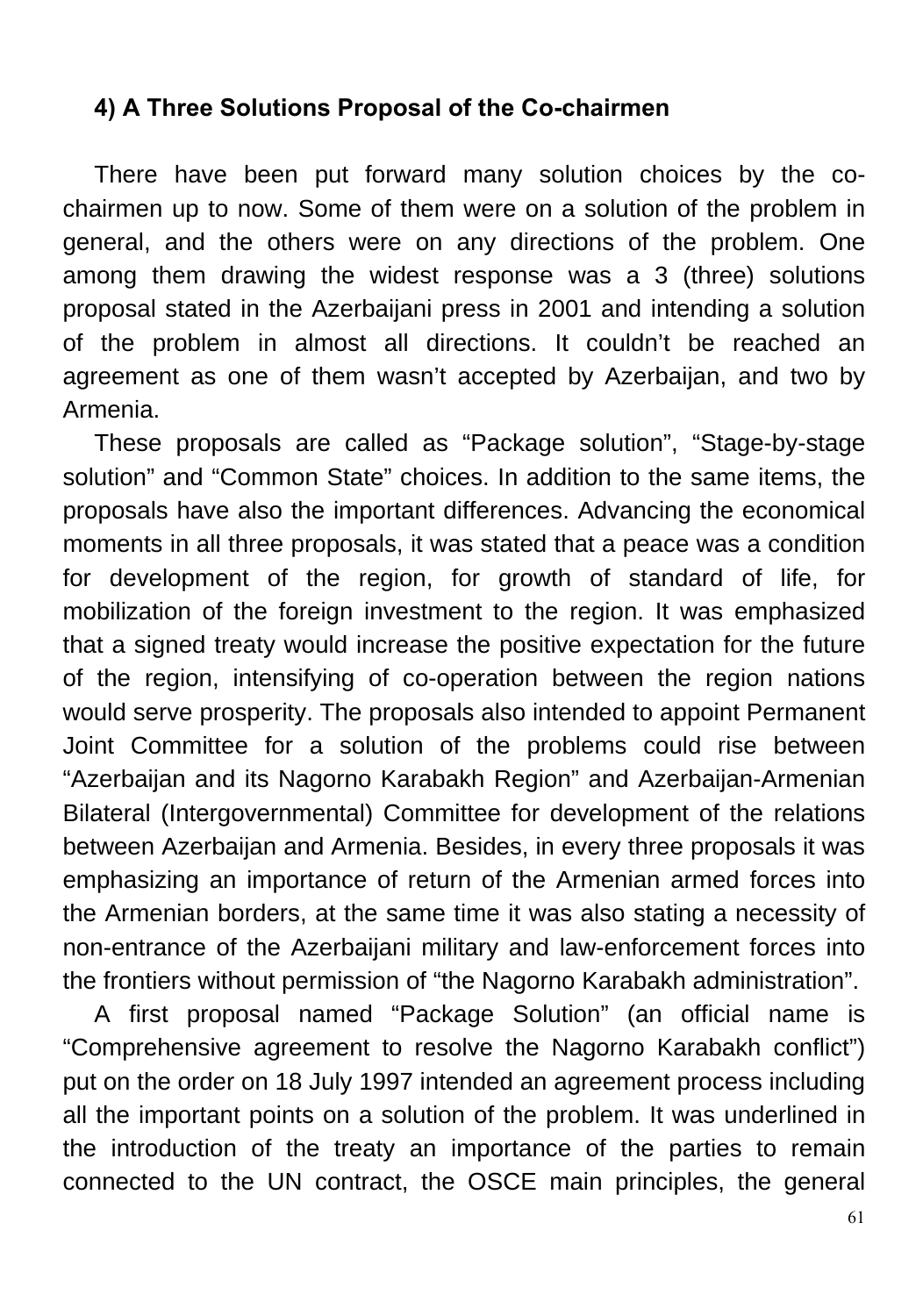principles of the international law and to comply with the resolutions of the UN Security Council number 822, 853, 874 and 884. By the "Package Solution" choice, the parties had to sign two contracts on a solution of the conflict. It had to be regulated the peace conditions in one of them, and a status of "Nagorno Karabakh" in another. By the first agreement, the parties would take upon the responsibility to comply completely with peaceful solution process in a solution of the problem. The proposal was also intending a falling back of the Armenian army inside the Armenian borders.<sup>[151](#page-61-0)</sup> That item had also a sense of recognition by the OSCE an existence of the Armenian army inside the Azerbaijani territories.

And in a part of the proposal concerning the second treaty it was intended acceptance by all parties of the conflict the territorial integrity of Azerbaijan and Armenia and establishment a state inside Azerbaijan named "Nagorniy Karabakh". In that part it was stated that first a state organization formed on geography of "Nagorniy Karabakh" would have the Constitution and the law in force and that body can have police force and army too. $152$ 

"Stage-by-stage Solution" (an official name was "Agreement about stopping the Nagorniy Karabakh armed conflict") presented on 2 December 1997 was emphasizing a complete securing of peace, a preparation of the return back conditions of the refugees, and was intending agreeing on the points to conduct later the discussions in regard to the situation of Lachin, Shusha and former Shaumyan districts.<sup>[153](#page-61-2)</sup> As it was intended in the Budapest summit of the OSCE from 1994 too, it was intended in that proposal to station the peacemaking forces after taking the first steps.

<span id="page-61-0"></span><sup>151 &</sup>quot;Dağlıq Qarabağ münaqişesinin aradan qaldırılmasına dair herterefli saziş**"** (Comprehensive Agreement to Resolve the Nagorno Karabakh Conflict), *Azərbaycan,* 21 February 2001, or "Minsk Group Proposal ('Package Deal')", [http://www.c-r.org/our-work/accord/nagorny-karabakh/keytexts18.php , \(August 17, 2](http://www.c-r.org/our-work/accord/nagorny-karabakh/keytexts18.php%20,%20%20(August%2017,)009). 152 "Dağlıq Qarabağ münaqişesinin aradan qaldırılmasına dair herterefli saziş**" (**Comprehensive agreement to

<span id="page-61-1"></span>Resolve the Nagorno Karabakh Conflict), *Azərbaycan*, 21 February 2001; "Minsk Group Proposal ('Package Deal')", http://www.c-r.org/our-work/accord/nagorny-karabakh/keytexts18.php, (August 17, 2009).<br><sup>153</sup> "Dağlıq Qarabağ silahlı münaqişəsinin dayandırılması haqqında sazis" (*Agreement About Stopping the* 

<span id="page-61-2"></span><sup>62</sup> *Nagorniy Karabakh Armed Conflict*), *Azərbaycan*, 21 February 2001; "Minsk Group proposal ('step-by-step deal')", http://www.c-r.org/our-work/accord/nagorny-karabakh/keytexts19.php, ( August 17, 2009).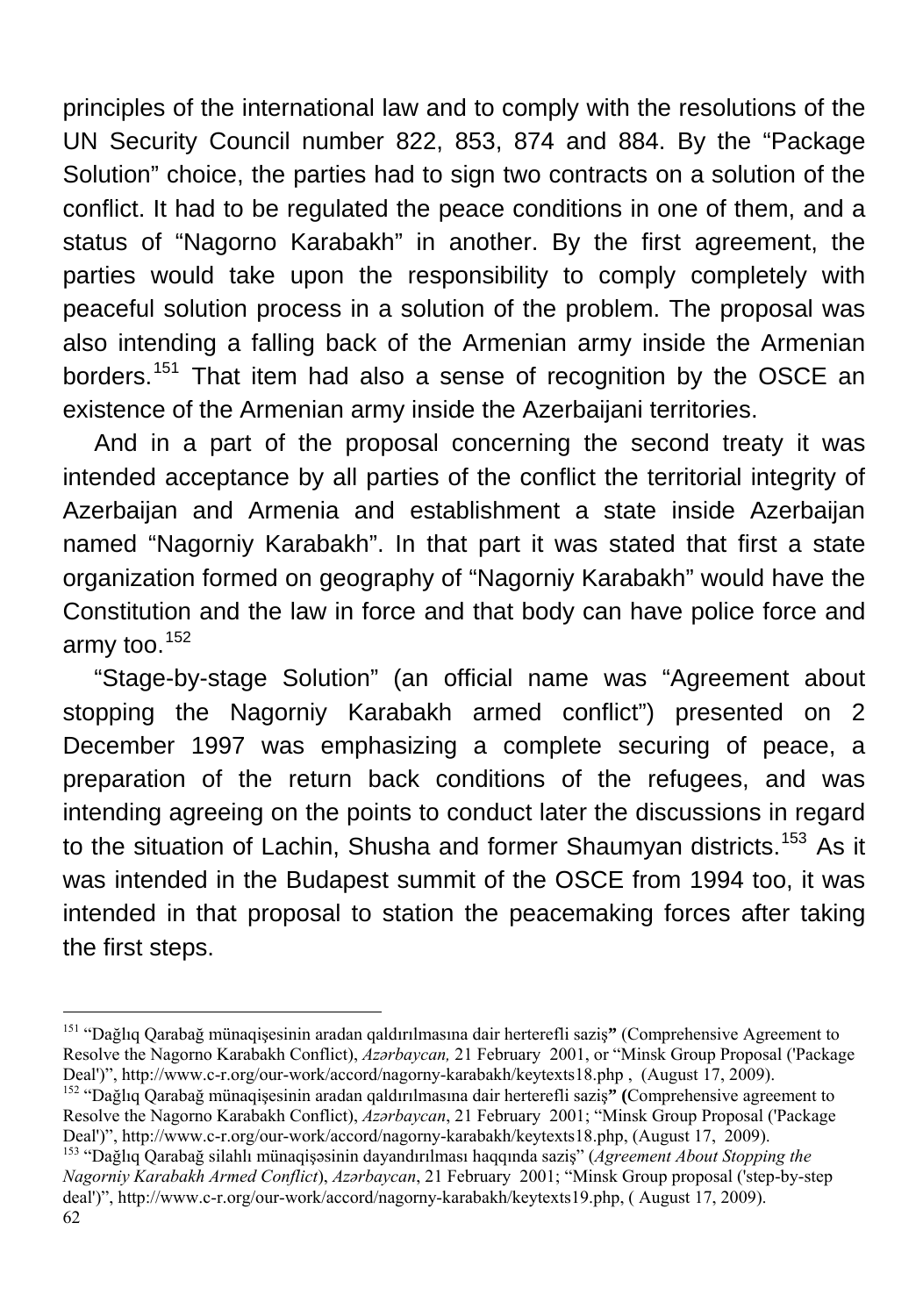And the last proposal presented on 7 November 1998 and named as "Common State" (an official name was "About the principles of comprehensive solution of the Nagorniy Karabakh armed conflict") was intending an establishment "the Nagorniy Karabakh Republic" and organizing of that republic inside the Azerbaijani borders as a common state with it. It was stating in the proposal a necessity to establish a common committee consisting of the representatives of the heads of state, the prime ministers and parliament heads of Azerbaijan and "Nagorniy Karabakh" for governing the common state. In addition to other proposals, it was stating in "Common State" choice that an official language of "Nagorniy Karabakh" would be Armenian and if it wanted "Nagorniy Karabakh" would print own currency. It was also given place in the proposal to the points in regard to the statuses of Lachin passage, Shusha and former Shaumyan districts, a content of a peace treaty and its guarantee too. In the last part of the proposal it was emphasized that the heads of states of Russia, the USA and France would act jointly for guarantee of the contracts signed between the parties.<sup>[154](#page-62-0)</sup>

While the first two proposals was accepted by Azerbaijan, but refused by Armenia, the co-chairmen of the OSCE Minsk group felt a need for proposing a third choice. But as the third proposal prepared especially by influence of the Russian co-chairman and offending the territorial integrity of Azerbaijan wasn't accepted by Azerbaijan, a peace treaty wasn't signed. In spite of that, in the following periods, as the issue of preparation of the new plans put on the agenda, it had been underlined at different levels that those proposals would be used as a basis.

<span id="page-62-0"></span> $\overline{a}$ 154 "Dağlıq Qarabağ silahlı münaqişəsinin hərtərəfli həllinin prinsipləri haqqında" (*About the principles of comprehensive solution of the Nagorniy Karabakh armed conflict*), *Azərbaycan,* 21 February 2001, or "Minsk Group proposal ('common state deal')", [http://www.c-r.org/our-work/accord/nagorny-karabakh/keytexts20.php,](http://www.c-r.org/our-work/accord/nagorny-karabakh/keytexts20.php,%20%20%20(%20August%2017)  [\( August 17](http://www.c-r.org/our-work/accord/nagorny-karabakh/keytexts20.php,%20%20%20(%20August%2017), 2009).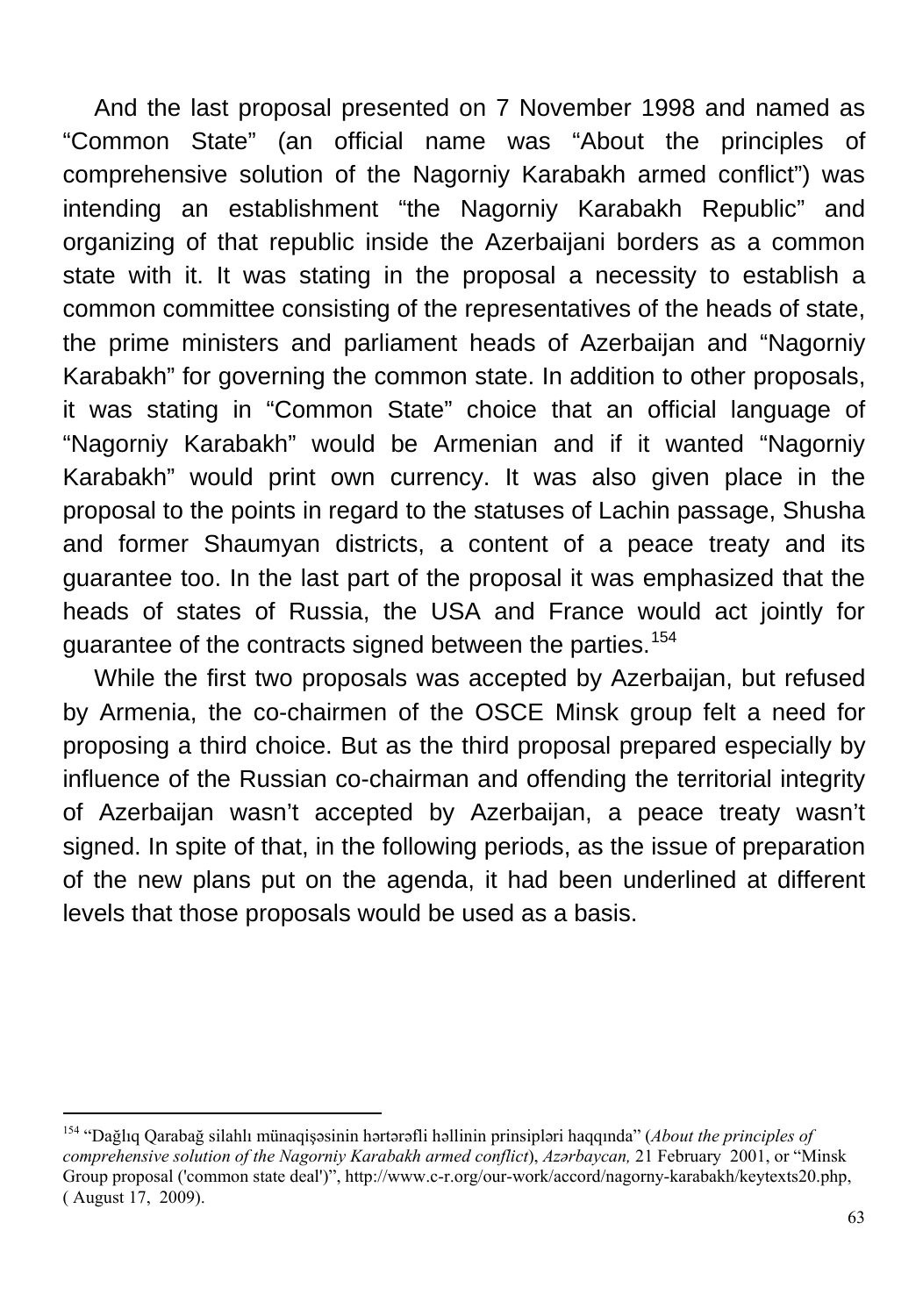### **5) The Initiatives of the Intermediary Countries and the International Organizations**

The region countries and the global powers have also exercised initiative to solve the Karabakh problem. In this context, the region states Russia, Turkey, Iran and Georgia have put forward a proposal time and again to be a negotiator. Amongst them a mediation of Russia and Iran has admitted, the proposals of Turkey have been refused by Armenia every time, <sup>[155](#page-63-0)</sup> and Georgia's proposals haven't considered seriously.

It was conducted discussion by intermediation of Iran two times on the months of February and May in 1992. During first of those discussions Armenians committed Khojali genocide, and in second Armenians occupied Shusha city of Azerbaijan. A negative effect of those events raised in Azerbaijan caused the mediation proposals presented by Iran in a subsequent period "to be born dead". The proposals of Iran after the cease-fire treaty of 1994 had been refusing by Azerbaijan every time in most cases by a strict reaction for this and other reasons.

And the initiatives of Russia had still begun before the collapse of the Soviet Union. While the attacks of Armenians were continuing against Azerbaijan and after the cease-fire treaty, Russia was proceeding with its initiatives by the mutual visits realized to both Armenia and Azerbaijan, by the efforts and visits of the RF president's special representative on the problem, by the tripartite meeting held both in the CIS summits, and within the framework of the OSCE, and also by mediatory of the RF president straight. Even to demonstrate an importance Russia gave to the issue, along with a co-chairman representing this country, the deputy minister of foreign affairs had also taken part in all discussions within the framework of the OSCE Minsk group.<sup>[156](#page-63-1)</sup>

<span id="page-63-1"></span>

<span id="page-63-0"></span><sup>&</sup>lt;sup>155</sup> Even for a purpose of enetering Turkey into a solution process of the problem it has been established a post of the representative of this country's president on the problem and a former embassador in Moscow Ayhan Kamal has been appointed to this post, on other hand this country has increased its initiatives as a member of Minsk group too. But in every cases a strong protest position of Armenia has impeded the activation efforts of Turkey.<br><sup>156</sup> Aslanlı, "Tarihten Günümüze Karabağ Sorunu", pp. 418-419.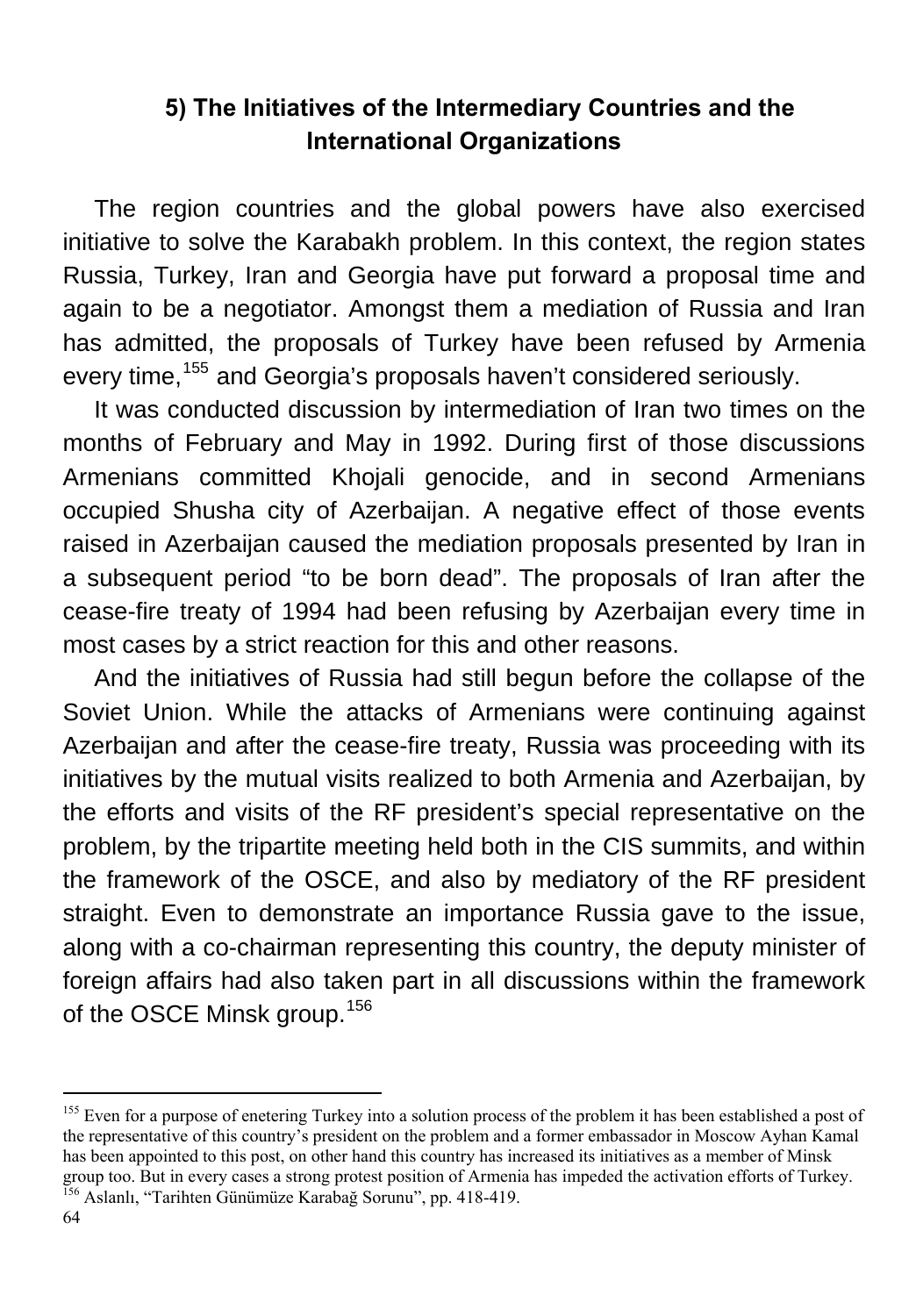And beyond the region, the initiatives of specially France and the USA attracted attention, as it already noted in the previous parts, by the initiatives of those two countries' officials it was conducted the important discussions by a participation of the OSCE Minsk group's co-chairmen too. Even the efforts of the French president Jacques Chirac in 1997 was also close to be resulted with a peace treaty. But it put obstacle to that process as Robert Kocharyan came to power in place of Ter-Petrosyan in Armenia. To mention that appearing by the joint statement on 10 October 1997 in Strasburg the Azerbaijani and Armenian presidents said that "the last proposals of the co-chairmen were a hopeful basis for restoration of the negotiations within the framework of the Minsk group."<sup>[157](#page-64-0)</sup> However, during the next visit of the co-chairmen to the region after the resignation of Ter-Petrosyan on February 1998 and coming to power of Robert Kocharyan on March 1998, Armenia retracted officially its consent on the proposals about "stage by stage" solution of the conflict. As the interior political processes progressed in Armenia was connected with a problem of occupation the Azerbaijani territories by Armenia, the Azerbaijani president Heydar Aliyev made a speech in a meeting of the Security Council dedicated to the problems of the situation risen in Armenia and in connection with that a solution of the Armenian-Azerbaijani conflict and made the statement on the situation of the conflict in connection with Ter-Petrosyan's resignation. And a day later the situation was discussed with Ali Hikmat Alp, a special ambassador of Turkey in the OSCE Minsk group too.

It is important to note a special role played by the USA encouraging a straight discussion between the Azerbaijani and Armenian presidents in the peace process reached a deadlock after Kocharyan's being elected the Armenian president. That proposal put on the agenda by the USA during the ceremonies conducted in connection with the  $50<sup>th</sup>$  anniversary of the establishment of the NATO, met positively both by Russia and France too. The meeting held between Heydar Aliyev and Robert

<span id="page-64-0"></span><sup>157 &</sup>quot;Armenian, Azerbaijani presidents meet", http://www.hri.org/news/balkans/rferl/1997/97-10-13.rferl.html , ( [August 28](http://www.hri.org/news/balkans/rferl/1997/97-10-13.rferl.html%20,%20(28)**,** 2009).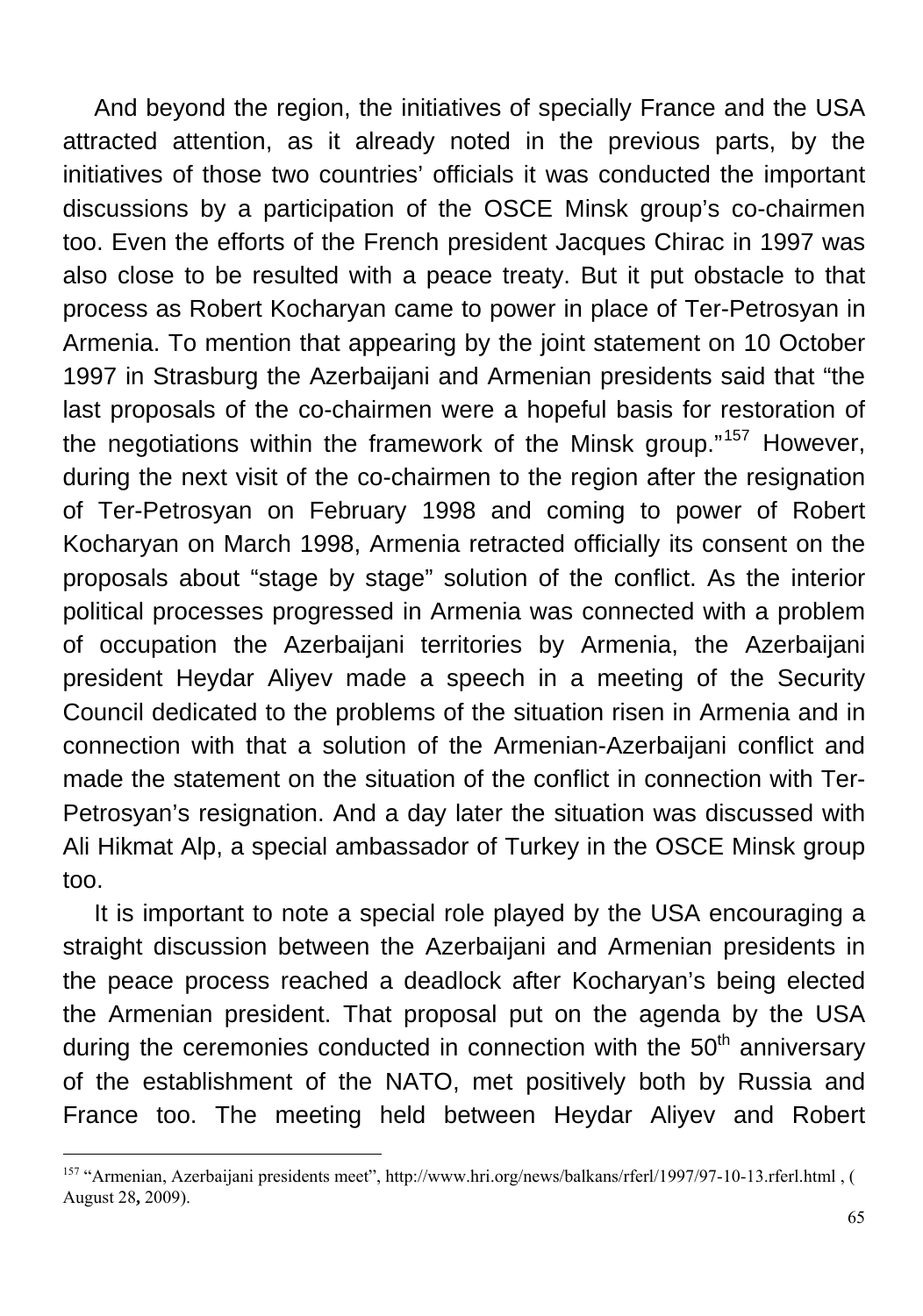Kocharyan participated in the summit sitting of the heads of state of the CIS countries in Moscow on *28 April* had an official character more. And the next meeting of two countries leaders met in the UN summit in 1998, took place in Washington, the USA on April 26, 1999. Taking up the initiatives at that stage more the USA had tried to prevent returning back in the process as possible and it had been tried for that purpose to increase a number of the discussions.

Heydar Aliyev and Robert Kocharyan discussed a peaceful solution process of Karabakh problem with a participation of the OSCE Minsk group co-chairmen in Switzerland (Geneva) on 15-17 July 1999. He met in private with the Armenian president Robert Kocharyan in Geneva. The meeting taken place in Le-söji palace near the Lake Leman in Switzerland on 16 July 1999 lasted about 2,5 hours.<sup>[158](#page-65-0)</sup>

The next meeting between the presidents took place a time later again in Geneva on 21-23 August 1999. That private meeting between Heydar Aliyev and Robert Kocharyan conducted in Le-söji palace lasted nearly 3 hours. The heads of state, met in the International conference on the issue of "The Baltic-Black seas co-operation: without separating lines towards the Europe integration of the XXI century" in Yalta on  $10<sup>th</sup>$  September, held one of their most important meetings – well-known "Sadarack meeting" on 11 October 1999. In that meeting distinguished peculiarly by privacy it was claimed that the parties were just about to approach a peace plan (though it wasn't given a broad information about the meeting, it was possible to draw a conclusion from Heydar Aliyev's opinion in the interview given to Turkish Samanyolu television channel 3 days later after that meeting that the OSCE Istanbul summit would have a decisive importance). <sup>[159](#page-65-1)</sup> Because it was coming the OSCE Istanbul summit and the OSCE Istanbul summit might be a special action from the viewpoint of a solution of the

<span id="page-65-0"></span><sup>158 &</sup>quot;Azerbaıjanı official sheds light on Aliev-Kocharian meeting",

[http://www.hri.org/news/balkans/rferl/1999/99-07-16.rferl.html,](http://www.hri.org/news/balkans/rferl/1999/99-07-16.rferl.html) (September 24, 2009); "Karabağ zirvesi sonuçsuz" (Karabakh sammit without result), *Zaman* (Time-Turkey), 17 July 1999.<br><sup>159</sup>"Azərbaycan Respublikasının Prezidenti Heydər Əliyevin Türkiyənin "Samanyolu" televiziyasının müxbiri ilə

<span id="page-65-1"></span>müsahibəsi (An interview of the President of the Azerbaijan Republic Haydar Aliyev with a reporter of the "Samanyolu" television of Turkey, Nahcivan, 14 October 1999), *Azərbaycan*, 15 October 1999.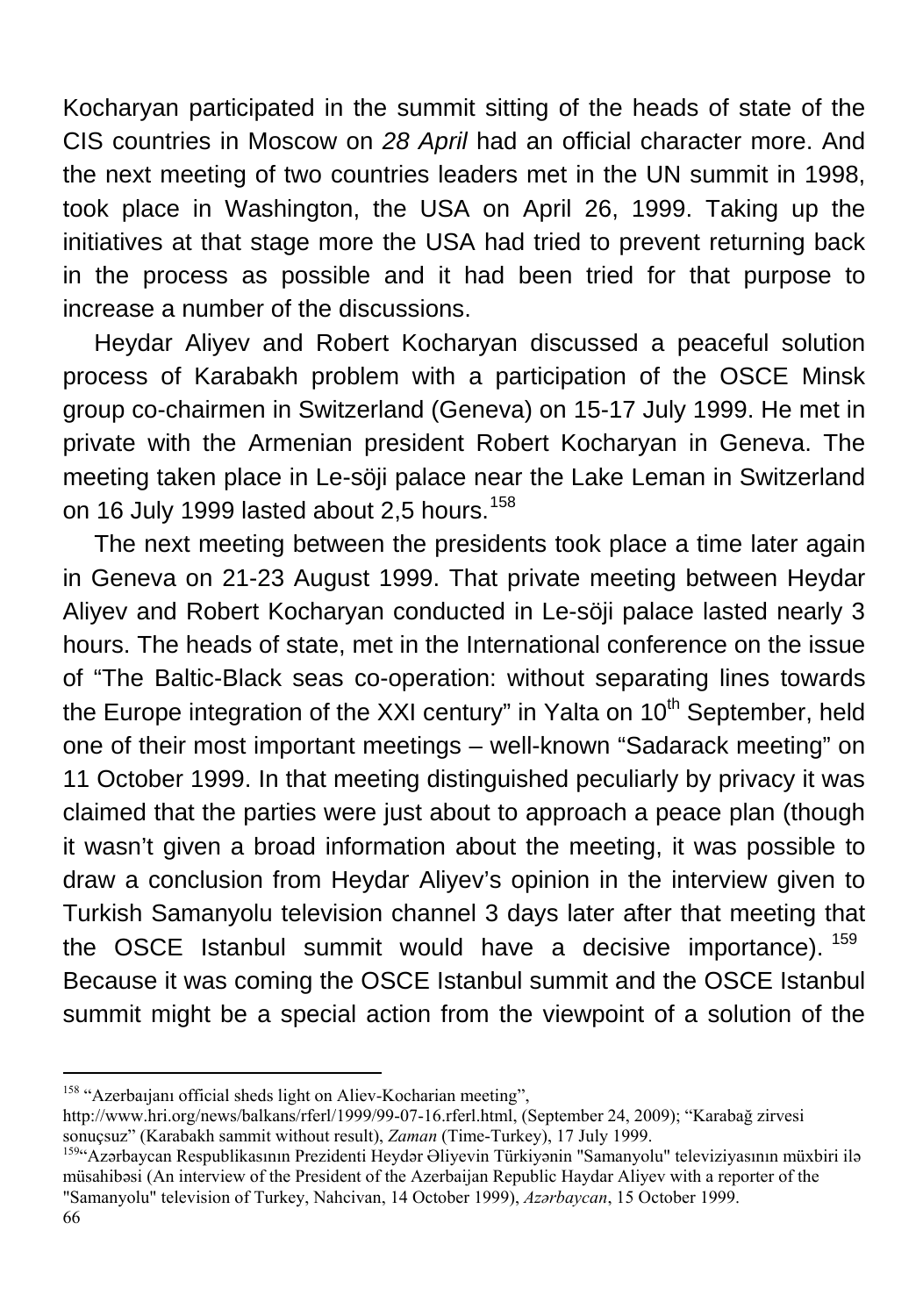problem. Because as a result of intensive efforts of the negotiators it had being intended a signing of a treaty on a solution of the problem between Azerbaijan and Armenia in that action. However, nor interior situation of both countries, neither a condition arisen from one-sided dependency in the foreign policy of Armenia were appropriate for a signing of a treaty. In particular if to take into consideration that it would be signed in the Istanbul summit a paper concerning Baku-Jeyhan too, a probability was less that Russia would concede to two losses in connection with the region at the same time. It was no coincidence that it was carried out the terrorist act in the Armenian parliament on the eve of the OSCE Istanbul summit. The Prime Minister of Armenia Vazgen Sarkisyan, the chairman of the parliament Karen Damirchiyan and 6 elected representatives of the people were assassinated as a result of the terror carried out by the people Armenians by birth on October 27 1999.<sup>[160](#page-66-0)</sup>

Though there were the different ideas regarding the event, a general conclusion that the terror act was executed by the Russian special services. A council of the president of the Azerbaijan Republic on foreign affairs Vafa Ghuluzade sent in his resignation on the  $8<sup>th</sup>$  of October,  $161$  and the minister of foreign affairs Tofigh Zulfugharov and a head of the Presidential Secretariat Eldar Namazov on 25<sup>th</sup> of that month.<sup>[162](#page-66-2)</sup> It had been stated time and again that the resignation was a sign of protest to a treaty intended to be signed with regard to the Karabakh problem. However, if to take into consideration that,

<span id="page-66-0"></span><sup>160 &</sup>quot;Shooting in the Armenian Parliament", [http://www.internewp.am/projects/archive/events/index.htm](http://www.internews.am/projects/archive/events/index.htm), (September 24, 2009); "Attack in Armenıa", [http://www.pbp.org/newshour/bb/international/july](http://www.pbs.org/newshour/bb/international/july-dec99/armenia_update_10-27.html)[dec99/armenia\\_update\\_10-27.html](http://www.pbs.org/newshour/bb/international/july-dec99/armenia_update_10-27.html), (September 24, 2009); "Armenia's prime minister killed in parliament shooting", 27 October 1999,<http://www.cnn.com/WORLD/europe/9910/27/armenia.04/> (September 27, 2009).

<span id="page-66-1"></span><sup>161 &</sup>quot;Azerbaıjanı foreıgn polıcy advıser resıgns", *RFERL Newsline,* 8 October 1999,

<http://www.rferl.org/content/article/1142009.html>, (September 24, 2009); Vəfa Quluzadə: "Həyatımda gizlədiləsi böyük bir şey yoxdur, ancaq təəssüf ediləsi məqamlar olub" (There is not something great which should be concealed in my life, but the moments which should be regretted have been), *Zaman* (Time-Azerbaijan), 29 March 2009.

<span id="page-66-2"></span><sup>162 &</sup>quot;Azerbaijani foreign minister, presidential adviser resign", *RFERL Newsline* – 26 October 1999, <http://www.rferl.org/content/article/1142021.html>, (September 24, 2009); "İstefam təkcə Qarabağla əlaqədar deyildi" (My resignation was not only connected with Karabakh), *Yeni Müsavat,* 4 November 2006.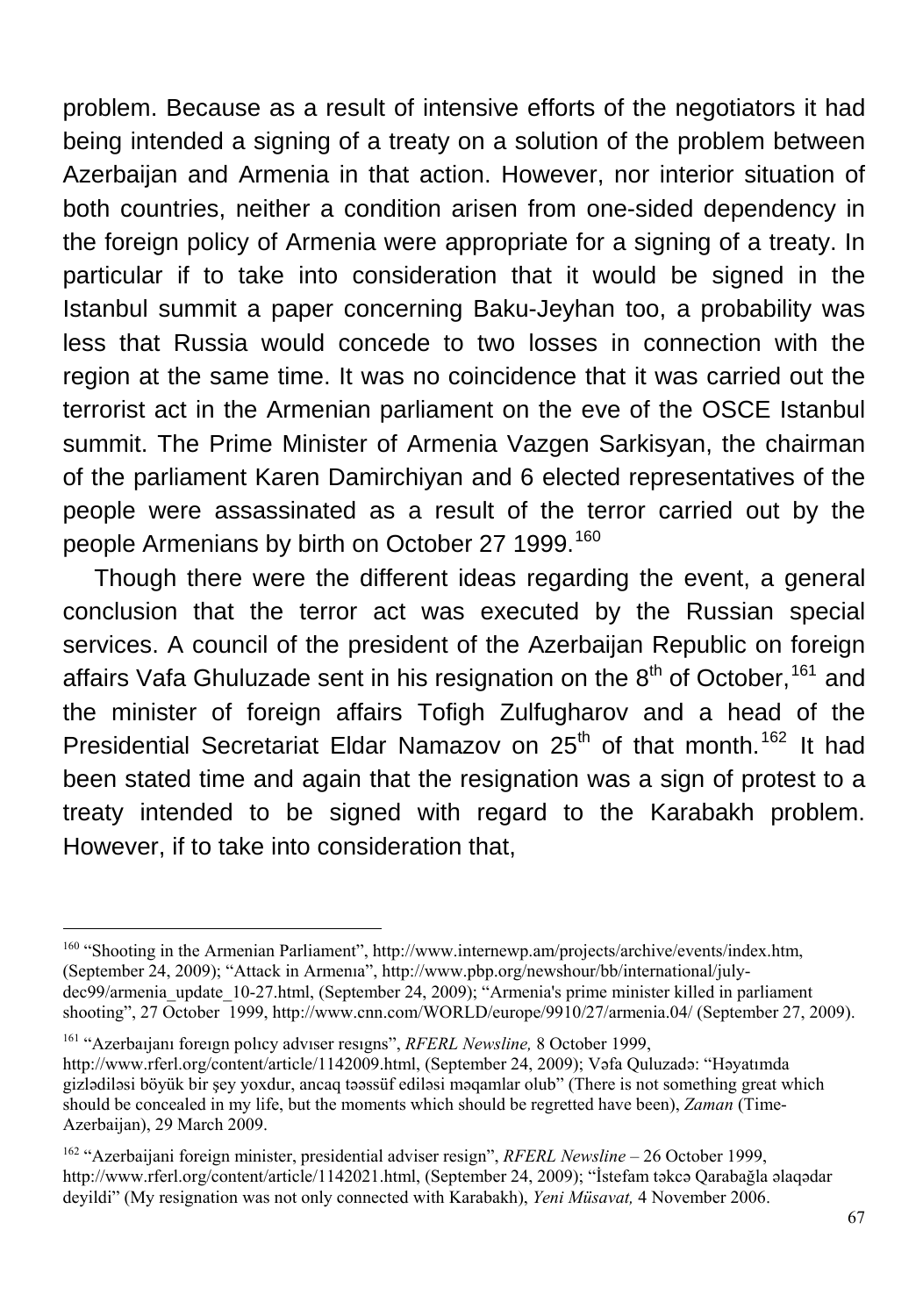1- the negotiation process had been conducted by those mentioned people or within their acknowledgment, i.e. a reached point was not a surprise for them,

2- a purpose of the terror act realized in Armenia was both to create a shock and to show to the parties that "actually a solution of the problem was not so near at hand."

3- an external force made a shocking event in one party, could want to create a similar situation in another party too (etc.)

it could be consider that creating "a special shock" in Azerbaijan did not left a need for an action of an external force.

Thus, there wasn't signed a main paper concerning the Karabakh problem in the OSCE Istanbul summit, nevertheless it was conducted the next important meeting between Heydar Aliyev and Kocharyan within the framework of the summit with mediatory of the US president Bill Clinton on 18 November 1999.<sup>[163](#page-67-0)</sup>

After the aggression in the Armenian parliament and the resignation of 3 high-rank officials of Azerbaijan it had happened a slackening in the essence of the negotiation process. Thus, though there had been conducted the meetings at a level of the president and other officials and taken place the visits of the negotiators to the region in 2000, there wasn't a serious progress.

The heads of state met privately on January 24 within the framework of a summit meeting of the CIS heads of state conducted in Moscow on 23- 25 January 2000, and it was taken place a quadripartite meeting of the presidents of Georgia, Russia, Armenia, Azerbaijan in Kremlin on January 25. The negotiations in regard to the Karabakh problem failed. A few days later the presidents met on 28 January 2000 being in a visit in Davos for a participation in the International Economical Forum.

It was held the tripartite meeting of Vladimir Putin-Robert Kocharyan-Heydar Aliyev and the quadripartite meeting of Putin-Aliyev-Kocharyan-

<span id="page-67-0"></span>**<sup>163</sup>** "...Dıscuss Karabakh Conflıct", *RFE/RL Newslıne*, Vol. 3, no.227, 22 November 1999,

<sup>68</sup> [http://www.hri.org/news/balkans/rferl/1999/99-11-22.rferl.html,](http://www.hri.org/news/balkans/rferl/1999/99-11-22.rferl.html) (September 27, 2009), "Clinton, Koçaryan ile Aliyev'i Buluşturdu" (Clinton asked to meet Aliyev with Kocharian), *Türkiye* (Turkey), 19 November 1999.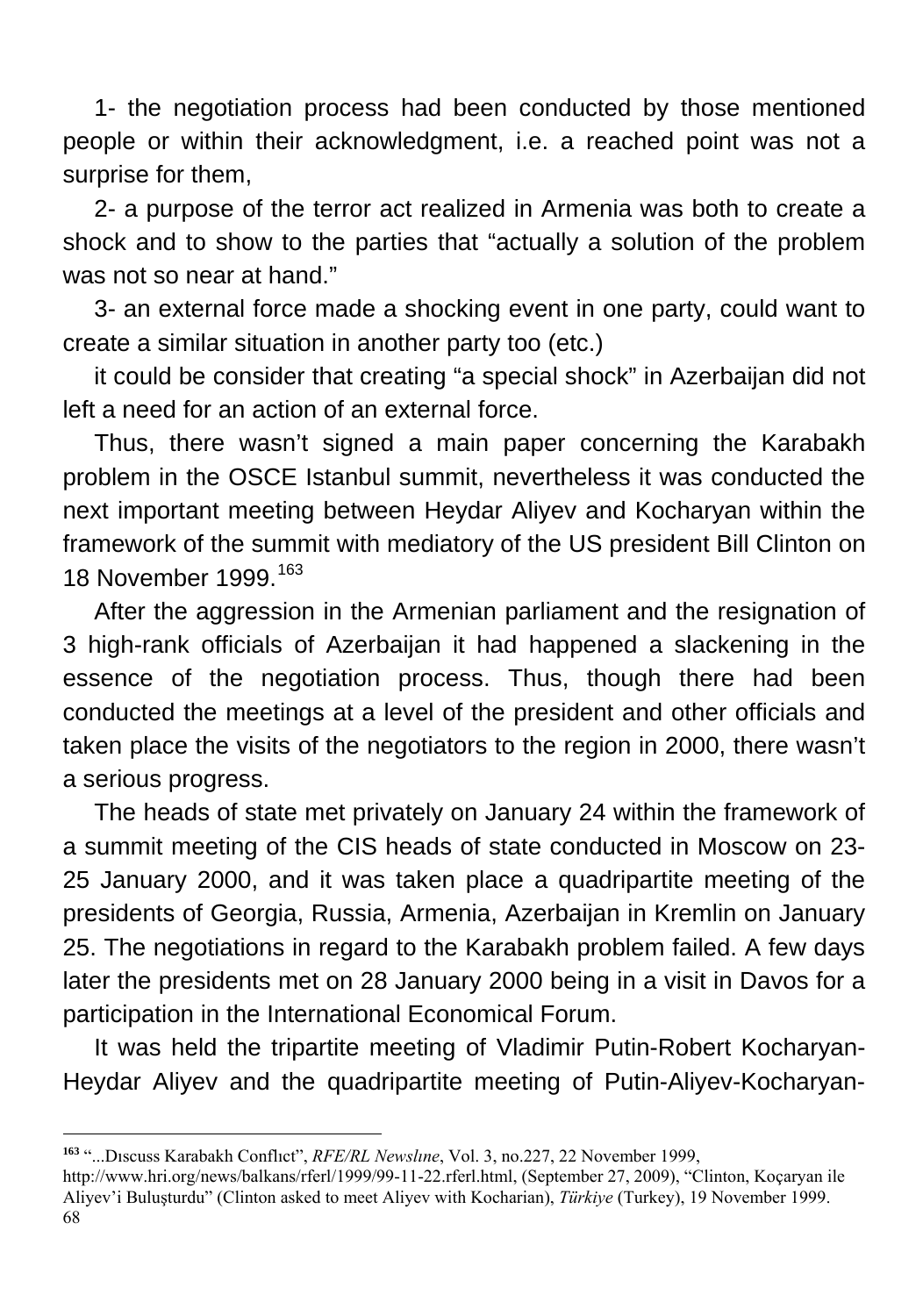Shevardnadze within the framework of the sitting of the CIS heads of state Council on 20 June 2000, the private meetings of Heydar Aliyev-Robert Kocharyan in the informal summit meeting of the countries members of the CIS heads of state in Yalta on 18 August 2000, in the framework of the summit meeting of the Millennium of the UN in the UN Headquarters on September 7, in the summit meeting of the countries members of the CIS heads of state in Minsk on 30 November 2000, but there hadn't been attained any result from those meetings.

Advancing a great number of the meetings conducted in 2000 some experts, officials and diplomatists were claiming that the problem was already just about to be solved. Undoubtedly it could be other bases for that. But the best argument of a number of the meetings not being a basis was a fact that in spite of too many meetings of the heads of state, the discussions of the OSCE Minsk group co-chairmen with the parties and between themselves during 2000, it wasn't attained any serious result.

Since the beginning of 2001 the negotiation process intensified again. Thus, by the meetings conducted during a period of admittance of Azerbaijan and Armenia into the European Union in Strasburg on January 2001 and then in Paris, in a result of the agreement gained there held in Paris on 4-5 March 2001 by the mediatory of the French president Jacques Chirac (it was held both bipartite and tripartite meetings and a joint press conference) a number of the bipartite meetings conducted between the presidents reached  $15^{164}$  $15^{164}$  $15^{164}$  But in spite of many claims put on the order in the press it wasn't attained any certain result. Again Chirac expressed conducting the discussion in good mood, some progress, and his hope on signing of a peace treaty in  $2001$ .<sup>[165](#page-68-1)</sup>

Actually the negotiations conducted in France on the month of January were showing a beginning of a new stage. Because after those meetings on 21 February 2001 the "Azerbaijan" newspaper, an official newspaper in Azerbaijan published a full text of 3 plans presented to the parties by the

<span id="page-68-0"></span><sup>164</sup> Araz Aslanlı, "Küresel ve Bölgesel Aktörlerin Son Girişimleri Işığında Karabağ Sorunu: Çözüme Doğru mu?" (Karabakh problem in the background of the last efforts of the global and regional actors: Are they towards the solution?), *Stratejik Analiz (*Strategic Analysis), (April 2001), p. 56. 165 <http://www.president.am/eng/?folder=president&sub=press>, (March 6, 2001).

<span id="page-68-1"></span>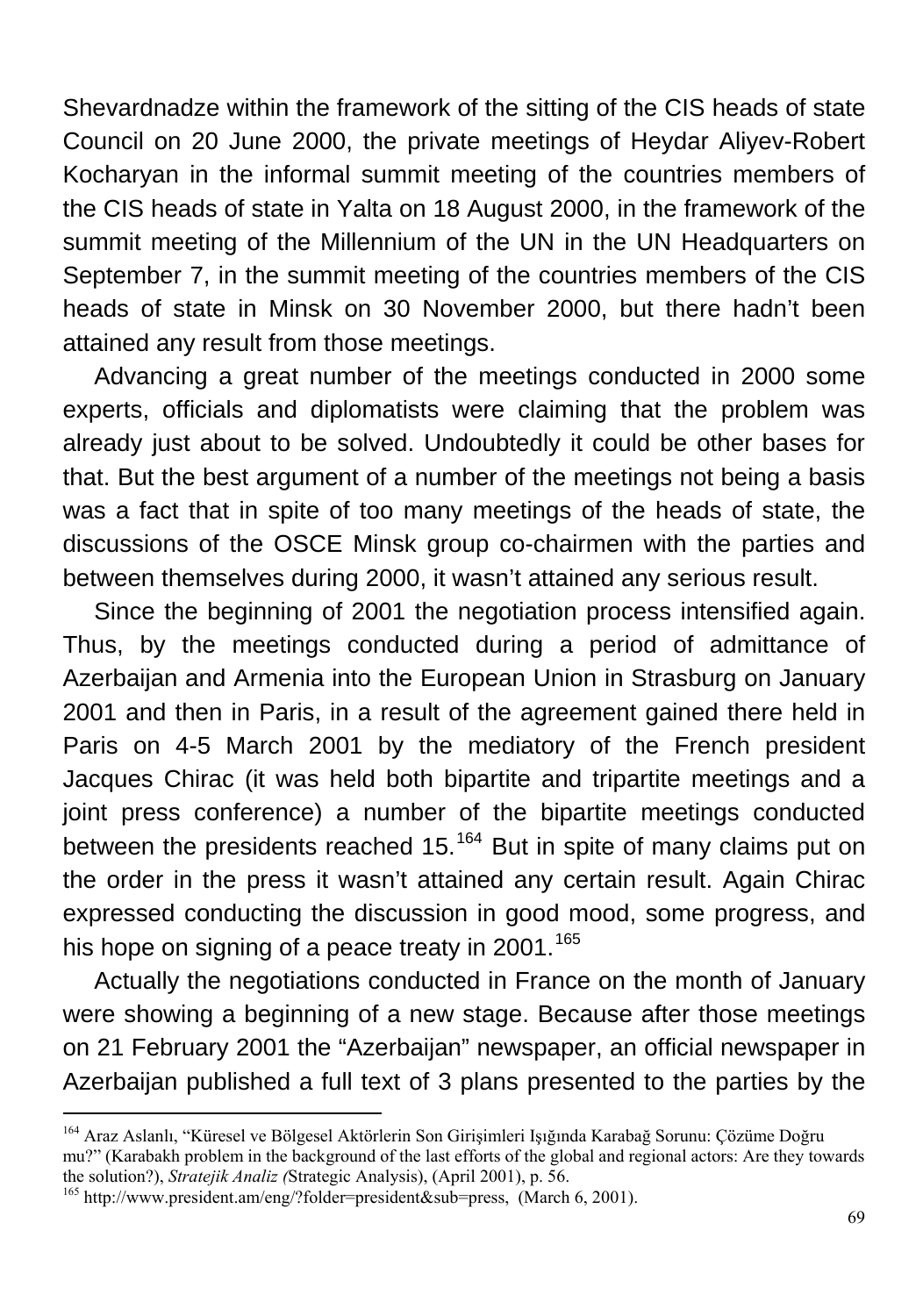Minsk group before. That event created a large resonance both in Azerbaijan and Armenia and the peace process was discussed in the Azerbaijani parliament afterwards. Besides the elected representatives it was invited the political parties, social activists and etc. to the discussions conducted in the Azerbaijani parliament on February 23-24, however a part of the main opposition parties refused to take part in the discussion.

The most important step of the USA, continuing their mediatory in different forms, were the Key West negotiations conducted on April 2001. On account of some features that discussion conducted on 3-7 April 2001 appeared somewhat an origin form the viewpoint of a solution the problem of the occupation of the Azerbaijani territories by Armenia. In the report "About history of the Karabakh problem" published by the USA before the discussion,<sup>[166](#page-69-0)</sup> it was given place for the first time to the statements on keeping the Azerbaijani territories under occupation by the Armenian army. Another interesting point of the Key West negotiations was a lasting of the negotiations a few days and a participation of all three co-chairmen of the OSCE Minsk group, the officials and many experts besides the presidents of Azerbaijan and Armenia in the discussion conducted by mediatory of the US minister of foreign affairs Collin Povil. During that time it was conducted the discussion of the heads of state of Azerbaijan and Armenia between themselves as well, also with the US and Russian officials, the OSCE Chairman-in-Office, the Minsk group co-chairmen, and between the Minsk group co-chairmen themselves. Though it was given generally the positive statements after the discussion, it was emphasized not attaining a certain result.<sup>[167](#page-69-1)</sup> By the mediatory of the OSCE Heydar

<span id="page-69-0"></span><sup>&</sup>lt;sup>166</sup> "History of the Nagorno-Karabakh Conflict, U.P. Department of State, March 30, 2001",<br>http://www.azer.com/aiweb/categories/karabakh/karabakh current/keywest history.html, (September 22, 2009).

<span id="page-69-1"></span><sup>70</sup> <sup>167</sup> Aslanlı, "Tarihten Günümüze Karabağ Sorunu", sp. 425-426; Tigran Martirosyan, "Key West Talks on Nagorno-Karabakh: Will The Caucasian Knot Be Cut?, 9 May 2001,<http://www.cacianalyst.org/?q=node/242>, Scott Lindlaw, "Bush Applauds Peace Efforts in Asia", *Associated Press*, 9 April 2001; John Daniszewski, "Both Sides Suffer as War-Torn Caucasus Enclave Lies in Limbo Conflict: Leaders of Armenia, Azerbaijan Meet with Bush Today as Major Powers Try to End Stalemate", *The Los Angeles Times*, 9 April 2001; "Ex-Azeri State Advisor Says Azeri, Armenian Heads Agreed on Major Principles", *Turan News Agency*, 9 April 2001; Ara Tadevosian, " Good Will at Key West: The lack of any hard news from the Florida peace talks sets the well-oiled rumour mill into motion", *Mediamax*, 9 April 2001; Steve Levine, ["Armenia, Azerbaijan Are Pressed](http://azer.com/aiweb/categories/karabakh/media/key_west_after/media_levine.html)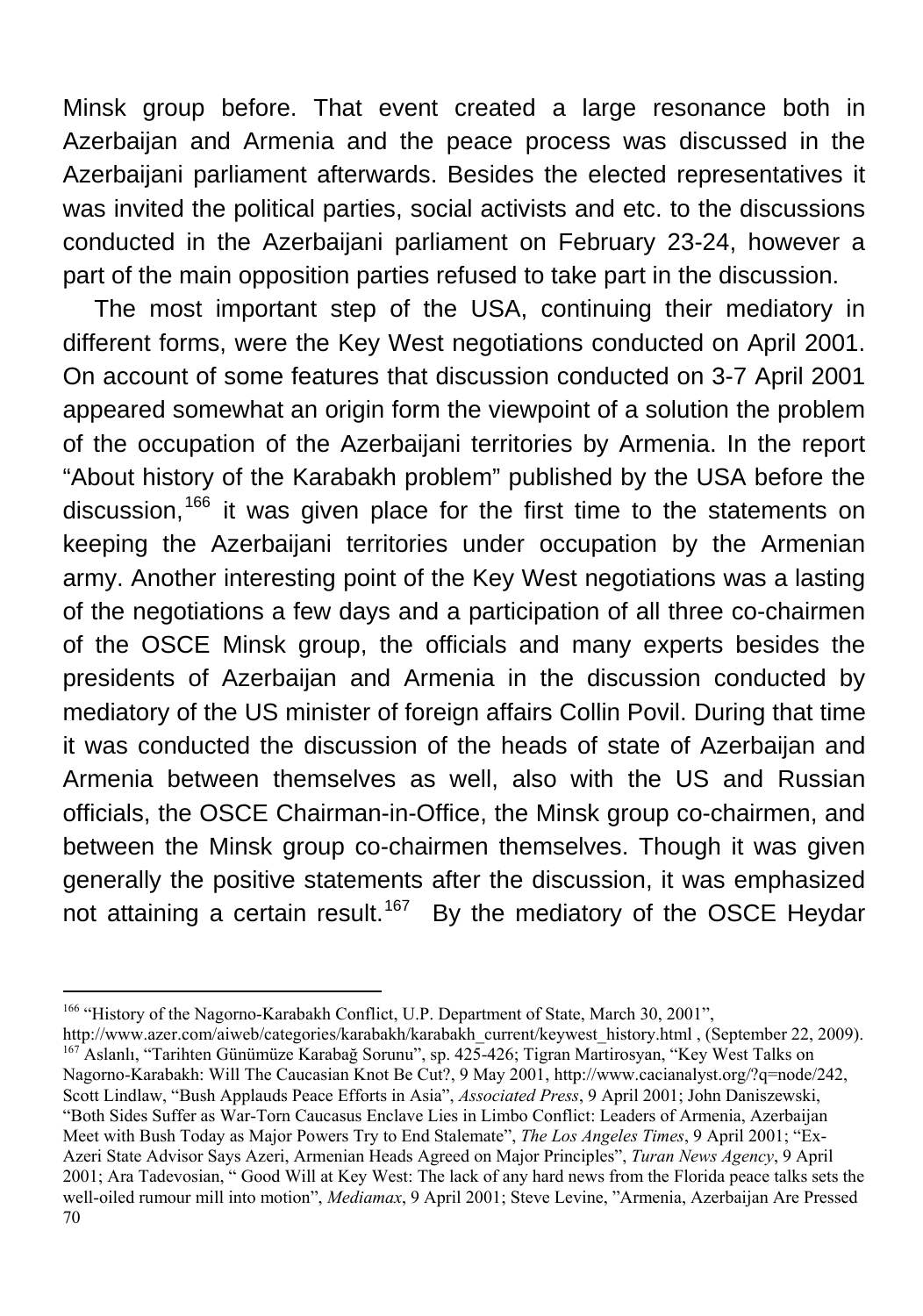Aliyev and Robert Kocharyan also sailed on "America" ship on Gulf of Mexico and then going to Washington met with the US president George Bush too. Though it was expressed by the co-chairmen a realization of Geneva meeting on 15 June 2001, it hadn't been fulfilled. The parties showed as a reason that it hadn't been any progress in regard to the matter and on account of that it would be no sense to realize the meeting. It was held at that stage just a tripartite meeting, more carrying an official character, between the president of the Azerbaijani Republic Heydar Aliyev, the president of the Russian Federation Vladimir Putin and the president of Armenia Robert Kocharyan within the framework of the heads of state of the CIS countries in Minsk on *May 31*. The next two meetings between the Azerbaijani and Armenian heads of state in 2001 were also taken place within the framework of the informal summit of the heads of state of the CIS member countries in Sochi on August 1 and within the summit of the heads of state of the CIS countries in Moscow on November 30 (Azerbaijani-Armenian-Georgian-Russian quadripartite and Azerbaijani-Armenian-Russian tripartite meetings).

It had been going an interesting process concerning the negotiations during 2001 and 2002. At the different times the Armenian party now had dealt with "the Paris principles" (the special principles agreed by the Azerbaijani and Armenian presidents), expressed as imaging their position in those principles. When the Armenian party was giving such statements, the Azerbaijani party claimed that there was nothing like "the Paris principles". On the other point, when the Azerbaijani party was talking about "the Paris principles", the Armenian party claimed non-existence of "the Paris principles". Both the statements of both countries' officials though given at different time, and dealing of the French president Jak Shirak about "the Paris principles" in a letter written to the Armenian president Kocharyan on 21 January 2002 (in spite of a fact that that time

1

[to End Conflict, but Negotiations Remain Fragile",](http://azer.com/aiweb/categories/karabakh/media/key_west_after/media_levine.html) *Wall Street Journal*, 17 May 2001 and for more comprehensive information see:

[http://azer.com/aiweb/categories/karabakh/media/key\\_west\\_after/media\\_martirosyan.html,](http://azer.com/aiweb/categories/karabakh/media/key_west_after/media_martirosyan.html) (September 27, 2009).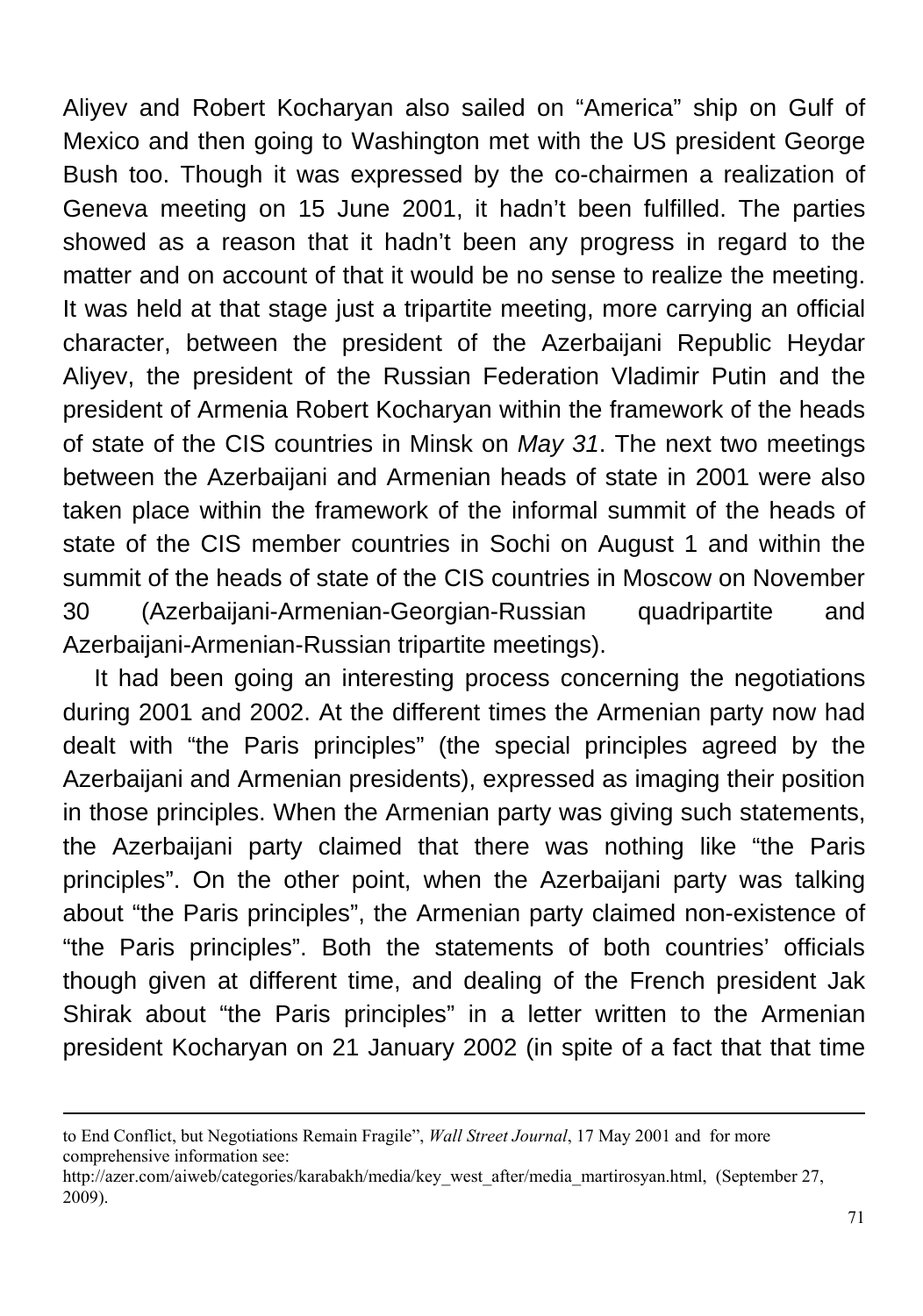the Azerbaijani officials disclaimed it again) actually showed an existence of those principles most likely.<sup>[168](#page-71-0)</sup>

Making visit to the region on March 2002 the Minsk group co-chairmen put forward a proposal to continue the negotiation processes at a level of the special representatives of the Azerbaijani and Armenian presidents.<sup>[169](#page-71-1)</sup> That proposal was admitted by both presidents. And it was conducted the meetings of the special representatives of both presidents near Prague on 13-15 March and 29-30 July 2002.

It was organized the next Heydar Aliyev-Robert Kocharyan private meeting (the second Sadarak meeting) in Sadarak district of the Nakhchivan Autonomous Republic of the Azerbaijan Republic on 14 August 2002. Coming together there before the presidents the Azerbaijani and Armenian ministers of defense Safar Abiyev and Serge Sarkisyan viewed the preparation issues for the meeting once again. Both countries' ministers of the foreign affairs Vilayat Ghuliyev and Vardan Oskanyan, as well as the personal representatives of the presidents Araz Azimov and Tatul Margharyan too, but only a face-to-face meeting arranged between the presidents was lasting more than 4 hours. Such a long duration of the negotiations was interpreted as a showing of comprehensive and intense conducting of the negotiations.  $170$  In the interview to the journalists accompanying him before the meeting the Azerbaijani president said that he intended to discuss widely many problems with the Armenian leader. In the statements given after the meeting the presidents expressed that they came to agreement on maintaining and strengthening the cease-fire regime, continuing the negotiations, animating the activity of the OSCE Minsk group co-chairmen, in particular continuing the personal meetings between two presidents. But it wasn't given an official statement about

<span id="page-71-1"></span>

<span id="page-71-0"></span><sup>&</sup>lt;sup>168</sup> http://www.anca.org/resource\_center/transcaucasup.php?trid=26, (September 24, 2009). <sup>169</sup> "Conflict Settlement Process",

[http://mfa.gov.az/eng/khojaly\\_en/index.php?option=com\\_content&task=view&id=28&Itemid=42](http://mfa.gov.az/eng/khojaly_en/index.php?option=com_content&task=view&id=28&Itemid=42), (September 25, 2009).

<span id="page-71-2"></span><sup>&</sup>lt;sup>170</sup> "Razılığa gələ bilmədilər" (They could not come to an agreement), *Bizim Əsr* (Our Century Azerbaijan), 15 August 2002.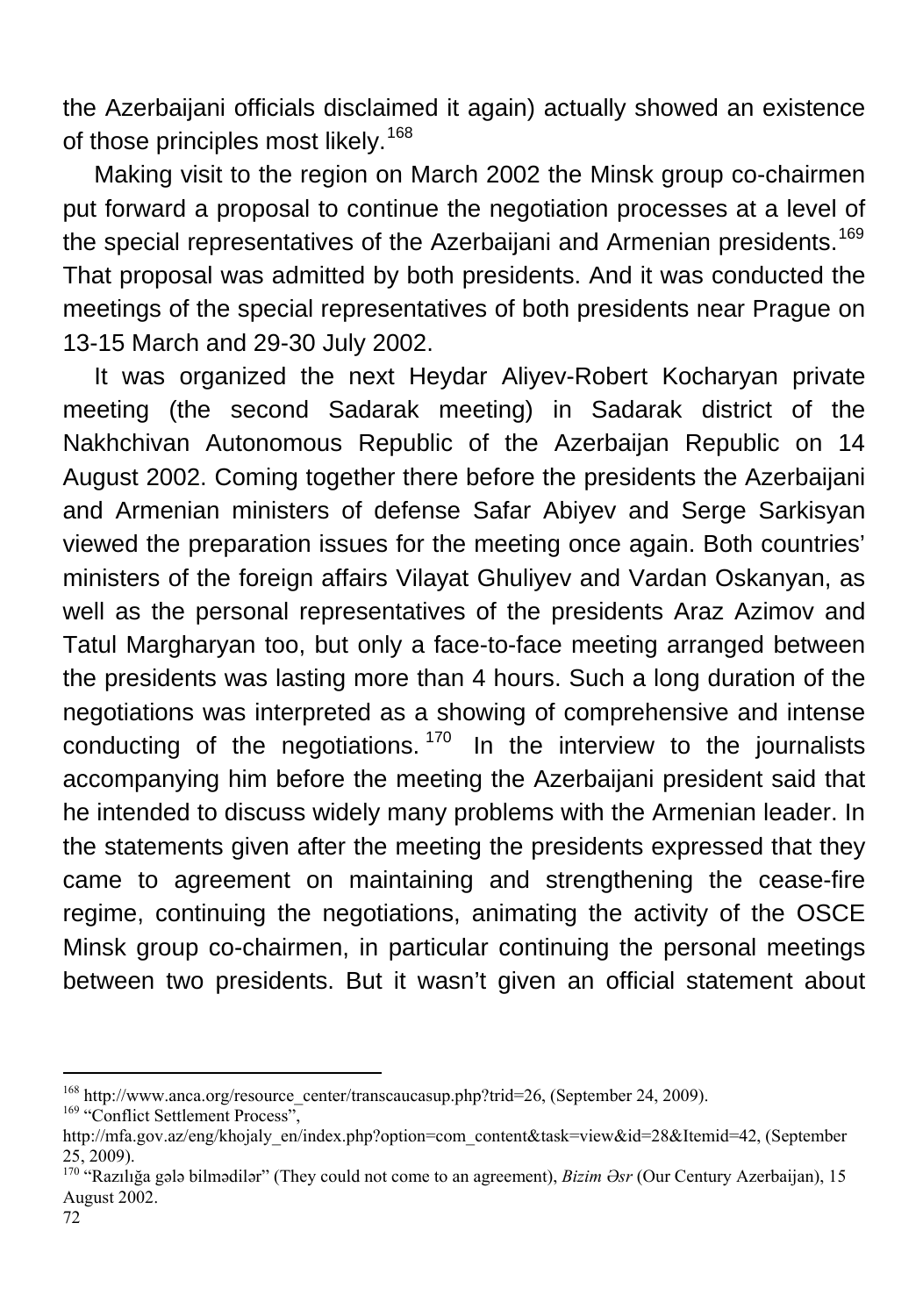true essence of that kind of long lasted meeting. And the foreign countries gave the statements welcoming the negotiation process.<sup>[171](#page-72-0)</sup>

 It had been begun the visits of the OSCE Minsk group co-chairmen to the region since 25 September 2002. The co-chairmen visited Armenia first, then past to Karabakh region of Azerbaijan occupied by Armenia and at the end going to Baku they ended their region visit by the press-conference organized there.<sup>[172](#page-72-1)</sup>

The most point dwelled on by the co-chairmen met with the heads of state both Armenia and Azerbaijan was the meetings between the heads of state. In particular the co-chairmen couldn't achieve their object asking from both heads of state to be informed about the Sadarak meeting, which content had kept secret till that time. Only one nuance was explained by Heydar Aliyev. Heydar Aliyev expressed that as Kocharyan didn't consider warm (being against the proposal Robert Kocharyan stated that "they were not in a blockade and satisfied with the actual situation"), a point of possibility to open the railway to Armenia in place of taking off the occupation of four districts as it was suggested to Armenia before, was taken away from the agenda. The last visit of the co-chairmen to the region at that stage, as being in the others, caused spreading of contradictory explanations in the press again. By the claims of the Armenian press, as if the co-chairmen "congratulated Arkadi Ghukasyan upon winning in the elections of a head of state held" in Karabakh region under occupation of Armenia. In a point of that news caused a strict reaction of the Azerbaijani party, the co-chairmen didn't give any exact statement, just stated that "the press couldn't always write all the truth." At

<span id="page-72-0"></span><sup>&</sup>lt;sup>171</sup> "Türkiyə və Rusiya prezidentlərin danışıqlarını alqışlayır"(Turkey and Russia applauds the negotiations of the presidents), [http://bizimasr.media-az.com/arxiv\\_2002/avgust/186/xeberxet.html](http://bizimasr.media-az.com/arxiv_2002/avgust/186/xeberxet.html) (September 27, 2009). 172 "Conflict Settlement Process",

<span id="page-72-1"></span>[http://mfa.gov.az/eng/khojaly\\_en/index.php?option=com\\_content&task=view&id=28&Itemid=42](http://mfa.gov.az/eng/khojaly_en/index.php?option=com_content&task=view&id=28&Itemid=42), (September 25, 2009); "Co-chairs of OSCE Minsk Group on Nagorno Karabakh arrived in Yerevan",

<http://www.panarmenian.net/news/eng/?nid=2464&date=2002-09-25>, (September 25, 2009); "Minsk Group Co-Chaırmen Hold Talks Wıth Armenian Leaders" ,

<http://www.eurasianet.org/resource/armenia/hypermail/200209/0054.shtml>, (September 25, 2009).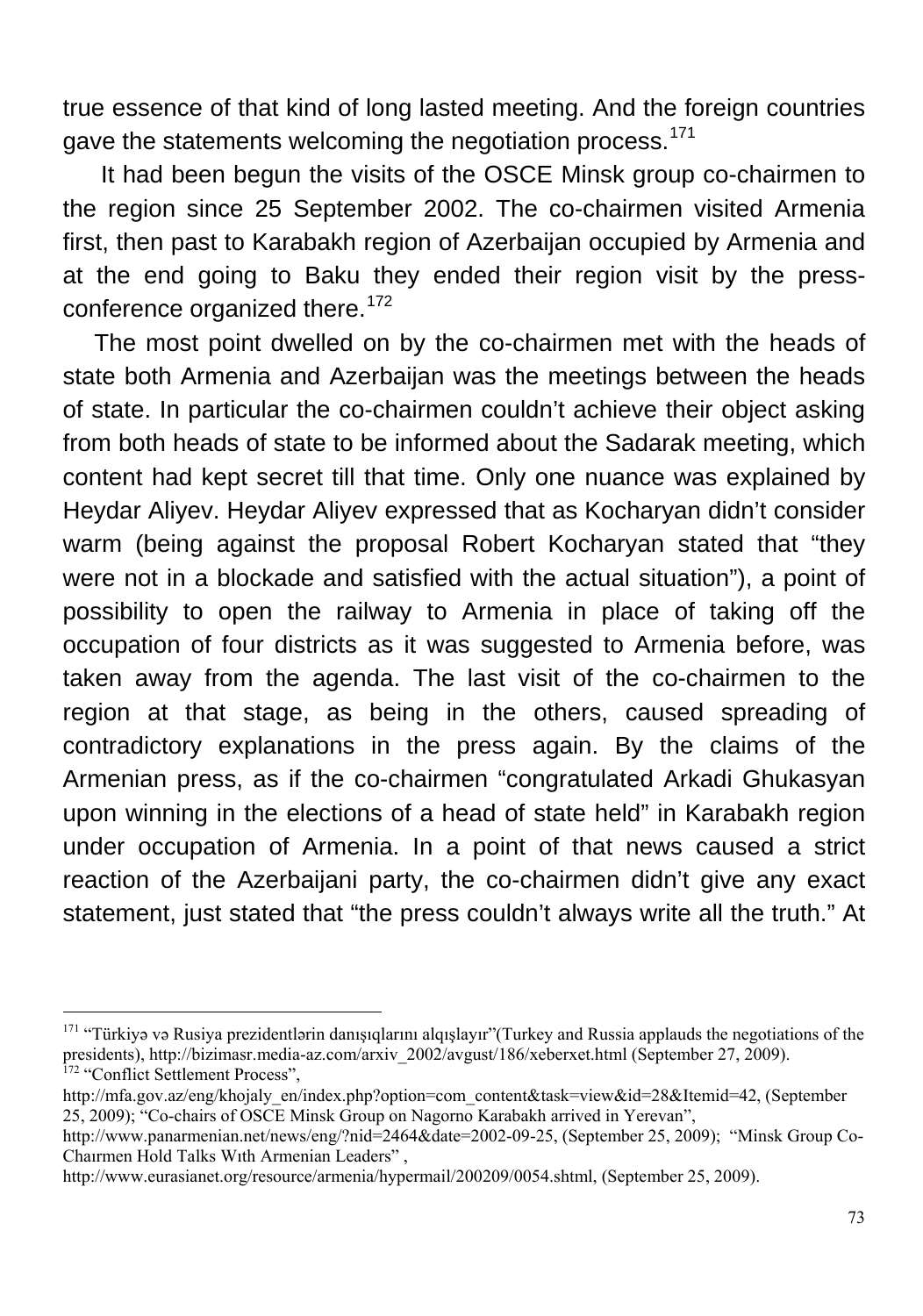that stage it had been intensified an opinion in Azerbaijan about "pro-Armenian" position of the co-chairmen.

On account of holding the presidential elections in Armenia and Azerbaijan in 2003, the discussion started to become weaken since the end of 2002 and it was attained a common agreement on a point of putting off the discussion on the problem during 2003 as far as possible. At that stage two heads of states just held a meeting in the summit meeting of the heads of state the CIS member countries conducted in Kishinev on 7-6 October 2002, between themselves on November 21 being in a visit in Prague for a participation in the summit meeting of the NATO Partnership Council in 2002, and both with the OSCE Minsk group co-chairmen Rudolf Perina (USA), Nikolay Ghribkov (Russia), Henry Jacquelyn and Huge Pernen (France) (two times – before and after the meeting between themselves), and between themselves being in a visit in Kiev for a participation in the unofficial summit meeting of the heads of state of the CIS member countries on January 28, 2003.

Liveliness in regard to the problem had started again since the end of 2003. The OSCE Minsk group co-chairmen made the next visit to the region on 5 December 2003. The deputy minister of foreign affairs of Russia Vyacheslav Trubnikov also took part in the visit together with the co-chairmen Rudolf Perina (USA), Henry Jacquelyn (France) and Yuri Merzlyakov (Russia). The delegation held the first meeting with the head of state of Azerbaijan Ilham Aliyev. In the meeting with the co-chairmen Ilham Aliyev stated a despair of the Azerbaijani nation from the activity of the Minsk group, not intending to blame on the co-chairmen from the first days, but a necessity for them to show a proper consideration too. According to I.Aliyev the true reason of failure of the Minsk group was a non-refusal of Armenia from an occupation position. Talking in the meeting Vyacheslav Trubnikov stated that a solution of the problem was going to become difficult gradually, and according to Rudolf Perina they felt shame at the people continuing to spend their lives in refugee camps. The cochairmen said that they didn't come with any proposal, just tried to learn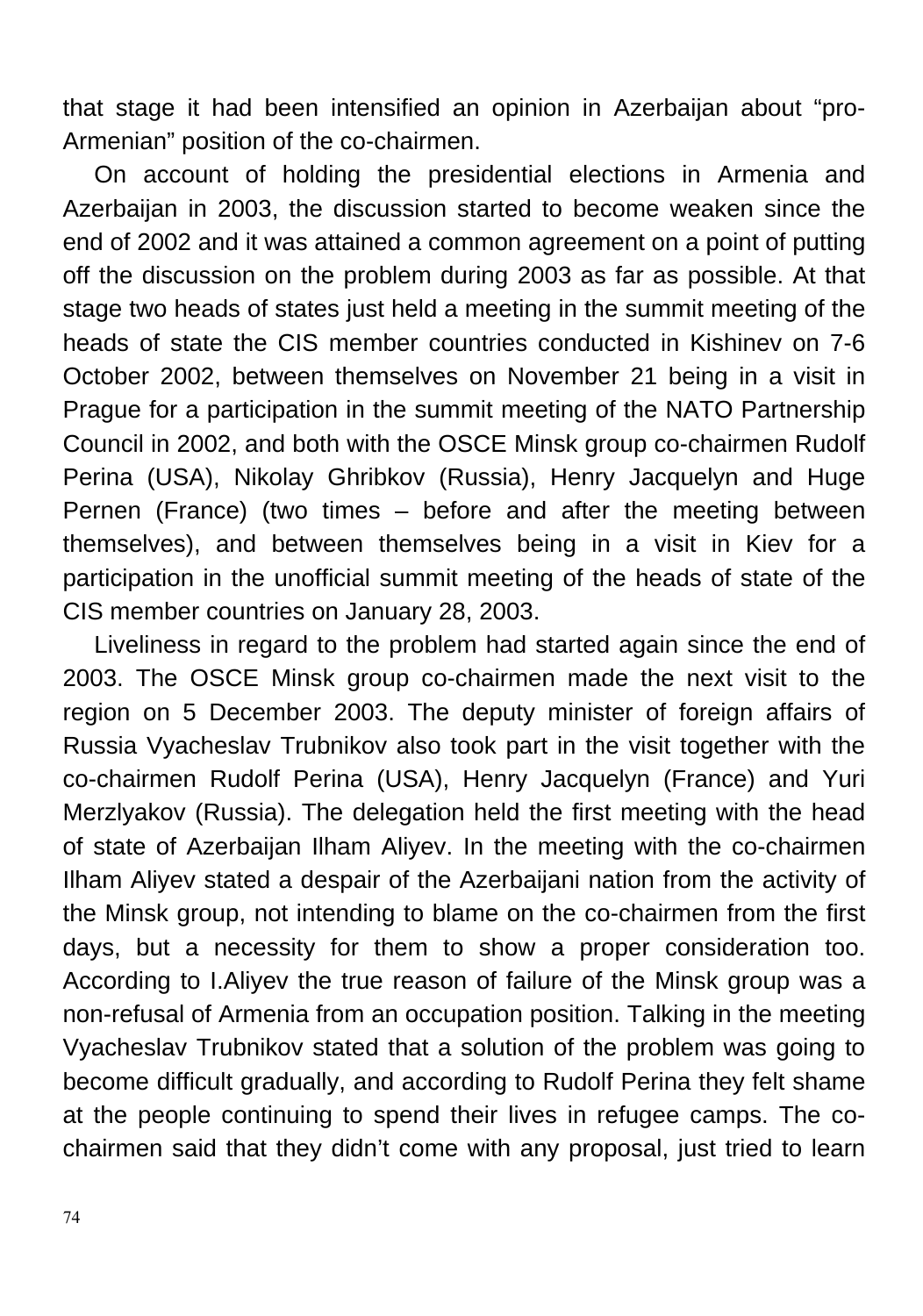the main opinions of the new elected Azerbaijani and Armenian heads of state in regard to the point.

During that visit, in the meeting with the co-chairmen the Minister of Defense of Azerbaijan Safar Abiyev, emphasizing inanity of waiting a result in a case of non-application of the resolutions reached by the UN Security Council at that matter and non-demonstration a serious exactingness for acting Armenia according to the international law rules, underlined a necessity to recognize Armenia, occupied the Azerbaijani territories, as an occupation state. To the words of the French cochairman Jacquelyn that "it would arise an appropriate opportunity for a solution, it wasn't a need for pessimism because of that", Abiyev answered like "I was not a pessimist, but a realist."

Just a little after that, it was conducted the meeting between the president of the Azerbaijan Republic Ilham Aliyev and the president of the Armenian Republic Robert Kocharyan participated in the World Summit on the Information Society in Geneva on December  $11$ .<sup>[173](#page-74-0)</sup> It was conducted the general discussion in that meeting too, but wasn't gained any result.

One of the most memorable and important moments of 2003 was the opinion on returning to "0 (zero) version" in regard to the Karabakh problem of Ilham Aliyev's just after coming to power in Azerbaijan. However, later it had appeared various direction criticism and pressure and Azerbaijan began to continue mainly the previous process. At a stage since 2003 up to now in a process concerning an occupation problem of the Azerbaijani territories by Armenia it had been two terms ("the Prague process" and "the Madrid principles") drawing attention specially, two global processes (a recognition of independence of Kosovo and Georgian-Russian war) having influence, one new direction (the joint visits of the Azerbaijani and Armenian delegation to both capitals and to the Azerbaijani territories occupied by Armenia) added to the previous process, one special paper (the Moscow Resolution) signed.

<span id="page-74-0"></span><sup>173</sup> *Azərbaycan*, 12 December 2003.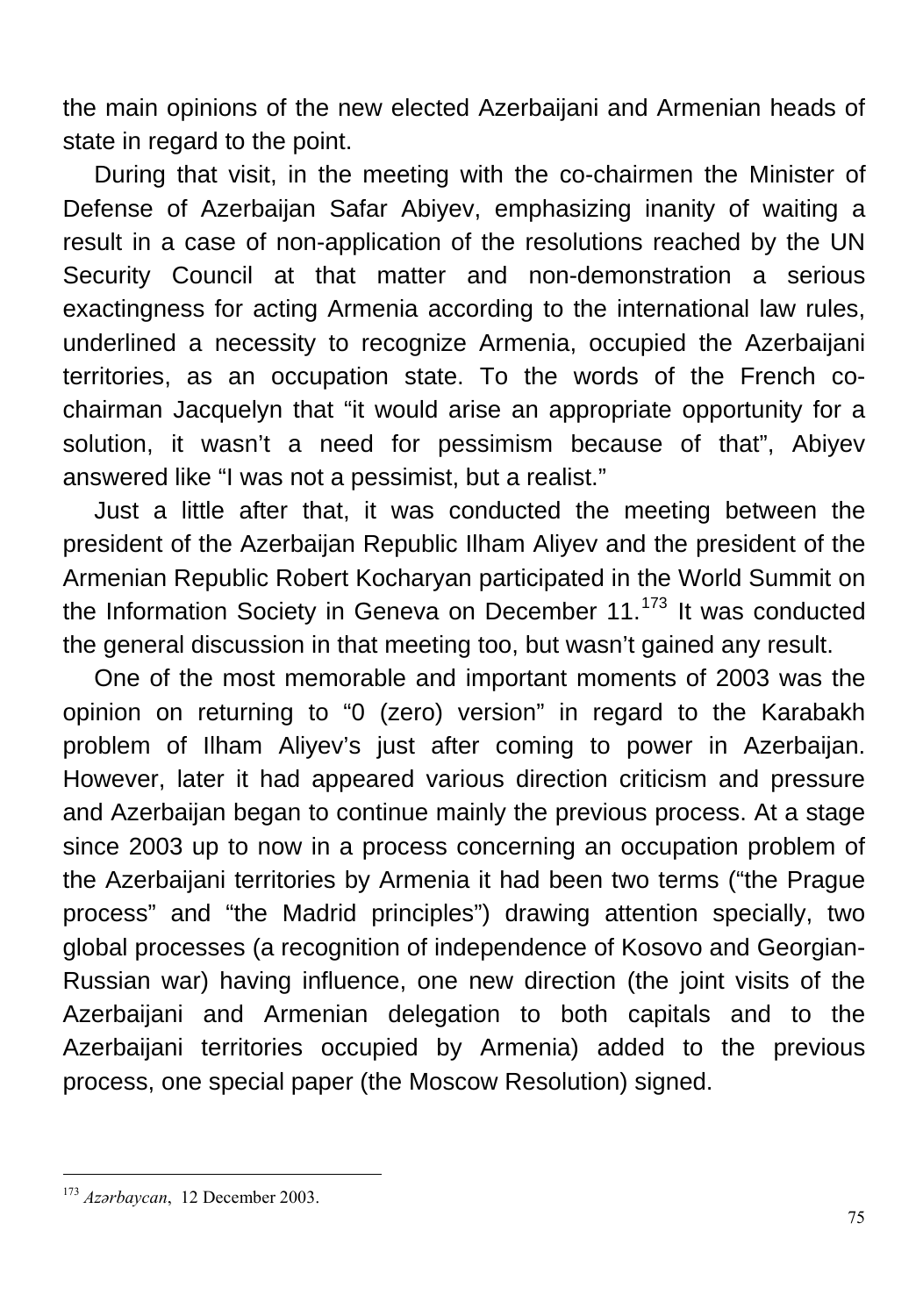A revival in regard to a solution of the problem had begun in particular since 2004. It had started the straight negotiations between the Azerbaijani and Armenian ministers of foreign affairs in the framework of "the Prague process" since 2004. In spite of the positive signs in a direction of a solution of the conflict, the parties couldn't attain any important result.

The first meeting in 2004 between the presidents took place in the framework of the European economical summit organized in Vienna on April 28.<sup>[174](#page-75-0)</sup> But till that it had taken place the visits of the OSCE Parliamentary Assembly delegation led by Goran Lenmarker on February, the speaker of the EU Joint Parliamentary Assembly on the Karabakh problem Terry Davis, the special representative of the European Union on South Caucasus Heikl Talvityen on March, the OSCE Minsk group cochairman from the USA Steven Mann on April, and the meeting of the OSCE Minsk group co-chairmen with a participation of the Azerbaijani and Armenian ministers of foreign affairs in Prague on April 16. The ministers of foreign affairs of Azerbaijan and Armenia held the meeting in Strasburg on May 12-13, and with a participation of the Minsk group co-chairmen again in Prague on June 21, and with a mediatory of the Turkish minister of the foreign affairs of those times Abdullah Gul in Istanbul on June 28- 29. The discussion between the ministers of foreign affairs and the special representatives of the presidents on the problem had been lasting in the course of year. The most of the meetings had been arranged in Prague. But for a next time the heads of two states held the meetings both in private, and tripartite with a participation of the president of Russia Vladimir Putin, as well as multilateral with a participation of the Minsk group co-chairmen (Yuri Merzlyakov – Russia, Steven Mann – USA, Henry Jacquelyn – France) in the  $38<sup>th</sup>$  summit meeting of the heads of

<span id="page-75-0"></span><sup>174 &</sup>quot;Armenian, Azerbaijani presidents meet", *RFE/RL Newsline*, 29 April 2004,

[http://www.hri.org/news/balkans/rferl/2004/04-04-29.rferl.html#17,](http://www.hri.org/news/balkans/rferl/2004/04-04-29.rferl.html#17) ( September 27, 2009); "Armenian and Azerı leaders to dıscussed Karabakh issue in Warsaw",

<http://www.panarmenian.net/news/eng/?nid=10375&date=2004-04-28>**,** ( September 27, 2009).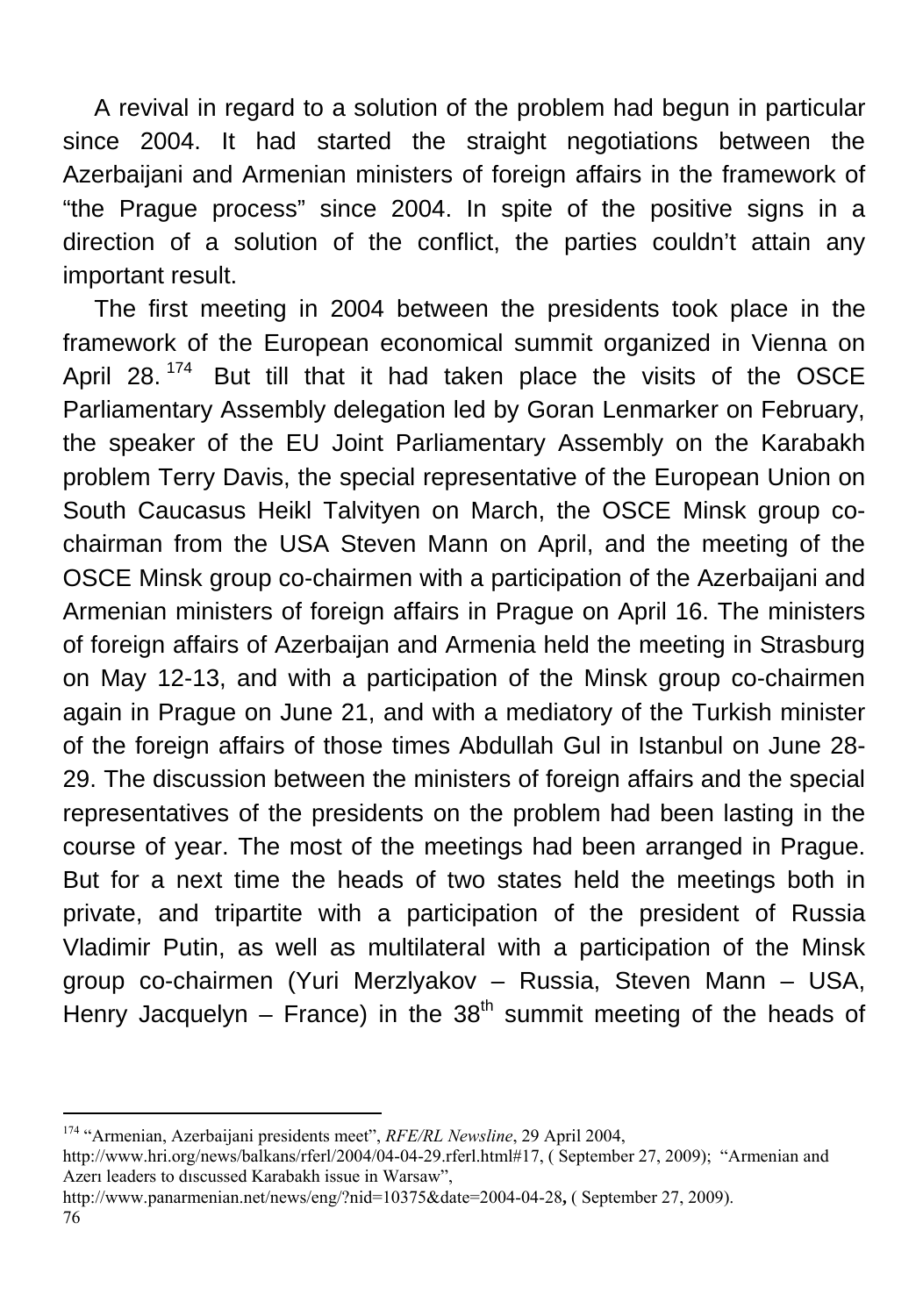state of the CIS member countries in Astana on September 15.<sup>[175](#page-76-0)</sup> Kocharyan appeared in those meetings with a request to delay the discussion intended to be conducted in Prague on October 25 and that proposal was admitted.

It was happened another event concerning the problem on October. After a long interval Azerbaijan carried the issue again to the agenda of the UN. In spite of a strict opposition of Armenia and non-support of many of the great states (as well as the OSCE Minsk group co-chairmen), the issue put on the agenda of the UN General Assembly in the conducted voting on 29 October 2004. The problem of the occupation was discussed in the UN General Assembly on 23 November 2004. Making a speech in the gathering the Minister of Foreign Affairs of Azerbaijan Elmar Mammadyarov underlined that Armenia had still kept the Azerbaijani territories under the occupation and the Armenian families was going to be settled in the region.<sup>[176](#page-76-1)</sup> Mammadyarov required reaching a decision to provide an end of the Armenian occupation and a stop of the resettlement from abroad into the region in the shortest time. Putting off making a decision in regard to problem, the UN general Assembly stopped the discussion.

 A year of 2005 had been a rich year from the viewpoint of the discussion. A number of the meetings arranged within 2005 between the OSCE Minsk group co-chairmen and the Azerbaijani and Armenian heads of state and ministers of foreign affairs and between the two countries' high-ranking officials was over twenty. In particular the months of July-August were very rich from the viewpoint of the meetings and statements.

<span id="page-76-0"></span> $\overline{a}$ <sup>175</sup> "Azərbaycan Prezidenti İlham Əliyevin Ermənistan Prezidenti Robert Koçaryan ilə təkbətək görüşü" və "Azərbaycan Prezidenti İlham Əliyevin və Ermənistan Prezidenti Robert Koçaryanın Rusiya Prezidenti Vladimir Putinin iştirakı ilə üçtərəfli qörüşü" (A private meeting of the Azerbaijani President Ilham Aliyev with the Armenian President Robert Kocharyan" and "A tripartite meeting of the Azerbaijani President Ilham Aliyev and the Armenian President Robert Kocharyan with a participation of the Russian President Vladimir Putin), 15 September 2004, <http://www.azertag.com/>, (September 27, 2009); "Armenian, Azeri and Russian presidents discussed Karabakh settlement in Astana", [http://www.panarmenian.net/news/eng/?nid=11222&date=2004-09-](http://www.panarmenian.net/news/eng/?nid=11222&date=2004-09-16) [16](http://www.panarmenian.net/news/eng/?nid=11222&date=2004-09-16), (September 27, 2009); "Armenian, Azerbaijani presidents meet*"*, *RFE/RL Newsline*, 16 September 2004, <http://www.hri.org/news/balkans/rferl/2004/04-09-16.rferl.html#16>, (September 27, 2009).<br><sup>[176](http://www.hri.org/news/balkans/rferl/2004/04-09-16.rferl.html#16)</sup> "Official records of the 60th plenary meeting of the UNGA on the situation in the occupied territories of

<span id="page-76-1"></span>Azerbaijan (A/59/PV.60) 23 November 2004", http://www.un.int/azerbaijan/undocp.php, ( September 27, 2009).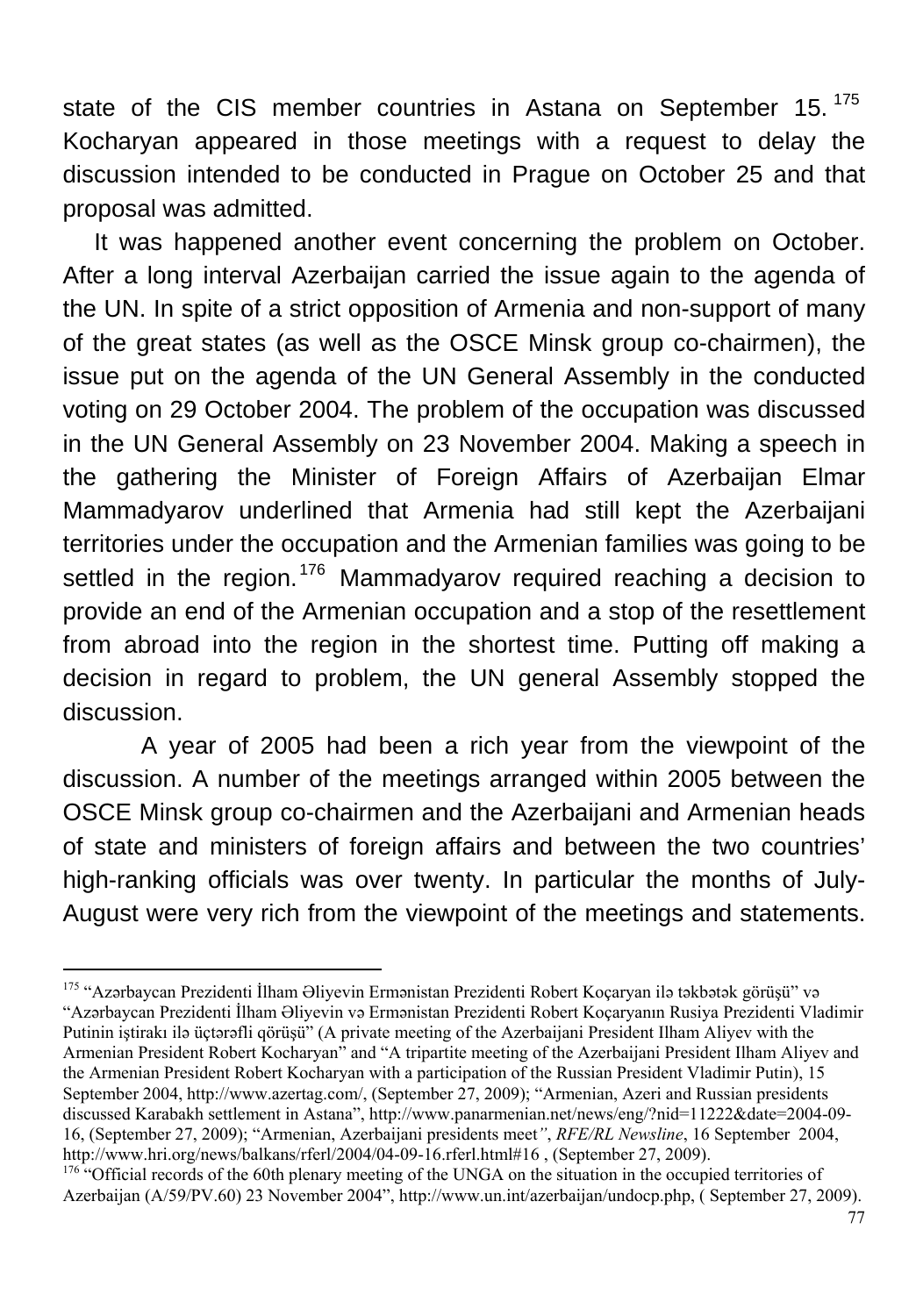The Azerbaijani and Armenian officials always demonstrating a "hawk" position to their people, had given at that stage "the warm messages" on the solution being near more. In the interview given to the newspaper "Azgh" (Armenia) the Minsk group co-chairman from Russia Yuri Merzlyakov said that "a probability of a solution of the problem within that year was high, because the parties were already ready to make concession." But the parliament elections held in Azerbaijan on 6 November 2005 caused weakening the discussion on solution of the problem next time and a year of 2005 did not stay in the memory by any certain result. Concerning to the discussion at that stage, it had been used a term of "Prague process" more. In the statements given in the following years too it had been noted that the negotiations were going in accordance with "Prague process" begun in 2004 and intensified in 2005. Nevertheless, the statements of the parties from the different times both in connection with existence of "Prague process" and its essence had not agreed with each other. The Azerbaijani party had claimed that the process meant stage-by-stage solution, and the Armenian party had claimed that "it was going the negotiations on definition of a status of Nagorniy Karabakh" (the claims on a referendum).

Besides the general discussion process a year of 2005 stayed in memory by two important events too. One of them was a decision of the European Union Parliamentary Assembly. It was reached a resolution number 1416 named "The conflict over the Nagorny Karabakh region dealt with by the OSCE Minsk Conference" on January 25 as a result of the discussion of the issue in the EU PA in the winter session in 2005.<sup>[177](#page-77-0)</sup> To note that before it the EU PA entrusted to David Atkinson, a member of the European Democrats Party from the Great Britain, to prepare a report in connection with the issue. Atkinson presented his report to the EU PA on 29 November 2004.[178](#page-77-1)

<span id="page-77-0"></span><sup>&</sup>lt;sup>177</sup> "Resolution 1416 (2005) The conflict over the Nagorno-Karabakh region dealt with by the OSCE Minsk Conference", [http://assembly.coe.int/Documents/AdoptedText/TA05/ERES1416.htm,](http://assembly.coe.int/Documents/AdoptedText/TA05/ERES1416.htm) (September 24, 2009).<br><sup>178</sup> "The conflict over the Nagorno-Karabakh region dealt with by the OSCE Minsk Conference"

<span id="page-77-1"></span>[http://assembly.coe.int/Main.asp?link=http://assembly.coe.int/Documents/WorkingDocs/doc04/EDOC10364.ht](http://assembly.coe.int/Main.asp?link=http://assembly.coe.int/Documents/WorkingDocs/doc04/EDOC10364.htm#1) [m#1](http://assembly.coe.int/Main.asp?link=http://assembly.coe.int/Documents/WorkingDocs/doc04/EDOC10364.htm#1), (September 24, 2009).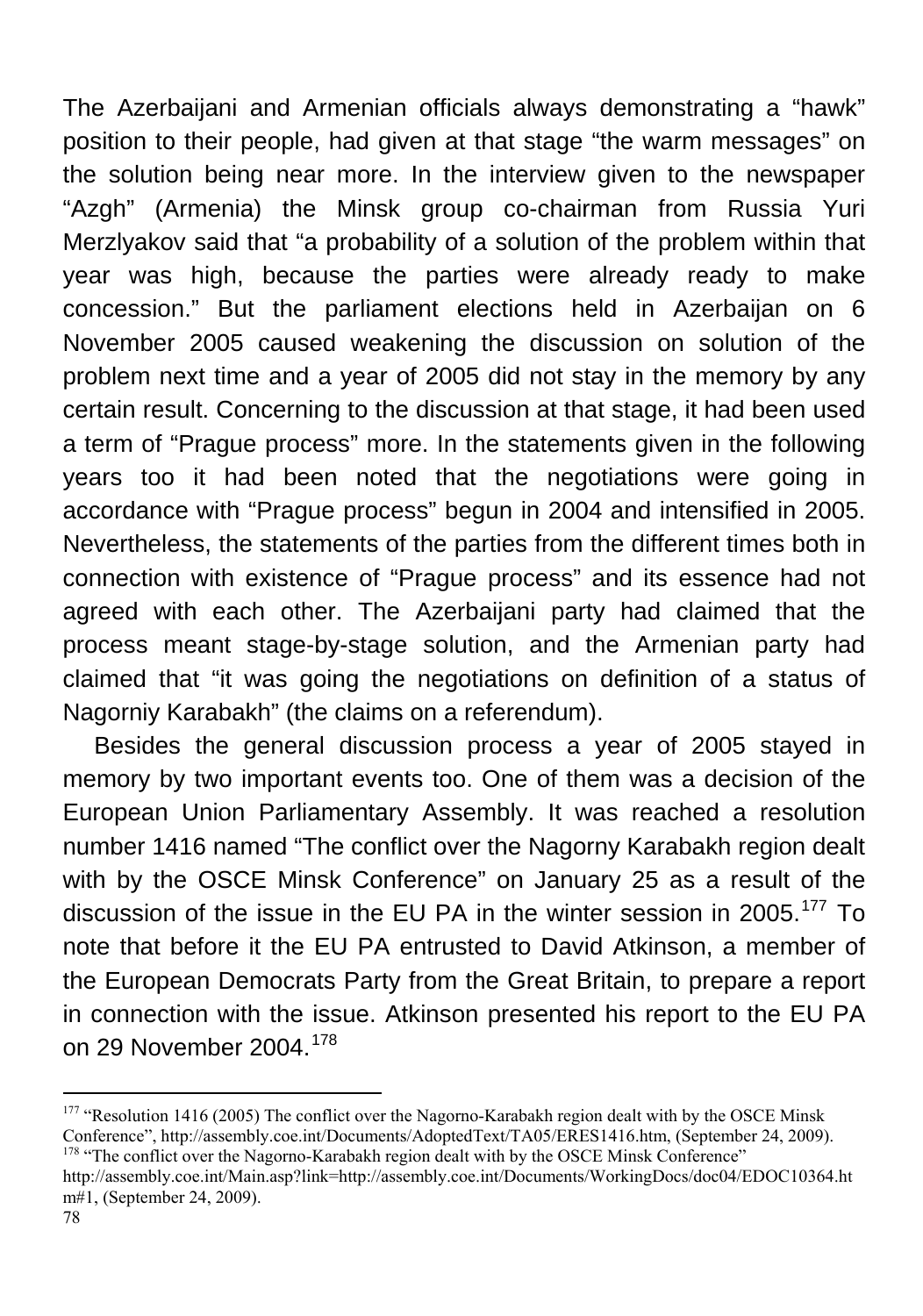The discussion of the report prepared by David Atkinson was conducted very severely. The elected representatives from Armenia and some European parliamentarians supporting them claimed incorrectness of presenting Armenia as an occupant, and Armenians from the former NGAR as the separator in the report. But noting the occupation and separation efforts as being indisputable truth, the parliamentarians representing Azerbaijan and Turkey put forward the facts proving it too. In a result of held voting, the report was approved in a form prepared by Atkinson to a considerable degree. Unlike the decisions made by the UN Security Council and other international organizations that decision for a first time openly pointed straightly at Armenia being occupant.

Affirming the occupation of the great part of the Azerbaijani territories in the reached resolution the EU PA expressed anxiety on a fact that the ethnic enmity and the military operations accompanying it had led to ousting out many people on ethnic basis and creating the monoethnic territories. Stating openly that an occupation of the territories of any member country of the European Council by another country was a gross violation of the membership obligation by that country, the Assembly affirmed again the right of the people being driven out the conflict zone to return being ensured secure and proper condition. Mentioning the corresponding resolutions of the UN Security Service as well, the Assembly was calling the conflict parties to implement them, in particular to withdraw the military forces from the occupied territories.

Another important event of those days was that taking into consideration the complaints of Azerbaijan the OSCE started supervision in the Azerbaijani territories which Armenia was keeping under occupation. Starting the activity of the supervision delegation was an important event from the viewpoint of exposure of the results of the occupation. The work of the fact making mission (delegation) sent to the region by the OSCE was an important process from the viewpoint of exposure the occupation results. The Azerbaijani party was claiming about having the information in regard to settlement of approximately 23 thousand people by Armenia in the occupied region and required the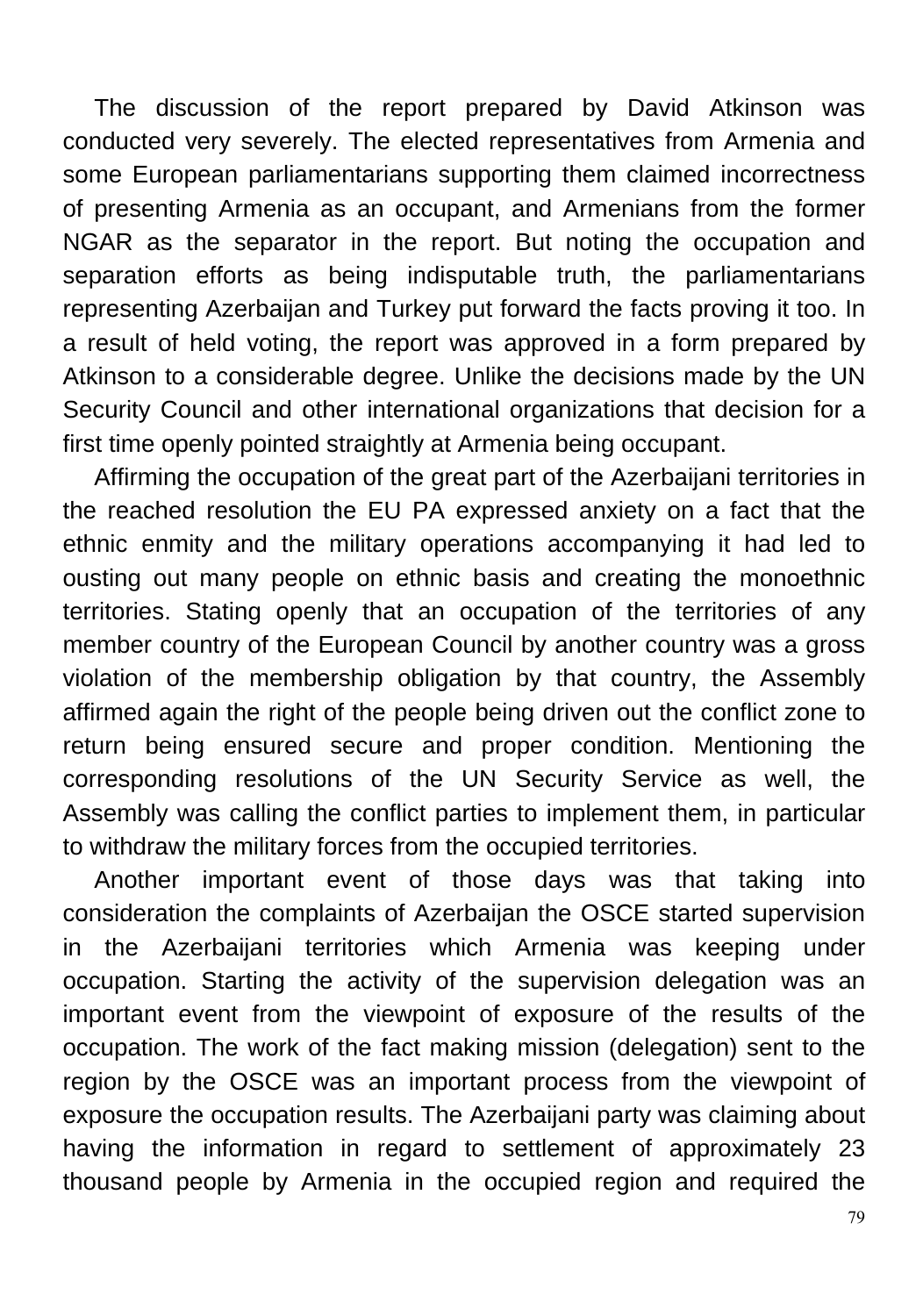OSCE investigation of it. Coming to Baku on 28 January 2005 the delegation consisting of the OSCE Minsk co-chairmen and the specialists on gathering information held the meeting with the ministry of foreign affairs of Azerbaijan and then went to Armenia.<sup>[179](#page-79-0)</sup> The delegation members started the investigation in the region under Armenian occupation since 31 January 2005 and after the activity lasted a week gave the statements generally blaming on the Armenian party for illegal settlement though some claims were not very definite.

After about two months break given to the discussion concerning the problem by reason of the parliament elections in Azerbaijan, the solution initiatives had increased again from the end of 2005. After the statement on "a year of 2006 would be a crucial year in a solution of the Karabakh problem" of the Special Representative of the Belgian minister of foreign affairs, Senator Pierre Chevalier given being in a visit in Azerbaijan taken place on 20-21 November 2005, a use of the statements as "the USA were welcoming the progress in a solution process of the problem and were sure that Azerbaijan and Armenia would take the serious steps within 2006" by the deputy minister of foreign affairs of the USA Nicholas Burns created a large resonance in the region media.<sup>[180](#page-79-1)</sup> The similar statement was given as well as by Dimitrij Rupel, the minister of foreign affairs of Slovenia and the Chairman-in-Office of the OSCE, after the sitting of the OSCE Council of the ministers of foreign affairs on 5 December 2005. Explaining his position in regard to the issue Rupel stated by special stress that "a year of 2006 would be a solution year."<sup>[181](#page-79-2)</sup>

<span id="page-79-0"></span><sup>179 &</sup>quot;Azərbaycan Prezidenti İlham Əliyev ATƏT-in Minsk Qrupunun nümayəndə heyətini qəbul etmişdir" (The Azerbaijani President Ilham Aliyev has recieved the OSCE Minsk group's delegation), <http://www.azertag.com/>, 28 January 2005, ( September 26, 2009); "Armenian President and OSCE Minsk Group French Co-Chair discussed Karabakh problem", <http://www.panarmenian.net/news/eng/?nid=11963&date=2005-01-25>, ( September 26, 2009).

<span id="page-79-1"></span><sup>180 &</sup>quot;Pyer Şevalye: Dağlıq Qarabağ münaqişəsinin həlli məqamı çatmışdır" (Pieree Chevalier: a solution moment of Nagorno Karabakh conflict has set in), [http://www.azertag.com/,](http://www.azertag.com/) 21 November 2005; "Brussels to do utmost for Karabakh conflict settlement"**,** [http://www.panarmenian.net/news/eng/?nid=15480&date=2005-11-21,](http://www.panarmenian.net/news/eng/?nid=15480&date=2005-11-21) ( September 26, 2009), "US Welcomes Positive Movement in Karabakh Settlement",

[http://www.panarmenian.net/news/eng/?nid=15695;](http://www.panarmenian.net/news/eng/?nid=15695)<br>www.osce.usmission.gov/media/pdfs/mc/mc 120505 burnp.pdf - (September 26, 2009).

<span id="page-79-2"></span><sup>&</sup>lt;sup>181</sup> "Opening Statement by the OSCE Chairman-in-Office Dr Dimitrij Rupel at the OSCE Ministerial Council", [www.osce.org/item/17242.html, \(September 28,](http://www.osce.org/item/17242.html,%20%20%20(September%2028) 2009).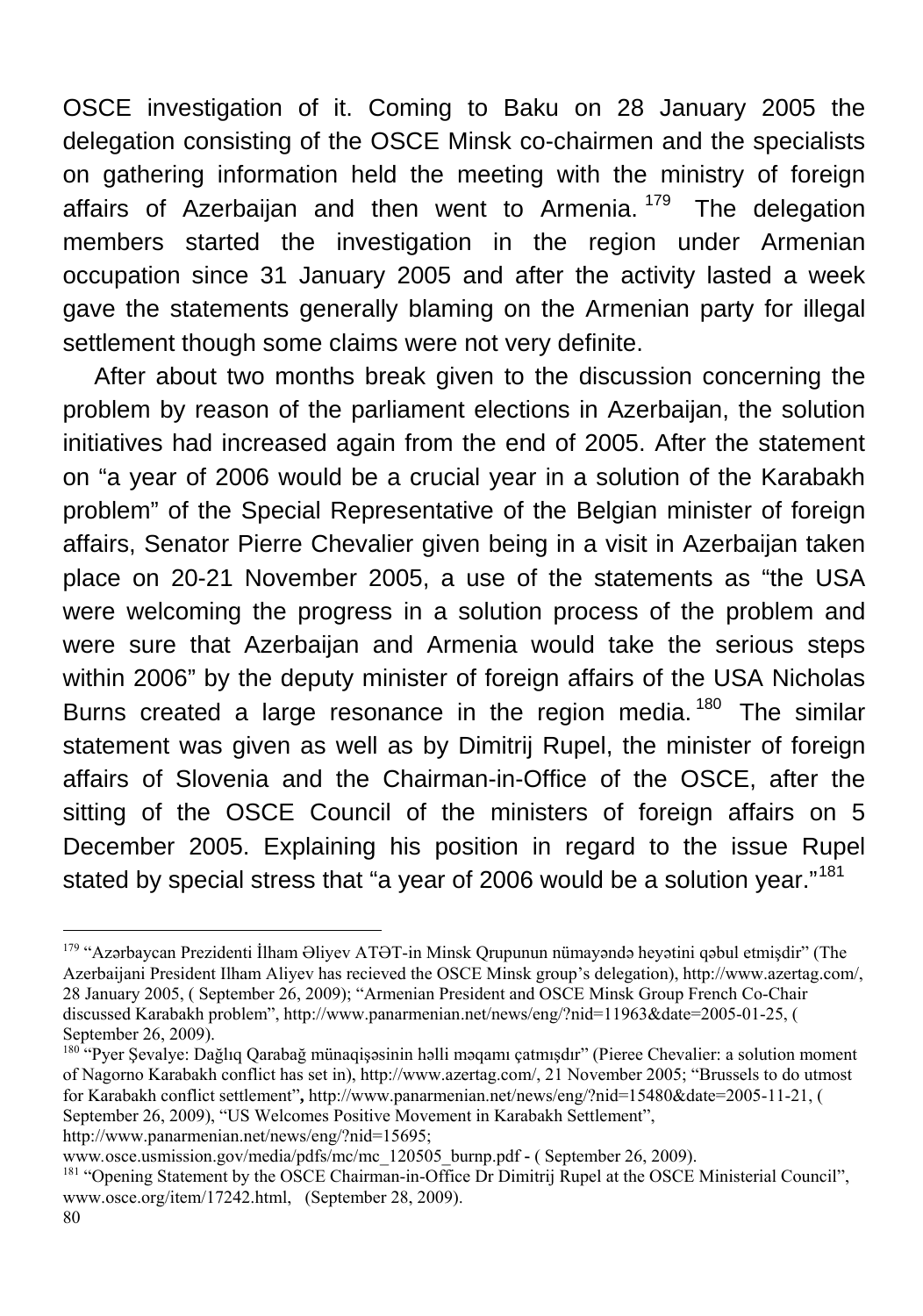To mention that before the sitting of the OSCE ministers of foreign affairs Council, it was taken place the meeting of the Azerbaijani and Armenian ministers of foreign affairs with a participation of the OSCE Minsk group co-chairmen from the USA, France and Russia in the capital of Slovenia Ljubljana on 4 December 2005. After the meeting the Minsk group co-chairman from Russia Merzlyakov stated presenting the new proposals to the Azerbaijani and Armenian ministers of foreign affairs. But the ministers said that they would not discuss any new proposal, just would look through some new principles. It was not a first point met in a solution process of the Karabakh problem that the statements were in contradiction. In particular, after nearly all the meetings held after 2000 the statements of the parties and the negotiators were in contradiction with each other.

Thus, after the end of 2005 the processes in regard to the Karabakh problem had become more intensive. However, one of the nuances drawing attention was a fact that the messages of "being near to peace" at the beginning of 2005 had been replaced by rather strict statements at the end of 2005. Thus the statements given by the Armenian minister of foreign affairs Vardan Oskanyan on a last US visit like "Karabakh was never been a part of Azerbaijan and would never be", and by the head of state of Armenia Robert Kocharyan on a last Europe visit like "Armenia would either recognize independence of Karabakh or would annex it" rose a serious anxiety in Azerbaijan. The head of state of Azerbaijan Ilham Aliyev answered to the statements of the Armenian officials in his speech in the opening of the new parliament by the statements like "they made a mistake, who was waiting the compromise from Azerbaijan. The most compromise of Azerbaijan was to keep patience so long to the occupation of its territories."[182](#page-80-0)

And receiving the representative of the US Ministry of defense John McDougal on 5 December 2004 the Minister of Defense of Azerbaijan

<span id="page-80-0"></span><sup>182</sup> **"**Azərbaycan Respublikasının Prezidenti Zati-Aliləri Cənab İlham Əliyevin nitqi" (A speech of the president of Azerbaijani Republic His Majesty Mr. Ilham Aliyev), 2 December 2005,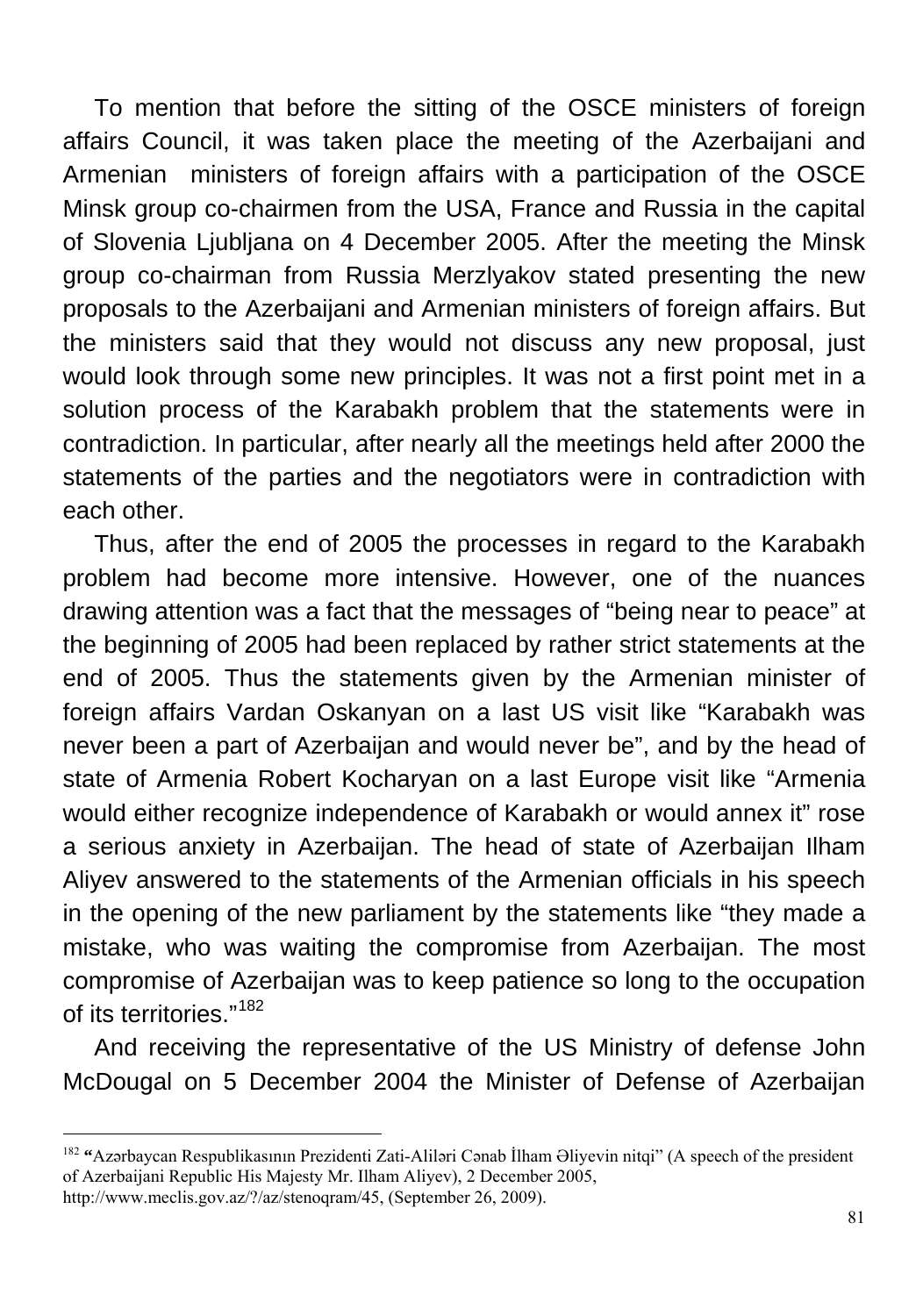Safar Abiyev stated that "If Armenia tried to realize the statements on annexation the occupied Azerbaijani territories or recognition them as a separate state, Azerbaijan would not be indifferent to that process and would resort to military way to liberate its territories from the occupation."[183](#page-81-0)

A year of 2006 cherished great hopes for actually started active. It was taken place the meeting between the Azerbaijani Minister of Foreign Affairs Elmar Mammadyarov and the Armenian Minister of Foreign Affairs Vardan Oskanyan with a participation of the OSCE Minsk group cochairmen in the housing of the Embassy of the Russian Federation in London on 19 January 2006. After that meeting the Azerbaijani and Armenian officials stated for a first time that there was a project text of "some paragraphs" or "some items" on the meeting table.<sup>[184](#page-81-1)</sup>

Just after the meeting in London, it was notified that the French president Chirac invited the Azerbaijani and Armenian heads of state to France to lead discussion on 10 February 2006. After notification of that invitation it was heard the statements of the representatives of the international organizations, of the Minsk group co-chairmen in connection with a signing an agreement during the meeting. Even the representative of the NATO Secretary General on South Caucasus Robert Simmons, not voicing too many statements in regard to the problem comparatively to the others, said that "they were in a great expectation with respect to the

<span id="page-81-0"></span><sup>&</sup>lt;sup>183</sup> "Azərbaycan ilə ABŞ arasında hərbi əməkdaşlığın perspektivləri müzakirə olunmuşdur" (The prospects of the military cooperation between Azerbaijan and the USA has been discussed), *AzərTac*, 6 December 2006,

<span id="page-81-1"></span><sup>&</sup>lt;sup>184</sup> "Vardan Oskanyan: Artıq sirr deyil ki, danışıqlar masası üzərində 3-4 abzasdan ibarət bir səhifəlik mətn var" (Vardan Oskanyan: It isn't secret already that there is one page text consisting of 3-4 paragraghs on the negotaion table), 23 Yanuary 2006,

[http://www.mediaforum.az/articlep.php?article\\_id=20060123121224133&lang=az&page=00;](http://www.mediaforum.az/articles.php?article_id=20060123121224133&lang=az&page=00) **"**Араз Азимов: «Необходимо учитывать степень доверия сторон друг к другу" (Araz Azimov: a distance of the parties against each other should be considered) , 23 Yanuary 2006, [http://www.day.az/print/news/politics/39631.html;](http://www.day.az/print/news/politics/39631.html) "Оценка лондонских переговоров", *Обзор СМИ за 20-26 января 2006 года* (An estimation of the London negotiations" *A view of the mass media to 23-26 January 2006)*, <http://www.regnum.ru/news/581596.html> (September 26, 2009).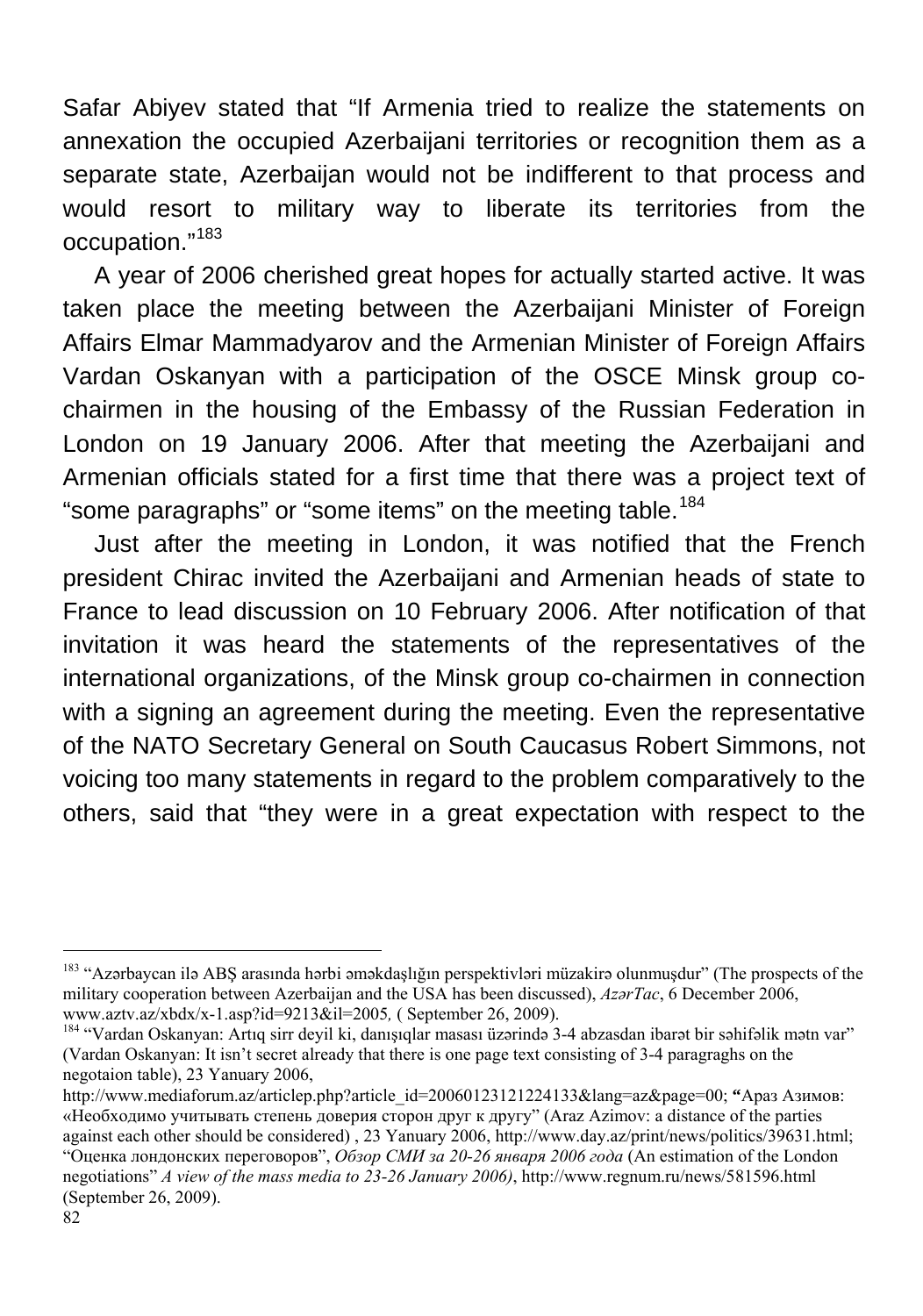meeting."[185](#page-82-0) The Minsk group co-chairmen made a next visit to the region at the beginning of February.

But the rising reaction from the people of both countries before the meeting of the presidents was creating a different image. For example, just a little before that meeting the head of state of Azerbaijan Ilham Aliyev said that "they wouldn't make any concession on a point of the territorial integrity of Azerbaijan and would wait 100 years more if necessary."[186](#page-82-1) The statement of the head of state of Armenia Robert Kocharyan not being late to answer like "it could not be any talk to surrender on a point of standing up for a position of Armenia" were decreased expectation in regard to a signing a treaty in the meeting in France.

On 10 February 2006 both heads of state held the private meeting with Chirac first. It was begun Rambouillet stage of the discussion on February 11. In Rambouillet castle near Paris, where took place the first G-7 summit in 1975, conducted the discussion on Kosovo problem and signed the peace agreement, the OSCE Minsk group co-chairmen and the special representative of the OSCE Chairman-in-Office met separately with the presidents Ilham Aliyev and Robert Kocharyan. Then the Azerbaijani and Armenian heads of state held a private meeting between themselves.<sup>[187](#page-82-2)</sup> And then it was conducted a common discussion with a participation of both heads of state and Minsk group co-chairmen. In the official statements given after the discussion it was noted that the parties did not sign any paper, but come to agreement on continuation of the discussion. Even it was created a tension the claims of the private television channel of Azerbaijan ANS that the president of Armenia Robert Kocharyan

<span id="page-82-0"></span><sup>185 &</sup>quot;Robert Simmons: Sülh sazişindən sonra Dağlıq Qarabağa xüsusi qüvvələr göndərmək niyyətimiz var" (Robert Simons: we intend to send special forces to Nagorno Karabakh after a peacy treaty), *Express*

<span id="page-82-1"></span><sup>(</sup>Azerbaijan), 9 Feburary 2006, [http://www.expresp.com.az/second.asp?id=61833](http://www.express.com.az/second.asp?id=61833), (September 25, 2009). 186 "Azərbaycan iqtisadi artım baxımından dünyada lider ölkəyə çevrilmişdir: Azərbaycan Prezidenti İlham Əliyevin yekun nitqi" (Azerbaijan has become a leading country in the worls from the viewpoint of economical growth: a concluding speech of the President of Azerbaijan Ilham Aliyev), *Xalq qəzeti*, 1 Feburary 2006, no.21, p. 1-4, http://www.elibrary.az/docs/I.Aliyev-nitq/5.htm, ( September 26, 2009). 1<br><sup>187</sup> "Th[e Nagorno-Karabakh conflict"](http://www.elibrary.az/docs/I.Aliyev-nitq/5.htm), [http://www.diplomatie.gouv.fr/en/france-priorities\\_1/conflicts-and-](http://www.diplomatie.gouv.fr/en/france-priorities_1/conflicts-and-crisis_1959/the-nagorno-karabagh-conflict_3276/meeting-in-rambouillet-11.02.06_3882.html)

<span id="page-82-2"></span>[crisis\\_1959/the-nagorno-Karabakh-conflict\\_3276/meeting-in-rambouillet-11.02.06\\_3882.html;](http://www.diplomatie.gouv.fr/en/france-priorities_1/conflicts-and-crisis_1959/the-nagorno-karabagh-conflict_3276/meeting-in-rambouillet-11.02.06_3882.html) "Mediators See No Real Progress In Karabakh Talks", 11 Feburary 2006,<http://www.rferl.org/content/article/1065676.html>, (September 27, 2009).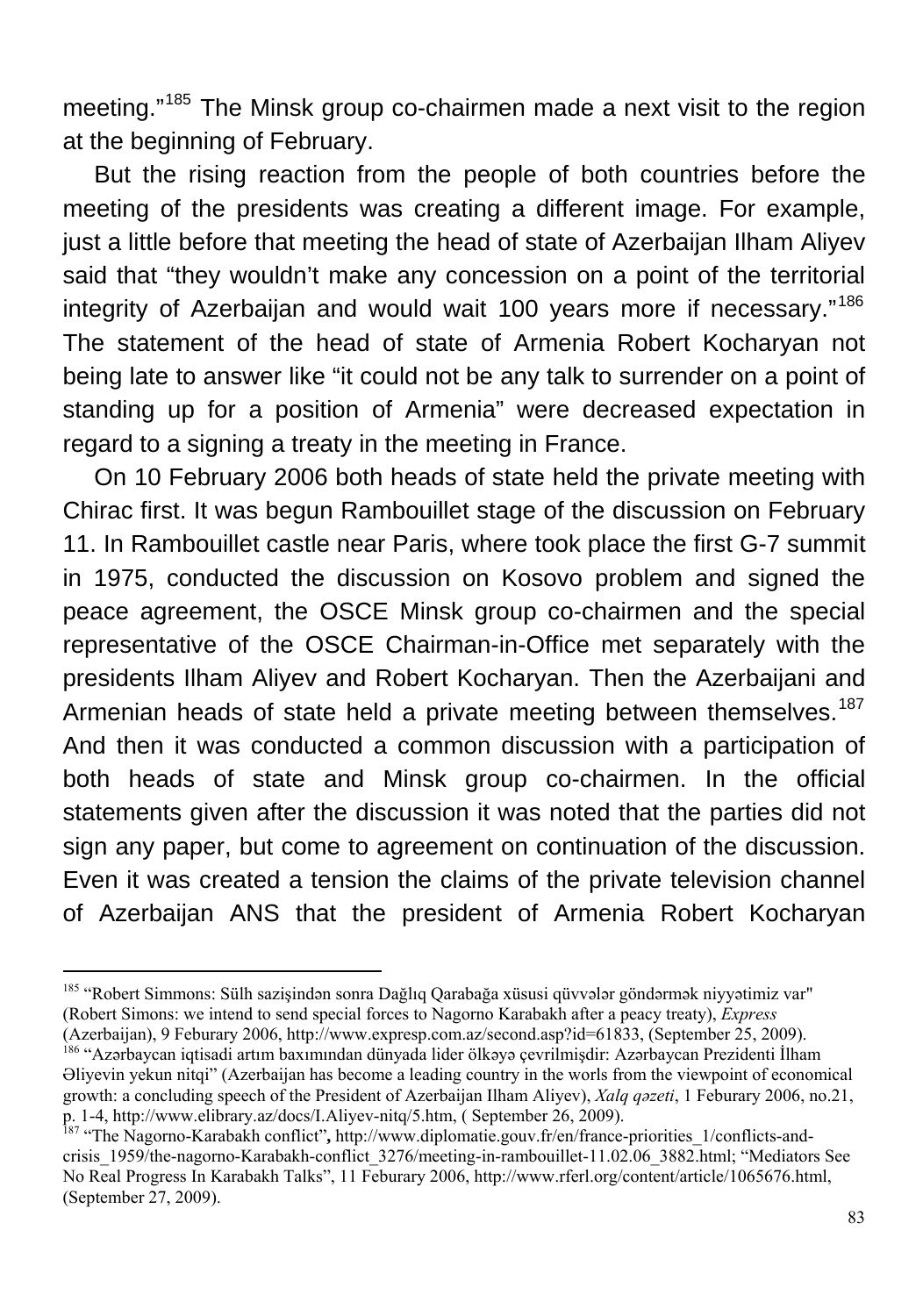bringing forward "the interesting excuse" left the discussion and returned to Armenia. But after affirming that news by the chief of the international relations department of the Presidential Administration of the Azerbaijani Republic Novruz Mammadov and saying that "Kocharyan was under compulsion to act that way because of not trusting himself"<sup>[188](#page-83-0)</sup> caused a reaction of Armenia, the Armenian officials were claiming that a text agreed by the OSCE Minsk group co-chairmen did not admit by the Azerbaijani president Ilham Aliyev. But in the following statements of both Ilham Aliyev and other officials it had been heard time and again, even in the international ceremonies, that Armenia was a party not agreed with a version proposed by the co-chairmen. Besides the negative nuances there was a point in the statements that it had been come to an agreement about conducting the discussion at a level of the ministers of foreign affairs in Washington on March 2006. After the discussion Oskanyan stated some progress in 2005 and a continuation of that process, and Mammadyarov stated an agreement on seven from discussed nine issues, and that the rest two issues were discussing yet.

The statement on inviting Kocharyan to Moscow for discussing the Karabakh problem that given in Baku by the Russian head of state Putin being on a visit in Azerbaijan on 21-22 February 2006, an invitation to Switzerland the Azerbaijani and Armenian heads of state for the next summit by the minister of foreign affairs of Switzerland Micheline Calmy-Rey visited Azerbaijan on February 23 were the interesting nuances from the viewpoint of demonstration a true course of the negotiation process. If to add to them the statement of the Minsk group co-chairman from the USA Steven Mann of "a year of 2006 would be a year of finding an answer to a question of peace or misfortune" a view is becoming more definite.

If to perform from a thesis said above like "if there wasn't a progress from Rambouillet discussion, it should rise a necessity to pause the negotiation process" and to analyze the process from the very beginning

<span id="page-83-0"></span><sup>188 &</sup>quot;Novruz Məmmədov Prezidentlərin Fransa görüşü zamanı Köçəryanın atdığı addımı pisləyib" (Novruz Mammadov has criticized a step taken by Kocharyan in the meeting of the preisdents in France),

<http://az.trend.az/print/818808.html> ; [http://www.azadliq.org/archive/news/20060214/1/1.html?id=155156,](http://www.azadliq.org/archive/news/20060214/1/1.html?id=155156) (September 27, 2009).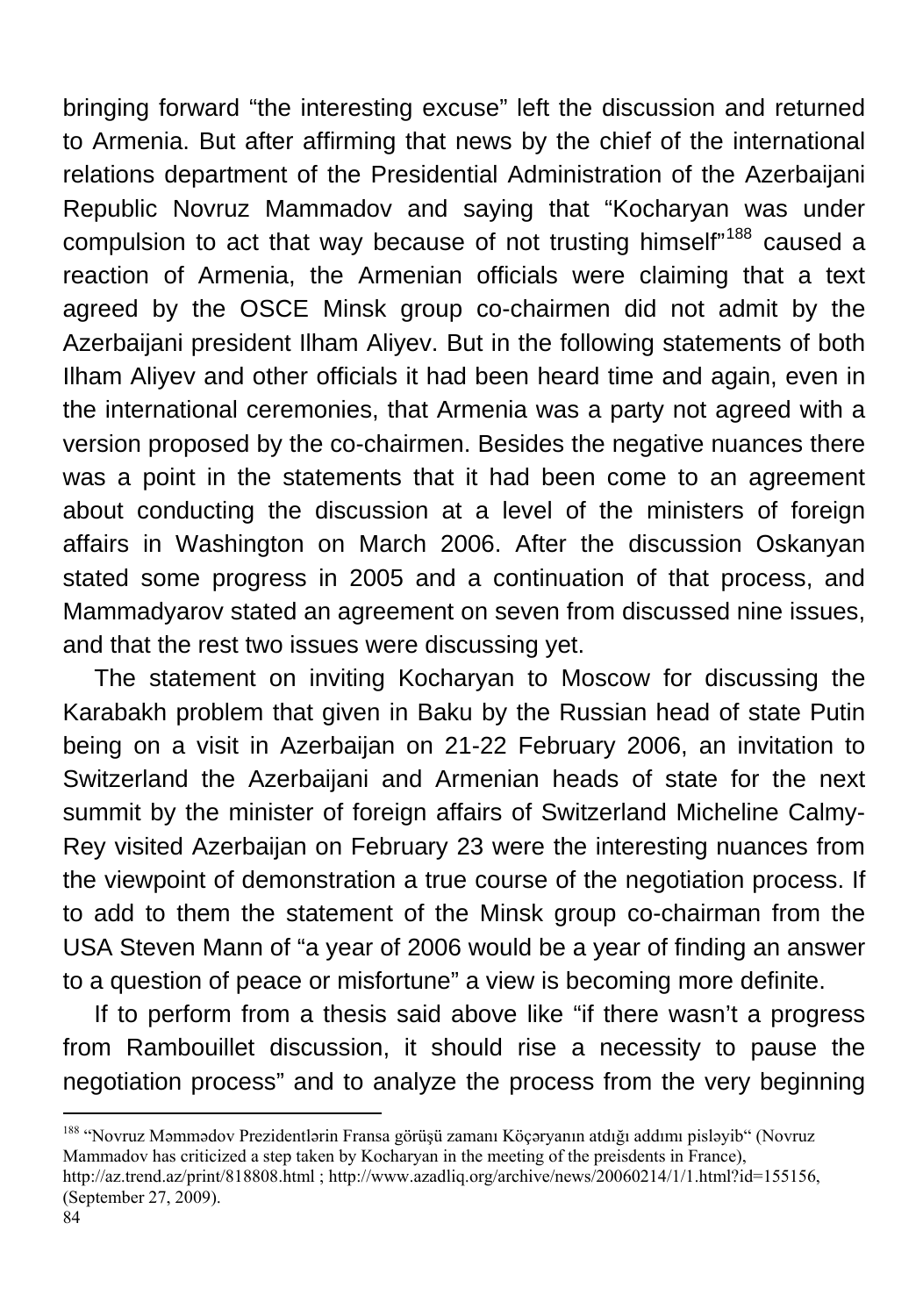up to date carefully, it is possible a probability that at least the most of the main nuances have agreed in Rambouillet discussion and even perhaps a paper reflecting some principles have signed. As the discussion between the heads of state, much of time lasted 30-40 minutes, being lasted 2 hours is also showing that the statements given after the discussion doesn't reflect reality in the main.

In the interview given to the NTV channel of Turkey on February 23, repeating over again the points stated in the council from January 31, the Azerbaijani President Ilham Aliyev notifying his continuing the "Prague process" which essence was a stage-by-stage solution characterized the main points in the proposal put forward by the co-chairmen: "It was fixed the stages in the proposed paper. First and foremost the all territories beyond the Nagorniy Karabakh had to be liberated and the Armenian occupation forces had to be withdrawn. After that a security of Armenians living in the Nagorniy Karabakh and a returning back of Azerbaijanis to the occupied territories had to be guaranteed. A station of the peace-making forces had been discussed. The Azerbaijani and Armenian leaders would carry negotiations on determination of a status of the Nagorniy Karabakh in future prospect. At the same time, the people living in the Nagorniy Karabakh and lived on those territories until the conflict  $-$  i.e. Armenians, Azerbaijanis – of course would join to that process. Because, if Armenia withdrew its armed forces from the occupied territories, thereafter Armenians living in the Nagorniy Karabakh, as well as Azerbaijanis would return there would take part in determination of a status of the Nagorniy Karabakh. In which form it would be, the time would show."[189](#page-84-0)

The next meeting between the presidents in 2006 held at the beginning of June. As the first meeting happened in Bucharest on 4-5 June 2006 remained unfinished again, and the statements on failure of the second meeting strengthened the opinion on inefficiency of the efforts on a solution of the problem.

<span id="page-84-0"></span><sup>189</sup> <http://www.elibrary.az/docs/ialiyev/2006.pdf>, p.43; "Azərbaycan Prezidenti İlham Əliyevin Türkiyənin NTV televiziyasına müsahibəsi" (An interview of Azerbaijani President Ilham Aliyev to the NTV television channel of Turkey), *Xalq qəzeti,* 24 Feburary 2006, no. 41, p.2.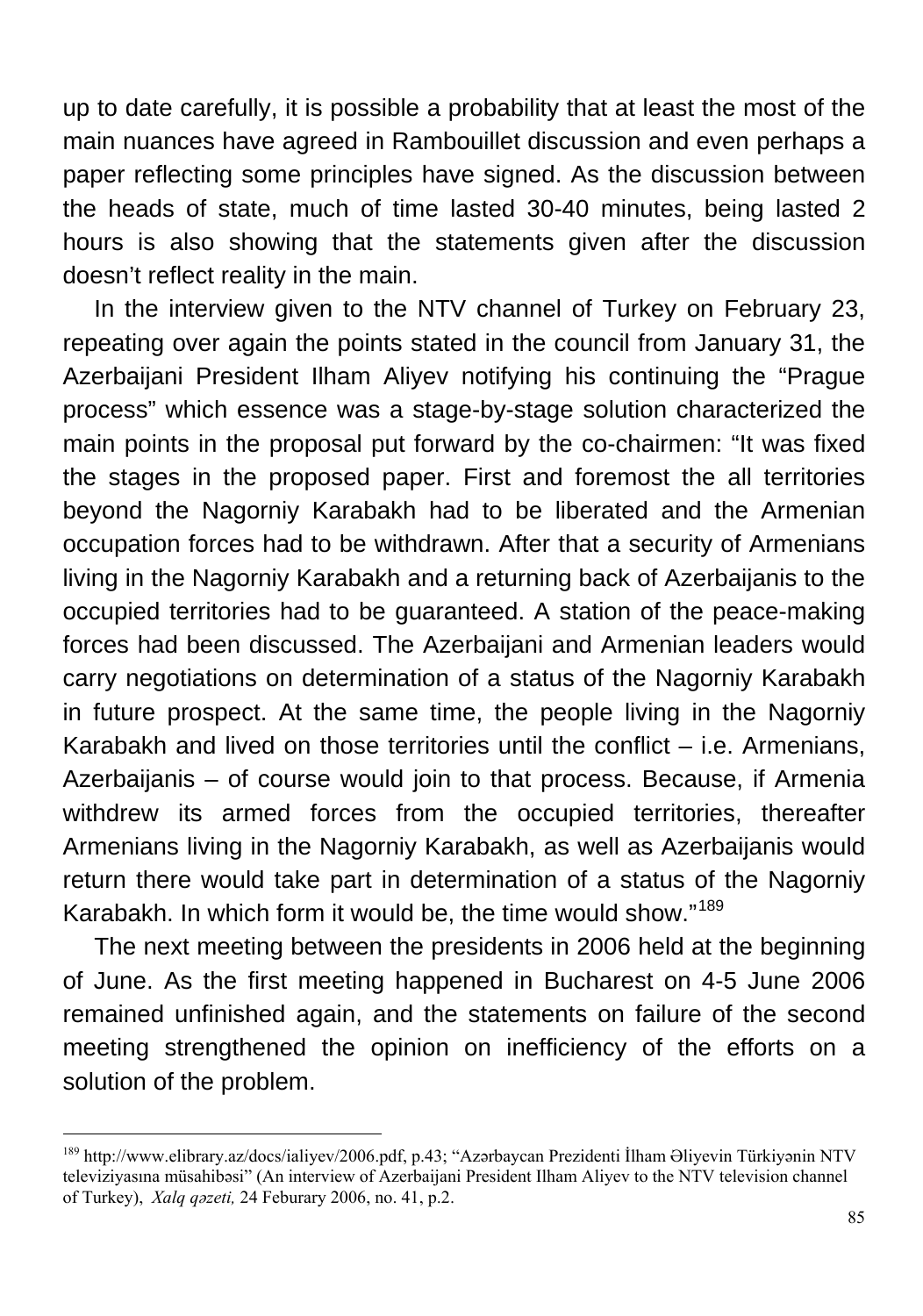The co-chairmen arranged the meeting between them in the capital of Austria Vienna on 22 June 2006, informed the OSCE Permanent Council about the negotiations carried in the direction of a solution of the Nagorniy Karabakh conflict and presented a special report.<sup>[190](#page-85-0)</sup> It was stated in the report that the co-chairmen had increased the efforts in the direction of a solution of the conflict during last 7 months and they had worked intensively to attain an agreement between both parties on the main principles of a solution of the conflict. For that purpose they had been on a visit in Baku and Yerevan three times together and a few times separately, organized the meetings of the ministers of foreign affairs twice and the summit meetings of the heads of state twice as well (first in Rambouillet on February, and second in Bucharest at the beginning of June). It was noting that for the first time since an establishment of the present cochairman institution of the OSCE Minsk group in 1997, the joint mission consisting of the ministers of foreign affairs of the co-chairman countries made a visit to the region on May. A goal of the visit was to bring to both president's notice that a year of 2006 appeared an important "possibility window" for reaching agreement on the Nagorniy Karabakh. The cochairmen notified that it was proposed the basis principles to the presidents Aliyev and Kocharyan. Bringing clarity to the matter they stated that a purpose of their approach was not a solution of all aspects of the problem at one stage. By the words of the co-chairmen it was intending to achieve as the highest progress as possible with the mentioned principles, but to carry the negotiations leaving some most difficult issues until later. In spite of that the co-chairmen stated that they had reached a top point of their activities on a work of determination, expression and summation those principles because the presidents couldn't come to agreement. They said that if the parties couldn't come to understanding on the principles put forward, then it should be tried together for a purpose of achieving an alternative agreement that would satisfy them. The co-chairmen were noticing that they felt no necessity for a continuation of the intensive

<span id="page-85-0"></span><sup>190</sup> [http://mfa.gov.az/khojaly/index.php?option=com\\_content&task=view&id=20&Itemid=33](http://mfa.gov.az/khojaly/index.php?option=com_content&task=view&id=20&Itemid=33), (September 26, 2009).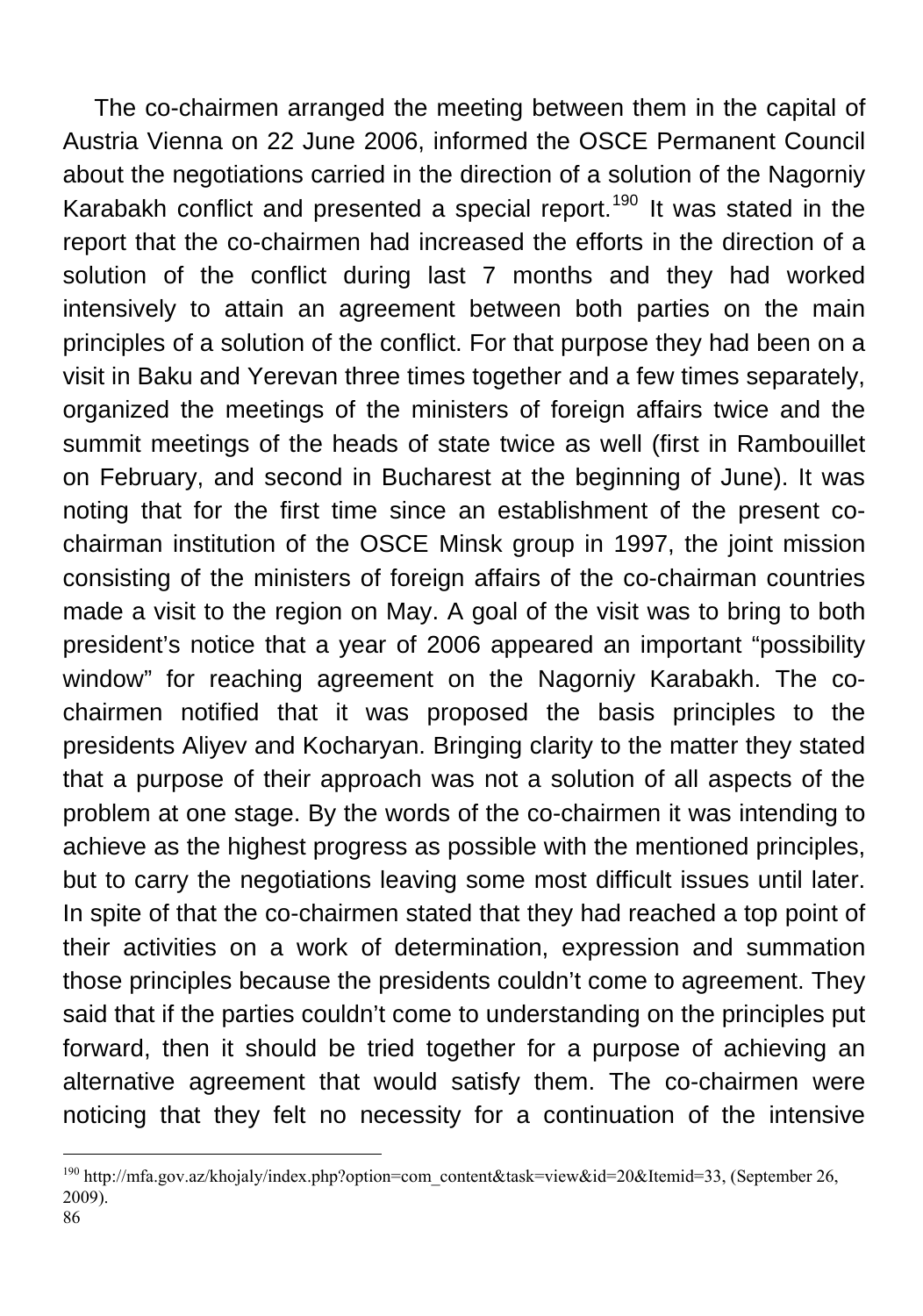"shuttle diplomacy" and for the new meetings of the presidents at the present stage. It meant that the negotiation process would get slower and it would appear an opportunity for the parties "to think".

And another interesting point was an interview of Matthew Bryza given that day. The statement given to the Radio Liberty (RFE/RL) on 22 June 2006 a deputy of the assistant on Europe and Asia affairs of the US Minister of foreign affairs (Secretary of State) and a new co-chairman of the OSCE Minsk group from the USA Matthew Bryza was showing that the negotiations carried for a solution of the Karabakh problem passed into the new stage.<sup>[191](#page-86-0)</sup> The interview of Bryza created a serious resonance at the conflict parties (both at official and unofficial levels). One day later after that interview, in his speech in the ceremony dedicated to the  $6<sup>th</sup>$ graduation of Azerbaijani Higher Military School the Azerbaijani president Ilham Aliyev notified that Azerbaijan approached hopelessly to the process concerning a solution of the conflict and might make some changes in its policy.<sup>[192](#page-86-1)</sup> In the statement spread on June 26 by the Armenian Ministry of Foreign Affairs it was claimed that the Armenian and Azerbaijani presidents "had come to agreement on an issue of conducting a referendum for determination a future status of Karabakh." It was noted in the statement that "an issue the presidents hadn't agree was connected with an elimination sequence of the results of the military conflict."<sup>[193](#page-86-2)</sup> At the same day blaming on the co-chairmen for giving the statements throwing light upon one side of the problem in the interview given to the Regnum agency of Russia a spokesman of the Armenian president Victor Soghomonyan stated that Armenia "might notify all the papers discussed

<span id="page-86-0"></span><sup>&</sup>lt;sup>191</sup> "ATƏT-in amerikalı yeni həmsədri çərçivə sazişinin detallarının açıqlayır" (A new co-chairman of the OSCE from the US is explaning the details of the frame agreement),

<span id="page-86-1"></span><http://www.azadliq.org/content/article/162121.html> , (September 26, 2009).<br><sup>[192](http://www.azadliq.org/content/article/162121.html)</sup> "Qurucusu ümummilli lider Heydər Əliyev olan Azərbaycan Ordusu qarşıda duran bütün vəzifələri həll etməyə qadirdir" (The Azerbaijani Army, which founder is a national leader Heydar Aliyev, is ready to accomplish every expected tasks), [http://www.azerbaijan-newp.az/index.php?Lng=aze&year=2006&Pid=4132,](http://www.azerbaijan-news.az/index.php?Lng=aze&year=2006&Pid=4132) ( September 26, 2009).

<span id="page-86-2"></span><sup>&</sup>lt;sup>193 "</sup>Ministry Statement on OSCE Minsk Group co-Chairs Statement at the Permanent Council 26 June 2006", [http://www.armeniaforeignministry.com/pr\\_06/060626\\_statement\\_nkr.html](http://www.armeniaforeignministry.com/pr_06/060626_statement_nkr.html), (September 26, 2009).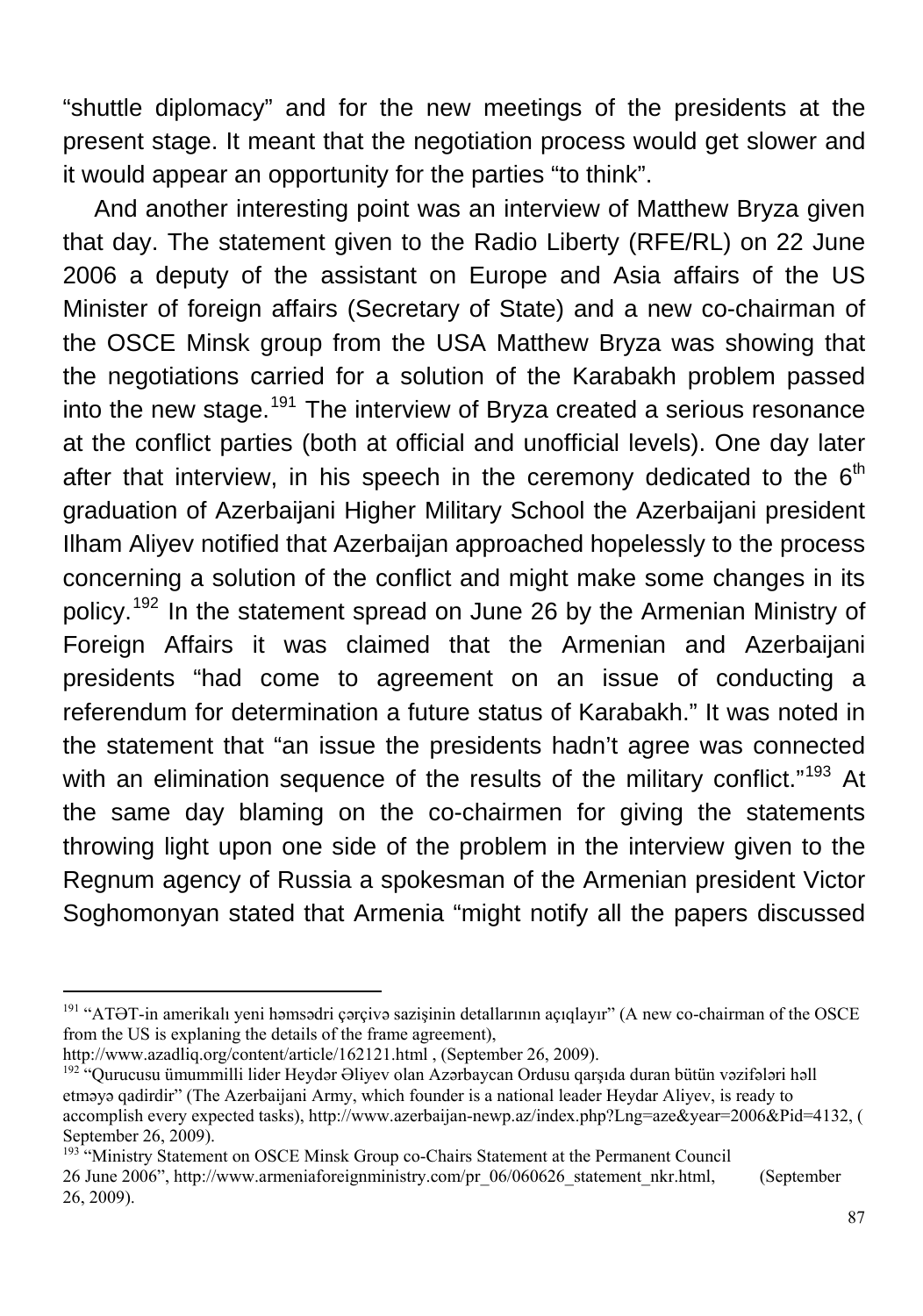within last eight years in the negotiations, as well as in Key West, Bucharest."[194](#page-87-0)

The Azerbaijani Ministry of Foreign Affairs spread a return statement in connection with the statement of the Armenian Ministry of Foreign Affairs on June 27. [195](#page-87-1) It was said in the statement: "The statement of the Armenian Ministry of Foreign Affairs from 26 June 2006 was one more evidence that unfortunately the Armenian party was keeping an unconstructive position in a regulation process of the conflict. The OSCE Minsk group co-chairmen, in particular a co-chairman from the USA Matthew Bryza shown just a general view of the different principles which were inseparable part of the general context of the proposed paper of stage-by-stage regulation by a peace way discussed now. It paved the way for misunderstanding or confusing of the ideas, as well for the speculation attempts expressed in the statement of the Armenian Ministry of Foreign Affairs."

A paper stated by Bryza on June 22, and then put forward in some details by common signature of the OSCE Minsk group co-chairmen on 3 July 2006 were intending a withdrawal of the Armenian army from the territories kept under occupation beyond the Nagorniy Garbagh Autonomous Region (NGAR), remaining under control of Armenians Lachin and Kalbajar districts of Azerbaijan beyond the former NGAR, clearing the mines, returning back of the refugees, conducting a referendum provided to definite a date later and a determination of a status of the self-constituted organization ("Nagorniy Karabakh") established on the territories kept under occupation of Armenia. The cochairmen stated that both parties had admitted the advanced plan in principle and it was persisting misunderstanding just on some nuances.

<span id="page-87-0"></span><sup>194 &</sup>quot;Ermənistan son səkkiz ildə danışıqlarda müzakirə olunmuş bütün sənədləri açıqlaya bilər" (Armenia can announce all papers discussed in the negotiations during last eight years),

<span id="page-87-1"></span>

<http://www.azadliq.org/content/article/162516.html> , ( September 26, 2009).<br><sup>[195](http://www.azadliq.org/content/article/162516.html)</sup> "Azərbaycan Respublikası Xarici İslər Nazirliyinin Bəyanatı" (A statement of the Ministry of Foreign Affairs of the Azerbaijani Republic), [http://mfa.gov.az/index.php?option=com\\_content&task=view&id=274&Itemid=1,](http://mfa.gov.az/index.php?option=com_content&task=view&id=274&Itemid=1) (September 26, 2009).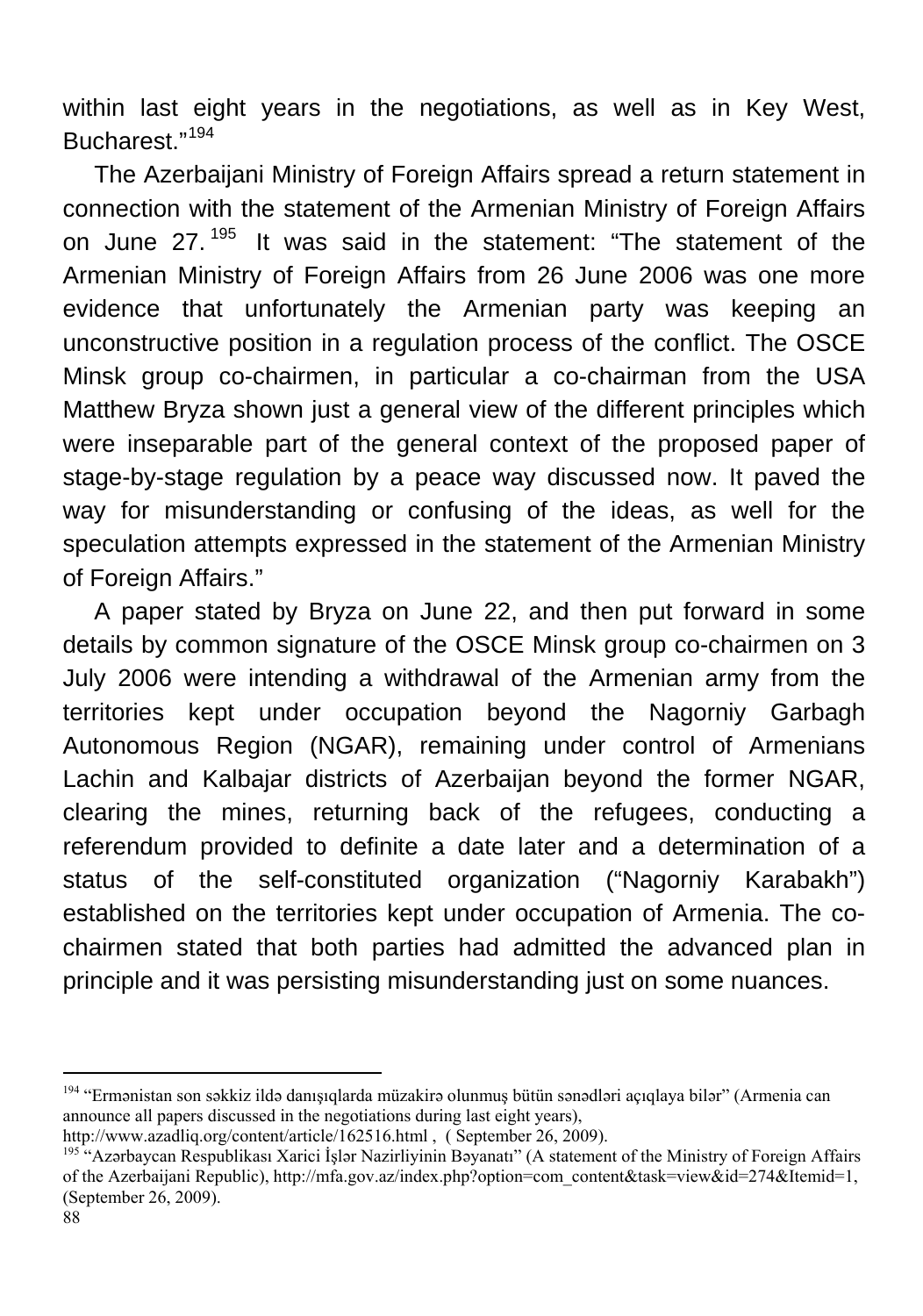Matthew Bryza gave an interview "created a sensation" a week later on June 29 to the Radio Liberty (RFE/RL) again and said that "Azerbaijan had to give anything in return for a withdrawal of the Armenian Armed Forces from the occupied territories." A head of the Press and Information Department of the Ministry of Foreign Affairs of Azerbaijan Tahir Taghizade stated in his statements on June 30 that "an official Baku had already made the greatest concession which could make to Armenia for a withdrawal its forces from the occupied territories of Azerbaijan. It was the greatest concession that Azerbaijan had stayed faithful to a peace process till now, although according to the international law it had a right to provide the territorial integrity by other way." [196](#page-88-0)

The negotiations between the parties activated again towards the end of the year. It had been conducted the discussion between the Azerbaijani Minister of Foreign Affairs Elmar Mammadyarov and the Armenian Minister of Foreign Affairs Vardan Oskanyan in three rounds (Moscow, Paris and Brussels) on the months of October-November. In the negotiations taken place in Brussels on 14 November 2006 it was discussed providing security of an organization planned to be established within Azerbaijan, liberation of the regions kept under occupation of Armenia beyond the administrative borders of the former NGAR and a question of status of Lachin and Kalbajar.

It had taken place the visits to Armenia and Azerbaijan of the OSCE Minsk group co-chairmen and the special representative of the OSCE Chairman-in-Office on 21-22 November 2006. The negotiators held a meeting with the ministers of the foreign affairs and with the heads of states in Armenia on November 21 and in Azerbaijan on November 22. In that visit it was reached a certain agreement on arranging a meeting between Ilham Aliyev and Robert Kocharyan in the summit meeting of the CIS heads of state in Minsk on November 28. That decision was explained as a sign of a possible progress in the process. Because, though that subject was on the agenda since a time ago, Ilahm Aliyev said that "they

<span id="page-88-0"></span><sup>196 &</sup>quot;Bakı edə biləcəyi ən böyük güzəşti artıq edib" (Baku has already made the greatest allowance it migth to do),<http://www.azadliq.org/content/article/162893.html>, (September 26, 2009).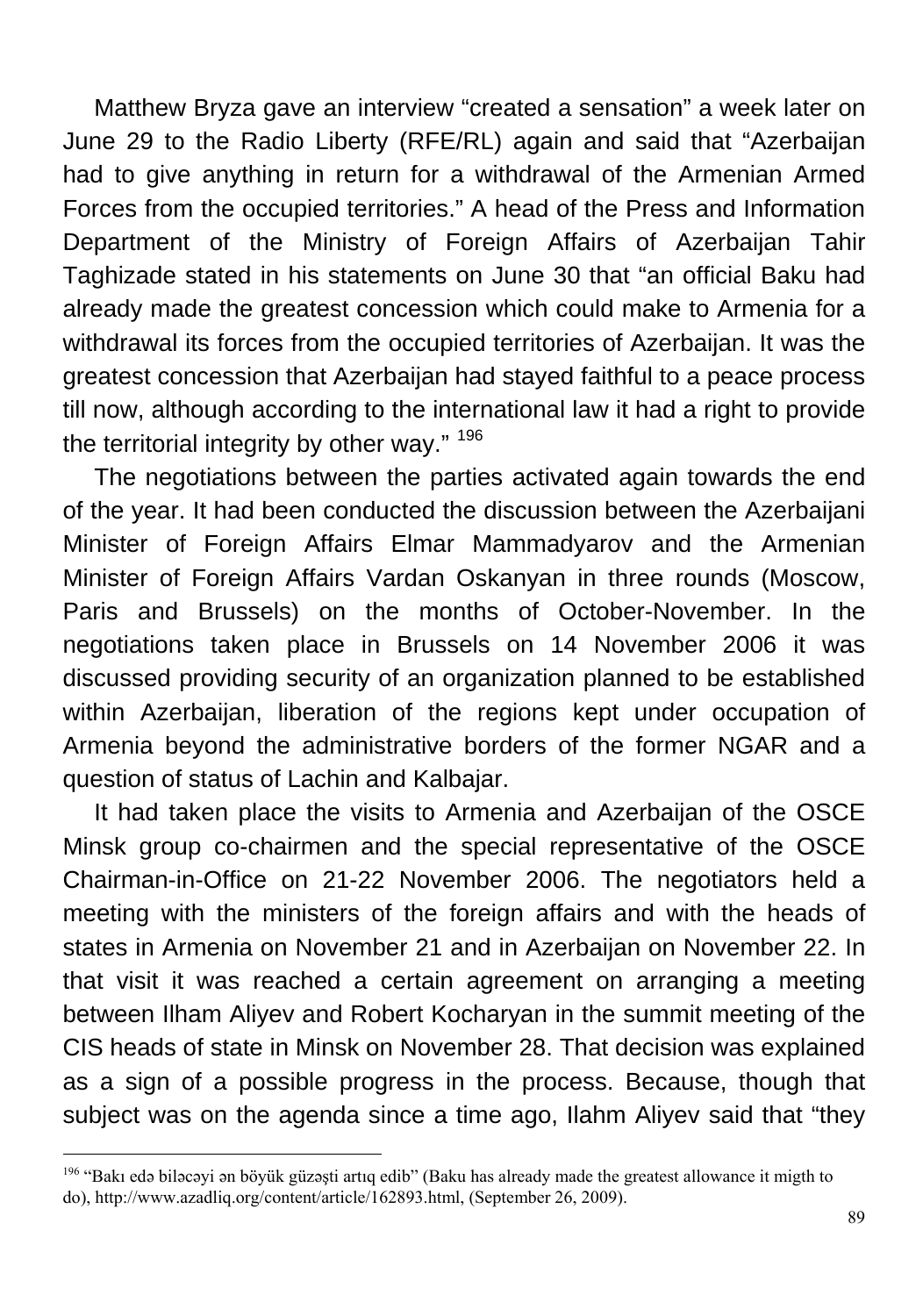would meet just if there was a true necessity, not would come together only for conducting a meeting." It is no coincidence that it was taken place the meeting between Ilham Aliyev and Robert Kocharyan in the housing of the embassy of the Russian Federation in Belarus on November 28.<sup>[197](#page-89-0)</sup> In the meeting conducted in large content it was taken part the Azerbaijani and Armenian ministers of foreign affairs Elmar Mammadyarov and Vardan Oskanyan, as well as the Russian minister of foreign affairs Sergey Lavrov, the actual chairman of the OSCE Karel de Gucht, his personal representative Anjey Kaspshik, and the co-chairman from Russia Yuri Merzlyakov too. Then the heads of state continued the meeting in private. In the interview given to the Azerbaijani Television on board the plane coming to Baku after the summit meeting finished Ilham Aliyev drew attention to the positive points in regard to the process more:  $198$  "There had been the certain stages and I could say that we were reaching a last stage of the negotiations. Because, you know that in the negotiations carried at a period of nearly three years, one can say it was discussed all the questions, the position of the parties had formed completely. Now we were at a stage where the future of the negotiations depended on our steps. In that context I appraised the results of the meeting as normal on the whole. As you know, the Minsk group co-chairmen had been to Baku and Yerevan recently. The Azerbaijani party answered affirmatively to their proposal, namely to conducting the meeting. And concerning to the meeting itself, the negotiations carried constructively on the whole, the questions at issue was discussed. It could be said that they were in a focus of attention, because, we had achieved a solution of some questions during a last period, the issues not being agreed before had already been agreed. Nevertheless there were such fundamental issues that it was still

<span id="page-89-0"></span><sup>&</sup>lt;sup>197</sup> "Azərbaycan Prezidenti İlham Əliyevin və Ermə[nistan Prezidenti Robert Koçaryanın görü](http://www.xalqqazeti.com/index.php?lngs=aze&cats=5&ids=6475)şü" (A meeting of the Azerbaijani President Ilham Aliyev and the Armenian President Robert Kocharyan), *Xalq qəzeti*, 29 November 2006.

<span id="page-89-1"></span><sup>&</sup>lt;sup>198</sup> "Biz danışıqların son mərhələsinə yaxınlaşırıq." (We are reaching the last stage of the negotiations), <http://www.azadliq.org/content/article/316326.html>, (September 26, 2009). "Azərbaycan Prezidenti İlham Əliyevin Azərbaycan Televiziyasına müsahibəsi" (An interview of the Azerbaijani President Ilham Aliyev to the Azerbaijani Television), [http://www.xalqqazeti.com/public/print.php?lngs=aze&ids=6505,](http://www.xalqqazeti.com/public/print.php?lngs=aze&ids=6505) (September 26, 2009).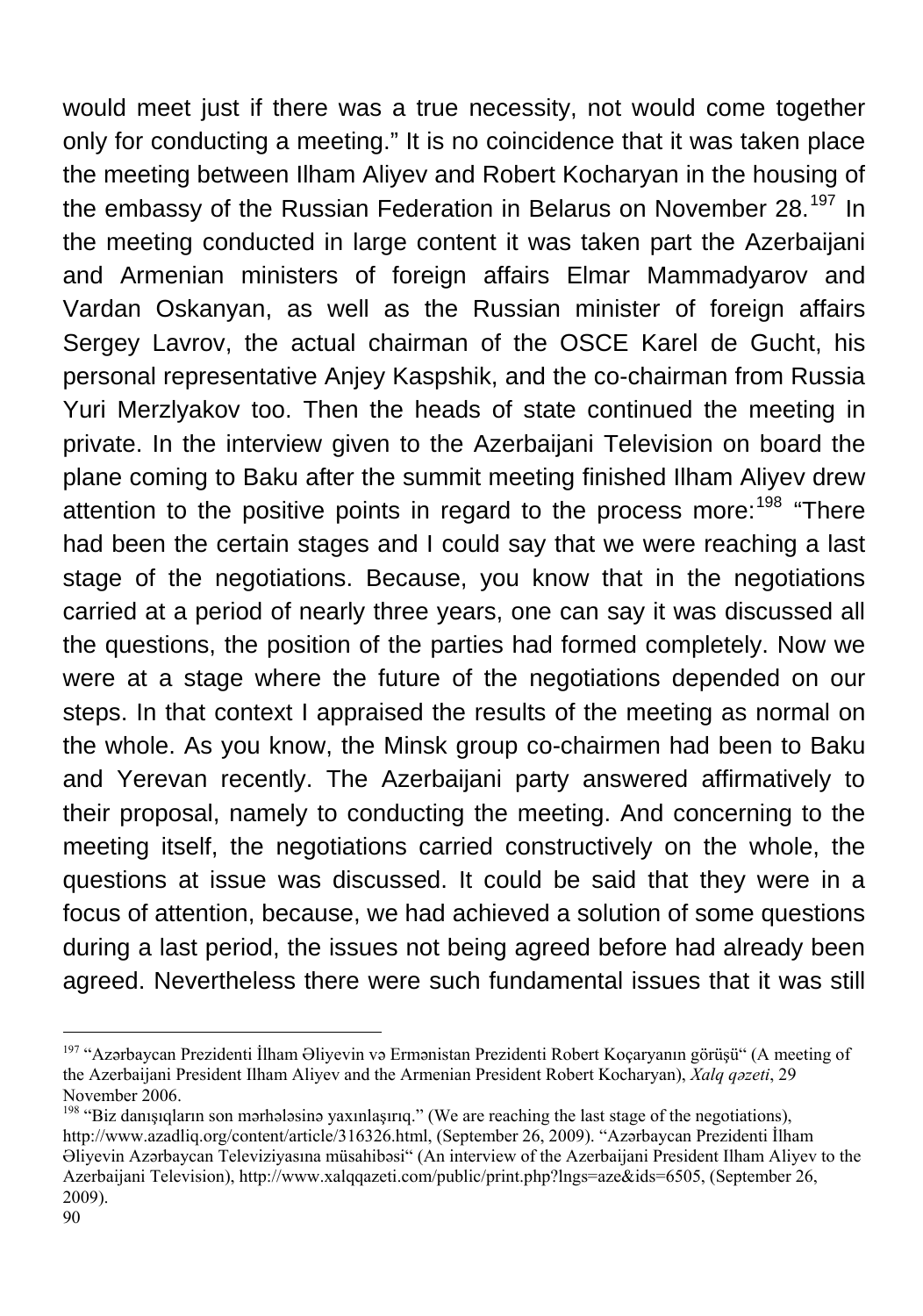a divergence of opinion around them. Two presidents had talk namely around those questions."

In the appointment with the French ambassador in Armenia Serge Smessow on November 21 the chairman of the Armenian Parliament Tigran Torosyan notified that they wasn't agree with the criticism on the Armenian party being pessimist, that "they were realist, not pessimist" and that they didn't believe in a solution being near.<sup>[199](#page-90-0)</sup> Estimating the last discussion before the meeting of the presidents the Russian mass-media claimed an increase of pressure of the Minsk group co-chairmen on the Azerbaijani and Armenian officials recently. Besides having sometimes an interesting nuance, the statements given after the last meetings had begun mainly to acquire a character of repeat of the previous ones on a wide degree. The Minsk group co-chairmen from Russia and France were on a visit in Irevan and Baku on November  $21-22$ <sup>[200](#page-90-1)</sup> The negotiators conducted the meetings with the ministers of foreign affairs and with the heads of state in Armenia on November 21 and in Azerbaijan on November  $22^{201}$  $22^{201}$  $22^{201}$ . In reply to the criticism on slow course of the process the French co-chairman comparing a peace process with a wall claimed that they "had laid a brick by every meeting." $202$  But it is evident that even a number of the laid bricks are not important for a wall with a doubtful firmness degree of the foundation. The co-chairmen had also emphasized often the thesis that "the years of 2007 and 2008 were the election years in Armenia and Azerbaijan and therefore it would affect negatively on a solution process." According to Merzlyakov "for that reason a year of 2006 should be at least a year of certainly agreement of the main principles of a

<span id="page-90-0"></span><sup>&</sup>lt;sup>199</sup> "Ambassador of the French Republic at National Assembly",

<http://parliament.am/chairman.php?id=meetings&NewsID=2130&month=11&year=2006&lang=eng>(September 17, 2009).

<span id="page-90-1"></span><sup>&</sup>lt;sup>2004</sup>Vartan Oskanian received the OSCE Minsk Group Co-Chairs",

<span id="page-90-2"></span><http://www.armradio.am/news/?part=off&id=7720>, (September 26, 2009).<br><sup>[201](http://www.armradio.am/news/?part=off&id=7720)</sup> "ATƏT-in Minsk qrupunun Rusiyalı və Fransalı həmsədrləri birgə bəyanatla çixis ediblər" (The co-chairmen of the OSCE Minsk group from Russia and France have appealed with a joint statement), 23 November 2006, [http://www.mediaforum.az/articlep.php?article\\_id=20061123054035135&lang=az&page=00,](http://www.mediaforum.az/articles.php?article_id=20061123054035135&lang=az&page=00) (September 26, 2009).

<span id="page-90-3"></span><sup>202 &</sup>quot;Həmsədrlərin ikisi Bakıya gəldi" (Two of the co-chairmen have come to Baku), *[Yeni](http://www.musavat.com/site/shownews.php?news_id=7613&arxiv=yes) Müsavat***,** 23 November 2006.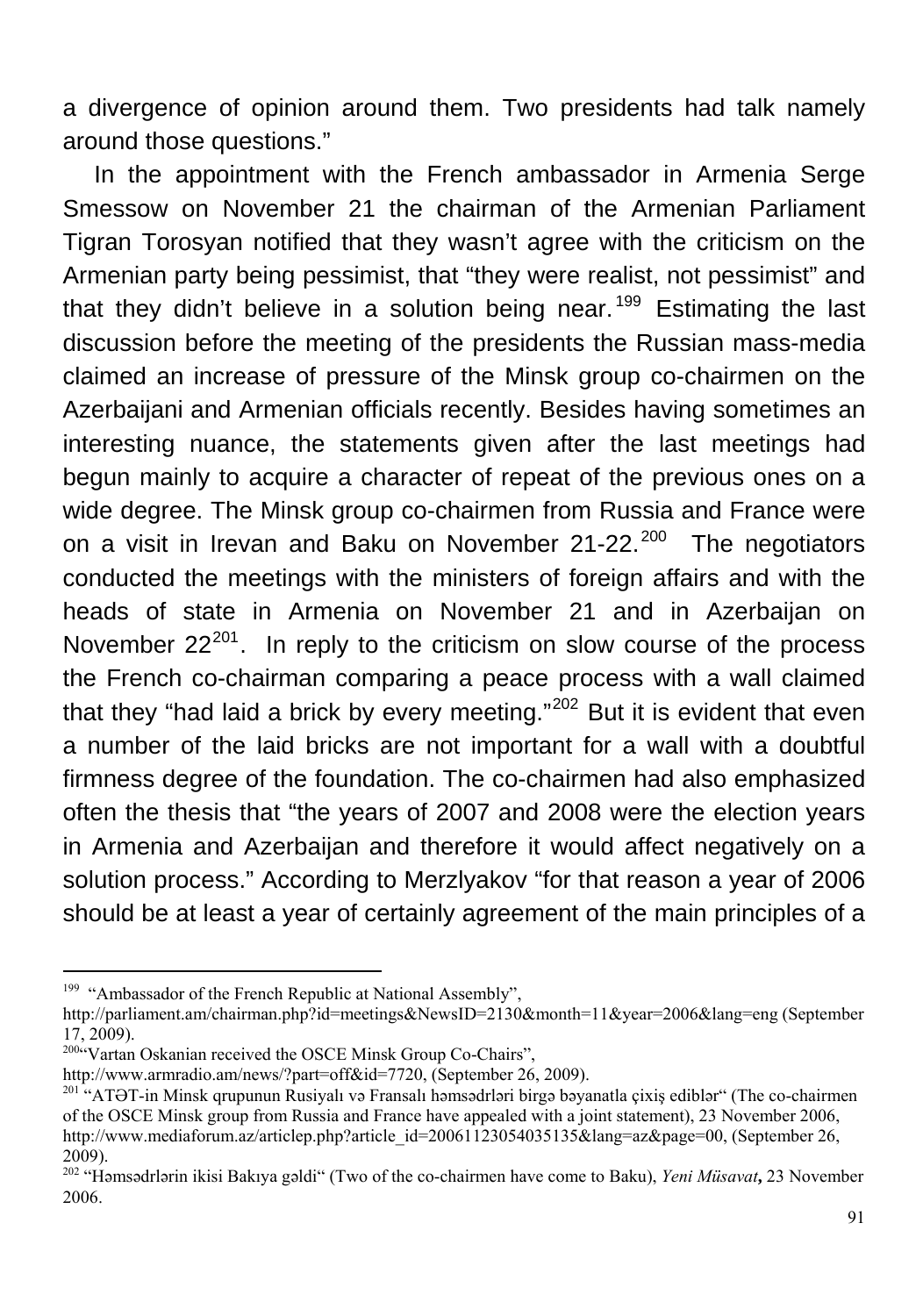peace process by all means, otherwise an important chance would be lost disastrously."

The beginning of 2007 also started with a continuation of the negotiation process. The Azerbaijani Minister of Foreign Affairs Elmar Mammadyarov and the Armenian Minister of Foreign Affairs Vardan Oskanyan held a meeting in Moscow with the OSCE Minsk group cochairmen on January 22, and between themselves on January 23. Then making a visit to the region the co-chairmen met with the both countries' presidents Ilham Aliyev and Robert Kochatyan and Arkady Ghukasyan claimed representing a self-constituted regime on the territories under the Armenian occupation. After finishing of the meetings the co-chairmen giving the joint statement on January 29 emphasized that a responsibility in connection with the negotiations was on the Armenian and Azerbaijani presidents: "in a matter of the Nagorniy Karabakh conflict being continuous and finding a peace solution, a responsibility was on the Armenian and Azerbaijani presidents and the Minsk group co-chairmen would support them on it. The presidents were protecting active their national interest, nevertheless were doing it in a way of affording an opportunity for a continuation of the peace process."<sup>[203](#page-91-0)</sup>

After making a visit to the all three countries of South Caucasus the chairman of the OSCE Parliamentary Assembly and the special speaker of the organization on the Karabakh problem Goran Lenmarker in the interview given to the Radio Liberty claimed that a year of 2007 might be a solution year of the Karabakh conflict and emphasized a necessity of a continuation the negotiations within the framework of the Minsk group.<sup>[204](#page-91-1)</sup> It was arranged the meeting between the Azerbaijani and Armenian ministers of foreign affairs in Geneva on 14 March 2007, in Belgrade on 18 April (the OSCE Minsk group co-chairmen, a personal representative of the OSCE chairman Anjey Kasprshik were participated in the meetings too). The statements given after the meeting in Geneva were not a

<span id="page-91-0"></span><sup>&</sup>lt;sup>203</sup> "Həmsədrlər məsuliyyəti prezidentlərin üzərinə qoyur" (The co-chairmen are putting the responsibility on the presidents),<http://www.azadliq.org/content/article/374922.html>(September 17, 2009). 204 "Qoran Lenmarker: «2007-ci il Qarabağ münaqişəsinin həll ili ola bilər»" (A year of 2007 might be a year of

<span id="page-91-1"></span>solution of Karabakh conflict),<http://www.azadliq.org/content/article/377003.html>(September 17, 2009).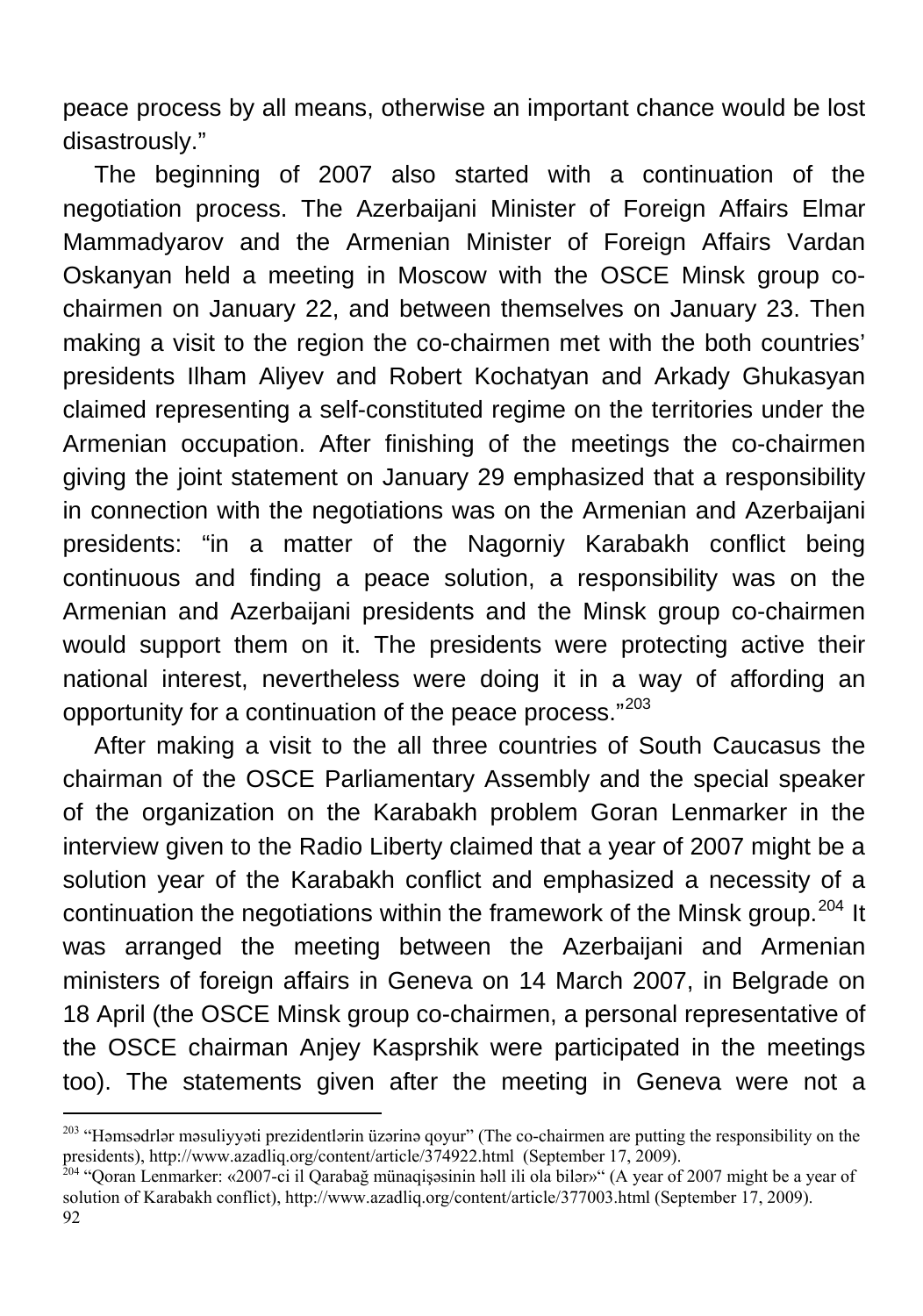positive type and it was noting an absence of a special reason for a meeting of the presidents. In the statement given after the meeting in Belgrade it was stated that the co-chairmen presented the new proposals on two main principles creating divergence of opinion between Azerbaijan and Armenia in regard to a solution of the Karabakh problem (to mention that in a speech in the UN General Assembly in 2006 Elmar Mammadyarov notified an existence of two principles the parties hadn't agreed: a status of "Nagorniy Karabakh" and a withdrawal of the Armenian army from the occupied Azerbaijani territories).

One of the interesting events happened at that stage was a fact that it was given place to the statements on keeping the Azerbaijani territories under occupation by Armenia in a part concerning Karabakh problem in the special report of the US Department of State spread in regard to a situation of human right in 2006.<sup>[205](#page-92-0)</sup> The statement of "Armenia occupied the Nagorniy Karabakh and seven districts of Azerbaijan" written in a primary variant of the paper treating of the Karabakh conflict, after the protest of Armenia and the Armenian lobby it was changed as "the Armenian armed forces were keeping under occupation a great part of the Azerbaijani territories adjoining the Nagorniy Karabakh." Spreading the statement in connection with that on April 22 the Azerbaijani ministry of foreign affairs stated about a postponement of the Azerbaijani delegation's visit to Washington for bilateral security consultation on April 23-24. The US ministry of foreign affairs (Department of State) restored the previous state making a change in the corresponding part of the report on April 26, so a short-time tension in the Azerbaijani-USA relations was removed too. The restoration was met with a protest of Armenia that time.

And the co-chairman from the USA Matthew Bryza stated next time "the main principles of the peace negotiations" (the secret points by some people) on April 24. $206$  Notifying being just about to agree already on the

<span id="page-92-1"></span><span id="page-92-0"></span><sup>&</sup>lt;sup>205</sup> <http://www.state.gov/g/drl/rls/hrrpt/2006/78799.htm>(September 27, 2009).<br><sup>206</sup> [X](http://www.state.gov/g/drl/rls/hrrpt/2006/78799.htm)ədicə İsmayılova, "Mətyu Brayza: Mən vicdanlı siyasətçiyəm" (Matthew Brize: I am a honest politician), 24 Aprİl 2007, [http://www.voanewp.com/azerbaijani/archive/2007-04/2007-04-24-](http://www.voanews.com/azerbaijani/archive/2007-04/2007-04-24-voa14.cfm?CFID=308495052&CFTOKEN=56098720&jsessionid=84304e2765947933b66b59554d211d2e195e)

[voa14.cfm?CFID=308495052&CFTOKEN=56098720&jsessionid=84304e2765947933b66b59554d211d2e195e](http://www.voanews.com/azerbaijani/archive/2007-04/2007-04-24-voa14.cfm?CFID=308495052&CFTOKEN=56098720&jsessionid=84304e2765947933b66b59554d211d2e195e) (September 28, 2009).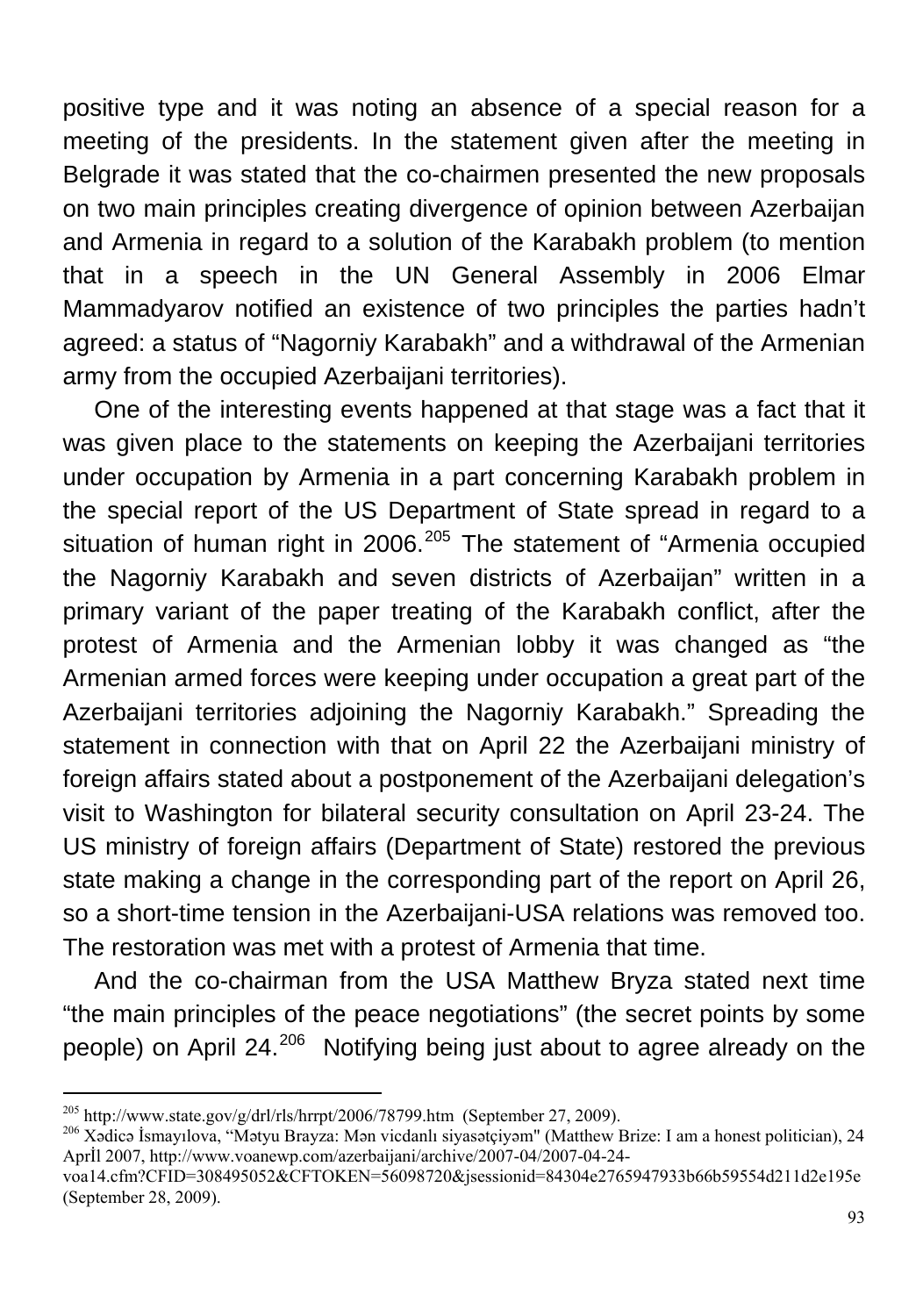main principles in the interview to a contributor of the "Voice of America" radio Khadija Ismayilova Bryza enumerated those principles like that: "The main principles meant to return back to Azerbaijan in the near future five districts around the Nagorniy Karabakh with a condition of immediate withdrawal of the Armenian armed forces from there, to station the peacemaking forces over there and to return back the refugees. The negotiations were going on still in regard to returning Kalbajar and Lachin within which terms. But we were very close to understanding on this issue too. It was also included in the principles providing a passageway connecting the Nagorniy Karabakh with Armenia which would be used for trade and civilian purposes. And then a status of the Nagorniy Karabakh would become established by a continuation of the negotiations and conducting a general voting at some stage. The Azerbaijani party was against usage of a referendum word, because it was in contradiction with the country constitution. So we were conducting discussion on holding voting some time."

Making a visit to the region on May 2007, the co-chairmen in the pressconference conducted in regard to the results of the visit in Baku on May 25 both stated an agreement on a meeting of the presidents, and emphasized "an acceptance the Nagorniy Karabakh as a content part of Azerbaijan" and their wishes on "each of the seven districts around the Nagorniy Karabakh to be liberated."

A first meeting between the Azerbaijani and Armenian presidents in 2007 took place in St. Petersburg on June. It was arranged first a private meeting between the presidents, going to St. Petersbrg for informal meeting of the CIS countries' heads of state, in "Baltic star" hotel of "Congress palace" state complex in St. Petersburg on June 9. Then the OSCE Minsk group co-chairmen (the co-chairmen made a visit to the region at the beginning of the month again) and the ministers of foreign affairs also joined to the negotiations.<sup>[207](#page-93-0)</sup> In the statements given after the

<span id="page-93-0"></span><sup>94</sup> <sup>207</sup> "Azərbaycan Prezidenti İlham Əliyevin Sankt-Peterburqa səfəri: Azərbaycan Prezidenti İlham Əliyevin və Ermənistan Rezidenti Robert Koçaryanın görüşü" (A visit of Azerbaijani President Ilham Aliyev to Saint-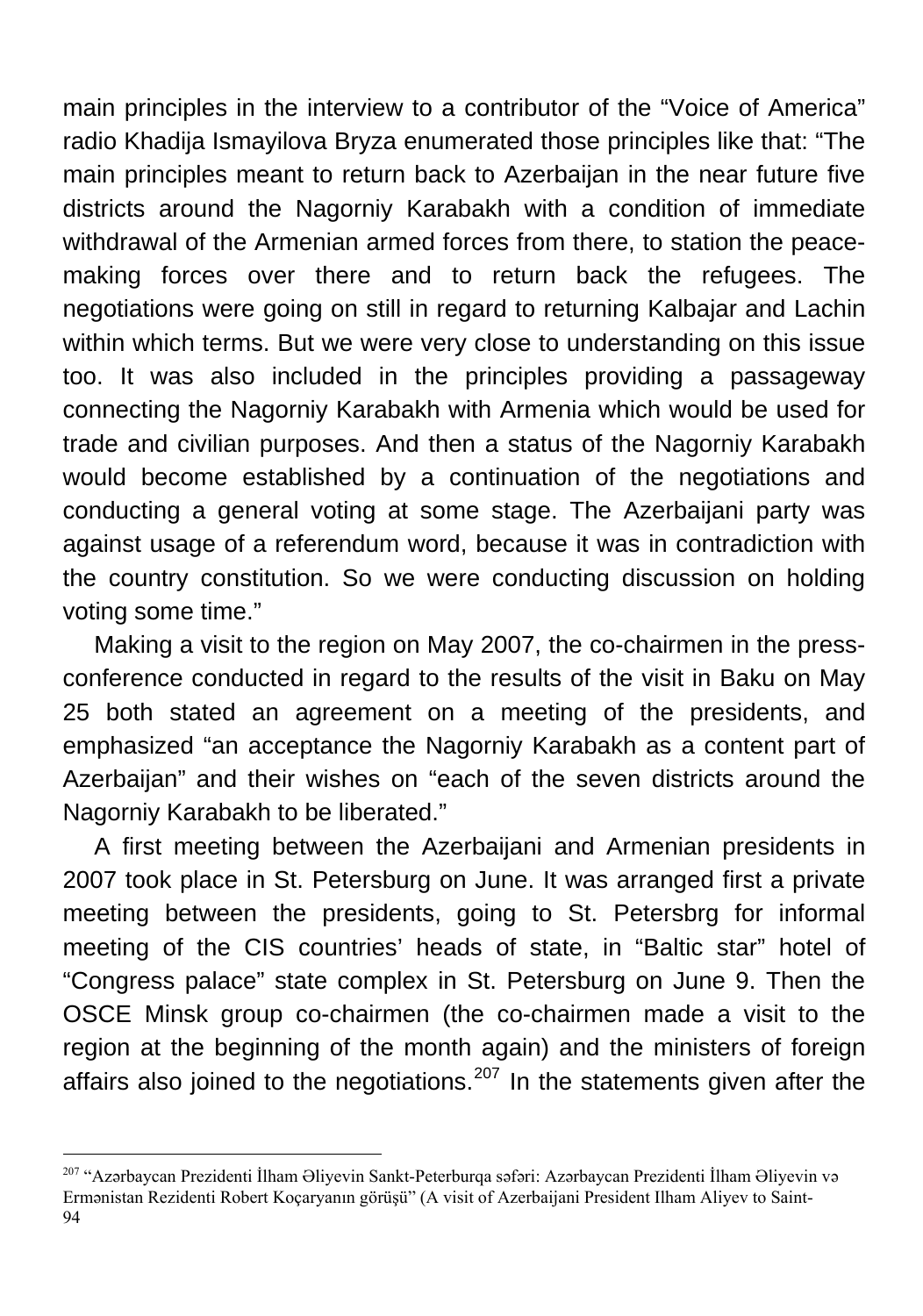meeting it was noted a continuing of divergence of opinion and absence of progress.

A few days later after the meeting of the presidents it was appeared a next newness in regard to a solution of the problem. According to the spread information "a group of the Armenian and Azerbaijani intelligentsia" made the joint visits to Khankandi, Yerevan and Baku. Tough who made the visit and the Azerbaijani officials claimed that the visit "had for an object to intensify trust between two nations", the visit was met with a serious protest in particular in the Azerbaijani social opinion. Besides that minority of the people emphasizing an importance of the visit, the most of the mass-media, the different NGO and experts criticized the visit strongly; a press-conference held in connection with the results of the visit also stayed in memory with a scandal. Because all three people carrying out the visit from the Azerbaijani party had an official rank (an Azerbaijani ambassador in Russia Polad Bulbuloghlu, a chancellor of the Baku-Slavonic University Kamal Abdulla and a president of the Music Academy Farhad Badalbayli) and they "got a reception" of Arkadi Ghukasyan, claimed representing a self-constituted body on the Azerbaijani territories occupied by Armenia. It was a policy somewhat a different from the position of Azerbaijan till that moment. The officials, not considering positively a carrying out a popular diplomacy till that time, now made themselves a visit to the occupied territories and took part in "an official reception" in "the official work rooms" of them who were trying "to legalize" that occupation. To note that the delegation "consisted of the intelligentsia" was received by the Armenian and Azerbaijani presidents too.

After the meeting held between the presidents in St. Petersburg on 13 July 2007, the Minsk group co-chairmen spread the statement estimating a situation appeared in a solution process of the conflict. The co-chairmen stated that during the presidents' meeting mainly it was discussed a limit number of obstacles in connection with an agreement on "the main principles" of a solution of the conflict by peace way and the parties

1

Petersburg: a meeting of Azerbaijani President Ilham Aliyev and Armenian President Robert Kocharyan), *Xalq qəzeti*, 10 June 2007.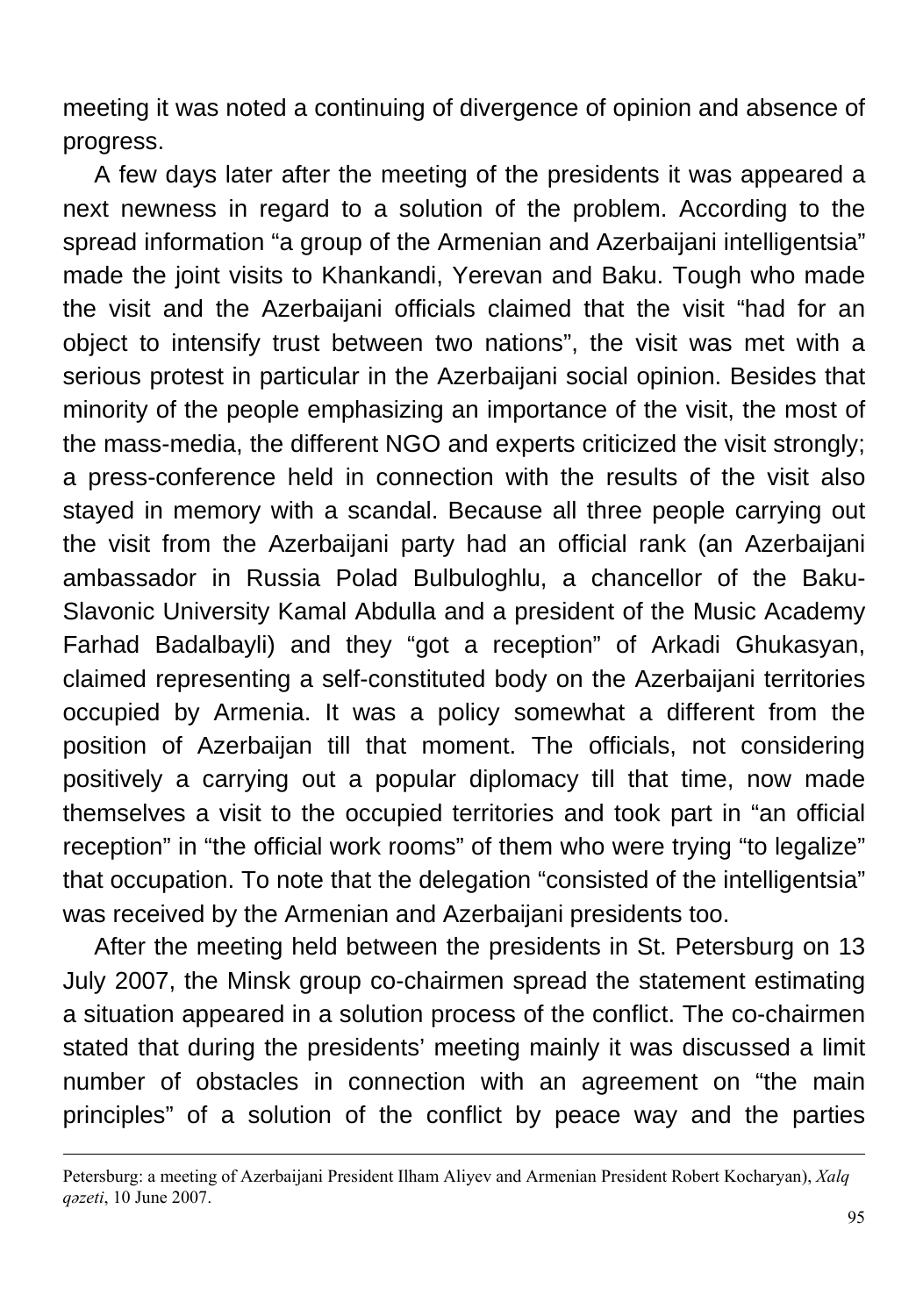couldn't come to understanding over the difference of position. Dealing in their statement with a joint visit initiative of "a group of the intelligentsia" of Azerbaijan and Armenia to the Azerbaijani territories occupied by Armenia, to Iravan and Baku the co-chairmen remarked upon their approval and high appreciation of it, estimated that initiative as "a first trust-making step".

After the month of August passed comparatively calm, September stayed in memory with the meetings of the co-chairmen between themselves and with both countries' Ministers of Foreign Affairs, and then with the large visits to the region. Another nuance in connection with the problem on September was a putting the GUAM countries' problems (and the Karabakh problem within that framework) on the UN General Assembly's agenda.<sup>[208](#page-95-0)</sup> Though in the speech in the UN the Armenian minister of foreign affairs Vardan Oskanyan said the problem to be solved just by mediatory of the OSCE and no need for the discussion in the UN (Oskanyan even claimed that they could abandon the negotiations as a protest to that process) and though the Minsk group co-chairmen didn't not show either a positive position about putting the problem on the agenda of the UN (they supported almost Oskanyan's opinion too), Azerbaijan stated that the efforts made upon the discussion of Karabakh conflict in the UN was not an alternative to the peace negotiations.<sup>[209](#page-95-1)</sup>

The Azerbaijani and Armenian ministers of foreign affairs Elmar Mammadyarov and Vardan Oskanyan met with the OSCE Minsk group co-charmen in Madrid, a capital of Spain, on 29 November 2007. Before that, meeting in Paris with Mammadyarov and Oskanyan, the co-chairmen reached an agreement on continuing the negotiations in Madrid. Besides Elmar Mammadyarov, Vardan Oskanyan and the co-chairmen, the Russian and French ministers of foreign affairs, a deputy of the US minister of foreign affairs on political affairs took part in the meeting

<span id="page-95-0"></span><sup>&</sup>lt;sup>208</sup> "Protracted Conflicts in the GUAM Area and Their Implications for International Peace, Security and Development", <http://www.guam.org.ua/en/node/403,>(September 8, 2009).<br><sup>209</sup>"Qarabağ münaqisəsinin BMT-də müzakirəsinə səylər sülh danışıqlarına alternativ devil" (The efforts of a

<span id="page-95-1"></span>discussion of Karabakh conflict in the UNO are not alternative to the peace negotiations), <http://www.azadliq.org/content/article/415042.html>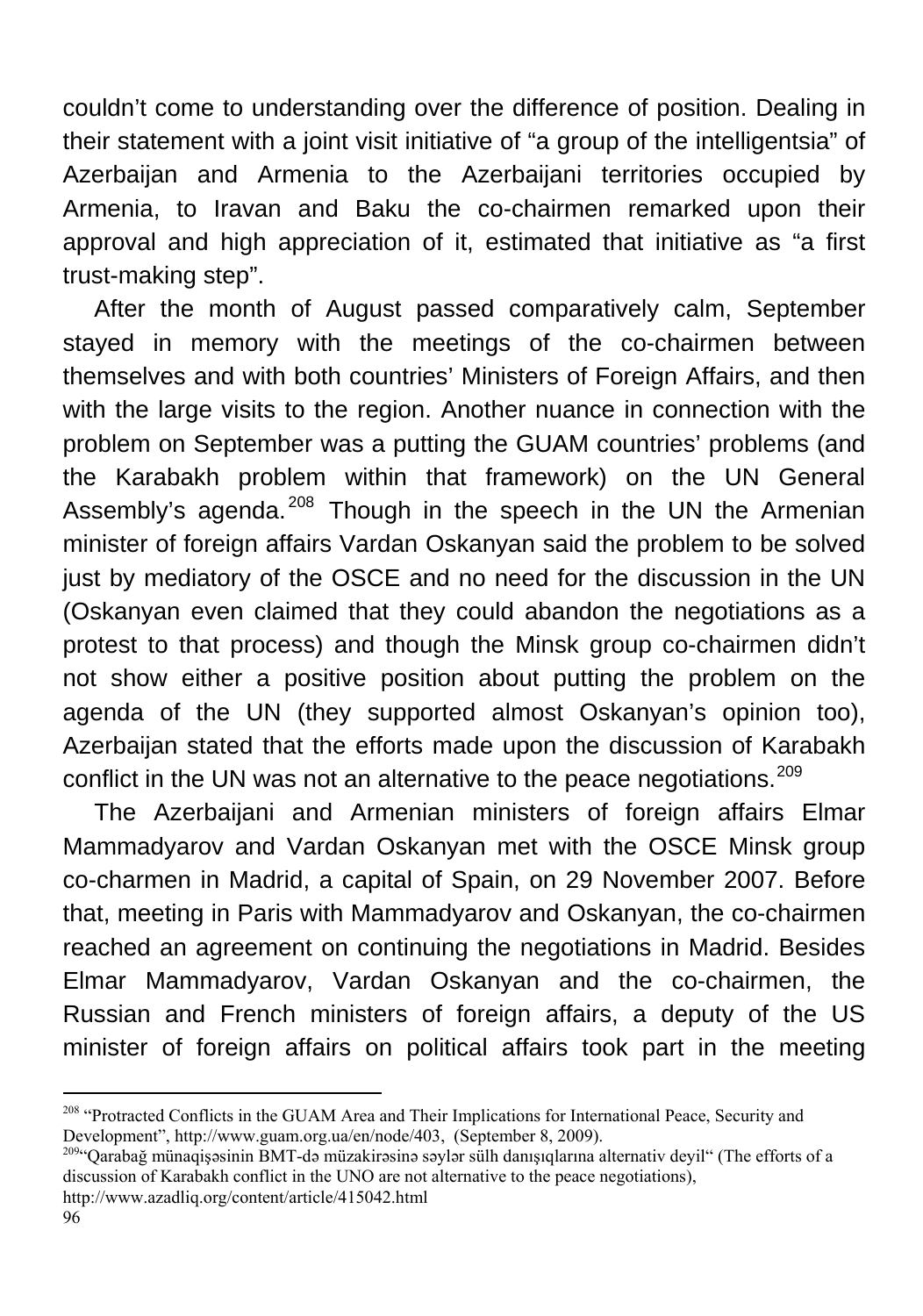arranged within the framwork of the sitting of the OSCE member countries' Ministers of Foreign Affairs Council. The Minsk group co-charimen presented a new project (named afterwards as "Madrid principles") on the main solution principles of Karabakh conflict to Mammadyarov and Oskanyan in that meeting. [210](#page-96-0) After the meeting the Minsk group cochairmen spread the special statement. It was said in the statement that: "Within last three years of the negotiations aimed at a solution of the Nagorniy Karabakh conflict by peace way, disagreement in the position of the parties diminished considerably and it was just a few issues to be agreed." Madrid principles intended nearly the following:

"It was recommended to the Azerbaijani and Armenian leadership that,

1. To make agree with a document consisting of the following principles until the 2008 elections:

a) to guarantee security and a stationing of the international peacemakers,

b) the withdrawal of the armed forces of Armenia and Nagorno Karabakh from the all occupied territories adjacent to Nagorniy Karabakh, with special modalities for Kalbajar and Lachin,

c) return of the refugees and the displaced persons,

 $\overline{a}$ 

d) the determination of a final status of the Nagorniy Karabakh by a voting at the end; to determine an interim status to be settled until that time, to reopen all the transport and trade routes.

2. In case of a failure of a consensus on whole document, to make agree with which possible and to point at the debatable issues exactly.

3. To offer the conditions for a positive approach of the political figures during the election campaign 2008, to peace and to importance of the compromise.

<span id="page-96-0"></span><sup>210 &</sup>quot;Madrid prinsipləri üzə çixdi" (The Madrid principles have appeared), *Mediaforum*, 13 November 2008, http://www.mediaforum.az/articlep.php?lang=az&page=02&article\_id=20081113031018073, (September 9, 2009).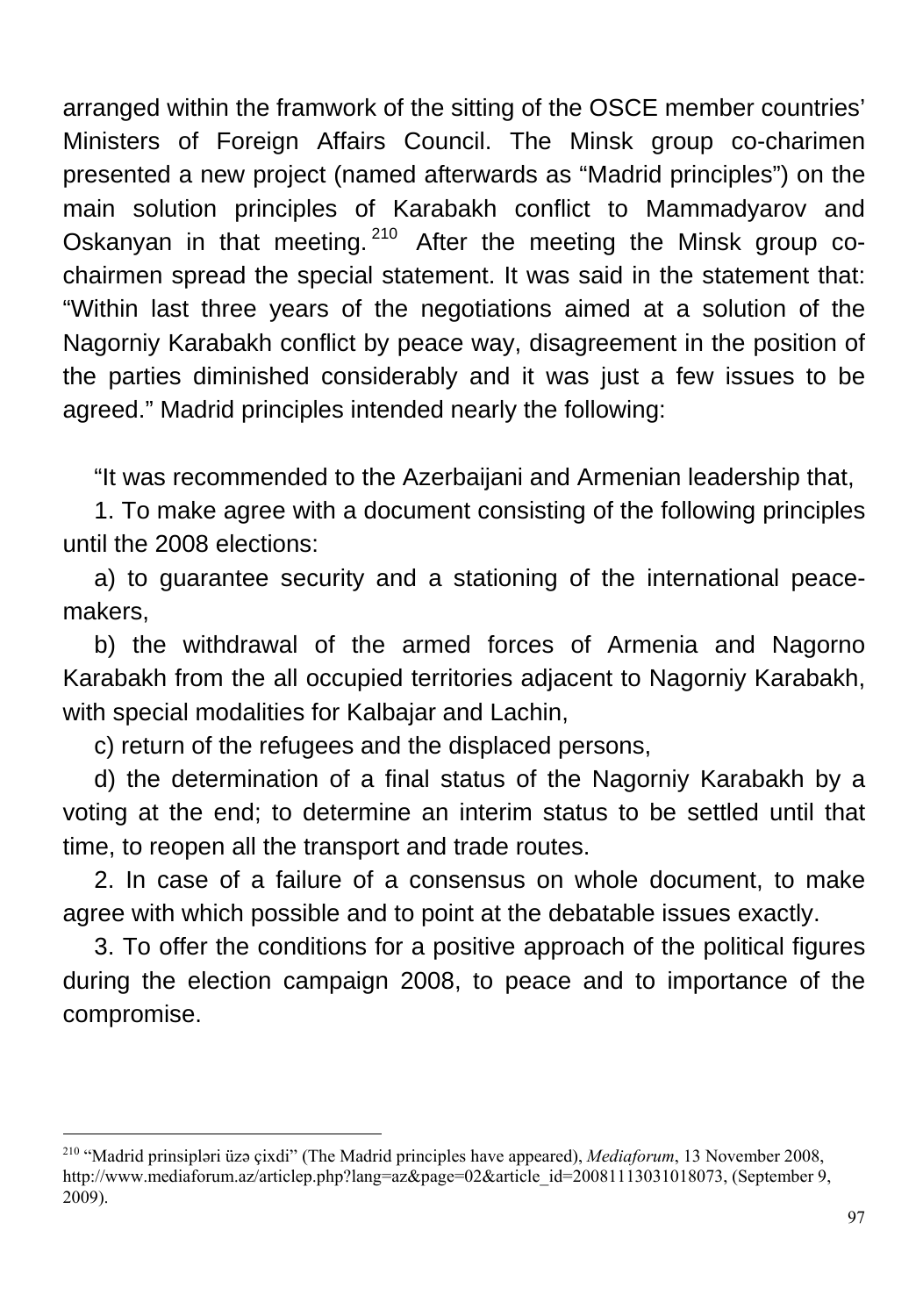It was recommended to the governments of Armenia and Azerbaijan, as well as to the de-facto administration of the Nagorniy Karabakh that,

4. To respect the cease-fire treaty of 1994, avoid a use of force, put end to an increase of the military budget, to the mutual blames, as well as to an irreconcilable and incendiary rhetoric.

5. To aid to informal diplomacy and to the discussion on compromise decisions including the above mentioned principles, to stimulate the country parliaments to open such discussion and to simplify the relations between Azerbaijanis and Armenians.

6. The de-facto administration of the Nagorniy Karabakh should put stop to settling Armenians in the occupied territories, as well as to carrying out a privatization in those districts, to an infrastructure development and to an establishment of local institution.

7. Azerbaijan has to give an opportunity to Karabakh Azerbaijanis to elect a leader of their community, has to make common efforts in direction of decreasing corruption and increase transparency for benefits of all citizens, as well as the deported persons from the oil incomes.

It was recommended to the Minsk group co-chairmen (France, Russia and the USA) and to the large international community that,

8. To grow the joint efforts for achievement of an agreement of the main principles. To continue the negotiation process after the 2008 presidential elections in Armenia and Azerbaijan and to note any difference of opinion could rise in that process.

9. The co-chairmen to intensify a mediatory level, to make a main element a regulation of Nagorno Karabakh problem during the bilateral and multipartite relations with Armenia and Azerbaijan.

10. To spread more information about a content of the negotiations and avoid to exaggerate artificially the expectation with excessive optimist statements.

It was recommended to the European Union that,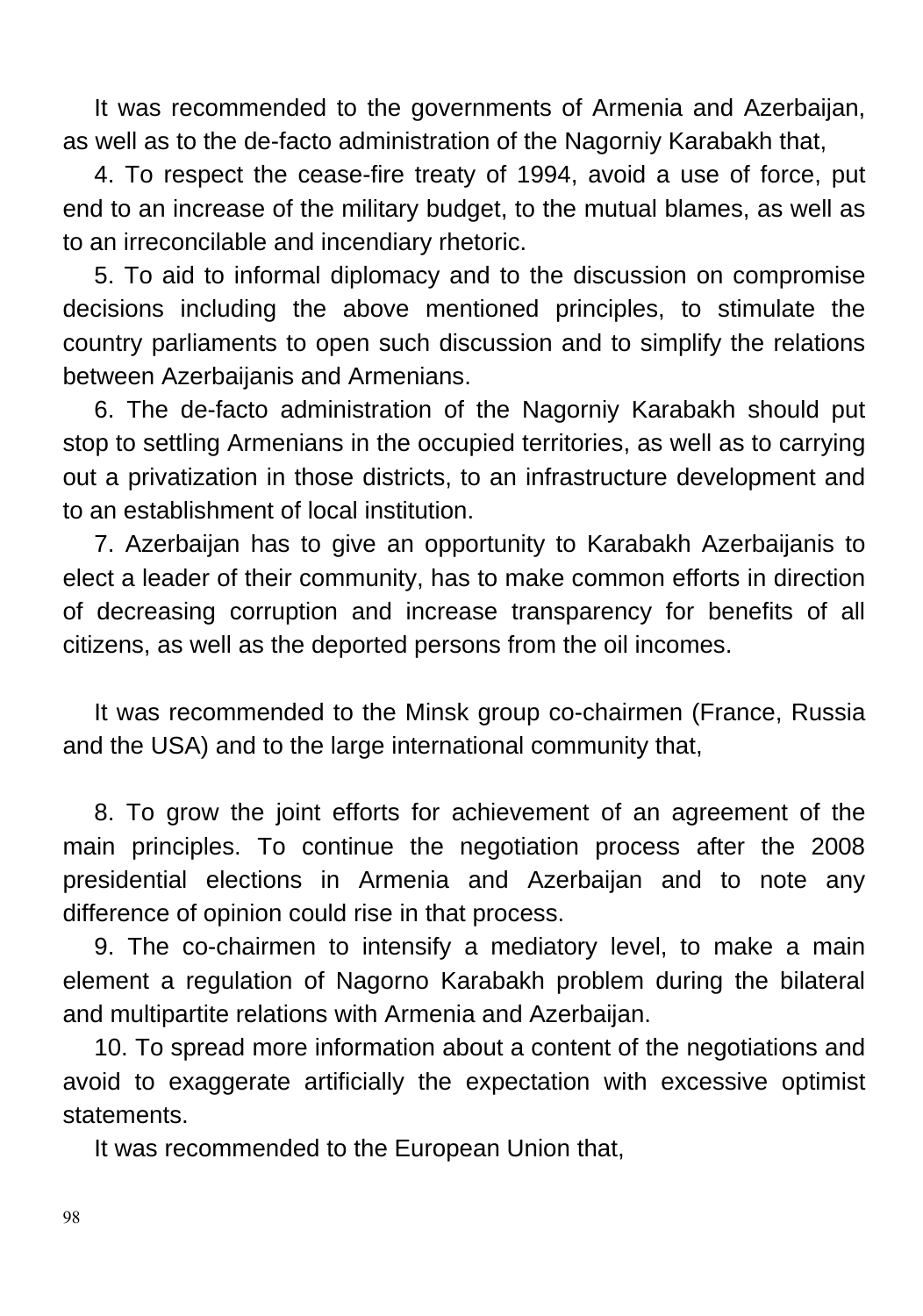11.

 $\overline{a}$ 

a) To increase a role of the European Union's special representation on South Caucasus; let the representation to follow a progress of the Minsk process, to keep in touch with all parties, to make visits to Nagorno-Karabakh, to meet with the refugee citizens in Azerbaijan and to appraise together with the European Committee a quantity of important financing within the framework of the conflict.

b) Using the Neighborhood Strategy in Europe program and its financing mechanisms, to create conditions for establishment of the institutions aimed to intensify trust and as well as to provide a respect to the human rights and superiority of law."

At a stage after proposing of the Madrid principles, at the end of November and during the months of December 2007 a main place both in public opinion and in the official statements in both countries took the opinions towards those principles. And making a visit to the region next time on January 2008, the co-chairmen called the parties to come to agree upon the presented principles. $211$  And in the press-conference on the results of the visit, it was stated that the co-chairmen would prepare a new version of the main principles on basis of the suggestions gotten in Baku and Iravan $212$ 

It was conducted the presidential elections in Armenia on February 2008. In place of Kocharyan, who couldn't take part in the elections already because of finishing a legal term, Serge Sarkisyan was participating as a candidate of the power in the presidential elections. Though his victory in the elections was estimating by some people as a beginning of a new stage in a solution process of Karabakh problem, it was more exact to consider as a continuation of the previous process a

<span id="page-98-0"></span><sup>&</sup>lt;sup>211</sup> "Həmsədrlər Yerevana gediblər. Onlar yanvarın 18-də yenidən Bakıya qayıdacaqlar" (The co-chairmen have gone to Yerevan. They will come back to Baku again on January 18),

[http://www.mediaforum.az/articlep.php?article\\_id=20080114084632388&lang=az&page=00;](http://www.mediaforum.az/articles.php?article_id=20080114084632388&lang=az&page=00) "OSCE MG set no time limitation to Kocharian and Aliyev", [http://www.panarmenian.net/news/eng/?nid=24587&date=2008-01-](http://www.panarmenian.net/news/eng/?nid=24587&date=2008-01-17) [17](http://www.panarmenian.net/news/eng/?nid=24587&date=2008-01-17), (September 10, 2009).<br><sup>[212](http://www.panarmenian.net/news/eng/?nid=24587&date=2008-01-17)</sup> "Tezliklə sülh sazişi imzalanacaq: Həmsədrlər baza prinsiplərinin yeni variantını hazırlayacaq" (It will be

<span id="page-98-1"></span>signed a peace agreement soon: The co-chairmen will prepare a new version of the basis principles), *Yeni Müsavat,* 19 Yanuary 2008.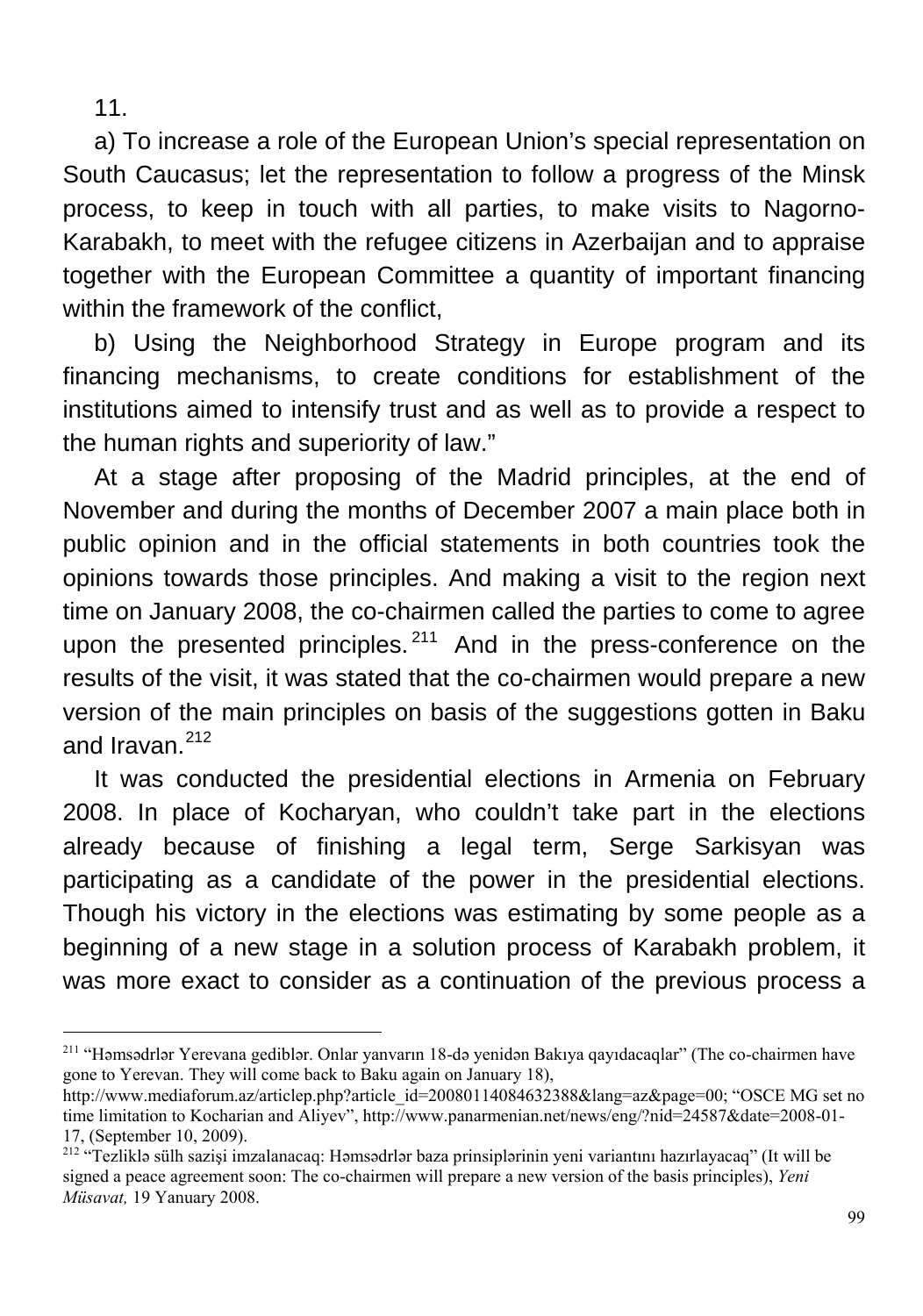coming to power of Serge Sarkisyan, whose "being a candidate of Robert Kocharyan" was very obvious and a continuation of his policy was evident.

Declaration of independency of Kosovo on February 17, a process of recognition of its independency did not treat without effective upon solution initiatives of Karabakh problem. As a matter of fact that point had always been on the agenda and in particular since the end of 2006 in connection with Karabakh problem, an effect of a solution process of Kosovo problem upon it was a discussion point between the officials too. It was experienced the severe debates and discussions between both the officials and the experts in connection with would a model proposed for a solution of Kosovo problem make an example in a solution process of Karabakh problem or not, that process was continuing a time more after the declaration of independency by Kosovo in 2008. The Armenian party claimed that a model intending an independency of Kosovo would make an example for Karabakh problem, but not agreeing with that thesis the Azerbaijani party was putting forward a thesis of specificity of every single problem. As the issue troubled Georgia, not being able to control its two separatist regions too, it had taken place on the global agenda more. More for that reason, both the NATO and the EU representatives emphasized that a model of solution of Kosovo problem would not make up an example for any other problem and would reflect a specificity of that problem at all. The OSCE Minsk group co-chairmen also had opinion that in mainly Kosovo model wouldn't be an example for a solution of other problems. For example, Bernard Fassier the OSCE Minsk group cochairman from France in the press-conference held on 8 March 2007 stated that "Kosovo model could not be a precedent for the Armenian-Azerbaijani conflict. "Even an alternative accepted by Prishtina and Belgrade could not be applied for Nagorno-Karabakh. There was a double problem here. First, it was a problem happened within Azerbaijan. Second, it was a conflict happened between two countries in connection with the region. Nagrono-Karabakh was also a region with an autonomous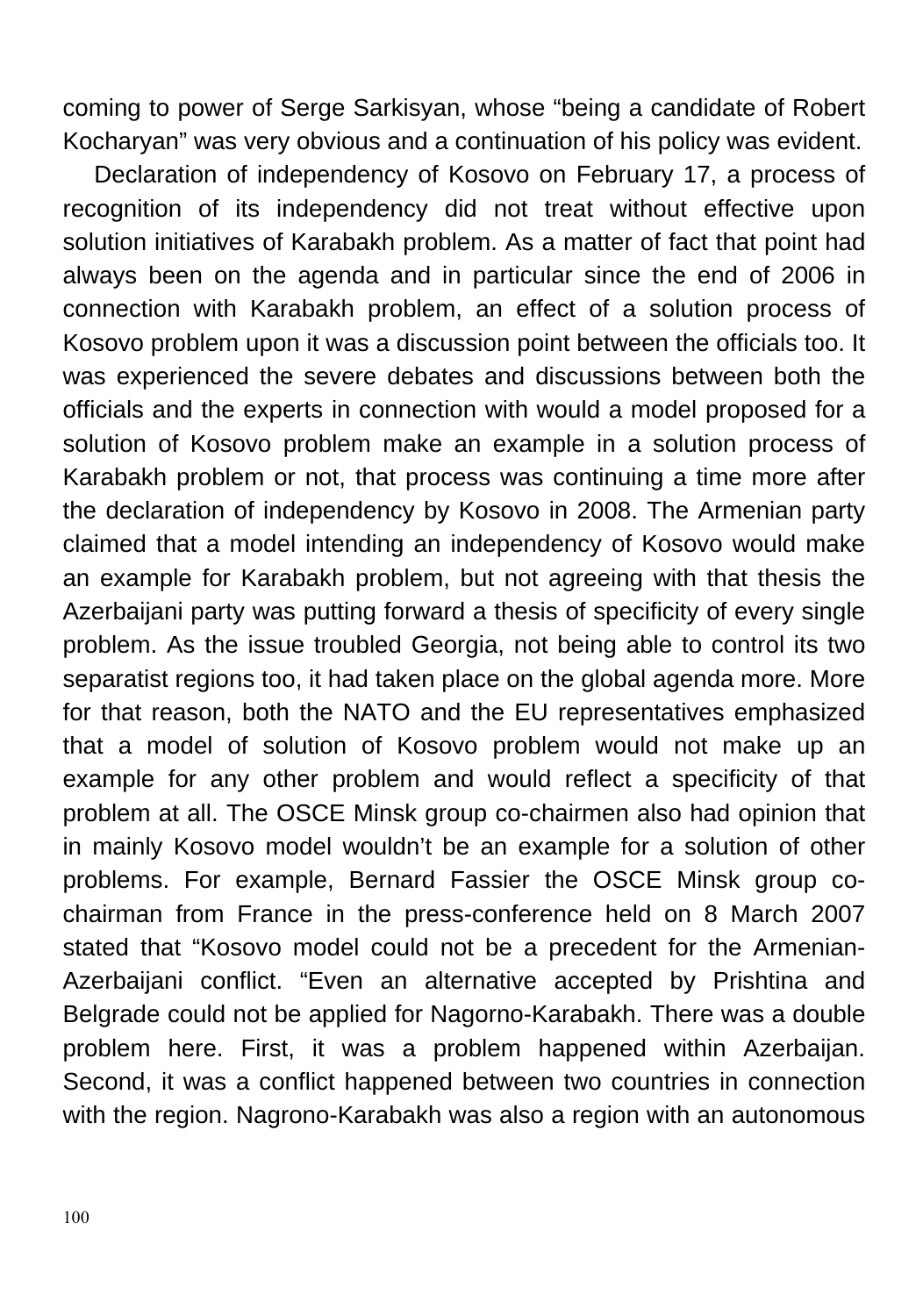status within Azerbaijan. But a situation in Kosovo was not like it."<sup>[213](#page-100-0)</sup> And just the OSCE Minsk group co-chairman from Russia Yuri Merzlyakov saying "each problem had the specific features. But a solution process of Kosovo problem would have influence upon Karabakh problem too, as the solution processes of all other problems", appeared a thesis of Russia once again.

In spite of Serbia's strict opposition, as well as two members of the UN Security Council (Russian and China) being strongly contrary to independency of Kosovo, its recognition by the most of the countries was creating a threat of appearing a new negative tend concerning territorial integrity of the countries. But after a declaration independency by Kosovo, in the interview spread by the Reuters agency on February 18 even Serge Sarkisyan, the prime minister of Armenia already won in the presidential elections stated that "Kosovo and Karabakh problems were different." And in the statement spread on February 19 the US embassy in Azerbaijan were stating that "a situation raised in Kosovo distinguished by its specification and didn't create a precedent for other regions, including Nagorno-Karabakh too."<sup>[214](#page-100-1)</sup> Saying that an independency decision of Kosovo would make an example for Abkhazia, South Ossetia, and even for the North Cyprus Turkish Republic (taking into consideration a policy of Russia in regard to Ciprus problem, it was especially interesting), even the Russian officials didn't enter the Azerbaijani territories under occupation into that list. And it was weakening a chance of Kosovo to make up an example for a solution of Karabakh problem.

As the discussion was continuing, it was observed a case of violation of the cease-fire regime between the parties at high level starting from morning hours on March 4. By the information of the Ministry of Defense

<span id="page-100-0"></span><sup>&</sup>lt;sup>213</sup> "Azərbaycan və Ermənistan xarici işlər nazirləri martın 14-də Cenevrədə görüşəcək" (The Azerbaijani and Armenian ministers of foreign affairs will meet in Geneva on March 14),

[http://www.voanewp.com/azerbaijani/archive/2007-03/Aze-azerfransafasye.cfm?moddate=2007-03-08](http://www.voanews.com/azerbaijani/archive/2007-03/Aze-azerfransafasye.cfm?moddate=2007-03-08), (September 14, 2009).

<span id="page-100-1"></span><sup>&</sup>lt;sup>214 "</sup>Kosovo Dağlıq Qarabağ da daxil olmaqla, digər bölgələr üçün presedent yaratmır" (Kosovo doesn't create a presedent for other regions including Nagorno Karabakh), [http://www.voanewp.com/azerbaijani/archive/2008-](http://www.voanews.com/azerbaijani/archive/2008-02/Aze-sefirlikkosvoqarabaq.cfm?moddate=2008-02-19) [02/Aze-sefirlikkosvoqarabaq.cfm?moddate=2008-02-19,](http://www.voanews.com/azerbaijani/archive/2008-02/Aze-sefirlikkosvoqarabaq.cfm?moddate=2008-02-19) (September 17, 2009).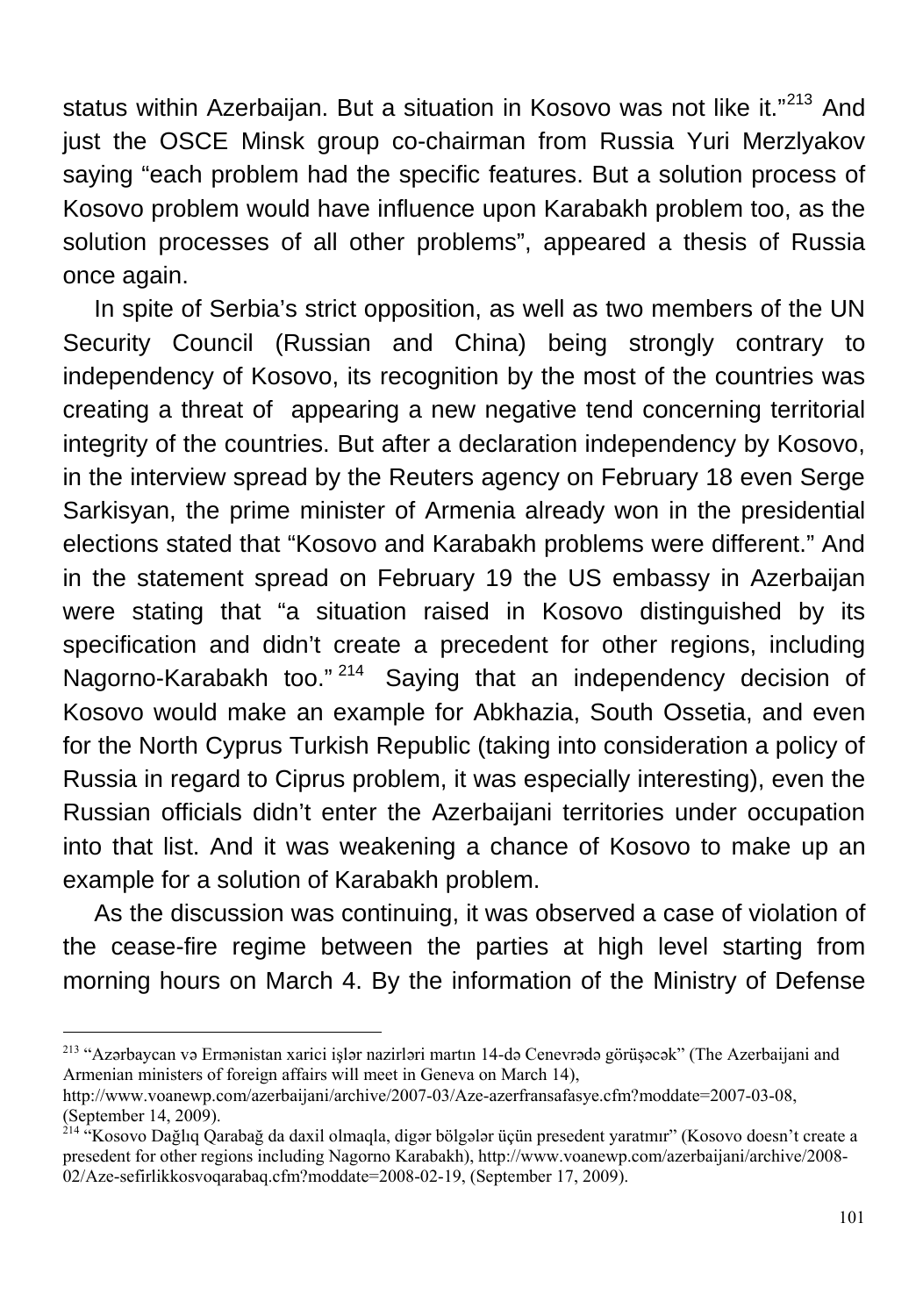of Azerbaijan, 4 Azerbaijani soldiers were died and one man was wounded in a result of that event even considered as a possibility of restart of the war too. It was informed that 12 soldiers of the Armenian army were died and 15 were wounded hard. To note that at the same time that event happened at a moment that a political-social situation in Armenia after the elections was tensed too much. Many experts claimed that to attract the international attention from a tension inside and human rights violation into the war with Azerbaijan, that event might created by the Armenian leadership.

Bringing Karabakh problem up for discussion in the UN General Assembly on March 2008 stayed on memory as one of the most important stages. Discussing a resolution project named "A situation in the occupied territories of Azerbaijan" the UN General Assembly on March 14 approved it mainly in the offered view.  $215$  The resolution consisted in 9 items concerning the occupied territories was supporting the territorial integrity of Azerbaijan. The document requested a withdrawal of the Armenian forces from all occupied territories completely, without terms and reflected to create conditions for return of the displaced persons to their hearths. The permanent representative of Azerbaijan in the UNO, an ambassador Aghshin Mehdiyev made a talk in the discussion and called the UN member countries to support a resolution project presented by Azerbaijan in connection to the problem.  $216$  The deputy of the permanent representative of the USA in the UNO Alejandro Wolf spoke in the discussion in the name of the OSCE Minsk group co-chairmen countries. He said that the Minsk group countries would vote against the resolution project. The Pakistani representative expressing a position of the Islamic Conference Organization, the Ukraine representative speaking in the name of the GUAM countries, as well as the Turkish and Uganda representatives recognizing the territorial integrity of Azerbaijan called to support the project. The voting held at the end of the discussion resulted

<span id="page-101-0"></span> $^{215}$  http://www.un.org/News/Press/docs/2008/ga10693.doc.htm (April 12, 2008).

<span id="page-101-1"></span><sup>&</sup>lt;sup>216</sup> "Torpaqlar azad edilməli, köçkünlər öz yurdlarına qayıtmalıdır" (The territories must be liberated, the refugees should return to their lands), [http://www.azadliq.org/content/article/439272.html ,](http://www.azadliq.org/content/article/439272.html%20,%20() (September 17, 2009).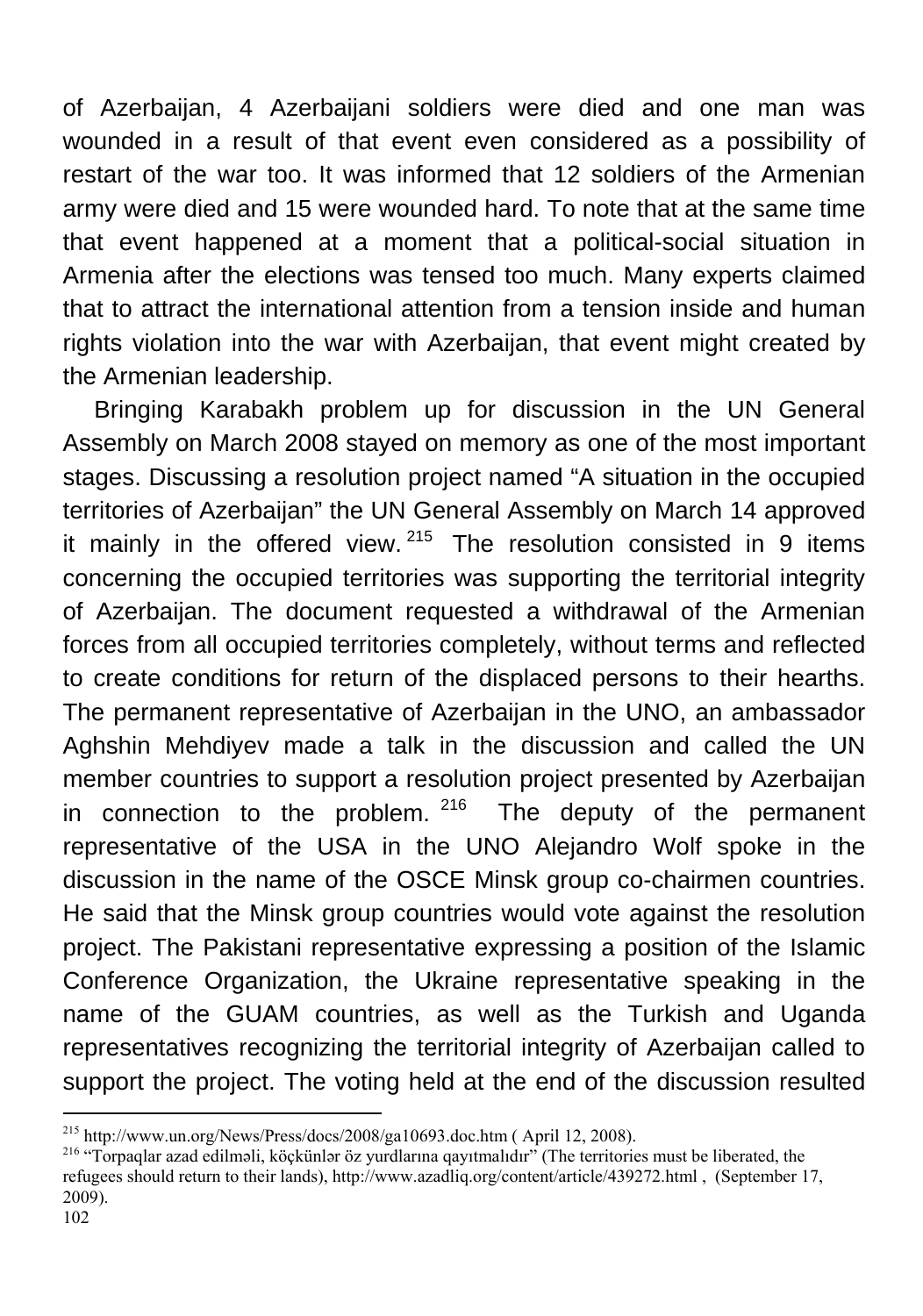by 39 for, 7 against and 100 abstainer votes. The Minsk-group cochairmen countries' voting against the resolution caused a beginning of serious distrustfulness and protest wave against the Minsk group cochairmen in Azerbaijan. Even Azerbaijan sent an inquiry to the OSCE for studying a procedure of change the Minsk group co-chairmen.

In the statement spread by the Russian Ministry of Foreign Affairs on March 15 it was said that "the OSCE Minsk group co-chairmen countries voted against the mentioned resolution. They substantiated their position with that such step of the Azerbaijan party was one-sided, inopportune and irrational. That position had been brought to notice of Baku time and again and at various levels."<sup>[217](#page-102-0)</sup>

During the NATO summit held in Bucharest on April 2-4, the cochairmen and the personal representative of the OSCE Chairman-in-Office Anjey Kaspshik met separately with the Azerbaijani president Ilham Aliyev and with the new president of Armenia Serge Sarkisyan. In the meeting with the co-chairmen Ilham Aliyev wanted them to make clear the countries' they representing voting against the resolution concerning a situation in the occupied territories of Azerbaijan in the UNO. After the serious protests, in the statement spread on April 3 the Minsk group cochairmen underlined supporting the territorial integrity of Azerbaijan once again.<sup>[218](#page-102-1)</sup> It was also noted in the statement that for a solution of the problem by peace way it should be necessary to make political compromise on a final status of Nagorno-Karabakh. It was then said in the document that the heads of state of both countries and the co-chairmen came to agree on taking additional steps to continue the negotiations on present basis, to make more definite the proposal discussed now and to move forward the peace process. The negotiators underlined an importance of conducting a meeting at high level between the partiers as soon as possible for that.

<span id="page-102-0"></span><sup>&</sup>lt;sup>217</sup> For full text this declaration see:

[http://www.mid.ru/bl.nsf/78b919b523f2fa20c3256fa3003e9536/5a37ffb8d3e36dd4c325741000257db8/\\$FILE/1](http://www.mid.ru/bl.nsf/78b919b523f2fa20c3256fa3003e9536/5a37ffb8d3e36dd4c325741000257db8/$FILE/17.03.2008.doc,%20%20(28)<br>7.03.2008.doc. (September 16, 2009).

<span id="page-102-1"></span><sup>&</sup>lt;sup>[218](http://www.mid.ru/bl.nsf/78b919b523f2fa20c3256fa3003e9536/5a37ffb8d3e36dd4c325741000257db8/$FILE/17.03.2008.doc,%20%20(28)</sup> "Co-Chairs of OSCE Minsk Group release statement", [http://www.osce.org/item/30513.html#](http://www.osce.org/item/30513.html), (September 16, 2009).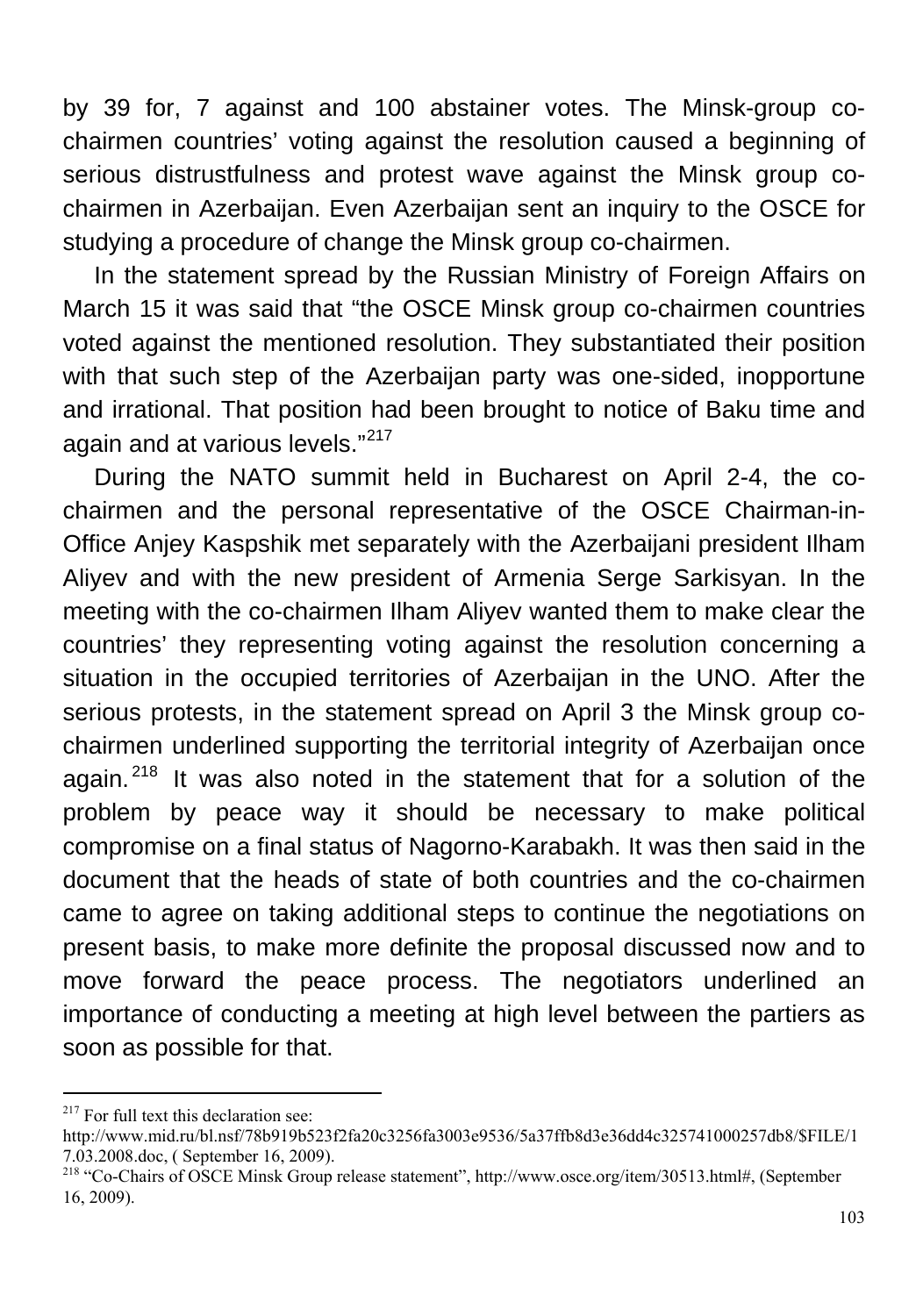It was arranged the meeting of the ministers of foreign affairs of the Azerbaijani Republic and the Armenian Republic with a participation of the OSCE Minsk group co-chairmen in a city of Strasburg, France on 6 May 2008. Though it was notified officially an introduction purpose of that meeting, it was also noted that the ministers fixed the next rounds of the negotiations and made preparation for a next meeting of the presidents.

A first meeting of the Azerbaijani President Ilham Aliyev and the Armenian President Serge Sarkisyan took place within the framework of the XII Petersburg international economical forum and the CIS countries' heads of state informal summit in St. Petersburg on June 6.<sup>[219](#page-103-0)</sup> The Minsk group co-chairmen also participated in the meeting. The ministers of foreign affairs giving the statement after the meeting estimated a first meeting of the Azerbaijani and Armenian presidents as a positive and constructive event.

At the next stage the Azerbaijani and Armenian ministers of foreign affairs held the multipartite meeting with a participation of the OSCE Minsk group co-chairmen on June 31–August 01 in Moscow, and the tripartite meeting with a participation of the Turkish minister of foreign affairs within the next session of the UN General Assembly in New-York on September 27.

In the meantime, it took place an event carrying very serious importance from the viewpoint of global relations if even on the regional plane and straight connected to a solution process of Karabakh problem. In a result of the military intervention of Russia an operation started on August 8 by Georgia to eliminate separatism in South Ossetia and to provide the territorial integrity, turned to a real catastrophe for Tbilisi. Charging on an official Tbilisi for breaking the peace negotiation process and for "committing genocide" against Ossetian people, after the liberation Tskhinvali city, a capital of the South Ossetia region by the Georgian army at a first day of the operation, Russia made the military meddling into the

<span id="page-103-0"></span><sup>&</sup>lt;sup>219</sup> "Sargsyan, Aliyev agree to continue talks", [http://www.panarmenian.net/news/eng/?nid=26258&date=2008-](http://www.panarmenian.net/news/eng/?nid=26258&date=2008-06-06) [06-06](http://www.panarmenian.net/news/eng/?nid=26258&date=2008-06-06), (September 17, 2009).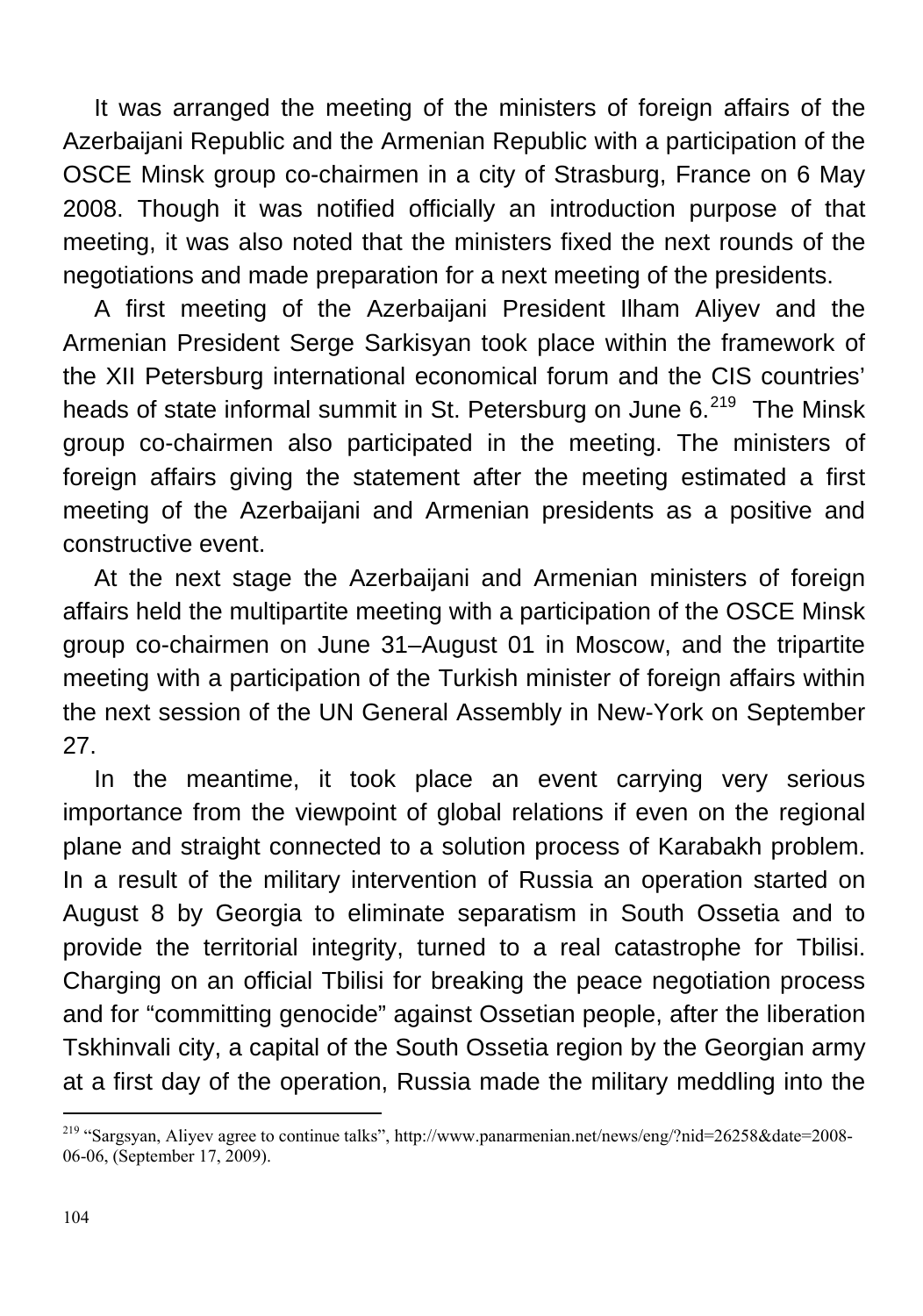conflict zone under name of "the operation for defending its citizens and forcing Georgia to peace." Russia disregarded the cease-fire calls of an official Tiflis supported by the US and the EU too and repeated more than once and continuing the operation advanced towards western Georgia. At midday August 12, declaring "an achievement of the fixed targets" the President of the Russian Federation Dmitri Medvedev gave an order to the Russian army to stop the military operation. Only one day later a ceasefire provided just after that by a mediatory of France, Russia plundered incessant bombed Gori city entering it, bombed Poti seaport. By a claim of "preventing an occurrence similar to South Ossetia" an official Moscow sent a military force consisting of 9 thousand soldiers, 350 equipments into Abkhazia and actually the Russian Black sea navy took under control the maritime boundary of Georgia. Since morning time on August 12 the separatist Abkhazian forces with a support of the Russian military airplanes had also waged an attack from a direction of Kodor canyon towards the Georgian positions and captured it on August 13. After a short time, recognizing "independency" of Abkhazia and South Ossetia Russia had signed a treaty with them and stated stationing the military bases in those two regions.

That process was a cause of both appearing evidently a connection of Russian existence in the region with the problems and a danger of it for the problems, and raising the questions about "how frozen" was actually "the frozen problems" and "if they were frozen indeed, what could cause defrosting of them." Of course, the process was intriguing Azerbaijan very closely not just losing already the territorial integrity of its close neighbor and partner in many projects, but also (as a matter of fact even more) from the viewpoint of having the similar problem. It had begun to be talked with a loud voice about the possibilities of beginning a war between Azerbaijan and Armenia both in the region and beyond the region. Within that panorama, a situation had been trying to be kept under control with the visits of the international organizations' heads and representatives, some countries' ministers of foreign affairs to Armenia and Azerbaijan and with the conducted negotiations. After New-York meeting of the Azerbaijani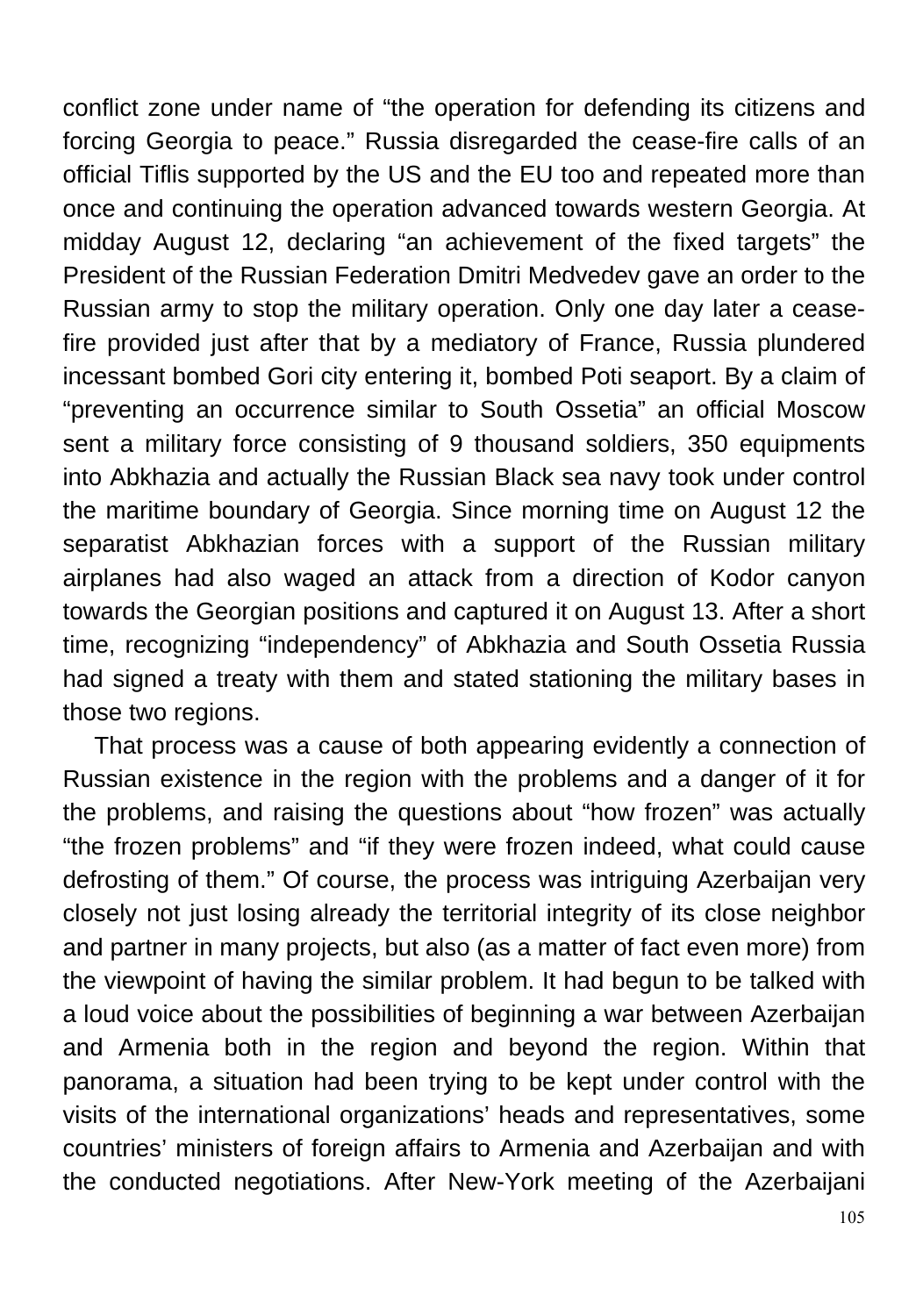and Armenian ministers of foreign affairs, it also made a preparation for arranging the meeting of the Azerbaijani and Armenian presidents in Moscow with a mediatory of Medvedev (till that making the visits to Moscow the Azerbaijani and Armenian presidents met with Medvedev in private and emphasized giving a special importance to a mediatory of Russia). That meeting supported by the USA and the international organizations too, took place at the beginning of November. First the Azerbaijani President Ilham Aliyev and the Armenian President Serge Sarkisyan met privately between themselves in "Mein Dorf" residency near Moscow. Then the negotiations were continued in tripartite format with a participation of Dmitri Medvedev. Later the Azerbaijani, Armenian and Russian ministers of foreign affairs also joined to the meeting. As a result of the meeting, the presidents Ilham Aliyev, Setge Sarkisyan and Dmitri Medvedev signed the declaration on a condition of Karabakh problem and on the solution prospects of it by political means, by continuing a straight dialogue between Azerbaijan and Armenia by a mediatory of Russia, the USA and France as the Minsk group co-chairmen.<sup>[220](#page-105-0)</sup>

It was held the meeting of the ministers of foreign affairs of the Azerbaijani Republic and the Armenian Republic within the framework of the 16<sup>th</sup> sitting of the OSCE Ministerial Council in Helsinki, Finland on December 3. The meeting began in a format of Nalbandyan–the Minsk group co-chairmen, and 20 minutes later Mammadyarov also joined to the negotiations. It wasn't given any statement after the meeting. $221$  In the meetings arranged by the OSCE ministers of foreign affairs too, Karabakh problem was a large discussion point. As a consequence of the discussion it was made a common statement on December 4. Giving the statement

<span id="page-105-1"></span>221 "Azərbaycan və Ermənistan xarici işlər nazirlərinin görüşü açiqlamalarsız bitib" (A meeting of the Azerbaijani and Armenian ministers of foreign affairs has end without a statement), 2008-12-04,

<span id="page-105-0"></span><sup>220 &</sup>quot;Noyabrın 2-də Azərbaycan Prezidenti İlham Əliyev, Ermənistan Prezidenti Serj Sarkisyan və Rusiya Federasiyasının Prezidenti Dmitri Medvedev "Mayn Dorf" iqamətgahında Bəyannamə imzalamışlar" (Azerbaijani President Ilham Aliyev, Armenian President Serge Srkisyan and the President of the Russian Federation Dmitri Medvedev signed a Decleration in "Mine Dorf" residency on November 2), *Xalq qəzeti*, 4 November 2008.

[http://www.mediaforum.az/articlep.php?article\\_id=20081204104605034&lang=az&page=00,](http://www.mediaforum.az/articles.php?article_id=20081204104605034&lang=az&page=00) (September 17, 2009).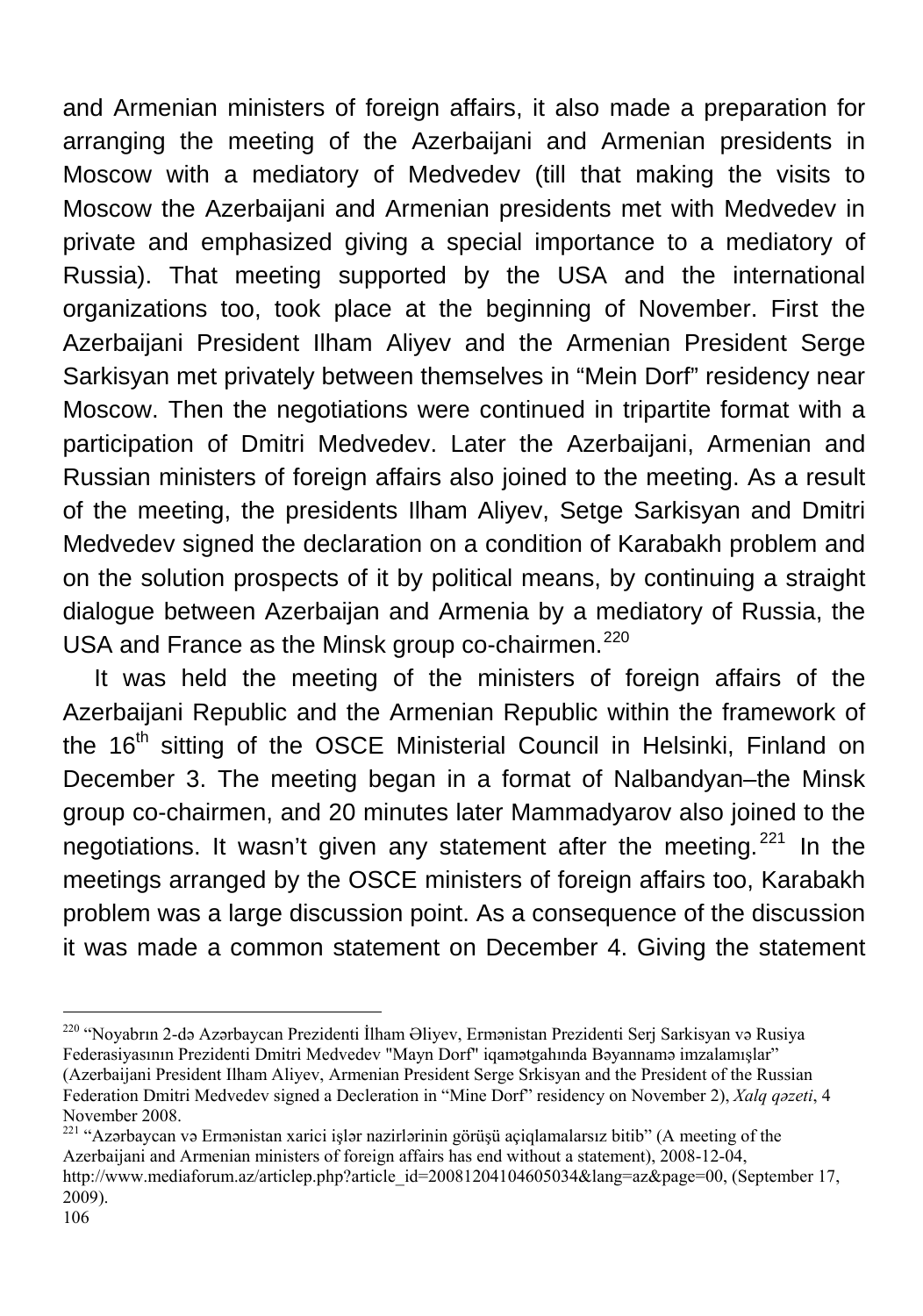on it in the press-conference conducted in Iravan on December 15 the OSCE General Secretary Marc Perrin de Brichambaut appreciated highly the statement of the OSCE made on the conflict. In his statement Brichambaut emphasized that "the statement accepted by 56 ministers of foreign affairs in Helsinki was a very important document and a peak, they wished to support the negotiations parties in a matter of a solution of the conflict and a continuation of the negotiations." To note that in the statement of the ministers of foreign affairs from December 4 it was said that the Moscow Declaration opened a new and promising stage in the general efforts on an establishment a peace in South Caucasus. And the presidents signed it, affirmed attachment to a regulation of Nagorno-Karabakh conflict by peace way in the framework of mediatory efforts of the Minsk group co-chairmen, on basis of the proposals advanced by them in Madrid last year, in terms of the basis principles on cooperation with the Azerbaijani and Armenian leaders. And one of the OSCE Minsk group co-chairmen Matthew Bryza noted on December 25 that avoiding use of force should be a first component of a solution of Nagorno-Karabakh conflict. In his opinion, "there wasn't a military decision of the conflict." At the same day, giving the statement the Russian officials also stated their anxiety felt from often violation of the cease-fire in the Armenian-Azerbaijani front and appealed the parties to avoid the ceasefire violation. Actually besides the other matters in the Moscow declaration it also emphasized a solution of the problem by peace way. Though it was explained by many people as elimination of a war alternative already, in the interview given during a visit to Italy to the "RAI International" television channel of that country on November 25 the Azerbaijani President Ilham Aliyev stated that the Moscow declaration didn't cast a shadow flatly on important defense right of Azerbaijan.<sup>[222](#page-106-0)</sup> Ilham Alivev notified that "Azerbaijan was for a peace way, nevertheless in a case of

<span id="page-106-0"></span><sup>222 &</sup>quot;Azərbaycan Prezidenti İlham Əliyevin İtaliyanın **"**Rai İnternational**"** telekanalina müsahibəsi" (An interview of Azerbaijani President Ilham Aliyev to the "Rai International" television channel of Italy), *Xalq qəzeti*, 27 November 2008;<http://www.elibrary.az/docs/ialiyev/2008.pdf>(September 27, 2009).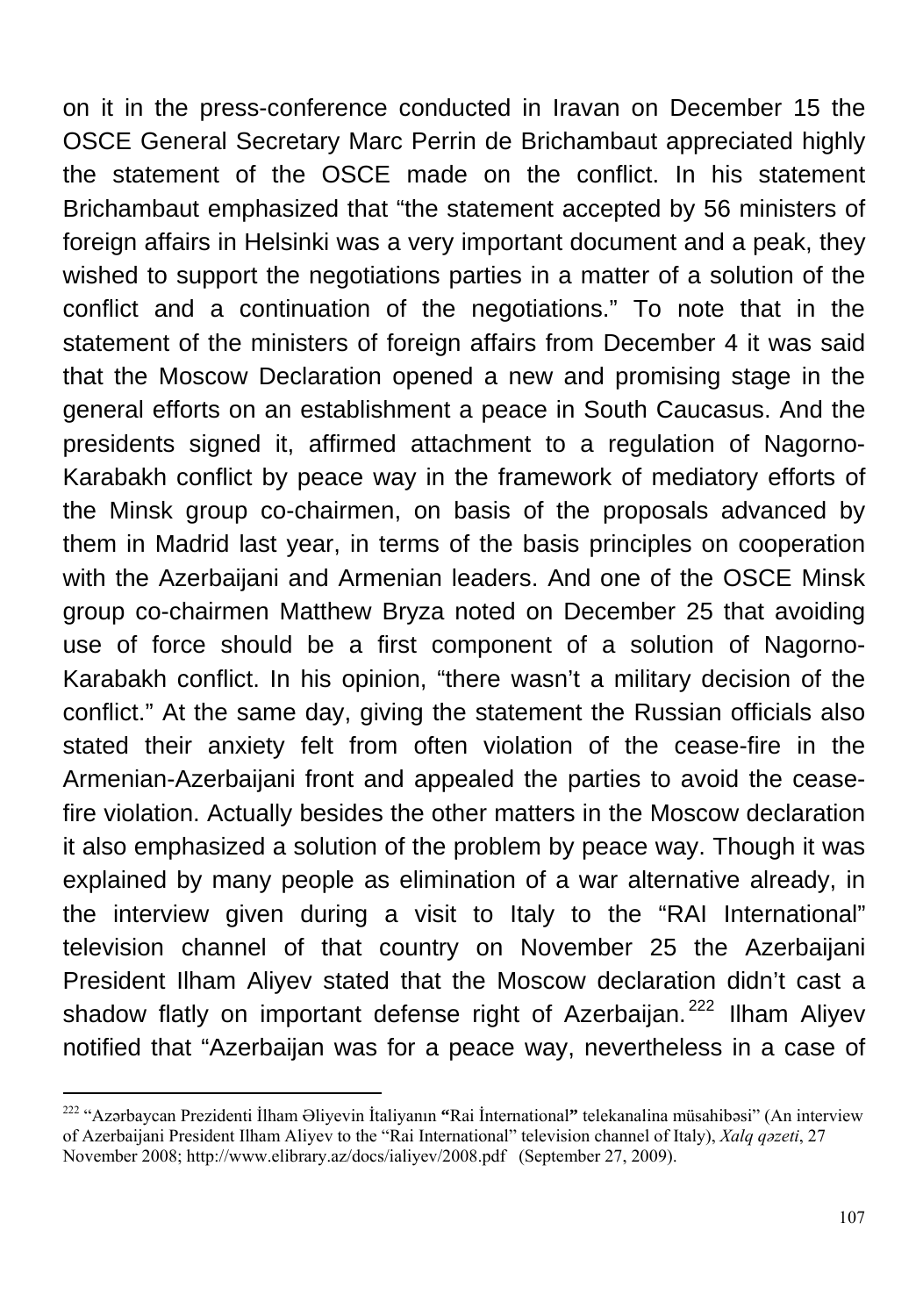failure of a solution of the problem by peace way, it kept the right to liberate its territories by any way." Of course, a peace way is more desirable solution way for the today and the future of the region. However, as it was noted in that speech of Ilham Aliyev while a peace way not being able to set justice, authorizing the occupant, exposed to a greater danger the future of the region, it would make a country subjected to occupation to use a military way.

A next visit of the presidents Ilham Aliyev and Serge Sarkisyan was arranged within the framework of Davos Economical Forum in Switzerland (Zürich) on 28 January 2009. The presidents met on 7 May 2009 that time in Prague, in a residency of the US embassy in the Czech Republic where they went for "South passageway – A new silk way" summit. About a month later after that they held the bilateral meeting in St. Petersburg on 4 June 2009, and the bilateral and tripartite meetings on 17-18 July in Moscow, going to watch the races arranged for "The prize of the Russian President in 2009."

It took place the visits of "a group of intelligentsia" to Baku, Yerevan and Khankandi at the beginning of July. In the meantime, it was continued in regular course the meetings of the co-chairmen between themselves and the visits, the discussion between the ministers of foreign affairs and the statements of the international organizations too. In the interview given to the "Vesti" television channel of Russia on July 6 the Azerbaijani president Ilham Aliyev said that "a chronology on a withdrawal of the Armenian forces form the Nagorno-Karabakh surrounding regions at first stage was already existed." The president was saying that existed in the proposals of the OSCE Minsk group co-chairmen too. The matter was the withdrawal of the Armenian forces even from the Nagorno-Karabakh surrounding regions by stages: "Just after a signing of an agreement at primary stage it was carrying out the withdrawal of the Armenian army from 5 districts around Nogorno-Karabakh. But the withdrawal from 2 districts located between Armenia and Nagorno-Karabakh, from Kalbajar and Lachin was intended to 5 years later after the agreement come into force taking into consideration namely their geographical position."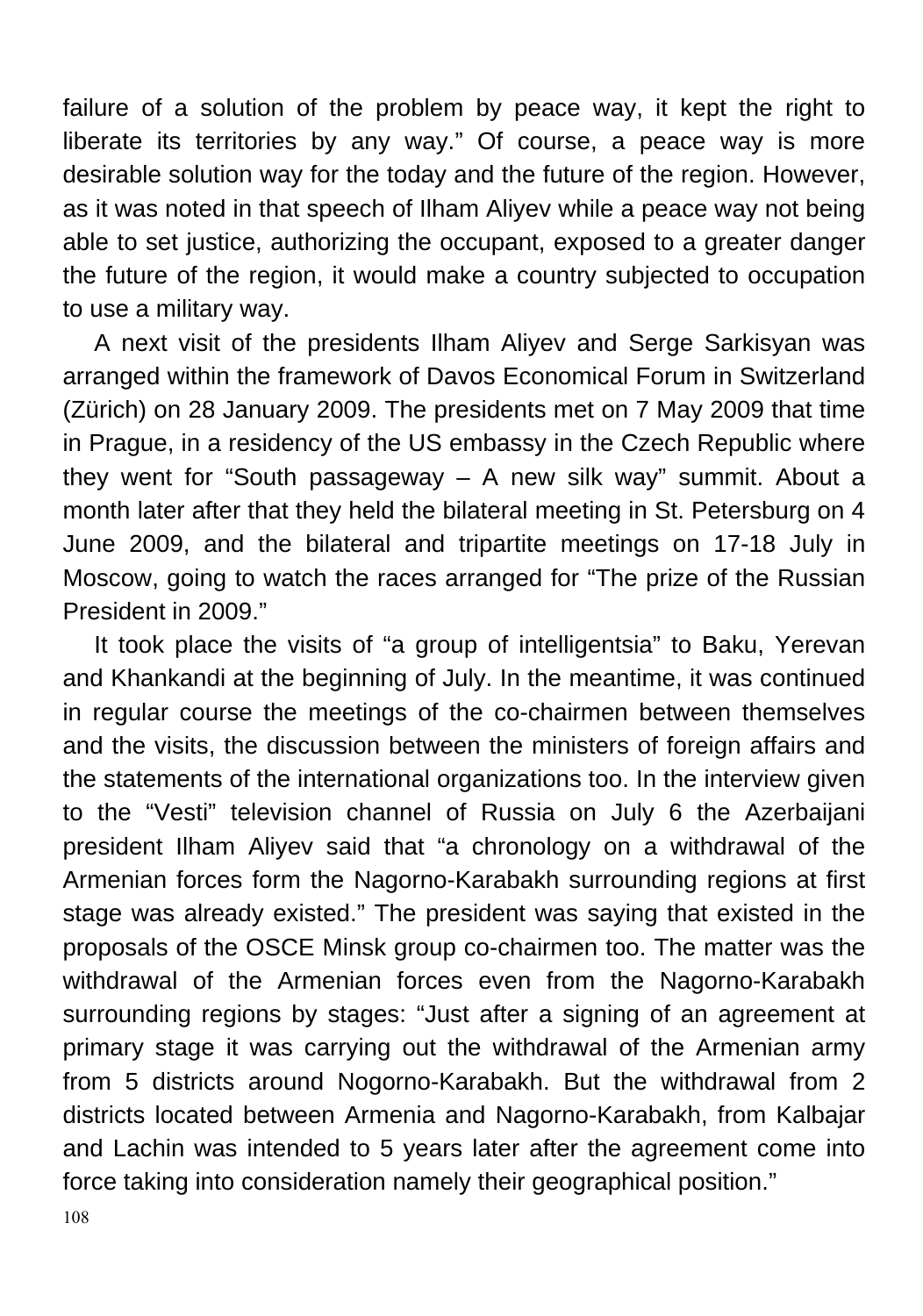The USA, France and Russia presidents, which were the Minsk group co-chairmen, spoke with the joint statement concerning a solution of Nagorno-Karabakh conflict on June 10. It was noted in that statement that the heads of state instructed the mediatory diplomatists to present a new version on the Madrid principles proclaimed on 29 November 2007, expressing the last proposals of the Azerbaijani and Armenian presidents on the basis principles. At that stage a press service of the White House (the USA) spread the information making clear again the main essence of the principles supposed by the ministers of foreign affairs of Russia, US and France in Madrid in 2007. Those principles were based on Helsinki Final Document, non-use of force, territorial integrity, equal rights and selfdetermination right. The White House's press service stated the certain items at those stages as following (to mention that it was also stated making changes at some stages in regard to "Madrid principles"):

"1. Return to the control of Azerbaijan the districts around Nagorno-Karabakh

2. Giving an interim status to Nagorno-Karabakh to warrant its security and self-governing

3. Establish a passageway connecting Armenia and Nagorno-Karabakh

4. A right of expressing wishes having legal authority on determination a final status of Nagorno-Karabakh

5. A right of the all refugees and displaced persons to return to the territories they had lived before the conflict

6. Make the international security warranty intending peace-making operations.

Talking in the conference convened in the Georgetown University in the USA on September 18 a deputy of the US Secretary of State on political affairs William J.Burns claimed that the details in connection with Karabakh problem had already been determined:<sup>[223](#page-108-0)</sup> "We hoped that the progress observed in the negotiations of Aliyev and Sarkisyan recently

 $\overline{a}$ 

<span id="page-108-0"></span><sup>223 &</sup>quot;U.P.-Azerbaijan Relations" , <http://www.state.gov/p/us/rm/2009a/129375.htm>**,** (September 27, 2009).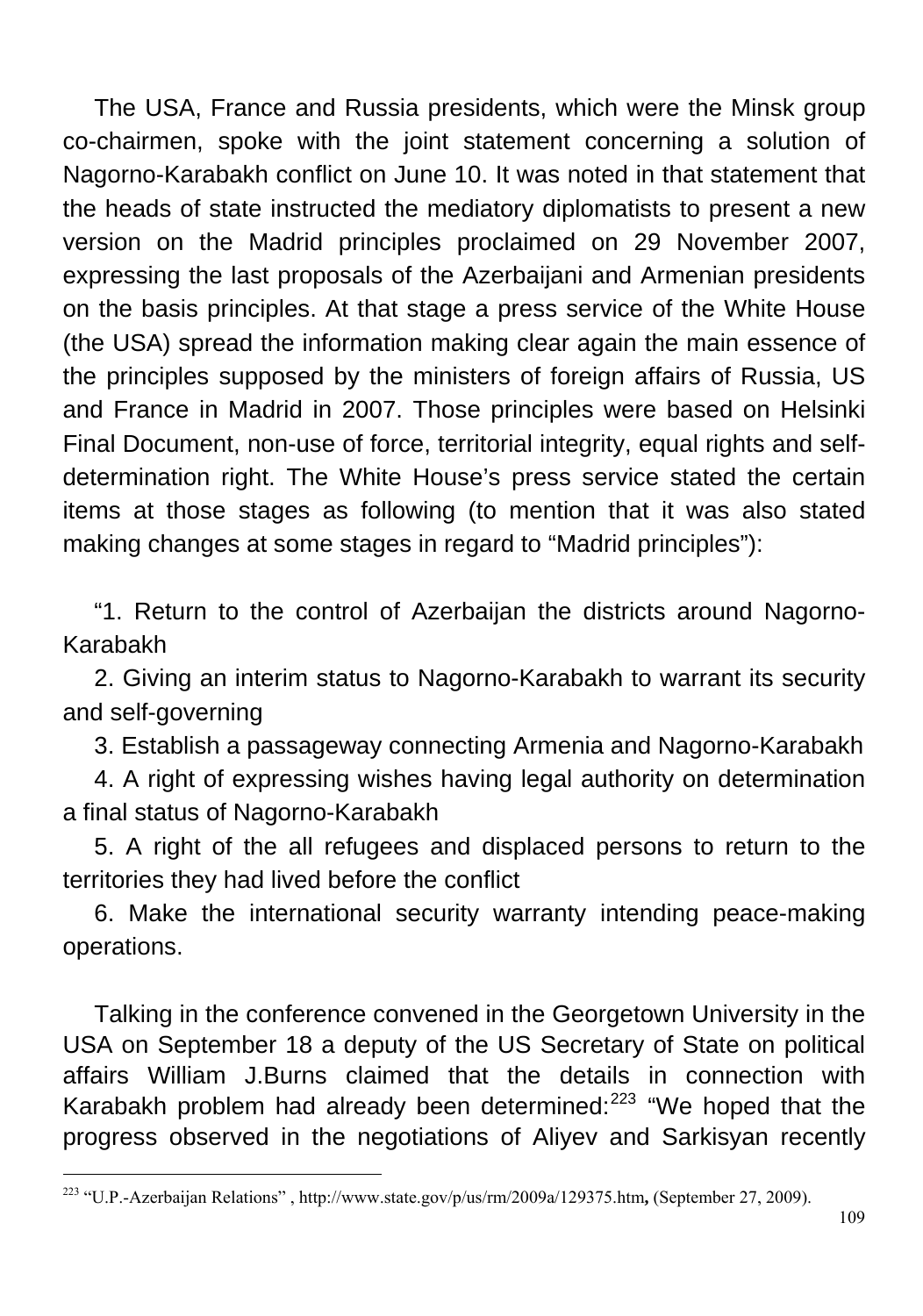would lead to the positive results in the meeting of them which would be arranged next month. A possible solution plan of the conflict had already evident since a while… We believed that all parties would demonstrate political will for ending of the negotiations and achieving a desired end…"

110 And the last meeting between the presidents took place, as it was expected, in Kishinev on October 2009. But another process occurred parallel to the made preparations for that meeting – the initiatives of improvement of the Turkish-Armenian relations didn't pass ineffective from a solution process of Karabakh problem. As a matter of fact, the official and unofficial approaches to a connection between an improvement in the Turkish-Armenian relations and Karabakh problem are showing differences. The Turkish party is claiming that this approach will effect positively on a solution of Karabakh problem, Azerbaijan is claiming that negatively, and Armenia is claiming no connection between two processes. However, the results appeared at the stage till now has the essence affirming an official thesis of Azerbaijan. Thus, at the stage between the last meeting of the presidents in Moscow and Kishinev meeting it was put on the agenda by the negotiators a possibility of a signing of certain treaty in the next meeting. In the last statements of both the negotiators and the parties the positive points in regard to an agreement attracted attention more. However, a process proceeding in connection with the Turkish-Armenian relations on the days before Kishinev meeting especially influenced upon the solution efforts of Karabakh problem in two directions. Taking an opportunity to improve the relations with Turkey without connection with "Karabakh condition" Armenia got rid of psychological isolation and also signing the protocols regulating the relations on October 10 it took a serious step on a way of actually escaping from the isolation. Thus, a compulsion to go to compromise on Karabakh problem had become weak; on the contrary Armenia psychologically strengthened more its position against Azerbaijan. On the other hand, advancing impossibility to take step notwithstanding a serious opposition of the public opinion on two problem issues at the same time (the Turkish-Armenian relations and Karabakh problem) the Armenian authorities refused to sign a treaty on before agreed principles concerning Karabakh problem. Accepting an approach in the Turkish-Armenian relations the good opportunity in both senses,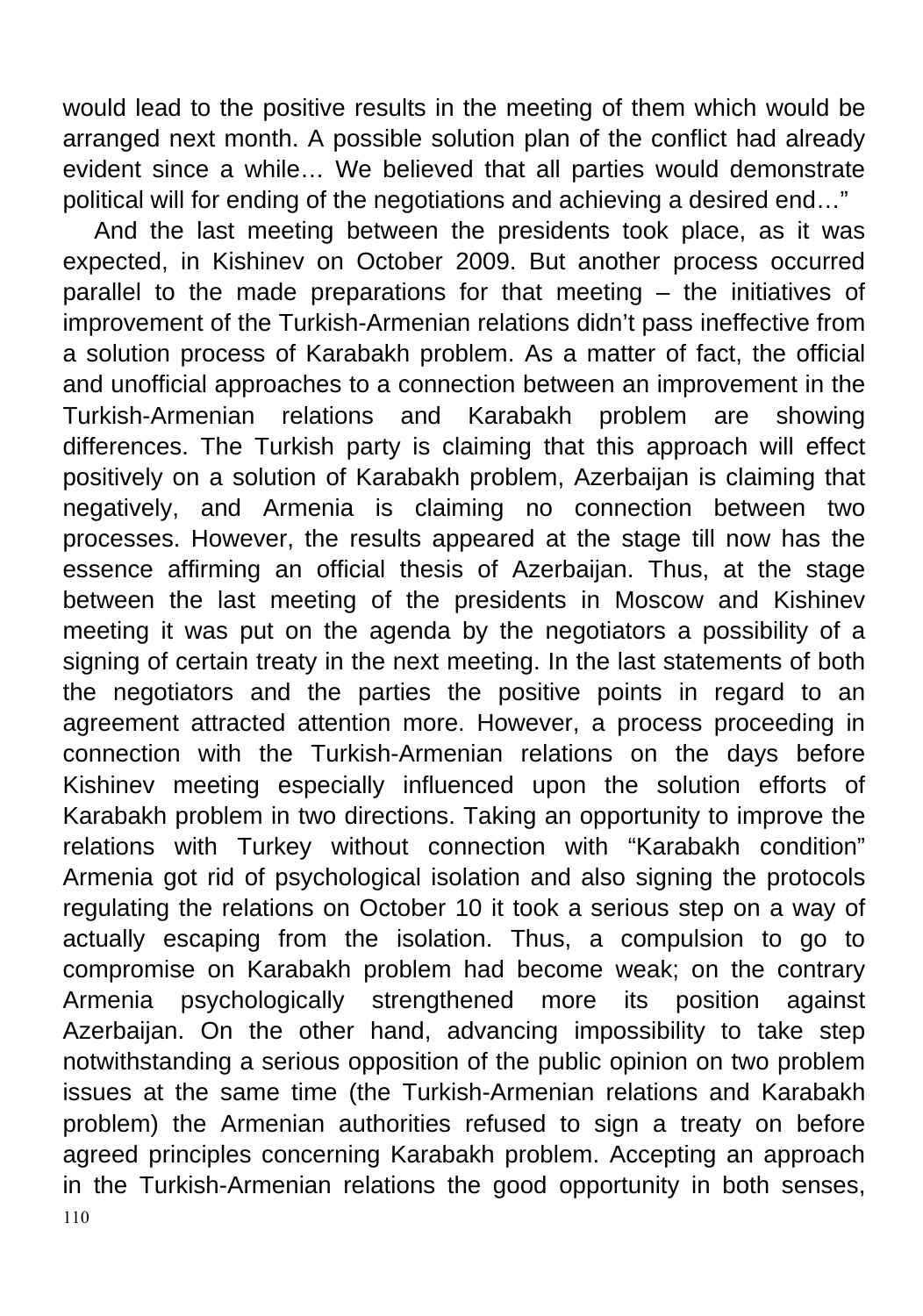Serge Sarkisyan already on October 1 in the interview to the "Armenian Reporter" published in the USA stated in contrary to the expectations that they would not sign any paper with Ilahm Aliyev in Kishinev.<sup>[224](#page-110-0)</sup> Speaking on phone with the US president Barack Obama too on October 5 Sarkisyan making strict his position stated that "a main stage in a solution of the conflict would be a decision of Nagorno-Karabakh people on its legal status given by a referendum way." $225$  But the International Crisis Group spreading the new report in regard to the problem on October 7 emphasized that: "it was possible to get a framework agreement on Nagorno-Karabakh problem."[226](#page-110-2)

Thus, the co-chairmen made a visit to the region at the beginning of October and then it was conducted the private meeting of the Azerbaijani President Ilham Aliyev and the Armenian President Serge Sarkisyan and the tripartite meeting with a participation of Dmitri Medvedev within the framework of the sitting of the CIS Heads of State Council in Kishinev on October 9.<sup>[227](#page-110-3)</sup> According to the official statements the meeting finished without result. In the large sitting of the Cabinet Council dealt with the results of the social-economical development of nine months in 2009, Ilham Aliyev said that because of "unconstructive position of Armenia" it hadn't gotten a result in the negotiations:<sup>[228](#page-110-4)</sup> "The Armenian party applies a tactics of a prolongation a time in the negotiations process now. It is not new. We have met it at different stages of the negotiations. At a certain decisive point they want to bring up for discussion once again the matters agreed before. It has happened before too, unfortunately we watch it at

<span id="page-110-2"></span>

 $\overline{a}$ 

<span id="page-110-0"></span><sup>&</sup>lt;sup>224</sup> "President Serzh Sargsyan answered questions posed by the editors of the Armenian Reporter", <http://www.president.am/events/news/eng/?id=738>və [http://www.reporter.am/go/article/2009-10-01--all-the](http://www.reporter.am/go/article/2009-10-01--all-the-countries-that-have-not-yet-recognized-the-armenian-genocide-will-do-so-sooner-or-later--an-interview-with-president-serge-sargsian)[countries-that-have-not-yet-recognized-the-armenian-genocide-will-do-so-sooner-or-later--an-interview-with-](http://www.reporter.am/go/article/2009-10-01--all-the-countries-that-have-not-yet-recognized-the-armenian-genocide-will-do-so-sooner-or-later--an-interview-with-president-serge-sargsian)

<span id="page-110-1"></span><sup>&</sup>lt;sup>[225](http://www.reporter.am/go/article/2009-10-01--all-the-countries-that-have-not-yet-recognized-the-armenian-genocide-will-do-so-sooner-or-later--an-interview-with-president-serge-sargsian)</sup> "President Serzh Sargsyan had a telephone conversation with the President of the United States, Barak Obama", <http://www.president.am/events/news/eng/?id=743> , (September 27, 2009). 226 "Nagorno-Karabakh: Getting to a Breakthrough",

[http://www.crisisgroup.org/library/documents/europe/caucasus/b55\\_nagorno\\_karabakh\\_\\_\\_getting\\_to\\_a\\_breakthr](http://www.crisisgroup.org/library/documents/europe/caucasus/b55_nagorno_karabakh___getting_to_a_breakthrough_web.doc) [ough\\_web.doc](http://www.crisisgroup.org/library/documents/europe/caucasus/b55_nagorno_karabakh___getting_to_a_breakthrough_web.doc) , (September 28, 2009).<br><sup>[227](http://www.crisisgroup.org/library/documents/europe/caucasus/b55_nagorno_karabakh___getting_to_a_breakthrough_web.doc)</sup> "Kişinyovda Azərbaycan, Rusiya və Ermənistan prezidentlərinin (İlham Əliyevin, Dmitri Medvedevin və

<span id="page-110-3"></span>Serj Sarkisyanın) görüşü keçirilmişdir" (It has been conducted a meeting of the Azerbaijani, Russian and Armenian presidents (Ilham Aliyev, Dmitri Medvedev and Serge Sarkisyan), *Xalq qəzeti***,** 10 October 2009; "The President of Armenia Serzh Sargsyan met with the President of Azerbaijan Ilham Aliev in Chisinau", http://www.president.am/events/news/eng/?pn=6&id=749, (September 28, 2009).

<span id="page-110-4"></span><sup>&</sup>lt;sup>[228](http://www.president.am/events/news/eng/?pn=6&id=749)</sup> "Azərbaycan Prezidenti İlham Əliyevin giriş nitqi" (An opening speech of Azerbaijani President Ilham Aliyev), [http://www.azerbaijan-newp.az/index.php?Lng=aze&year=2009&Pid=8244,](http://www.azerbaijan-news.az/index.php?Lng=aze&year=2009&Pid=8244) (September 28, 2009).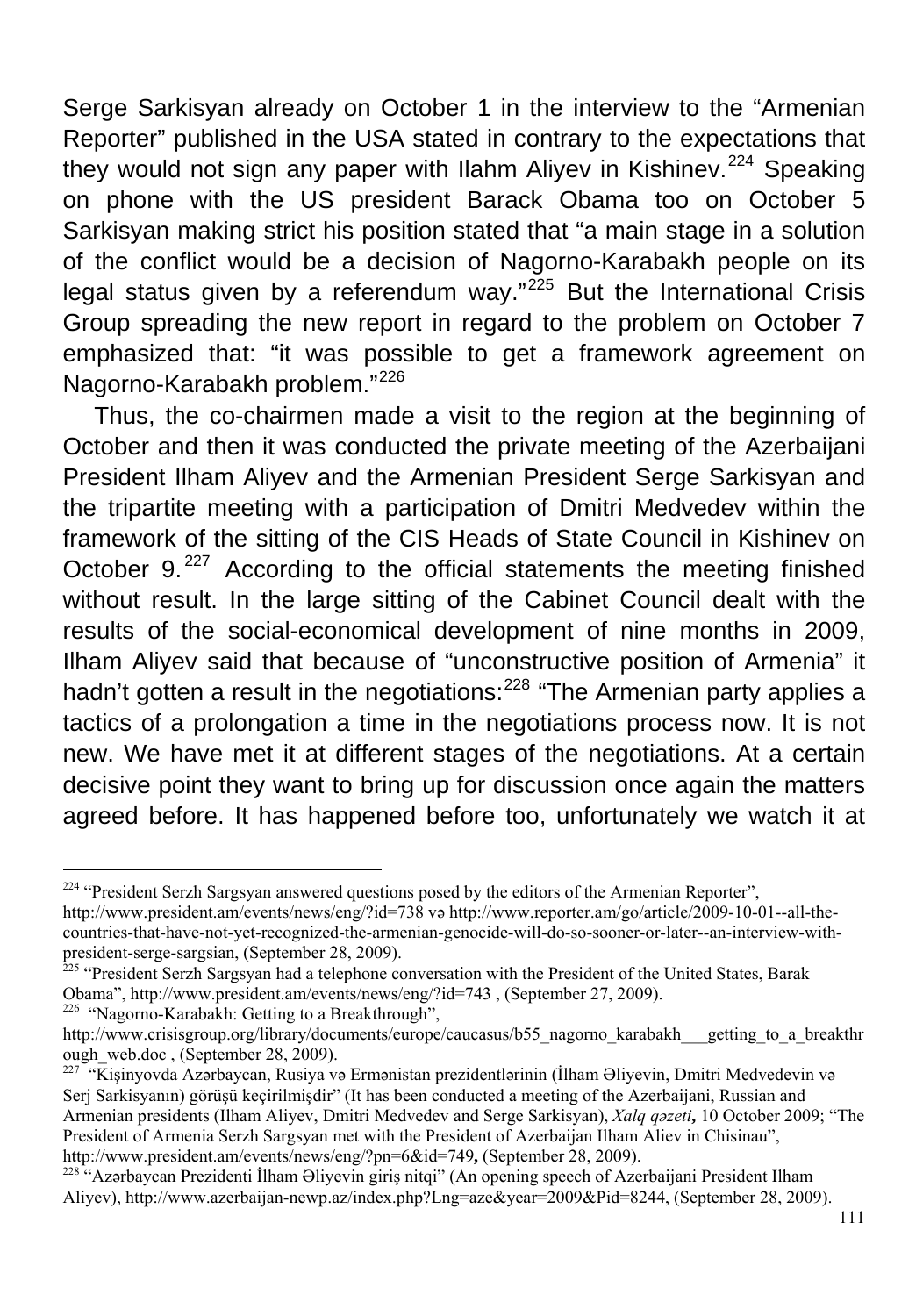this stage as well. Sometimes, both we and the negotiators engaged in the problem have met it with a great surprise that a matter agreed one or three years ago has been put forward again, as a new point. It may have just an only explanation. That is a prolongation a time intentionally. Because, the Armenian party should take the practical steps! And these steps consist of a withdrawal of the Armenian all forces from the occupied Azerbaijani territories, from the territories around Nagorno-Karabakh. This is a matter agreed since a long years. Any other idea is impossible in this matter. An only explanation of returning back upon this matter and returning upon other matters, which have been agreed, we find in this: to prolong a time artificially at decisive moments and actually to strike a blow on the negotiations process. But we will not turn back from our principal position… In the negotiations process and in the discussed points it is not discussed to give an independency to Nagorno-Karabakh some day, even 100 years later and so will never do. It is possible to give a temporary status to Nagorno-Karabakh. But it doesn't mean an independency and two parties – Armenia and Azerbaijan will continue the discussion on a next status of Nagorno-Karabakh in the future negotiations process. Here are the main principles…"

A response of the Armenian president Serge Sarkisyan to the statements of Ilham Aliyev in regard to the process came a week later. Visiting the military positions in the occupied territories of Azerbaijan on October 21-22, Serge Sarkisyan expressed his position towards the opinion of the Azerbaijani president in regard to the agreed points like: <sup>[229](#page-111-0)</sup> "In my opinion, both Azerbaijanis and we should spend our power at actual stage of the negotiations. But shouldn't be engaged in presenting to our auditory any part extracted from the previous stages of the negotiations." Thus, Sarkisyan both affirmed Ilham Aliyev and at the same time he advanced disagreement with the principles already.

 $\overline{a}$ 

<span id="page-111-0"></span><sup>&</sup>lt;sup>229</sup> "Sarkisyan Qarabağa niyə getmişdi?" (Why Sarkisyan has gone to Karabakh?), <http://www.azadliq.org/content/article/1859624.html> **,** ( September 29, 2009).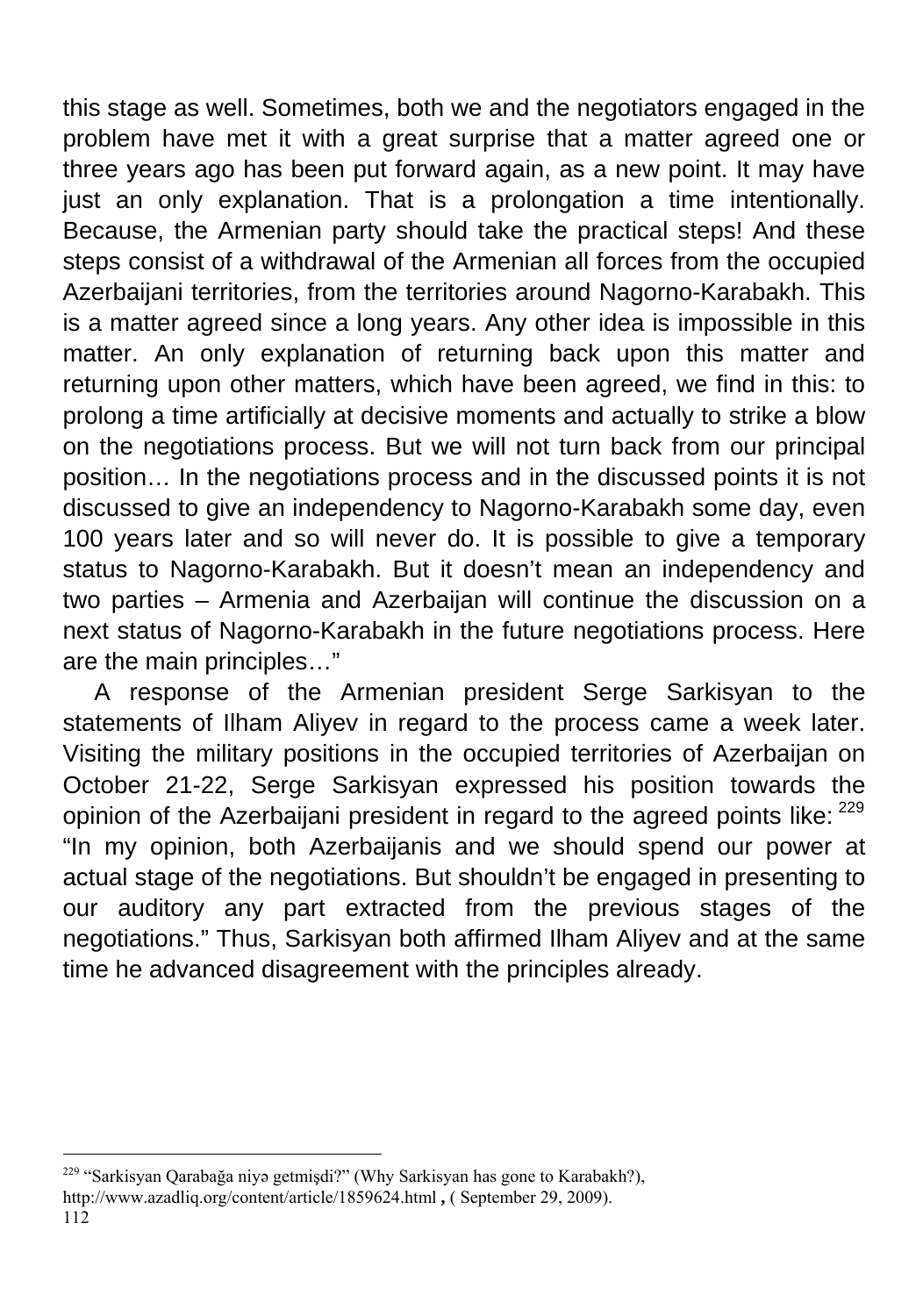## **VIII – The Essence of the Problem and the Solution Principles**

We have reviewed a history and a solution process of Karabakh problem heretofore. It is obvious from the official statements and from an open part of the process that a complete solution of the problem is not such near at hand. Of course, the reasons are many that the problem can't be solved till now. Between them it is attracted a special attention a progressive complication of the problem, a sharp opposition between the views of the conflict parties (at official and public levels), "peculiar" approach (thought on solution or non-solution of the problem and how will be solve if is solved) and intervention to a solution process of the interested regional and international forces, a serious difference between reality (Armenia keeps under occupation the Azerbaijani territories) and the main principles of the international law concerning present situation of the problem. Of course, one of the important factors impeding a solution of the problem, a long-term guarantee of regional peace and security, is incorrect approach to the problem.

Since arising of the problem till today's stage, it has been claimed a contradiction of two ("territorial integrity" and "self-determination right") of the main principles of the international law in connection with this problem, and because this reason a complication of a solution of the problem. Actually, if to look at the essence of the problem, it becomes obvious that this approach is not so correct and it is a result of an approach systemized by Armenia.

In general, along with them seeing this problem named as the Karabakh problem as "the means of the policy of Russia to keep Caucasus in its ruling", seeing as "the means of the expansion policy of Armenia (a fancy to establish the Great Armenia between three seas)", claiming "being a result of a struggle of the Armenian people living in the region at the present to achieve the special rights", considering being "the means of the Christian world used against integrity of the Turkish or Muslim world", there are also ones considering the problem arisen from "oppression of Turks upon Armenians through the history" or from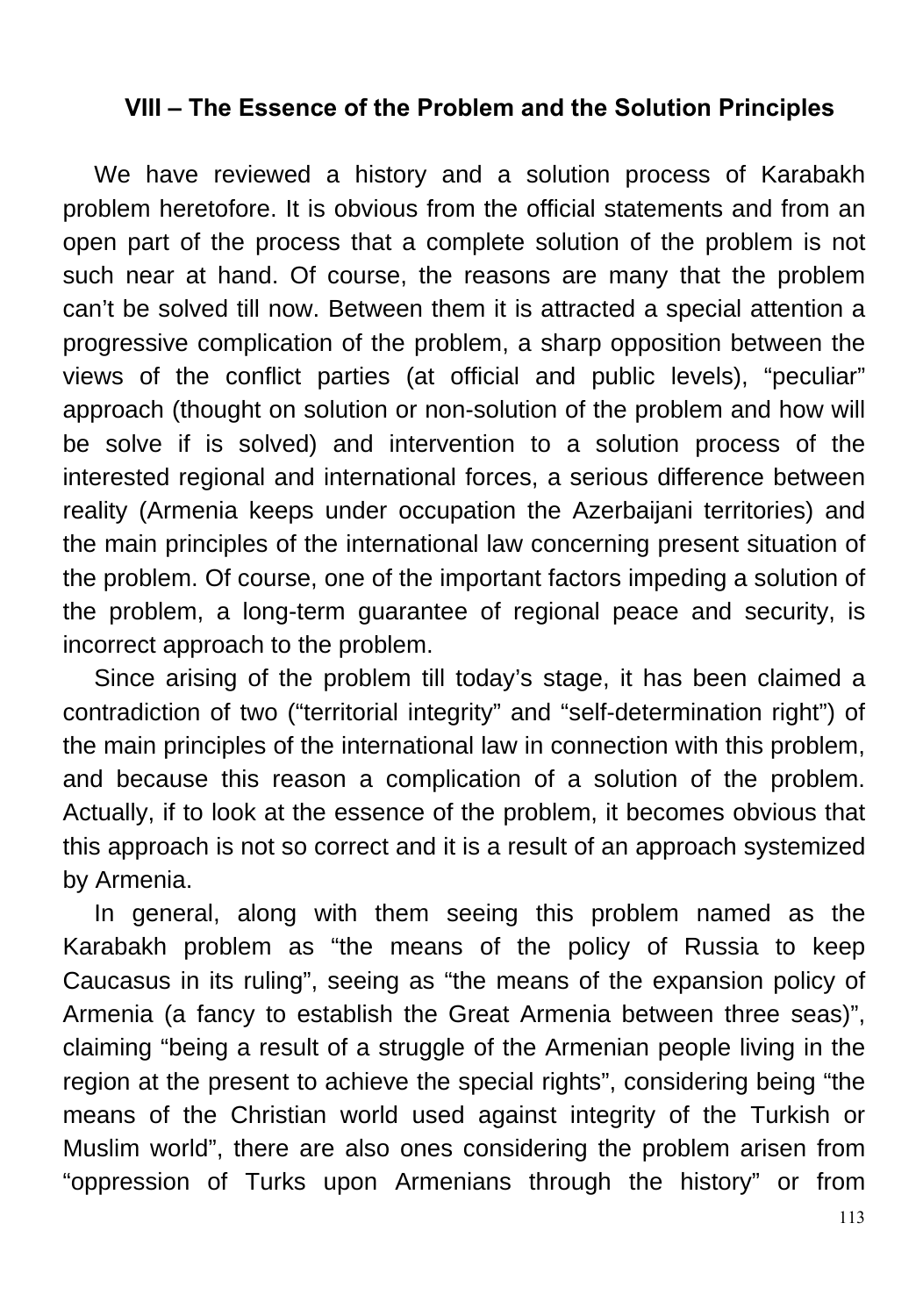"annexation of "Karabakh" region into Azerbaijan at Stalin's period, seeing as "a part of games of imperialism in the region" or commenting being a part "of the intercultural conflict" too.

It is possible to conduct the broad exchange of opinion separately on all above-mentioned directions concerning the problem. However, as it is shown clearly as well as in the parts of this work in regard to the history of the problem and to a solution process, the main essence of the problem at present is composed from the expansion policy of Armenia, and the occupation of the Azerbaijani territories as an application of this policy. No doubt that as it is put forward in a section on the history, a first appear of the problem stretches to the initiatives of Russia to have "an outpost" in the region, in this context to the settlements which are the results of the treaties signed as a result of the wars between Russians and the Ottoman and Russia and the Gajars. Matching the interests of the international imperial forces in the region with the initiatives of some Armenian organizations aimed to a fancy of "the great Armenia" at the end of the  $19<sup>th</sup>$  century, and then the ethnic conflicts created by Czarist Russia were a constituent part of the essence of the problem for their time. An establishment of an artificial body (the former NGAR) inside Azerbaijan against its will at a stage of the formation of the USSR, and an application of Czarist Russia at a collapse stage of the USSR and other interests caused an ignition of the conflict.

114 As at all stages of the process, in the second part of the 1980s when had been flashing as well, a main point was like annexation of the historical Karabakh region of Azerbaijan into Armenia. All initiatives through the  $20<sup>th</sup>$  century had been in that direction. The Armenian Parliament took a decision on 1st December 1989 to achieve this and have never backed down from it since. However this decision and Armenia's official requests were found to be contradictory to the USSR Constitution, the Republics' constitutions and condemned and annulled by both the Moscow and Azerbaijan administrations. When Armenia, which officially stated its expansionist policy and took the decision accordingly, became a member of the UN, made some changes in its policy, although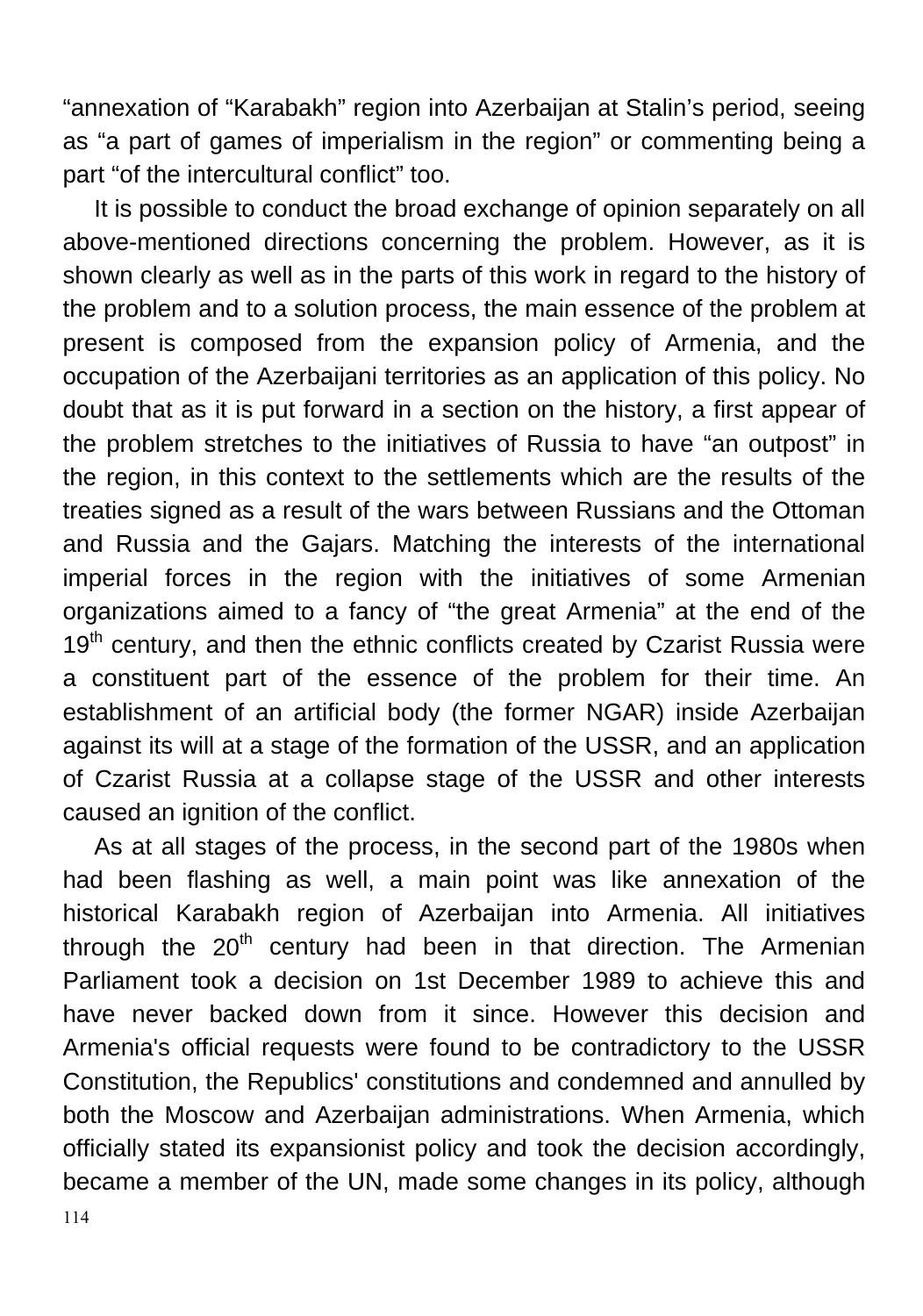it did not change the aim in order not to experience difficulties against international law . The Armenian administration have previously, openly expressed the reason for armed clashes and war between Azerbaijan as that of gaining territory and expansion, but following UN membership, they felt the necessity to define events differently.

For instance, the Armenian administration started to claim that events in the region is not a war, that the Armenian people, who were escaping Azerbaijani oppression, are fighting for their independence and that Armenia is only supporting a struggle for independence. However, these claims are not enough to cover the aggressiveness and expansionist characteristic in Armenia's foreign policy. Today, this policy still continues and Armenian officials at every level do not hesitate to state that they can annex a considerable amount of occupied territory. Furthermore, occupied territories of Azerbaijan are de facto a part of Armenia. Armenians of Azerbaijani citizenship in the region officially contact the outside world through Armenia, play an active role in Armenia's domestic politics, and in the same manner, the Armenian central administration continuously pay visits to occupied territories, evaluate the situation and develop policies in various areas (military, cultural, social). Armenian money is used in the region. All of these show that Armenia did not back down from annexing and occupies Azerbaijani territories, on the contrary, despite the change of tactics, Armenia is actively pursuing its same old expansionist policy.

The end of Armenia's occupation of Azerbaijan's territory is a necessity for a settlement, which takes the nature of the problem and Caucasia's ethnic structure into consideration. In parallel to this, international organisations propose settlement plans in order to make the Armenian minority in Azerbaijan feel safe. After the end of occupation, Armenian's basic rights and freedoms, just like other minorities, will be warranted.

The following options can be followed by Azerbaijan to end Armenian occupation of its territories:

1) Azerbaijan and Armenia accept and swiftly put into practice an internationally guaranteed peace plan: Initiatives until now did not yield a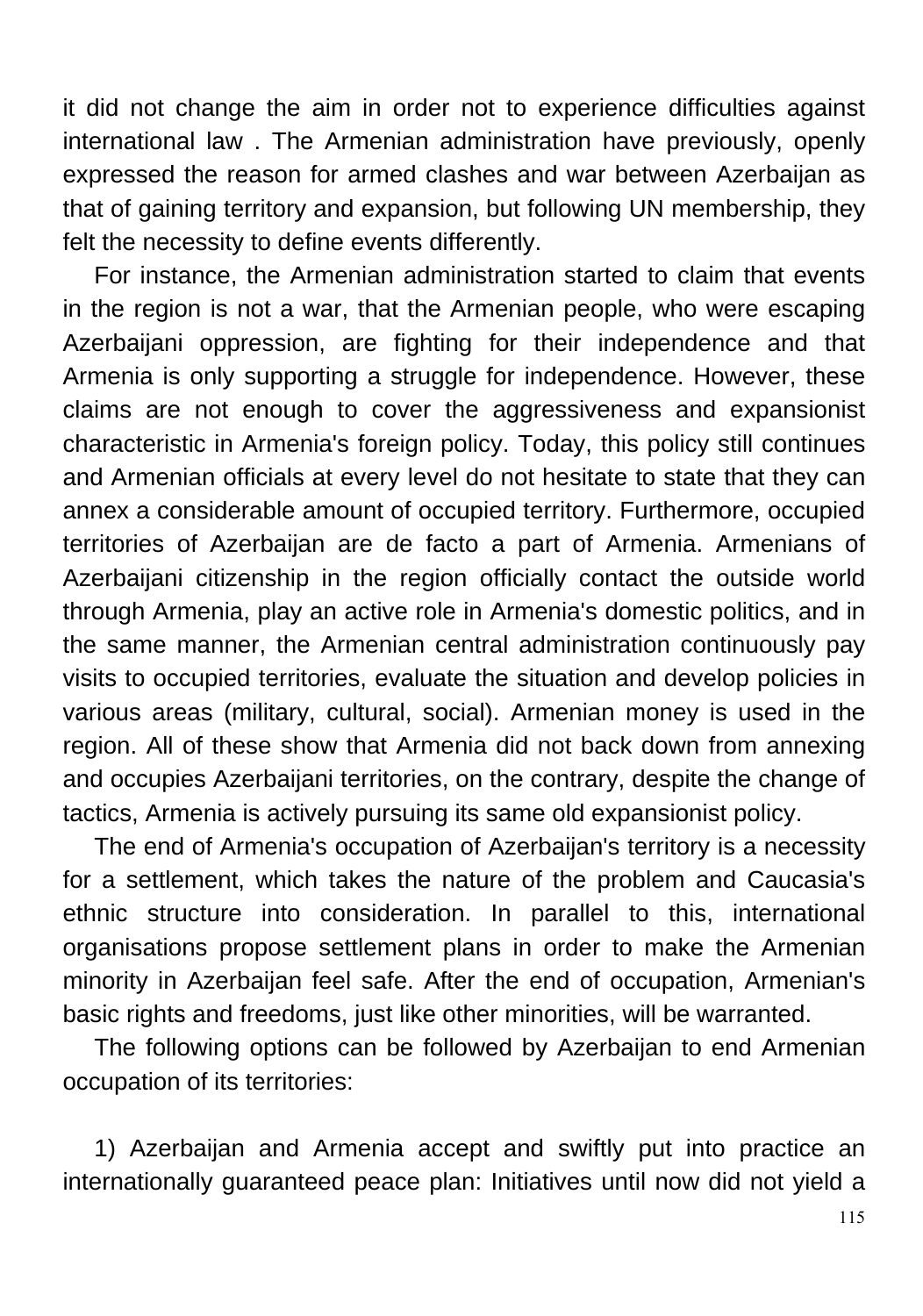result and all proposals apparently were not accepted. The most important reason for this, as explained above, is the great gap in the approaches to the issue between the conflicting parties. International organisations and generally all mediators should study in detail the regions' and especially Azerbaijan and Armenia's characteristics, consider all aspects of the dispute, and prepare a realistic peace proposal based upon this investigation.

2) Azerbaijan tries to re-take occupied territories based on the right of self-defence: In this situation, problems may occur on the basis of Azerbaijan's right to self-defence. Therefore, we will examine this in more detail.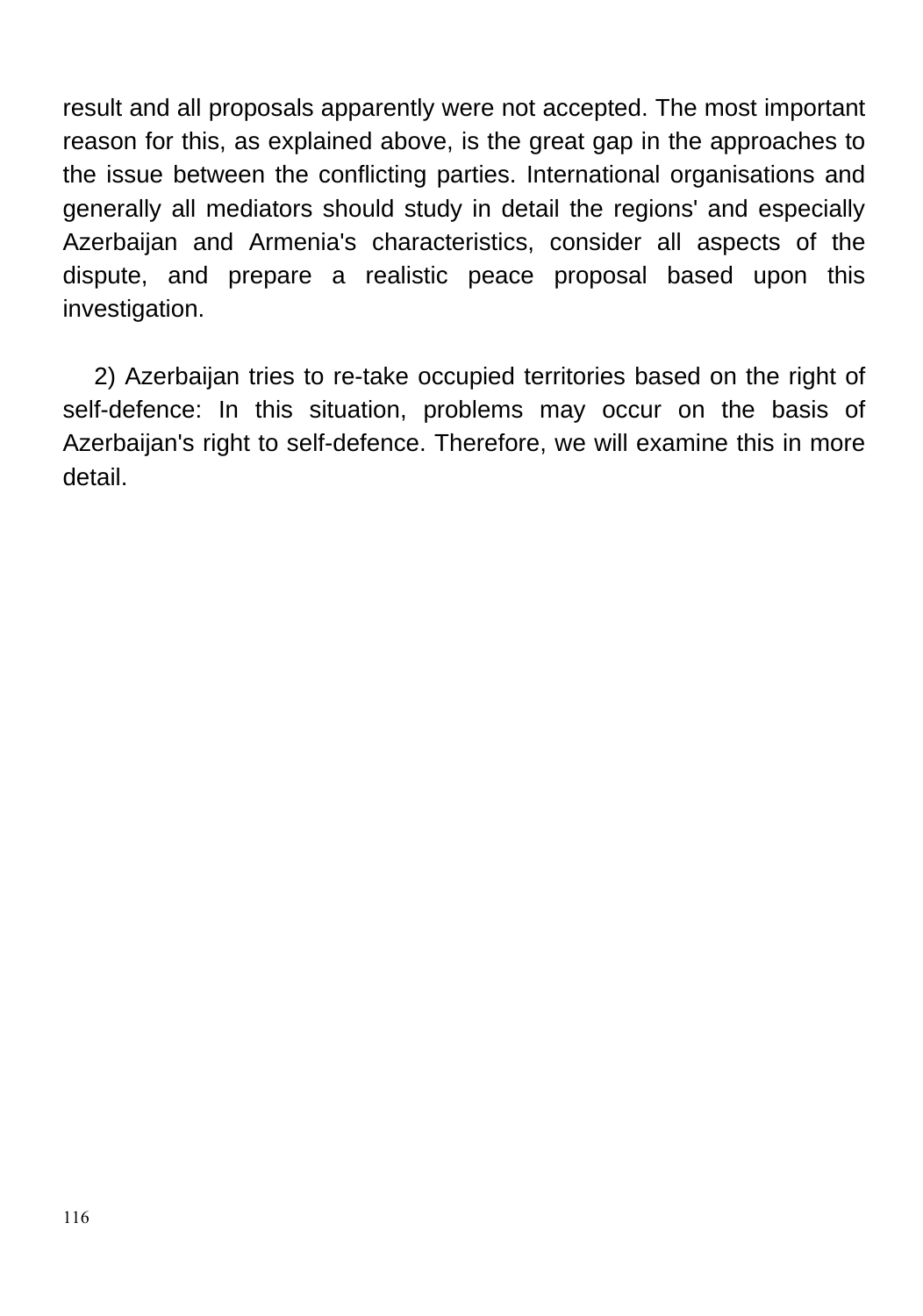## **IX- Azerbaijan's Right to the Use of Force for Self-Defence**

The war between Azerbaijan and Armenia can be evaluated in many ways depending on different perspectives. However, whichever perspective is chosen, the reality of occupation is there. This situation, despite being documented by various international organisations' resolutions, is generally denied by Armenian officials, claiming that there is no occupation but an "existence of independence initiatives of Armenians of Nagorno-Karabakh Autonomous Oblast". However, in some instances, Armenian state officials have accepted the occupation. An example of this happened on 17th May 2001. On that day, during the session in the Armenian Parliament, first Armenia Defence Minister Serzh Sarkissian stated these words: "There are territories that we have occupied. There is nothing to be ashamed of. These territories were occupied for our security. We were saying this in 1992 and before, now we still say it. My style may not be diplomatic, but this is the truth". After him, upon the first reactions to the previous speech, Armenia's Foreign Affairs Minister Vartan Oskanian made a clarification and talked about the occupation, but upon requests for an explanation of his speech by the Tashnag Party, he backed own.

On August 2002, while the meeting between Azerbaijan's President Haydar Aliyev and Armenia's President Robert Kocharian at the border in Sederek was ongoing, the Armenian Defence Minister (now president) Serzh Sarkissian made the statement; he officially talked about the existence of Armenia's soldiers in the occupied region and added that this is normal. In the same statement, Sarkissian expressed that the former Nagorno-Karabakh Autonomous Oblast territories were never seen as Azerbaijan's territory.

The statements of the Armenian officials against the territorial integrity of Azerbaijan have not abated even recently, at a period most dealt with a peace too. To sight how that country authorities set at naught the international law, it is enough to keep in mind besides a participation of the former president Kocharyan, the former minister of foreign affairs Oskanyan in the war, and the statements expressed repeatedly on the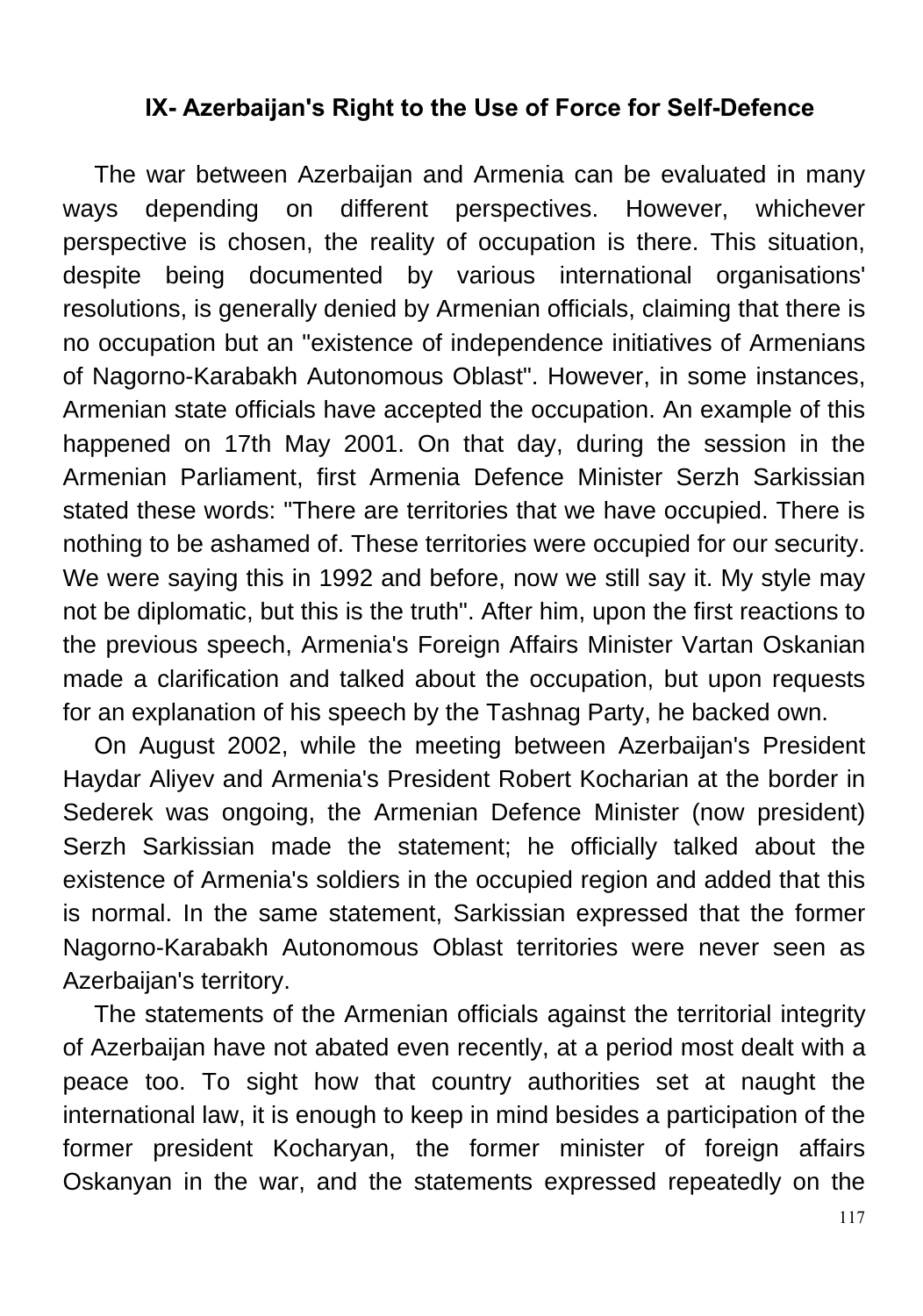Armenian army's "heroism in Karabakh" and "non-recognition of the territorial integrity of Azerbaijan", a last visit of the present Armenian president Serj Sarkisyan to the regions under occupation on October 2009 and the given statements.

To note that if it was a period before the Briand-Kellogg Treaty and an establishment of the UN, besides turning the Armenian army out from the occupied Azerbaijani territories, Azerbaijan might also interfere inside Armenia for the expansion policy presenting a danger for the region and for the world, as the examples being also met today. However, after a signing of the Briand-Kellogg Treaty and the UNO Charter, a possibility of military force usage in the international relations has been limited. On this account, Azerbaijan should use just an unavoidable defense right basing on the present-day legal values. But, how will Azerbaijan base on the international law?

First, let's inquire into a fact of being subjected to an attack, which is necessary for the unavoidable defense right. A fact of an occupation of the Azerbaijani territories is accepted today by all together in the international community and always has taken place in the international documents too. As being mentioned above, this matter has been stated obviously and with specific statements both in the resolutions of the UN Security Council, and in many international documents. A matter might be a point at issue here (though not for us, but for some category) is whether the Azerbaijani territories have been occupied by Armenia or not. Because, neither in the resolution of the UN Security Council, nor in other international papers Armenia is showed clearly as an occupation party. But it is a legal evidence of Azerbaijan's being subjected to the armed attack by Armenia that almost in each of these texts the conflict is showed as being between Armenia and Azerbaijan, in some international documents (as well as in the resolutions of the UN General Assembly and the EU Parliamentary Assembly) and in the statements of some countries Armenia is signed as an occupier country and the Armenian officials have accepted over and again an occupation issue and their soldiers being yet in the Azerbaijani territories (though they don't recognize these territories as the Azerbaijani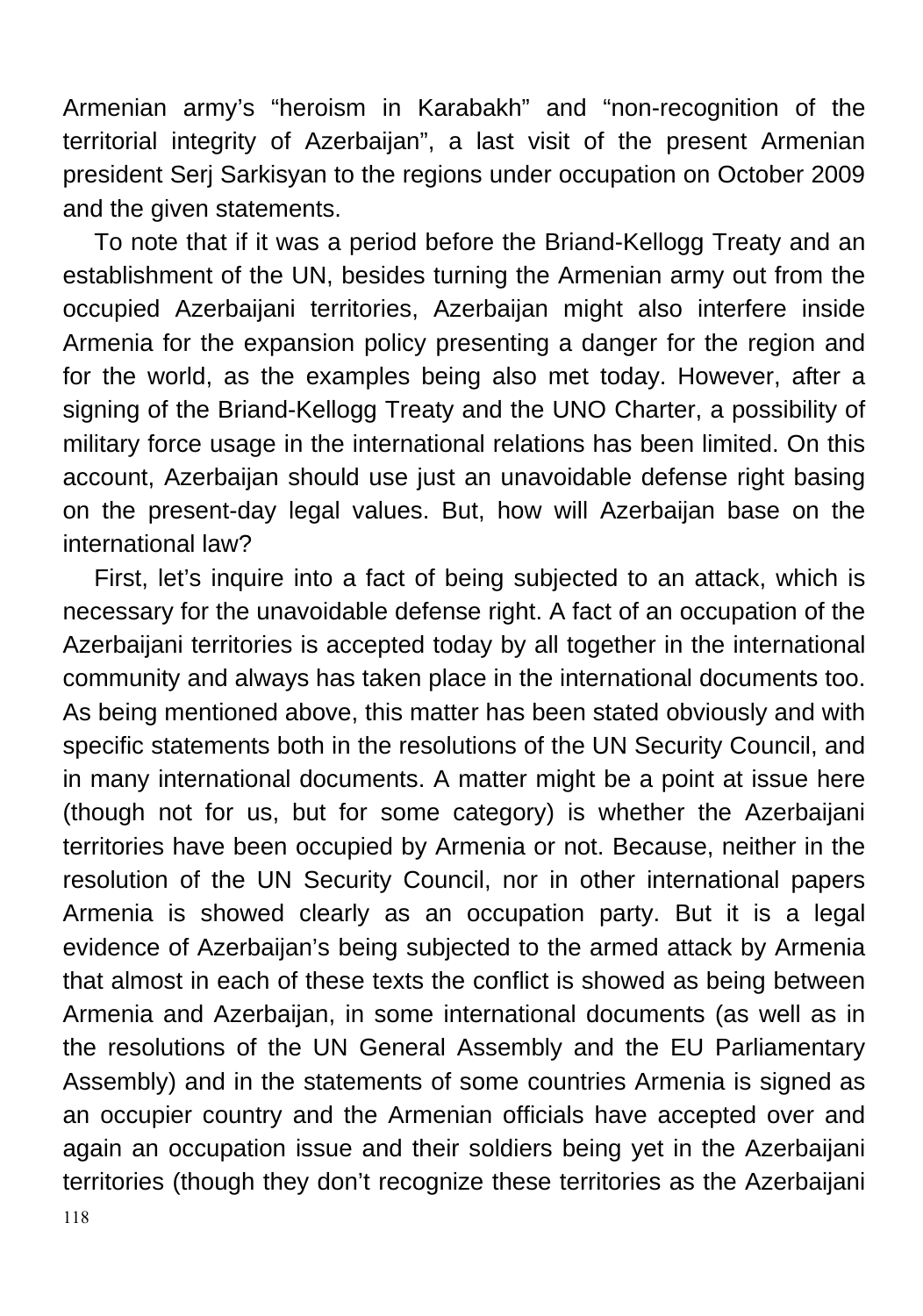territories). That is, it is appeared clearly that Armenia has infringed upon the  $4<sup>th</sup>$  point of the  $2<sup>nd</sup>$  item of the UNO Charter. A reason of non-signing Armenia as an occupier country clearly is a fact that, as it is mentioned above, the political views of the Security Council's member-countries play important role in a process of reaching decision. To mention that the Armenian Parliament has still kept in force the decision reached on 1 December 1989 on annexation to the Armenian Republic the former NGAR of the Azerbaijani Republic and hasn't reversed it.

Furthermore, Armenia has thrown under foot evidently as well as the resolution number 2625 of the UN General Assembly. At certain period Armenia stated not wanting to annex the historical Karabakh region of Azerbaijan to itself, but supporting an invented "independence movement in the region." But even during that tactic change period, it hadn't given up to put forward the character of being aggressive. For example, on 11 October 2001 in the talk with the Azerbaijani journalists conducted meetings in the occupied Azerbaijani territories and in Iravan the Armenian Minister of Defense Serj Sarkisyan stated that they would render every help to the Armenian citizens, who wished to fight in the occupied Azerbaijani territories and to do a military service upon the whole. In that talk Sarkisyan noted his lack of information on a number of the Armenian citizens in the occupied territories and added: "Nevertheless, a number of the Armenian citizens there was enough to ensure security of Nagorno Karabakh." At the same time, the various Armenian officials have used the statements at the different times that if for the occupied territories Azerbaijan "will start a war, this time a war might end in Baku." This kind of statements denotes an open infringement of the resolution number 2625, as well as many legal papers (at the same time it also appears a paradox for Armenia: if the first war hasn't been between Azerbaijan and Armenia, why the menacing statements come from Iravan).

And another fact shedding light on our subject appeared during the presidential elections conducted in Armenia in 2003. That time it was put forward the claim on illegality of candidacy of the Armenian present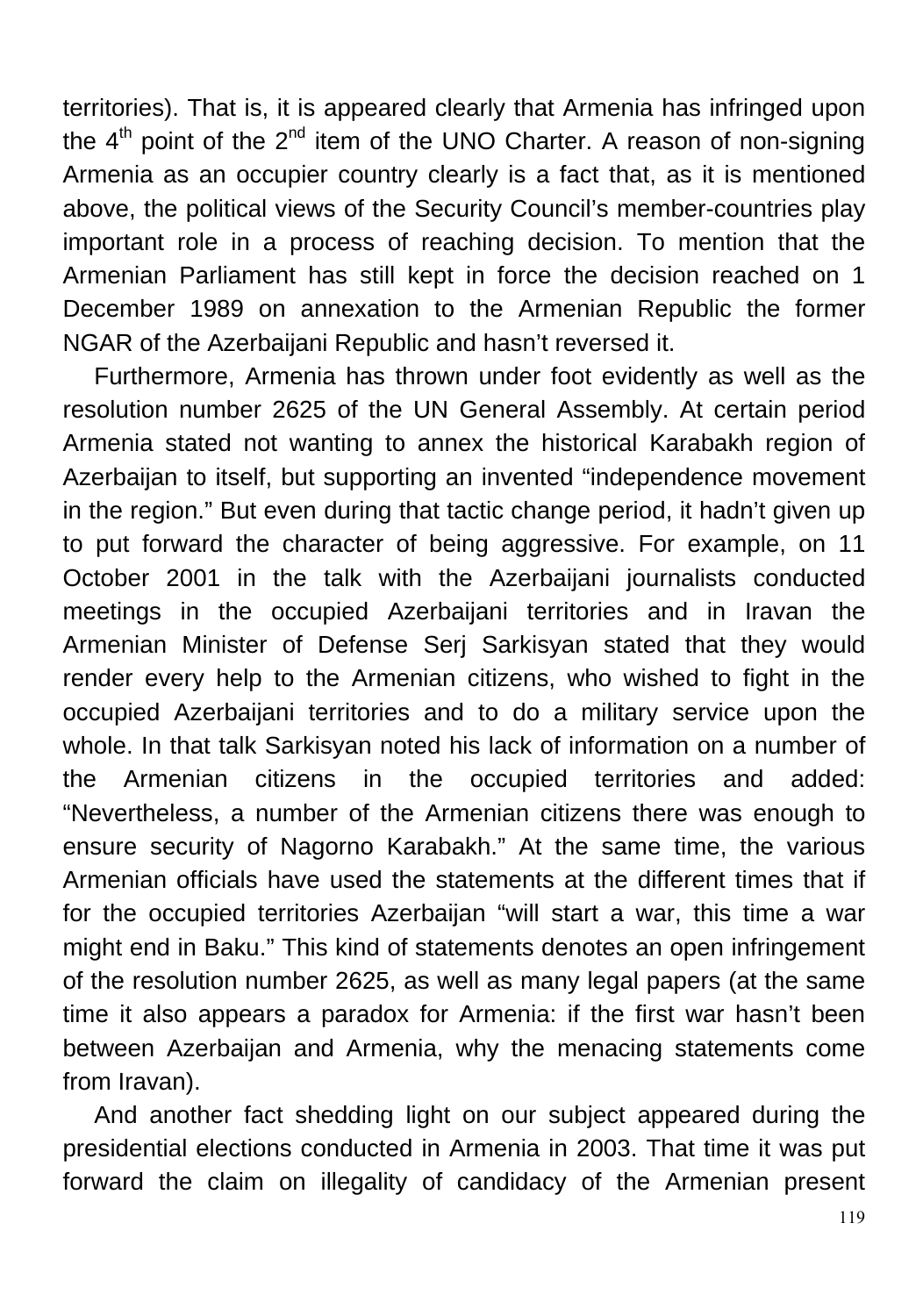president Robert Kocharyan. The oppositionists claimed that Kocharyan didn't meet the term "to be a citizen of Armenia since at least ten years ago" what was an important for the candidacy. As a respond to that, the Armenian Ministry of Internal Affairs gave to Kocharyan a paper inquired for a citizenship term, taking as a basis a decision of the Armenian Parliament from 1 December 1989. So, the Armenian Ministry of Internal Affairs accepted openly a fact of occupation of the Azerbaijani territories.

And another process drawing attention during the elections was a fact that Kocharyan's administration brought a military force to Iravan from the Azerbaijani territories kept under occupation, to prevent the opposition actions begun in Iravan. The similar processes were recurred later on April 2004 and in 2008 too. A fact of taking prisoner the thousands of the Azerbaijani citizens by the Armenian state during the war and keeping them in the jails in Armenia has been affirmed by the international organizations too. Armenia has returned some captives to Azerbaijan many times by mediation and persistence of the international aid organizations.

All these mentioned facts are the clear evidence of aggression of Armenian against the Azerbaijani territories.

Even if to put aside what they refute and to come out just from the matters that Armenia says "we have done it", it is appeared incontestability of the unavoidable defense right of Azerbaijan. For example, Armenia has accepted time and again acting according to the  $3<sup>rd</sup>$  item of the resolution number 3314 of the UN General Assembly. Though sometimes Armenia hasn't accepted openly acting as it is signed in the a) and b) points of this item, it has always proclaimed "proudly" doing the actions signed in the g) point. During a visit to the region on April 2003, Anjy Kasphik, the special representative of the OSCE chairmen, stated "an existence of the military units connected to the Armenian Ministry of Defense, and accepting always that fact by the Armenian officials too." That action was accepted as *an armed attack* in the Nicaragua Resolution of the International Crime Court from 1986 and it had been given the unavoidable defense right to an opposing party.

120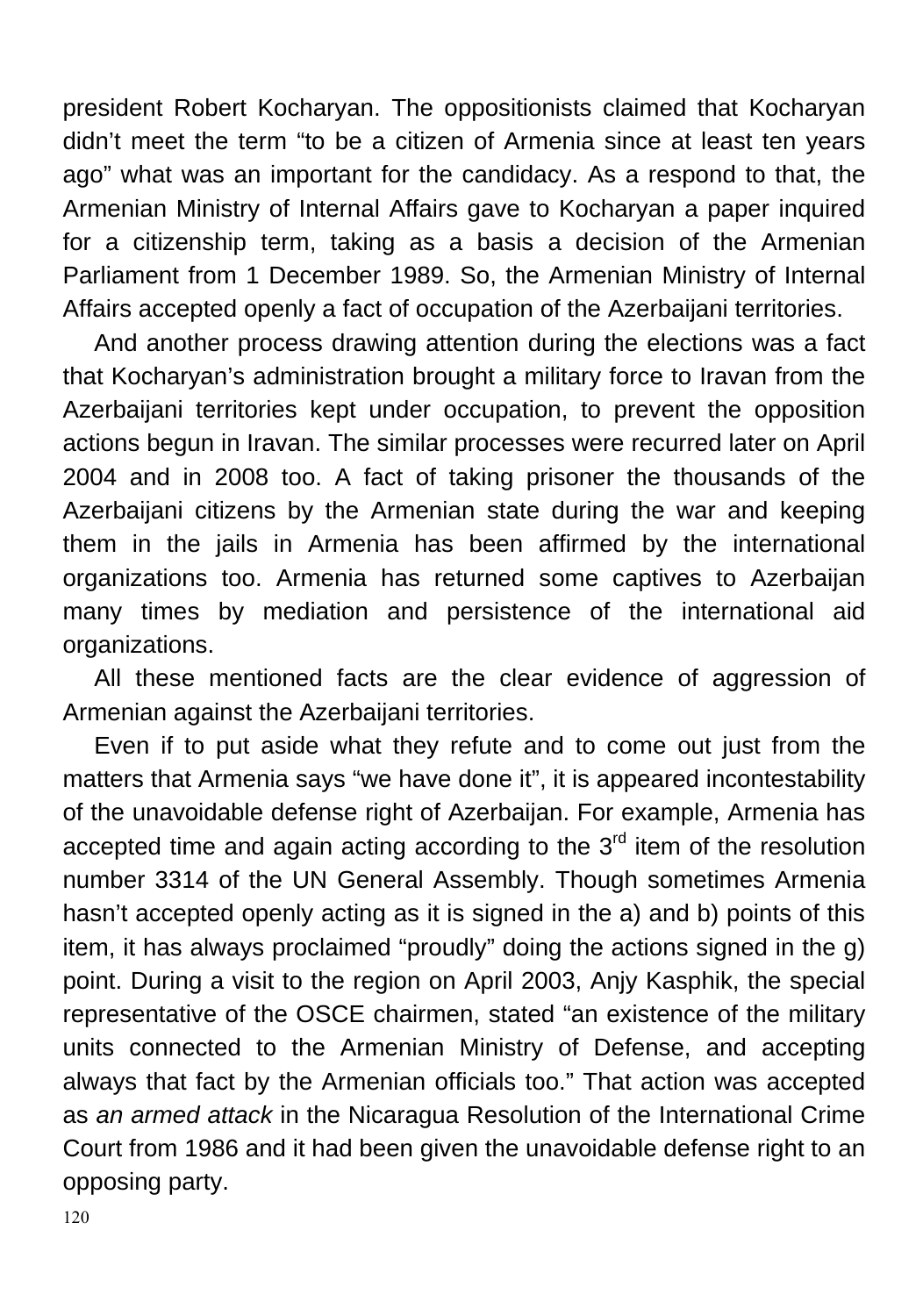Evidently, the unavoidable defense right of Azerbaijan is undeniable. Azerbaijan just should give a notification to the UN Security Council using the unavoidable defense right. It might be put forward an opinion that the UN Security Council had already meddled in the process and therefore Azerbaijan had lost the unavoidable defense right. Nevertheless, according to the  $51<sup>st</sup>$  item of the UNO Charter, the unavoidable defense right of Azerbaijan lasts "until the Security Council takes the proper and effective actions to provide the international peace and security." In other words, the measures ending the unavoidable defense right of Azerbaijan should be the effective, certain measures in a direction of purpose of this right. But looking at today's situation of the matter, we stay face to face with absolutely different view. The Azerbaijani territories are still under occupation of Armenia. There is not a certain plan for removal of this occupation, and it is not clear when it will be and the time also works against Azerbaijan at certain sense. Thus, Azerbaijan can begin to use a military force to liberate its territories from the Armenian occupation just informing the UN Security Council.

Nevertheless, there are also some terms according to the international law which Azerbaijan should follow. Using the unavoidable defense right, Azerbaijan should keep the terms of the relativity principle. In other words, as the unavoidable defense right of Azerbaijan rests upon the unfair behavior of Armenia, a purpose of Azerbaijan should be just to liberate the occupied territories. If Azerbaijan goes by a way of using a military force inside Armenia considering the territory of today's Armenian state's territories as its historical territory (although the historical truth is like this), it might get into unjust position in front of the international community and the international law.

Some specialists on the international law put forward an idea of an equivalency against harm by harm. According to this thesis not accepted by the majority, Azerbaijan can secure the harms made by Armenia to it, by even occupying Armenia. We don't consider expedient for Azerbaijan a usage of this way too. By this way, Azerbaijan might bring its equitable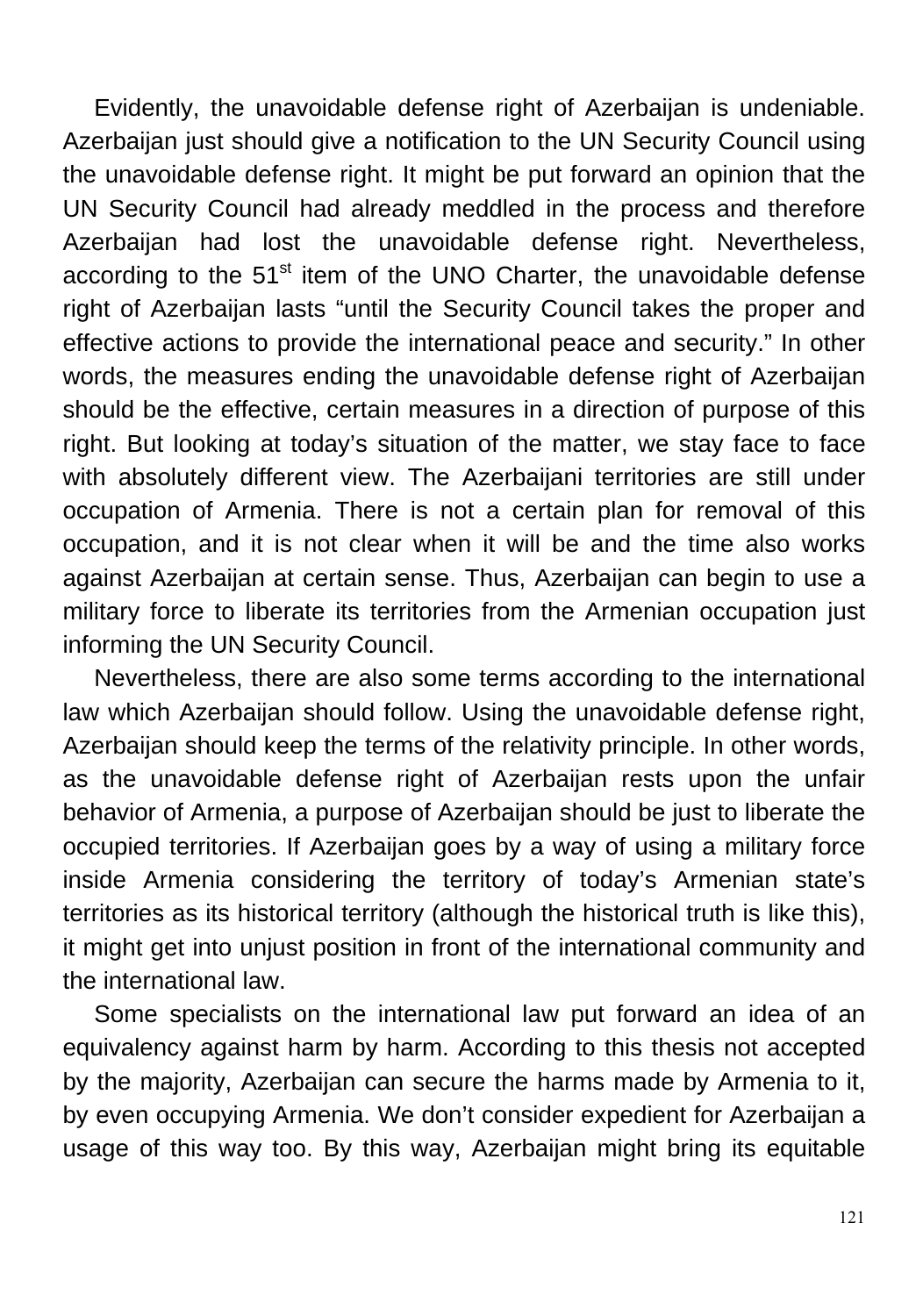position into questionable point. Thus, Azerbaijan should act mainly based on the principles accepted by all together in the international world.

And one of the claims might advanced against the unavoidable defense right of Azerbaijan is a time connection between the occupation and the unavoidable defense. Besides non-existence of any obligatory sentence at this point in the UNO Charter, for not keeping any questionable moment in regard to equitable position of Azerbaijan, we are dwelling on the matter. According to this principle, if it is passed a long time between an occupation and an unavoidable defense, an unavoidable defense act is not so equitable. True, that it has been passed a long while from beginning occupation of the Azerbaijani territories by Armenia. Event there is a cease-fire more than fourteen years. However, at this point it is important a first reaction of a state subjected to an occupation. Indeed, if any state doesn't make any protest being subjected to an occupation, and wants to use it over ten years, its equity will become questionably. But since a day that Armenia began the occupation policy and the attacks, Azerbaijan had given a strong reaction against it, had tried to prevent the occupation steps of Armenia as possible as it could. But, unfortunately, Azerbaijan couldn't gain success at this point and a part of the Azerbaijani territories was under occupation of Armenia.

122 While the occupation act grown and Azerbaijan was not able to prevent them on its own, other than to sign *a cease-fire treaty* (not a peace treaty) there was no way for Azerbaijan (it might be the various opinions on this subject, but we will not stay in present work on the nuances concerning the interior political opinions). Nevertheless, during the passed period, the Azerbaijani officials have always stated not being reconcile with the keeping its territories under occupation of Armenia, applying every ways, including a usage of the military force as well, to liberate the territories from the occupation. It is demonstrated that a time connection is not a problem for the unavoidable defense that Azerbaijan didn't have a proper force for self-defense when Armenia started the occupation and for that reason after putting up a certain resistance was under compulsion to sign a cease-fire treaty, it had continuously stated to apply every ways,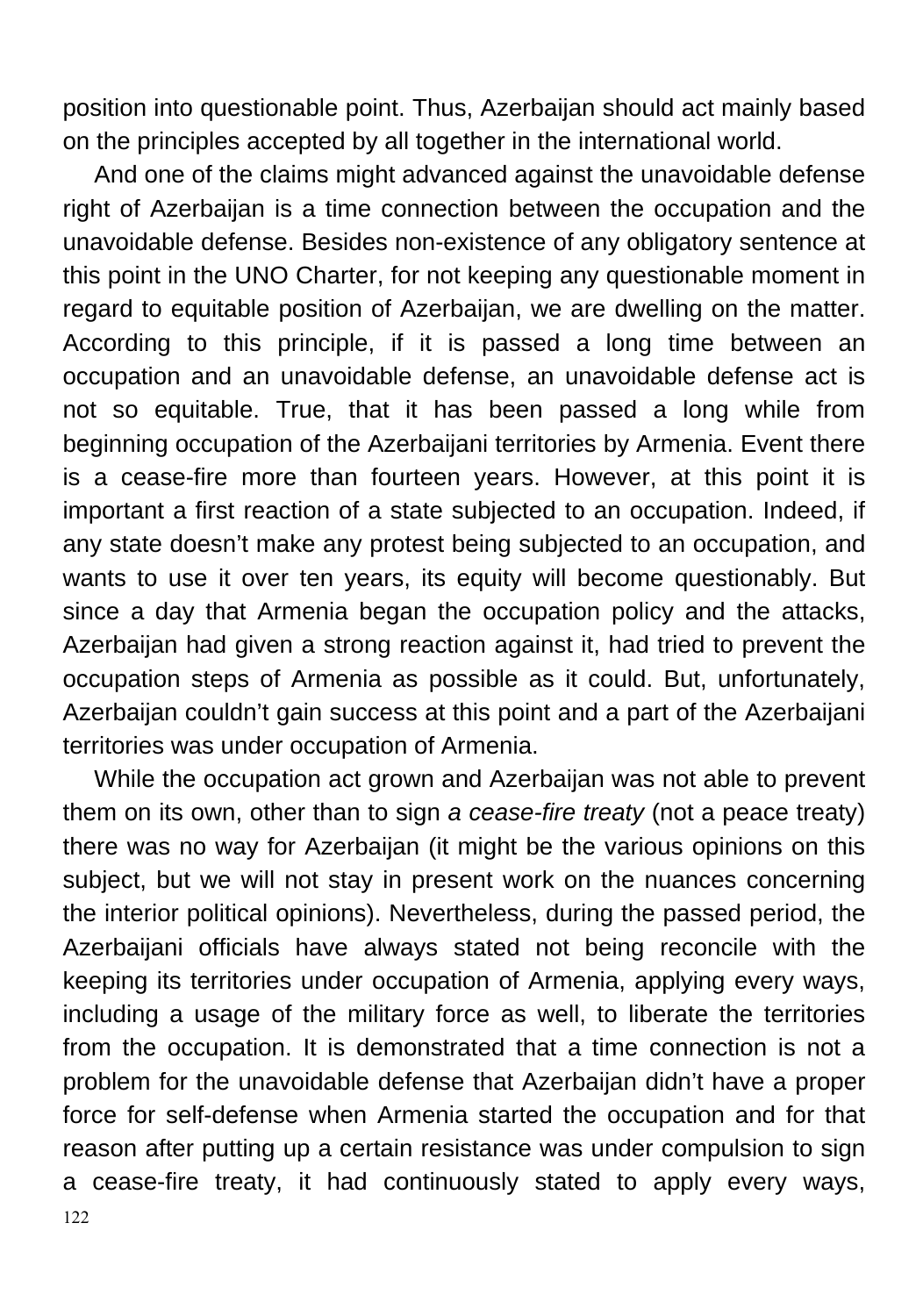including a military method as well, to liberate the territories from the Armenian occupation, in other words it had put forward incessantly its will at that direction.

Besides all of these, the official representatives of Armenia at various ranks point out never to recognize the territorial integrity of Azerbaijan, never allow joining into Azerbaijan the Azerbaijani territories kept under their occupation (they mention by a name of "Nagorno Karabakh" a part of the territory mainly in the former NGAR geography). Just this fact gives to Azerbaijan the unavoidable defense right in today's world where the attacks against an existence and territorial integrity of a state justify an unavoidable defense.

No doubt that mentioning this, our purpose is not to propagandize the wars and a usage of a military force in particular. Of course, it is more expedient to resolve the problems between the countries by a peace way as possible, that is without a usage of a military force. Because, it is clear that how much perilous consequences will pass for humanity and cultures a usage of a military force. Nevertheless, it also shouldn't be forgotten that such non-attention to the occupation fact represent and will represent a bigger danger for the international peace and security, and by implication for humanity and culture too.

It is common knowledge that keeping the Azerbaijani territories under occupation by Armenia presents a danger for the regional and global peace and security, put obstacles to the development and cooperation. In addition to that, it is not so difficult to suppose that to propagandize at least with ignorance of the separatism and the character of being aggressive will cost dear for the region and the world. In a condition of the existing occupation, the Azerbaijani citizens have undergone continuously the armed attacks of the Armenian soldiers. As in the press-conference held in a residence of the European Union – in the Europam palace in Strasburg on 29 April 2004, the Azerbaijani President Ilham Aliyev stated that 20 Azerbaijani citizens were killed by the Armenian snipers only in 2003.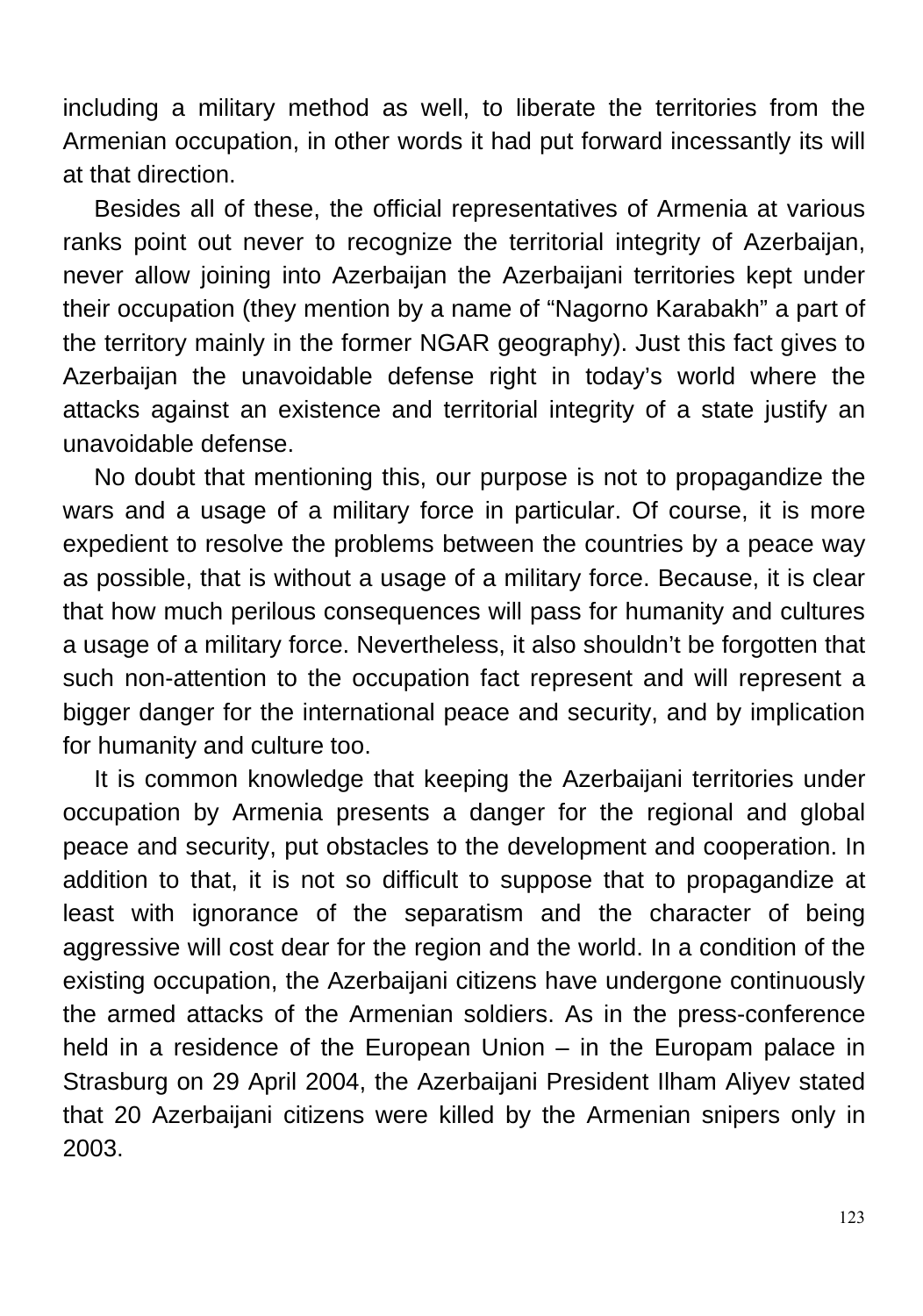Taking into consideration all of these, the territorial integrity of Azerbaijan and the normal life of the all Azerbaijani citizens, regardless of the ethnic source, harmed from the occupation of the Azerbaijani territories by Armenia should be guaranteed immediately. For it, Azerbaijan can require a withdrawal of Armenia from the occupied Azerbaijani territories, admitting *a certain time* as one or two years. At this point, it might be determined an exact date and plan too, as it was made by the UN Security Council in case of the occupation of Kuwait by Iraq in 1990-1991. At this situation, it will be expedient for Azerbaijan to wait an expiration date and the results of the plan. However, if such certain plan wouldn't be advanced in a certain date (for example, 1 or 2 years), or if the advanced plan wouldn't give a proper result at a mentioned time, Azerbaiian should use the unavoidable defense right recognized by the 51<sup>st</sup> item of the UNO Charter for it. It is obligation for Azerbaijan not just from the viewpoint of its interest, but at the same time in front of the international law and the world community.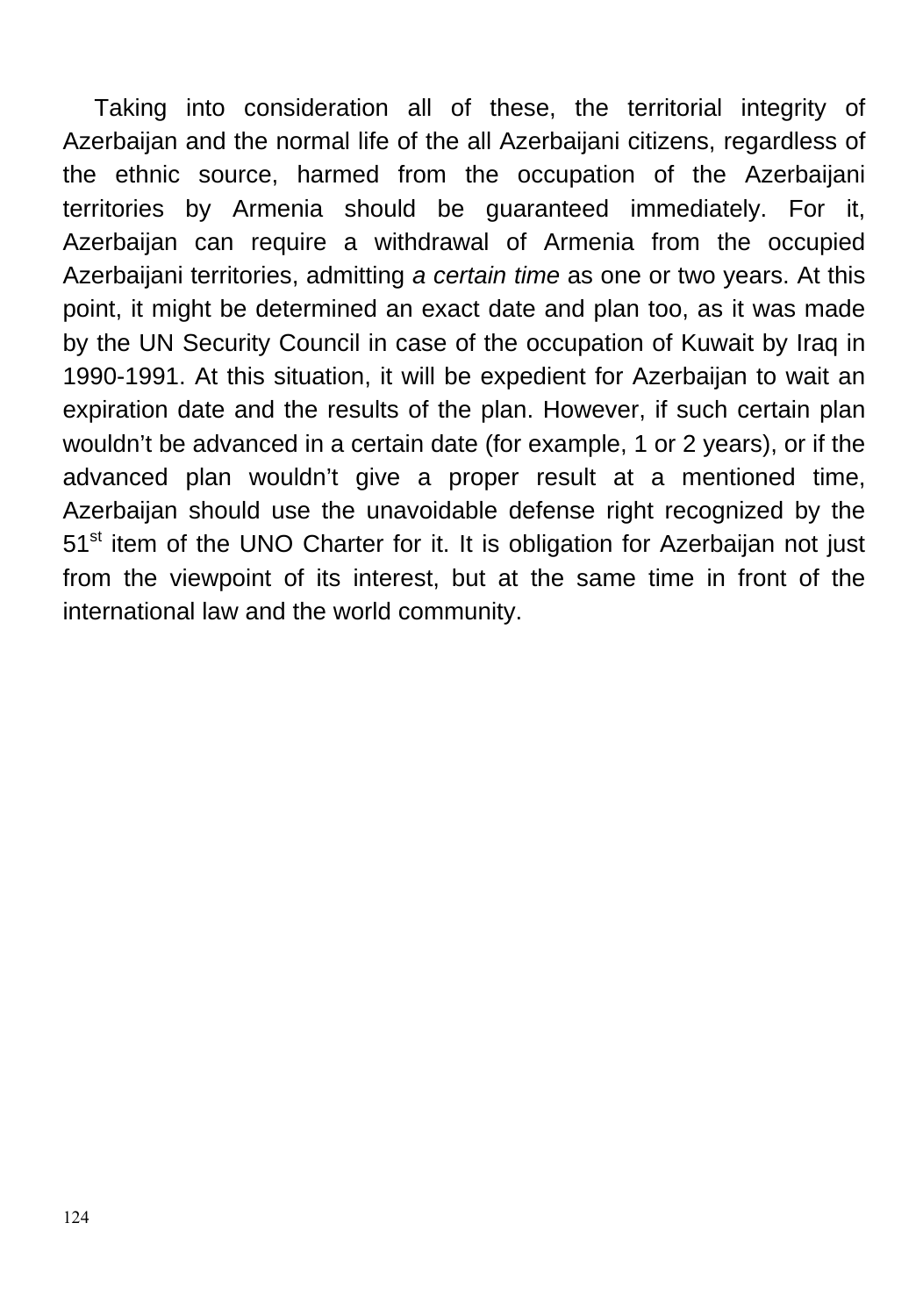## **Conclusion**

Unlike long lasting initiatives, Karabakh problem still keeps on being one of the important problems of South Caucasus and of the world at certain degree too. It is necessary to fill in on details the history of the problem, the solution initiatives, to reveal the true essence of the problem for a success of the solution initiatives in connection with the problem and for fair and long-term character of a solution of the problem.

If to pay attention on the history of the problem, it becomes shown that its first bases go up to policy of the great powers in connection with the region, in this context up to ethnic resettlement in the region. Though the Armenian and Azerbaijani (also were mentioning as Azerbaijani Turks or Muslims) population lived within the states existed in the region at the previous times, there hadn't been the ethnic conflicts practically. In particular, gradual strengthening of Russia since the 18<sup>th</sup> century, the attempts to extend the regional authorities and to spread towards the south, in that context a need for state bodies could be used as "outpost" in Caucasus caused the ethnic settlements implemented by that country in the region.

The wars conducted by Russia with the Ottoman and Iran (Gajars) at the first half of the XIX century and the signed treaties appeared the very serious results in the viewpoint of changing an ethnic content of the region. Turkmanchay treaty signed between Russia and Iran in 1828, intended a removal of the hundred thousands of Armenian living in the Iranian territories into the Karabakh region remained under control of Russia in a result of that treaty and into the today's Armenian territories. Near 85.000 Armenians removed to the Karabakh region by Adirna treaty too signed between the Ottoman and Russians in 1829. According to the authoritative Russian historians admitted today as the most reliably sources concerning that period, near one million Armenians in all had been resettled to today's Armenian territories and to the Karabakh region in a result of those processes until the middle of 1880's.

After forming the regions in Caucasus where Armenians lived compactly, as the second stage it was established an Armenian state at the beginning of the XX century. The beginning of the XX century attracted attention by two nuances from the viewpoint of our subject. First, the Armenian movements in eastern Turkey and in Caucasus in general were supported by foreign powers. Alongside with that, another nuance drawn attention was a tactic of Russia provoking the quarrel between each other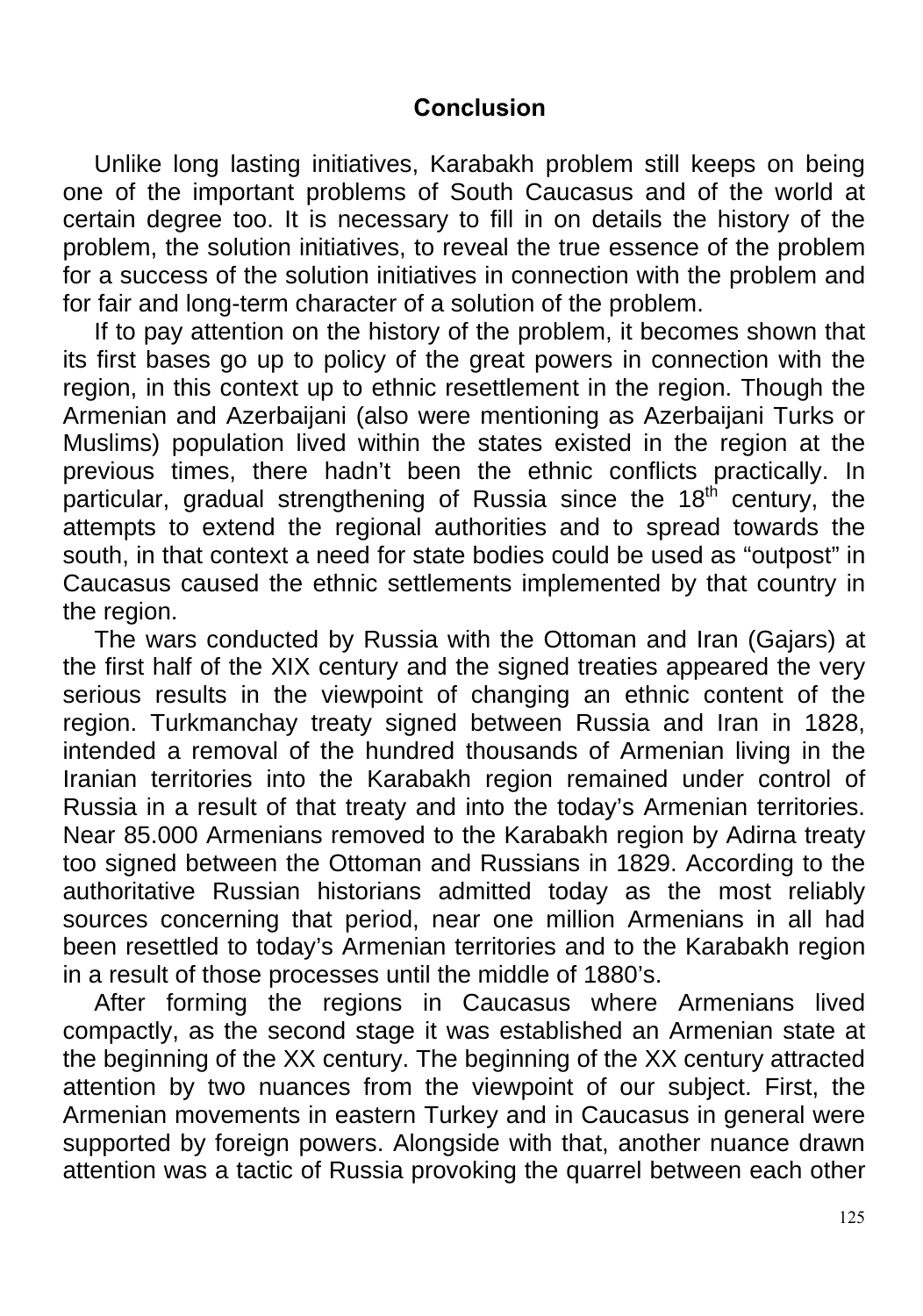to weaken the national movements intensified against the central administration especially in the South Caucasus region. The conflicts experienced between Azerbaijanis (Azerbaijani Turks, Muslims) and Armenians at the beginning of the XX century occurred basically in that context and the intelligentsia of both communities estimated the occurrence also in that context. During the following period while the conflict was being frozen as the region included in the USSR, in the estimations in regard to the past it had always emphasized that the Czar power was igniting ethnic conflicts for preservation itself. However, the USSR authorities itself had applied to the Czar power's tactics for preventing elapsing of the Soviet Union.

Establishment of an institution named the Nagorno Karabakh Autonomous Region in a process of formation of the USSR, providing a compactness of Armenians within that organization and a continuation inside and abroad the USSR the large preparation for annexation the NGAR into Armenia caused flaming the conflict in the region in ellapsing process of the USSR. At first the mutual ethnic hatred grown, it was taken place the little scale conflicts in the Azerbaijani-Armenian frontier and in the NGAR territories inside Azerbaijan, the small conflicts turned to a war since July 1992. Until that period the Armenian army kept approximately 5 % of the Azerbaijani territories under control on account of the actual authorities in Azerbaijan was not approaching warm to a creation of a national army in spite of a fact that Armenia had had the national army. KHOJALI GENOCIDE committed that time, at night from February 25 to 26 in 1992, by the Armenian forces with a support of the Russian military base in the region number 366, caused a strict reaction of many foreign countries and international organizations, nevertheless who committed that genocide had not been called to account yet.

At a period from June till November 1992, the Azerbaijani army managed to liberate a great part of its territories (approximately 3.5 %) under Armenian occupation. However, Armenia could turn the war in its favor since the end of 1992, occupied much part of the Azerbaijani territories. In a result of continuing attacks of the Armenian army between 27 March and 3 April 1993, Kalbajar district of Azerbaijani was occupied by Armenia.

A first decision of the UN Security Council was gotten after that occupation. That resolution number 822 emphasized an importance of unconditional and immediate withdrawal from occupied Kalbajar district. However, over pleasure effect of the policy implemented by Armenia on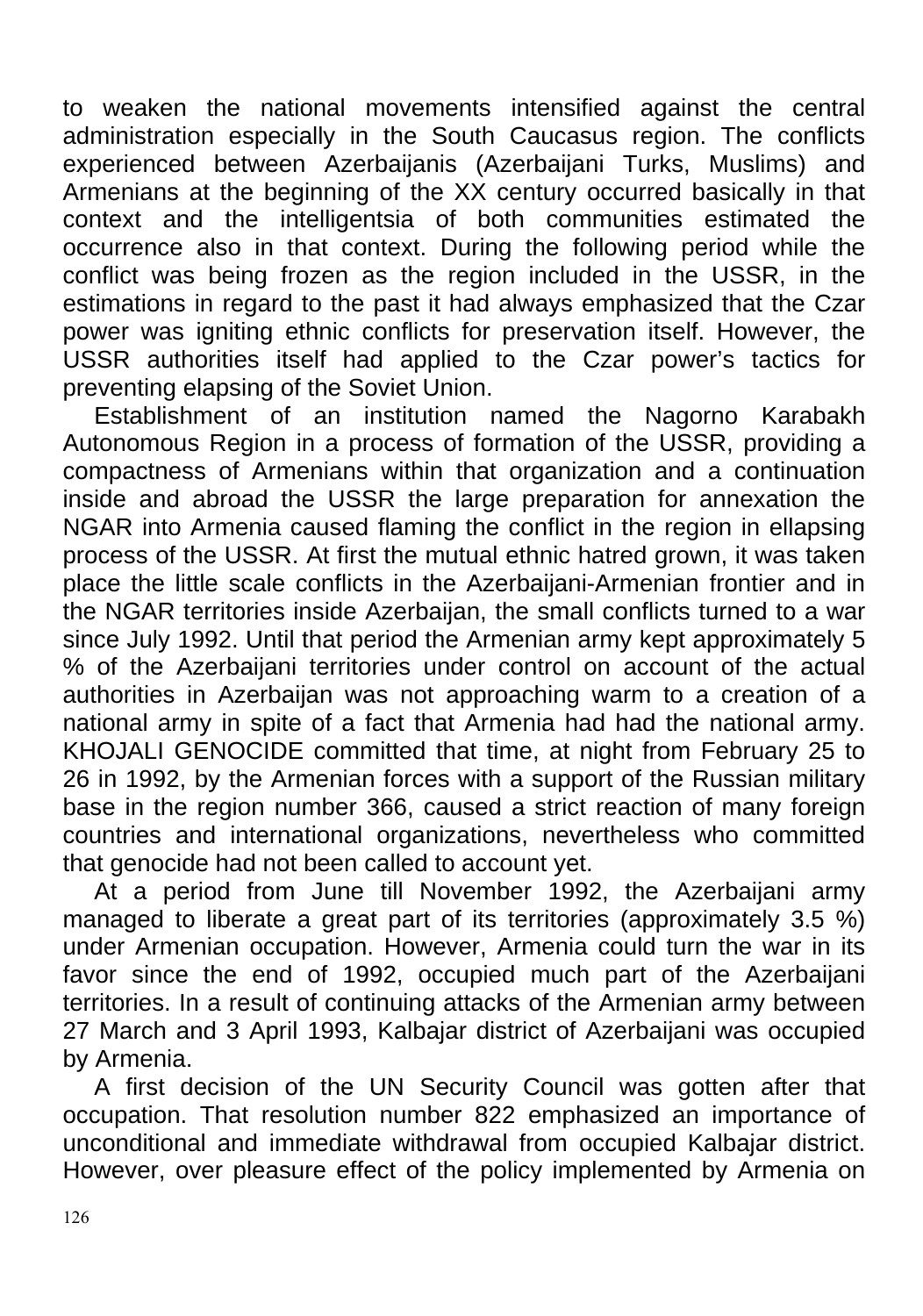the international organization too that resolution couldn't be applied. As a result of that Armenia had gone on to occupy the Azerbaijani territories till the end of 1993, and the UN Security Council had continued to reach the (ineffective) decisions wanted those occupation to be stopped.

At the same period, the effort for a solution of the problem was continued at level of different international organizations. It was established the OSCE Minsk group as the most competent organization at that issue. In a result of special efforts of Minsk group and Russia, it was signed an agreement intending a cease-fire between Azerbaijan and Armenia on May 1994. Although being breached at some cases the cease-fire has continued up to present together with the Armenian occupation.

To note that two points specially attracted attention along the process. One of them is connected with exterior factor, and another with interior factor. It is for a first time that Russia, USA, Iran and some leading states of Europe supported the same party (Armenia) on different directions (military, political, material-moral) in any conflict. And another point drawn attention was that while it was demonstrated solidarity in all principal points in Armenia along the war, the interior problems had been able to appear in front of the war in Azerbaijan. In particular those two factors caused a result of the Azerbaijani territories to be occupied by Armenia at first stage of the war.

The efforts in regard to a solution of the problem during the cease-fire period had been continued by means of the different international organizations and different states led by Minsk group. Three peace plan proposal, "Prague process", "Madrid principles" attracted more attention in that process. In generally it had been intended by the proposed plan and principles a signing of a peace agreement, a withdrawal of the Armenian army abroad Azerbaijan, a complete withdrawal from the Azerbaijani territories other than Lachin behind of the former NGAR borders, providing a return of the Azerbaijani refugees back to the homes and an establishment of an organization within the former NGAR inside Azerbaijan. The difference between the plans had been just over a realization of that process by which stages and over a status of a new establishment.

Alongside with other points, in failure of the attempts concerning the matter up to now it has been draw attention not enough careful estimation of the condition and specification of the region, being obvious of the history and real essence of the problem, giving the main principles of the